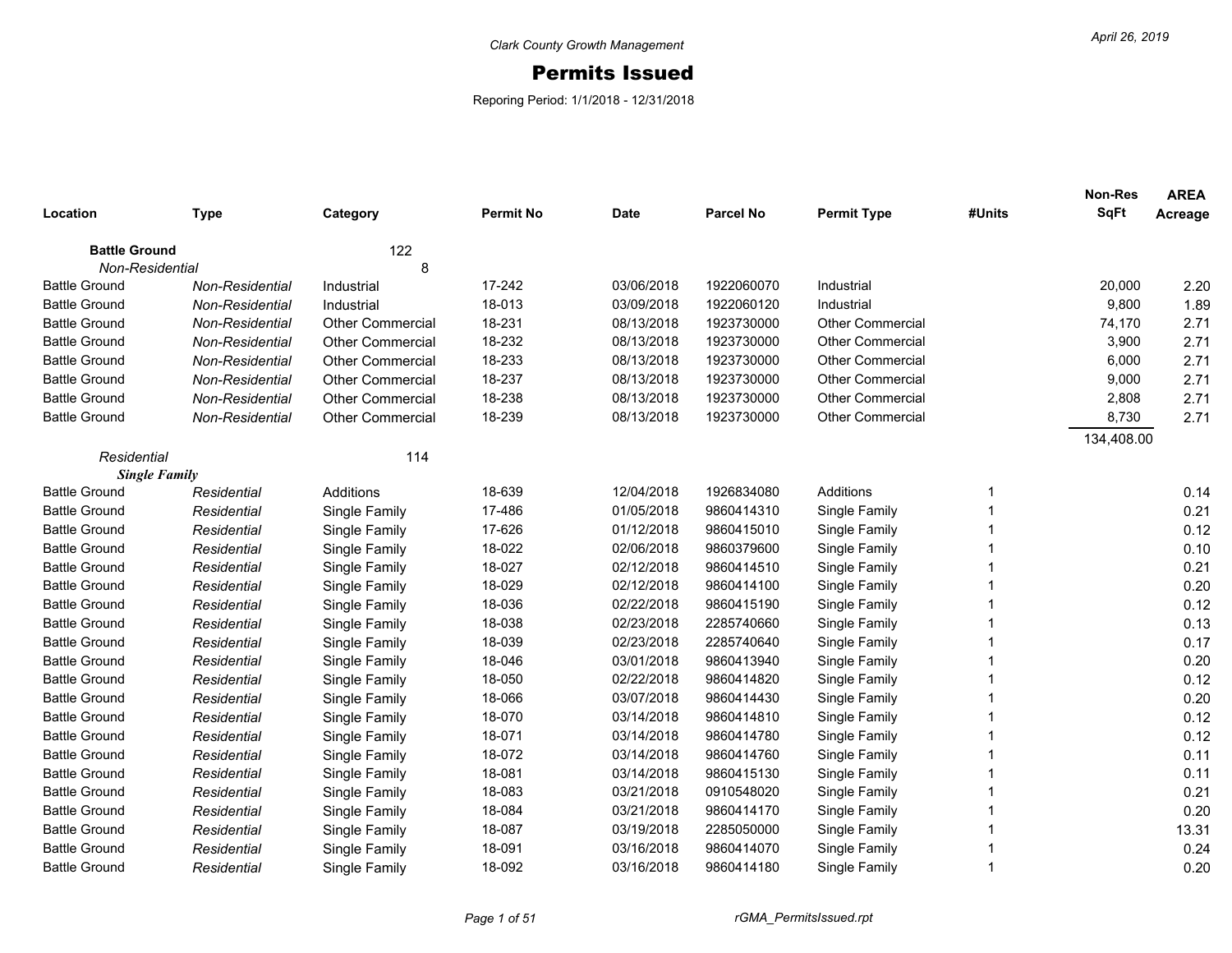| Location             | <b>Type</b>          | Category      | <b>Permit No</b> | <b>Date</b> | <b>Parcel No</b> | <b>Permit Type</b> | #Units | <b>Non-Res</b><br><b>SqFt</b> | <b>AREA</b><br>Acreage |
|----------------------|----------------------|---------------|------------------|-------------|------------------|--------------------|--------|-------------------------------|------------------------|
| <b>Battle Ground</b> |                      | 122           |                  |             |                  |                    |        |                               |                        |
| Residential          |                      | 114           |                  |             |                  |                    |        |                               |                        |
|                      | <b>Single Family</b> |               |                  |             |                  |                    |        |                               |                        |
| <b>Battle Ground</b> | Residential          | Single Family | 18-096           | 03/29/2018  | 9860414870       | Single Family      |        |                               | 0.12                   |
| <b>Battle Ground</b> | Residential          | Single Family | 18-112           | 03/29/2018  | 9860415090       | Single Family      |        |                               | 0.11                   |
| <b>Battle Ground</b> | Residential          | Single Family | 18-114           | 03/29/2018  | 9860415110       | Single Family      |        |                               | 0.12                   |
| <b>Battle Ground</b> | Residential          | Single Family | 18-115           | 04/06/2018  | 9860415230       | Single Family      |        |                               | 0.12                   |
| <b>Battle Ground</b> | Residential          | Single Family | 18-118           | 03/23/2018  | 9860379720       | Single Family      |        |                               | 0.10                   |
| <b>Battle Ground</b> | Residential          | Single Family | 18-125           | 03/29/2018  | 9860414890       | Single Family      |        |                               | 0.12                   |
| <b>Battle Ground</b> | Residential          | Single Family | 18-126           | 04/03/2018  | 9860413930       | Single Family      |        |                               | 0.20                   |
| <b>Battle Ground</b> | Residential          | Single Family | 18-130           | 04/06/2018  | 9860415180       | Single Family      |        |                               | 0.12                   |
| <b>Battle Ground</b> | Residential          | Single Family | 18-133           | 04/03/2018  | 9860379630       | Single Family      |        |                               | 0.10                   |
| <b>Battle Ground</b> | Residential          | Single Family | 18-134           | 04/03/2018  | 9860379620       | Single Family      |        |                               | 0.10                   |
| <b>Battle Ground</b> | Residential          | Single Family | 18-135           | 04/06/2018  | 9860414850       | Single Family      |        |                               | 0.12                   |
| <b>Battle Ground</b> | Residential          | Single Family | 18-136           | 04/18/2018  | 9860414280       | Single Family      |        |                               | 0.20                   |
| <b>Battle Ground</b> | Residential          | Single Family | 18-140           | 04/06/2018  | 9860414910       | Single Family      |        |                               | 0.12                   |
| <b>Battle Ground</b> | Residential          | Single Family | 18-141           | 04/06/2018  | 9860414860       | Single Family      |        |                               | 0.12                   |
| <b>Battle Ground</b> | Residential          | Single Family | 18-155           | 05/09/2018  | 9860415070       | Single Family      |        |                               | 0.11                   |
| <b>Battle Ground</b> | Residential          | Single Family | 18-159           | 04/18/2018  | 9860414920       | Single Family      |        |                               | 0.12                   |
| <b>Battle Ground</b> | Residential          | Single Family | 18-161           | 04/17/2018  | 9860455060       | Single Family      |        |                               | 0.12                   |
| <b>Battle Ground</b> | Residential          | Single Family | 18-162           | 04/17/2018  | 9860455050       | Single Family      |        |                               | 0.12                   |
| <b>Battle Ground</b> | Residential          | Single Family | 18-163           | 04/17/2018  | 9860455040       | Single Family      |        |                               | 0.12                   |
| <b>Battle Ground</b> | Residential          | Single Family | 18-164           | 04/17/2018  | 9860455030       | Single Family      |        |                               | 0.12                   |
| <b>Battle Ground</b> | Residential          | Single Family | 18-165           | 04/18/2018  | 9860414880       | Single Family      |        |                               | 0.12                   |
| <b>Battle Ground</b> | Residential          | Single Family | 18-166           | 04/18/2018  | 9860414940       | Single Family      |        |                               | 0.11                   |
| <b>Battle Ground</b> | Residential          | Single Family | 18-167           | 04/27/2018  | 9860414440       | Single Family      |        |                               | 0.20                   |
| <b>Battle Ground</b> | Residential          | Single Family | 18-176           | 04/27/2018  | 9860414160       | Single Family      |        |                               | 0.20                   |
| <b>Battle Ground</b> | Residential          | Single Family | 18-177           | 04/25/2018  | 9860455070       | Single Family      |        |                               | 0.12                   |
| <b>Battle Ground</b> | Residential          | Single Family | 18-182           | 05/04/2018  | 9860414470       | Single Family      |        |                               | 0.20                   |
| <b>Battle Ground</b> | Residential          | Single Family | 18-184           | 05/09/2018  | 9860415000       | Single Family      |        |                               | 0.12                   |
| <b>Battle Ground</b> | Residential          | Single Family | 18-196           | 05/16/2018  | 1192023340       | Single Family      |        |                               | 2.93                   |
| <b>Battle Ground</b> | Residential          | Single Family | 18-206           | 05/04/2018  | 9860414130       | Single Family      |        |                               | 0.21                   |
| <b>Battle Ground</b> | Residential          | Single Family | 18-230           | 05/15/2018  | 9860414400       | Single Family      |        |                               | 0.20                   |
| <b>Battle Ground</b> | Residential          | Single Family | 18-256           | 06/04/2018  | 9860415100       | Single Family      |        |                               | 0.12                   |
| <b>Battle Ground</b> | Residential          | Single Family | 18-260           | 05/30/2018  | 9860455010       | Single Family      |        |                               | 0.11                   |
| <b>Battle Ground</b> | Residential          | Single Family | 18-261           | 05/30/2018  | 9860454980       | Single Family      |        |                               | 0.12                   |
| <b>Battle Ground</b> | Residential          | Single Family | 18-267           | 06/06/2018  | 1192023480       | Single Family      |        |                               | 3.90                   |
| <b>Battle Ground</b> | Residential          | Single Family | 18-272           | 06/07/2018  | 9860414970       | Single Family      |        |                               | 0.12                   |
| <b>Battle Ground</b> | Residential          | Single Family | 18-284           | 06/08/2018  | 9860454880       | Single Family      |        |                               | 0.18                   |
| <b>Battle Ground</b> | Residential          | Single Family | 18-296           | 06/21/2018  | 9860414900       | Single Family      |        |                               | 0.12                   |
| <b>Battle Ground</b> | Residential          | Single Family | 18-311           | 06/25/2018  | 0910546340       | Single Family      |        |                               | 0.25                   |
| <b>Battle Ground</b> | Residential          | Single Family | 18-316           | 06/22/2018  | 9860454680       | Single Family      |        |                               | 0.21                   |
| <b>Battle Ground</b> | Residential          | Single Family | 18-319           | 06/19/2018  | 9860414180       | Single Family      |        |                               | 0.20                   |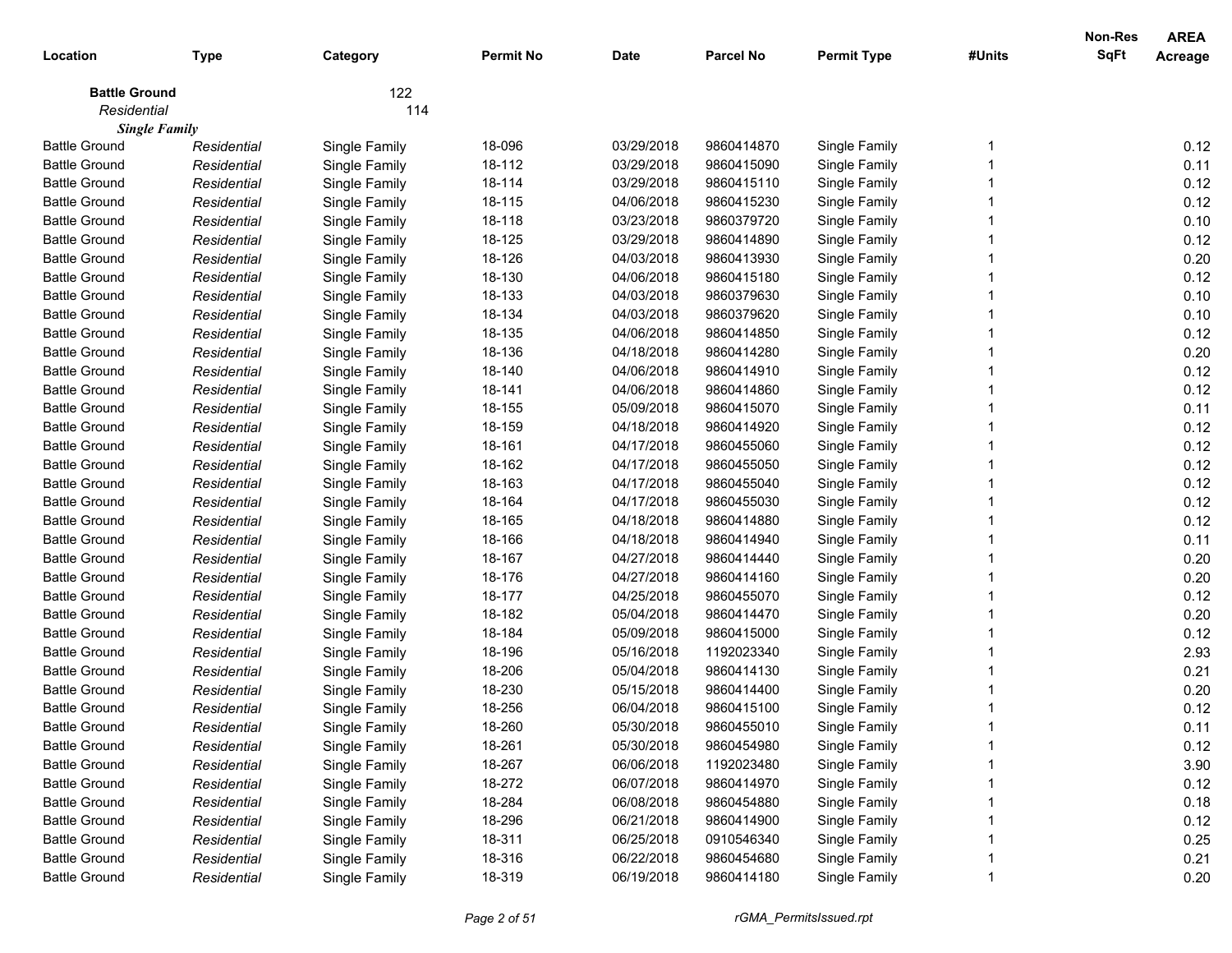| Location             | <b>Type</b>          | Category      | <b>Permit No</b> | <b>Date</b> | <b>Parcel No</b> | <b>Permit Type</b> | #Units | <b>Non-Res</b><br><b>SqFt</b> | <b>AREA</b><br>Acreage |
|----------------------|----------------------|---------------|------------------|-------------|------------------|--------------------|--------|-------------------------------|------------------------|
| <b>Battle Ground</b> |                      | 122           |                  |             |                  |                    |        |                               |                        |
| Residential          |                      | 114           |                  |             |                  |                    |        |                               |                        |
|                      | <b>Single Family</b> |               |                  |             |                  |                    |        |                               |                        |
| <b>Battle Ground</b> | Residential          | Single Family | 18-324           | 07/13/2018  | 9860414500       | Single Family      |        |                               | 0.20                   |
| <b>Battle Ground</b> | Residential          | Single Family | 18-341           | 07/18/2018  | 0911509080       | Single Family      |        |                               | 0.11                   |
| <b>Battle Ground</b> | Residential          | Single Family | 18-352           | 07/13/2018  | 9860463900       | Single Family      |        |                               | 0.15                   |
| <b>Battle Ground</b> | Residential          | Single Family | 18-353           | 07/13/2018  | 9860463920       | Single Family      |        |                               | 0.17                   |
| <b>Battle Ground</b> | Residential          | Single Family | 18-359           | 07/13/2018  | 9860463910       | Single Family      |        |                               | 0.16                   |
| <b>Battle Ground</b> | Residential          | Single Family | 18-360           | 07/13/2018  | 9860463930       | Single Family      |        |                               | 0.17                   |
| <b>Battle Ground</b> | Residential          | Single Family | 18-375           | 08/15/2018  | 9860463970       | Single Family      |        |                               | 0.15                   |
| <b>Battle Ground</b> | Residential          | Single Family | 18-376           | 10/04/2018  | 9860463980       | Single Family      |        |                               | 0.15                   |
| <b>Battle Ground</b> | Residential          | Single Family | 18-377           | 08/08/2018  | 9860463960       | Single Family      |        |                               | 0.16                   |
| <b>Battle Ground</b> | Residential          | Single Family | 18-378           | 08/08/2018  | 9860464010       | Single Family      |        |                               | 0.17                   |
| <b>Battle Ground</b> | Residential          | Single Family | 18-381           | 08/15/2018  | 9860463660       | Single Family      |        |                               | 0.15                   |
| <b>Battle Ground</b> | Residential          | Single Family | 18-386           | 07/25/2018  | 9860414770       | Single Family      |        |                               | 0.12                   |
| <b>Battle Ground</b> | Residential          | Single Family | 18-387           | 07/25/2018  | 9860414980       | Single Family      |        |                               | 0.12                   |
| <b>Battle Ground</b> | Residential          | Single Family | 18-388           | 07/25/2018  | 9860440470       | Single Family      |        |                               | 0.21                   |
| <b>Battle Ground</b> | Residential          | Single Family | 18-389           | 07/25/2018  | 9860414350       | Single Family      |        |                               | 0.20                   |
| <b>Battle Ground</b> | Residential          | Single Family | 18-411           | 12/07/2018  | 9860464070       | Single Family      |        |                               | 0.10                   |
| <b>Battle Ground</b> | Residential          | Single Family | 18-413           | 08/08/2018  | 9860464060       | Single Family      |        |                               | 0.11                   |
| <b>Battle Ground</b> | Residential          | Single Family | 18-423           | 08/01/2018  | 9860415270       | Single Family      |        |                               | 0.12                   |
| <b>Battle Ground</b> | Residential          | Single Family | 18-424           | 08/01/2018  | 9860415260       | Single Family      |        |                               | 0.12                   |
| <b>Battle Ground</b> | Residential          | Single Family | 18-425           | 08/01/2018  | 9860415240       | Single Family      |        |                               | 0.11                   |
| <b>Battle Ground</b> | Residential          | Single Family | 18-426           | 08/01/2018  | 9860415250       | Single Family      |        |                               | 0.12                   |
| <b>Battle Ground</b> | Residential          | Single Family | 18-427           | 08/20/2018  | 9860454990       | Single Family      |        |                               | 0.12                   |
| <b>Battle Ground</b> | Residential          | Single Family | 18-428           | 08/20/2018  | 9860454940       | Single Family      |        |                               | 0.14                   |
| <b>Battle Ground</b> | Residential          | Single Family | 18-429           | 11/08/2018  | 9860463210       | Single Family      |        |                               | 0.13                   |
| <b>Battle Ground</b> | Residential          | Single Family | 18-430           | 10/16/2018  | 9860463220       | Single Family      |        |                               | 0.17                   |
| <b>Battle Ground</b> | Residential          | Single Family | 18-431           | 11/08/2018  | 9860463230       | Single Family      |        |                               | 0.17                   |
| <b>Battle Ground</b> | Residential          | Single Family | 18-440           | 10/04/2018  | 9860463260       | Single Family      |        |                               | 0.15                   |
| <b>Battle Ground</b> | Residential          | Single Family | 18-441           | 10/04/2018  | 9860463550       | Single Family      |        |                               | 0.19                   |
| <b>Battle Ground</b> | Residential          | Single Family | 18-442           | 09/17/2018  | 9860463520       | Single Family      |        |                               | 0.14                   |
| <b>Battle Ground</b> | Residential          | Single Family | 18-444           | 08/24/2018  | 9860440530       | Single Family      |        |                               | 0.21                   |
| <b>Battle Ground</b> | Residential          | Single Family | 18-450           | 08/22/2018  | 9860414040       | Single Family      |        |                               | 0.21                   |
| <b>Battle Ground</b> | Residential          | Single Family | 18-453           | 10/04/2018  | 9860463560       | Single Family      |        |                               | 0.11                   |
| <b>Battle Ground</b> | Residential          | Single Family | 18-456           | 08/27/2018  | 0910511900       | Single Family      |        |                               | 0.23                   |
| <b>Battle Ground</b> | Residential          | Single Family | 18-459           | 10/04/2018  | 9860463570       | Single Family      |        |                               | 0.11                   |
| <b>Battle Ground</b> | Residential          | Single Family | 18-460           | 10/04/2018  | 9860463580       | Single Family      |        |                               | 0.10                   |
| <b>Battle Ground</b> | Residential          | Single Family | 18-481           | 09/14/2018  | 9860440450       | Single Family      |        |                               | 0.25                   |
| <b>Battle Ground</b> | Residential          | Single Family | 18-485           | 09/04/2018  | 9860463660       | Single Family      |        |                               | 0.15                   |
| <b>Battle Ground</b> | Residential          | Single Family | 18-487           | 09/10/2018  | 9860415280       | Single Family      |        |                               | 0.11                   |
| <b>Battle Ground</b> | Residential          | Single Family | 18-497           | 09/14/2018  | 9860414960       | Single Family      |        |                               | 0.11                   |
| <b>Battle Ground</b> | Residential          | Single Family | 18-500           | 10/12/2018  | 9860464080       | Single Family      |        |                               | 0.14                   |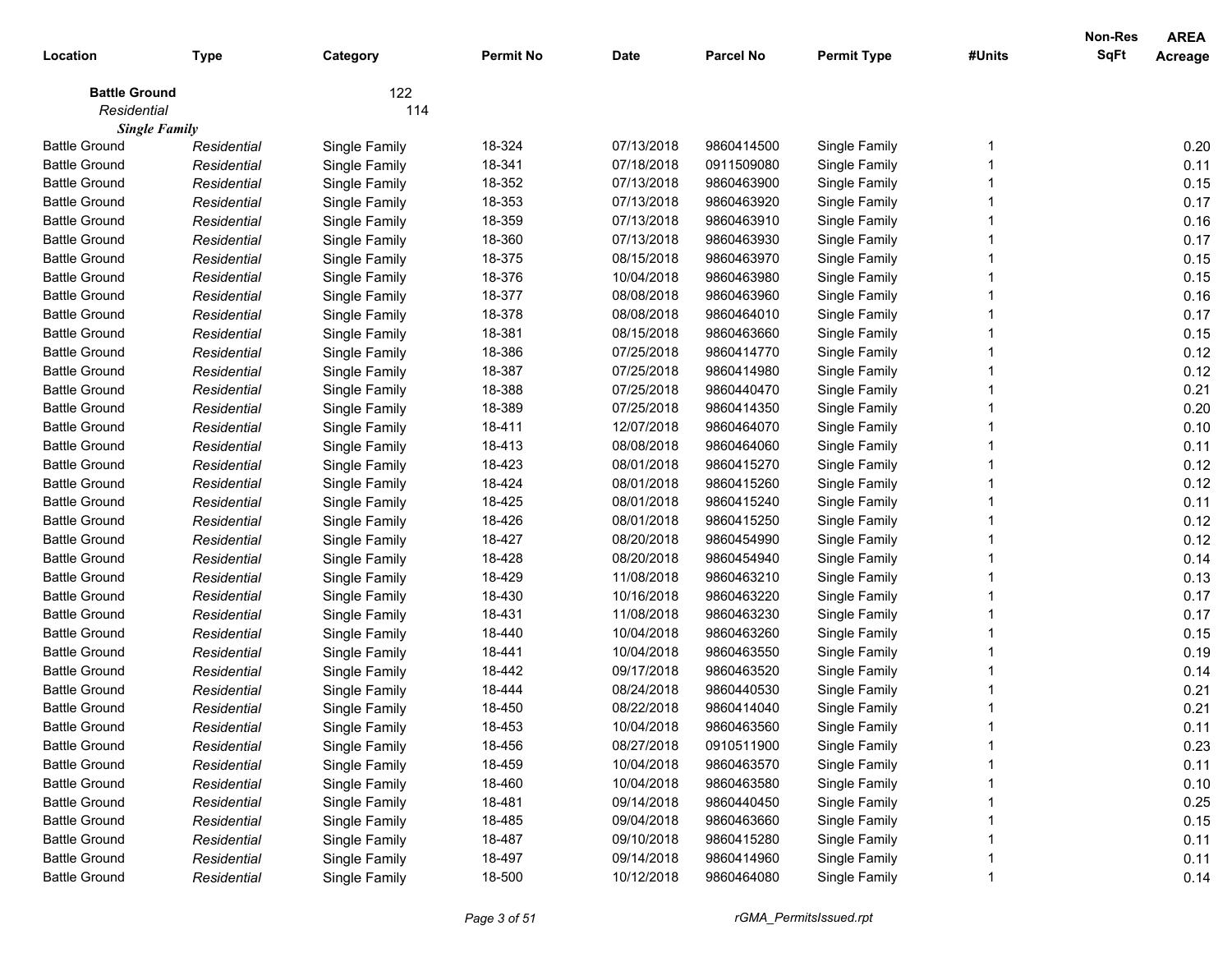| Location                                         | <b>Type</b> | Category       | <b>Permit No</b> | <b>Date</b> | <b>Parcel No</b>               | <b>Permit Type</b>          | #Units         | <b>Non-Res</b><br><b>SqFt</b> | <b>AREA</b><br>Acreage |
|--------------------------------------------------|-------------|----------------|------------------|-------------|--------------------------------|-----------------------------|----------------|-------------------------------|------------------------|
| <b>Battle Ground</b>                             |             | 122            |                  |             |                                |                             |                |                               |                        |
| Residential                                      |             | 114            |                  |             |                                |                             |                |                               |                        |
| <b>Single Family</b>                             |             |                |                  |             |                                |                             |                |                               |                        |
| <b>Battle Ground</b>                             | Residential | Single Family  | 18-502           | 09/21/2018  | 9860414220                     | Single Family               |                |                               | 0.21                   |
| <b>Battle Ground</b>                             | Residential | Single Family  | 18-503           | 09/25/2018  | 9860454670                     | Single Family               |                |                               | 0.16                   |
| <b>Battle Ground</b>                             | Residential | Single Family  | 18-506           | 09/17/2018  | 9860414050                     | Single Family               |                |                               | 0.22                   |
| <b>Battle Ground</b>                             | Residential | Single Family  | 18-525           | 10/12/2018  | 9860463530                     | Single Family               |                |                               | 0.16                   |
| <b>Battle Ground</b>                             | Residential | Single Family  | 18-552           | 10/31/2018  | 2285740360                     | Single Family               |                |                               | 0.14                   |
| <b>Battle Ground</b>                             | Residential | Single Family  | 18-577           | 11/08/2018  | 9860454750                     | Single Family               |                |                               | 0.16                   |
| <b>Battle Ground</b>                             | Residential | Single Family  | 18-596           | 11/26/2018  | 9860414480                     | Single Family               |                |                               | 0.23                   |
| <b>Battle Ground</b>                             | Residential | Single Family  | 18-598           | 12/12/2018  | 9860454970                     | Single Family               |                |                               | 0.12                   |
| <b>Battle Ground</b>                             | Residential | Single Family  | 18-599           | 12/12/2018  | 9860454620                     | Single Family               |                |                               | 0.15                   |
| <b>Battle Ground</b>                             | Residential | Single Family  | 18-607           | 11/26/2018  | 9860414030                     | Single Family               |                |                               | 0.20                   |
| <b>Battle Ground</b>                             | Residential | Single Family  | 18-608           | 11/26/2018  | 9860414390                     | Single Family               |                |                               | 0.20                   |
| <b>Battle Ground</b>                             | Residential | Single Family  | 18-611           | 12/12/2018  | 9860454910                     | Single Family               |                |                               | 0.12                   |
| <b>Battle Ground</b>                             | Residential | Single Family  | 18-619           | 11/30/2018  | 9860440430                     | Single Family               |                |                               | 0.25                   |
|                                                  |             |                |                  |             |                                |                             | 114            | Total Single Family           |                        |
|                                                  |             |                |                  |             | <b>Battle Ground Sub Total</b> |                             | 114            | 134,408                       |                        |
| <b>Battle Ground UGA</b>                         |             | 2              |                  |             |                                |                             |                |                               |                        |
| Residential                                      |             | $\overline{2}$ |                  |             |                                |                             |                |                               |                        |
| <b>Single Family</b><br><b>Battle Ground UGA</b> | Residential | Single Family  | ADS-2018-00437   | 09/11/2018  | 2292030000                     | Single Family               |                |                               | 3.76                   |
| <b>Battle Ground UGA</b>                         | Residential | Single Family  | NHC-2018-00909   | 08/01/2018  | 1926390000                     | Single Family               |                |                               | 5.04                   |
|                                                  |             |                |                  |             |                                |                             |                |                               |                        |
|                                                  |             |                |                  |             |                                |                             | 2              | <b>Total Single Family</b>    |                        |
|                                                  |             |                |                  |             |                                | Battle Ground UGA Sub Total | $\overline{2}$ | 0                             |                        |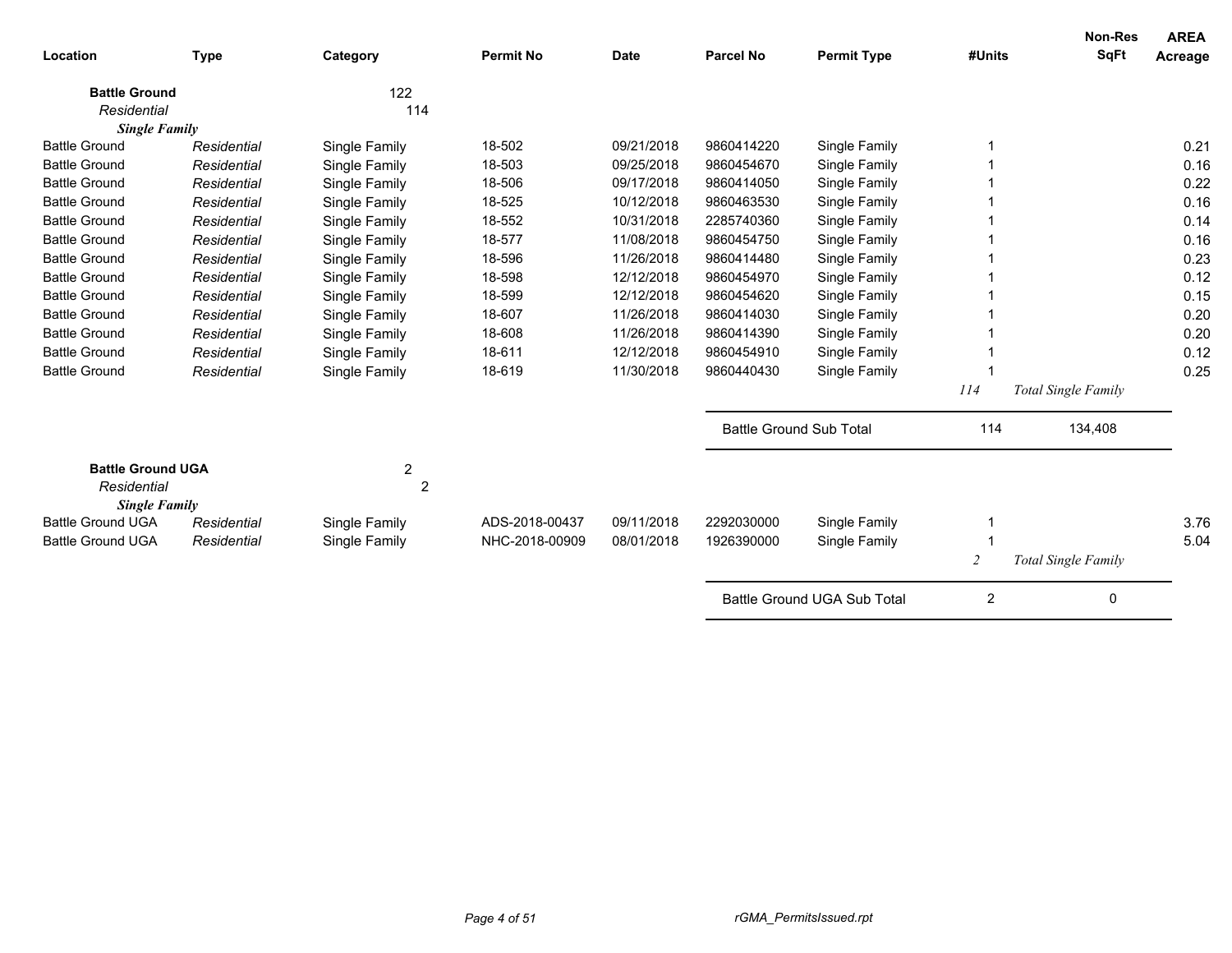|             |                        |               |                  |            |            |                    |            | <b>Non-Res</b>     | <b>AREA</b> |
|-------------|------------------------|---------------|------------------|------------|------------|--------------------|------------|--------------------|-------------|
| Location    | <b>Type</b>            | Category      | <b>Permit No</b> | Date       | Parcel No  | <b>Permit Type</b> | #Units     | <b>SqFt</b>        | Acreage     |
| Camas       |                        | 133           |                  |            |            |                    |            |                    |             |
|             | Non-Residential        |               |                  |            |            |                    |            |                    |             |
| Camas       | <b>Non-Residential</b> | Office        | 18-00287         | 05/10/2018 | 1262470000 | Office             |            | 15,962             | 0.87        |
|             |                        |               |                  |            |            |                    |            | 15,962.00          |             |
| Residential |                        | 132           |                  |            |            |                    |            |                    |             |
|             | <b>Multi-Family</b>    |               |                  |            |            |                    |            |                    |             |
| Camas       | Residential            | Multi-Family  | 18-00034         | 01/25/2018 | 1782110000 | Multi-Family       | 2          |                    | 0.25        |
| Camas       | Residential            | Multi-Family  | 18-00183         | 04/09/2018 | 1782070000 | Multi-Family       | 2          |                    | 0.23        |
| Camas       | Residential            | Multi-Family  | 18-00580         | 08/08/2018 | 0884700000 | Multi-Family       | 2          |                    | 0.16        |
| Camas       | Residential            | Multi-Family  | 18-00789         | 10/15/2018 | 1729560010 | Multi-Family       |            |                    | 0.00        |
| Camas       | Residential            | Multi-Family  | 18-00790         | 10/15/2018 | 1729560010 | Multi-Family       |            |                    | 0.00        |
| Camas       | Residential            | Multi-Family  | 18-00991         | 12/21/2018 | 1729560010 | Multi-Family       |            |                    | 0.00        |
| Camas       | Residential            | Multi-Family  | 18-00994         | 12/27/2018 | 0861110100 | Multi-Family       |            |                    | 0.22        |
|             |                        |               |                  |            |            |                    | ${\it 10}$ | Total Multi-Family |             |
|             | <b>Single Family</b>   |               |                  |            |            |                    |            |                    |             |
| Camas       | Residential            | Additions     | 18-00052         | 02/05/2018 | 9860439040 | Additions          | -1         |                    | 0.43        |
| Camas       | Residential            | Single Family | 18-00007         | 01/12/2018 | 9860438800 | Single Family      | -1         |                    | 0.35        |
| Camas       | Residential            | Single Family | 18-00035         | 01/25/2018 | 9860403800 | Single Family      | -1         |                    | 0.15        |
| Camas       | Residential            | Single Family | 18-00038         | 01/29/2018 | 9860438810 | Single Family      | -1         |                    | 0.40        |
| Camas       | Residential            | Single Family | 18-00044         | 02/01/2018 | 9860438980 | Single Family      | -1         |                    | 0.38        |
| Camas       | Residential            | Single Family | 18-00045         | 02/02/2018 | 9860390960 | Single Family      | -1         |                    | 0.11        |
| Camas       | Residential            | Single Family | 18-00049         | 02/02/2018 | 9860438990 | Single Family      | -1         |                    | 0.35        |
| Camas       | Residential            | Single Family | 18-00051         | 02/05/2018 | 9860439040 | Single Family      | -1         |                    | 0.43        |
| Camas       | Residential            | Single Family | 18-00055         | 02/06/2018 | 9860439000 | Single Family      |            |                    | 0.35        |
| Camas       | Residential            | Single Family | 18-00060         | 02/07/2018 | 9860390590 | Single Family      |            |                    | 0.19        |
| Camas       | Residential            | Single Family | 18-00061         | 02/07/2018 | 9860390600 | Single Family      |            |                    | 0.16        |
| Camas       | Residential            | Single Family | 18-00071         | 02/13/2018 | 9860439020 | Single Family      |            |                    | 0.35        |
| Camas       | Residential            | Single Family | 18-00073         | 02/13/2018 | 9860403900 | Single Family      |            |                    | 0.17        |
| Camas       | Residential            | Single Family | 18-00075         | 02/14/2018 | 1782130080 | Single Family      |            |                    | 0.22        |
| Camas       | Residential            | Single Family | 18-00076         | 02/15/2018 | 9860390890 | Single Family      |            |                    | 0.12        |
| Camas       | Residential            | Single Family | 18-00077         | 02/15/2018 | 9860390980 | Single Family      |            |                    | 0.11        |
| Camas       | Residential            | Single Family | 18-00078         | 02/15/2018 | 9860390950 | Single Family      |            |                    | 0.11        |
| Camas       | Residential            | Single Family | 18-00102         | 02/27/2018 | 9860390630 | Single Family      |            |                    | 0.20        |
| Camas       | Residential            | Single Family | 18-00103         | 02/27/2018 | 9860390620 | Single Family      |            |                    | 0.20        |
| Camas       | Residential            | Single Family | 18-00106         | 02/27/2018 | 9860439060 | Single Family      |            |                    | 0.35        |
| Camas       | Residential            | Single Family | 18-00110         | 03/02/2018 | 9860351750 | Single Family      |            |                    | 0.21        |
| Camas       | Residential            | Single Family | 18-00115         | 03/01/2018 | 9860439010 | Single Family      |            |                    | 0.35        |
| Camas       | Residential            | Single Family | 18-00128         | 03/13/2018 | 9860391010 | Single Family      |            |                    | 0.13        |
| Camas       | Residential            | Single Family | 18-00137         | 03/15/2018 | 9860390920 | Single Family      |            |                    | 0.14        |
| Camas       | Residential            | Single Family | 18-00138         | 03/15/2018 | 9860438790 | Single Family      |            |                    | 0.34        |
| Camas       | Residential            | Single Family | 18-00151         | 03/23/2018 | 9860351740 | Single Family      |            |                    | 0.23        |
| Camas       | Residential            | Single Family | 18-00160         | 04/02/2018 | 9860390900 | Single Family      |            |                    | 0.14        |
| Camas       | Residential            | Single Family | 18-00161         | 04/02/2018 | 9860391000 | Single Family      |            |                    | 0.15        |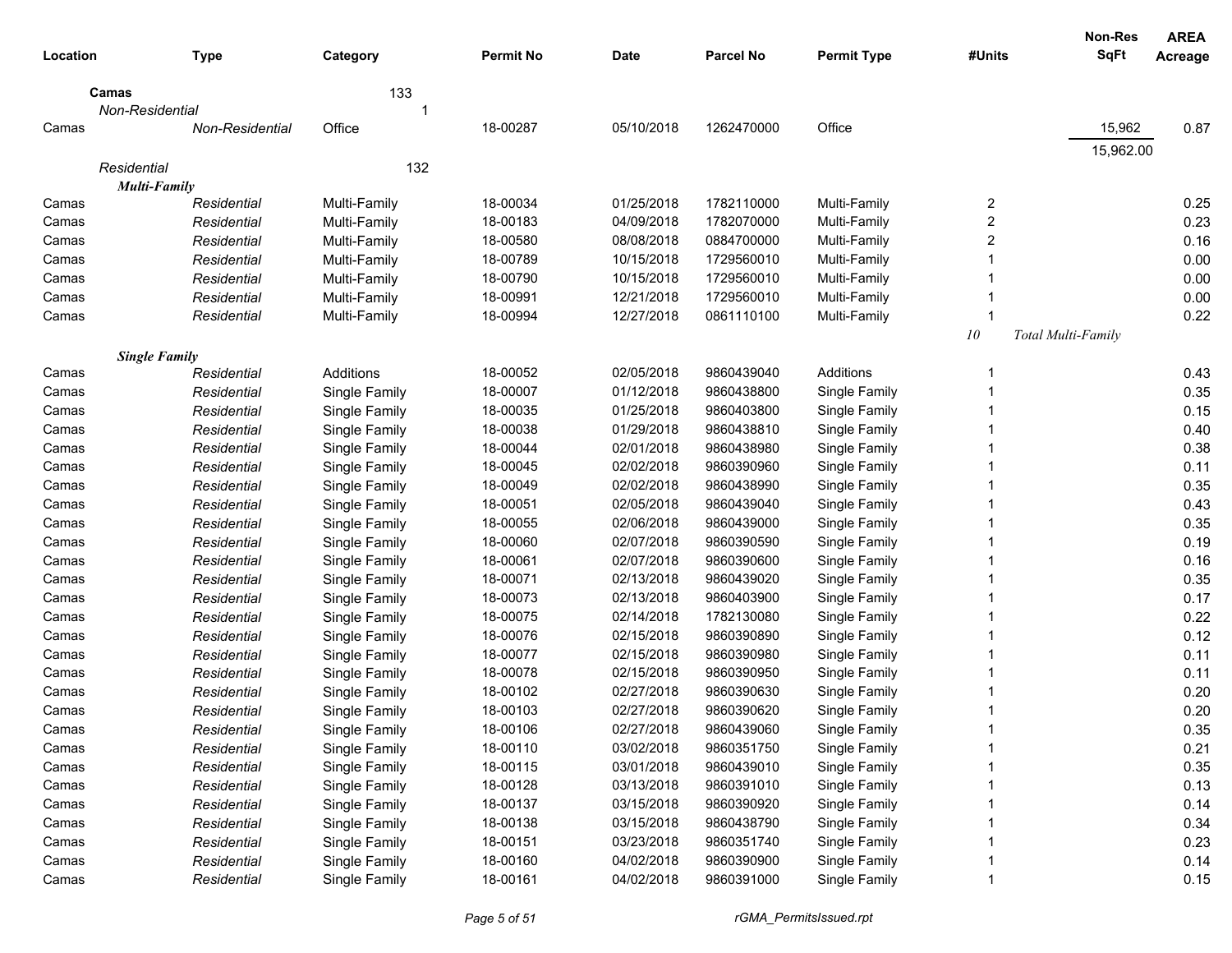|             |                      |               |                  |            |                  |                    |        | Non-Res     | <b>AREA</b>    |
|-------------|----------------------|---------------|------------------|------------|------------------|--------------------|--------|-------------|----------------|
| Location    | <b>Type</b>          | Category      | <b>Permit No</b> | Date       | <b>Parcel No</b> | <b>Permit Type</b> | #Units | <b>SqFt</b> | <b>Acreage</b> |
| Camas       |                      | 133           |                  |            |                  |                    |        |             |                |
| Residential |                      | 132           |                  |            |                  |                    |        |             |                |
|             | <b>Single Family</b> |               |                  |            |                  |                    |        |             |                |
| Camas       | Residential          | Single Family | 18-00164         | 04/04/2018 | 9860396810       | Single Family      |        |             | 0.09           |
| Camas       | Residential          | Single Family | 18-00171         | 04/04/2018 | 9860397100       | Single Family      |        |             | 0.08           |
| Camas       | Residential          | Single Family | 18-00172         | 04/05/2018 | 9860397080       | Single Family      |        |             | 0.09           |
| Camas       | Residential          | Single Family | 18-00173         | 04/05/2018 | 9860397070       | Single Family      |        |             | 0.09           |
| Camas       | Residential          | Single Family | 18-00174         | 04/05/2018 | 9860396830       | Single Family      |        |             | 0.09           |
| Camas       | Residential          | Single Family | 18-00175         | 04/05/2018 | 9860397090       | Single Family      |        |             | 0.09           |
| Camas       | Residential          | Single Family | 18-00177         | 04/05/2018 | 1781180220       | Single Family      |        |             | 0.17           |
| Camas       | Residential          | Single Family | 18-00190         | 04/12/2018 | 9860397060       | Single Family      |        |             | 0.09           |
| Camas       | Residential          | Single Family | 18-00191         | 04/12/2018 | 9860396860       | Single Family      |        |             | 0.09           |
| Camas       | Residential          | Single Family | 18-00192         | 04/12/2018 | 9860396850       | Single Family      |        |             | 0.09           |
| Camas       | Residential          | Single Family | 18-00193         | 04/12/2018 | 9860397040       | Single Family      |        |             | 0.09           |
| Camas       | Residential          | Single Family | 18-00194         | 04/12/2018 | 9860396820       | Single Family      |        |             | 0.09           |
| Camas       | Residential          | Single Family | 18-00195         | 04/12/2018 | 9860397030       | Single Family      |        |             | 0.09           |
| Camas       | Residential          | Single Family | 18-00217         | 04/20/2018 | 0874200000       | Single Family      |        |             | 0.36           |
| Camas       | Residential          | Single Family | 18-00218         | 04/20/2018 | 0874100000       | Single Family      |        |             | 0.23           |
| Camas       | Residential          | Single Family | 18-00220         | 04/23/2018 | 9860391060       | Single Family      |        |             | 0.12           |
| Camas       | Residential          | Single Family | 18-00224         | 04/23/2018 | 9860440060       | Single Family      |        |             | 0.16           |
| Camas       | Residential          | Single Family | 18-00229         | 04/25/2018 | 1782460000       | Single Family      |        |             | 5.36           |
| Camas       | Residential          | Single Family | 18-00236         | 04/26/2018 | 9860396840       | Single Family      |        |             | 0.09           |
| Camas       | Residential          | Single Family | 18-00237         | 04/26/2018 | 9860397050       | Single Family      |        |             | 0.09           |
| Camas       | Residential          | Single Family | 18-00251         | 05/03/2018 | 9860396970       | Single Family      |        |             | 0.09           |
| Camas       | Residential          | Single Family | 18-00252         | 05/03/2018 | 9860396980       | Single Family      |        |             | 0.09           |
| Camas       | Residential          | Single Family | 18-00253         | 05/03/2018 | 9860396990       | Single Family      |        |             | 0.09           |
| Camas       | Residential          | Single Family | 18-00254         | 05/03/2018 | 9860397000       | Single Family      |        |             | 0.09           |
| Camas       | Residential          | Single Family | 18-00310         | 05/17/2018 | 0831440560       | Single Family      |        |             | 0.26           |
| Camas       | Residential          | Single Family | 18-00357         | 05/30/2018 | 9860396870       | Single Family      |        |             | 0.09           |
| Camas       | Residential          | Single Family | 18-00359         | 05/30/2018 | 9860396880       | Single Family      |        |             | 0.09           |
| Camas       | Residential          | Single Family | 18-00360         | 05/30/2018 | 9860396890       | Single Family      |        |             | 0.09           |
| Camas       | Residential          | Single Family | 18-00361         | 05/30/2018 | 9860396900       | Single Family      |        |             | 0.09           |
| Camas       | Residential          | Single Family | 18-00362         | 05/30/2018 | 9860396800       | Single Family      |        |             | 0.09           |
| Camas       | Residential          | Single Family | 18-00363         | 05/30/2018 | 9860397010       | Single Family      |        |             | 0.09           |
| Camas       | Residential          | Single Family | 18-00364         | 05/30/2018 | 9860397020       | Single Family      |        |             | 0.09           |
| Camas       | Residential          | Single Family | 18-00400         | 06/11/2018 | 9860356430       | Single Family      |        |             | 0.18           |
| Camas       | Residential          | Single Family | 18-00403         | 06/12/2018 | 9860403790       | Single Family      |        |             | 0.14           |
| Camas       | Residential          | Single Family | 18-00407         | 06/14/2018 | 1781180200       | Single Family      |        |             | 0.15           |
| Camas       | Residential          | Single Family | 18-00429         | 06/15/2018 | 9860396490       | Single Family      |        |             | 0.17           |
| Camas       | Residential          | Single Family | 18-00434         | 06/18/2018 | 1781180100       | Single Family      |        |             | 0.13           |
| Camas       | Residential          | Single Family | 18-00447         | 06/21/2018 | 9860390640       | Single Family      |        |             | 0.19           |
| Camas       | Residential          | Single Family | 18-00451         | 06/22/2018 | 9860438850       | Single Family      |        |             | 0.38           |
| Camas       | Residential          | Single Family | 18-00484         | 07/09/2018 | 9860391270       | Single Family      |        |             | 0.14           |
|             |                      |               |                  |            |                  |                    |        |             |                |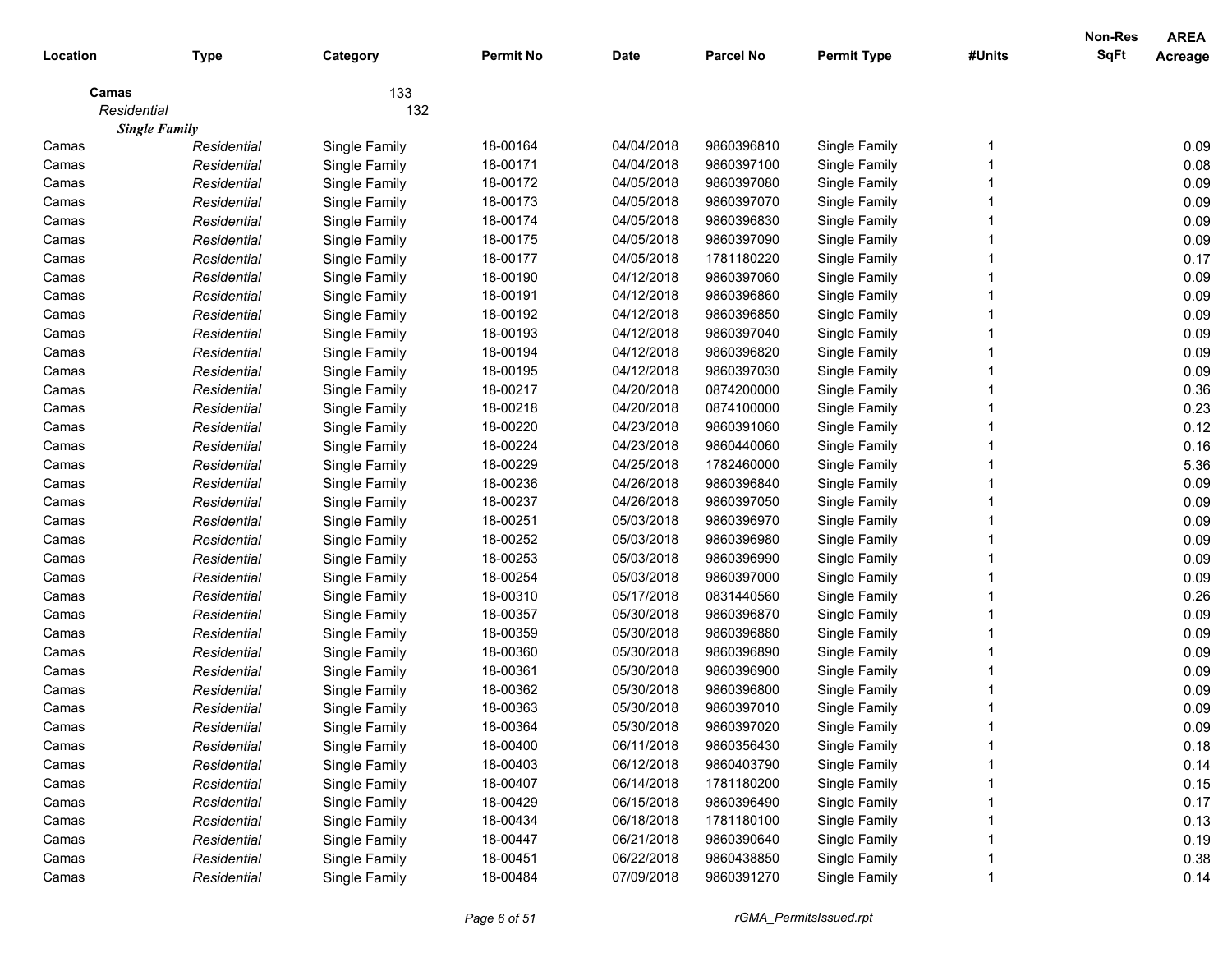|             |                      |               |                  |             |                  |                    |        | Non-Res     | <b>AREA</b>    |
|-------------|----------------------|---------------|------------------|-------------|------------------|--------------------|--------|-------------|----------------|
| Location    | <b>Type</b>          | Category      | <b>Permit No</b> | <b>Date</b> | <b>Parcel No</b> | <b>Permit Type</b> | #Units | <b>SqFt</b> | <b>Acreage</b> |
| Camas       |                      | 133           |                  |             |                  |                    |        |             |                |
| Residential |                      | 132           |                  |             |                  |                    |        |             |                |
|             | <b>Single Family</b> |               |                  |             |                  |                    |        |             |                |
| Camas       | Residential          | Single Family | 18-00485         | 07/09/2018  | 1101869880       | Single Family      |        |             | 0.33           |
| Camas       | Residential          | Single Family | 18-00488         | 07/11/2018  | 9860396920       | Single Family      |        |             | 0.10           |
| Camas       | Residential          | Single Family | 18-00489         | 07/11/2018  | 9860396910       | Single Family      |        |             | 0.09           |
| Camas       | Residential          | Single Family | 18-00506         | 07/13/2018  | 9860396930       | Single Family      |        |             | 0.09           |
| Camas       | Residential          | Single Family | 18-00507         | 07/13/2018  | 9860396960       | Single Family      |        |             | 0.09           |
| Camas       | Residential          | Single Family | 18-00508         | 07/13/2018  | 9860396950       | Single Family      |        |             | 0.09           |
| Camas       | Residential          | Single Family | 18-00530         | 07/23/2018  | 9860390930       | Single Family      |        |             | 0.14           |
| Camas       | Residential          | Single Family | 18-00536         | 07/25/2018  | 9860438830       | Single Family      |        |             | 0.38           |
| Camas       | Residential          | Single Family | 18-00549         | 07/30/2018  | 0860750000       | Single Family      |        |             | 0.13           |
| Camas       | Residential          | Single Family | 18-00558         | 08/02/2018  | 1248170080       | Single Family      |        |             | 0.22           |
| Camas       | Residential          | Single Family | 18-00566         | 08/03/2018  | 9860403820       | Single Family      |        |             | 0.14           |
| Camas       | Residential          | Single Family | 18-00601         | 08/16/2018  | 9860396340       | Single Family      |        |             | 0.26           |
| Camas       | Residential          | Single Family | 18-00634         | 08/24/2018  | 1245120000       | Single Family      |        |             | 0.74           |
| Camas       | Residential          | Single Family | 18-00668         | 09/07/2018  | 9860396500       | Single Family      |        |             | 0.18           |
| Camas       | Residential          | Single Family | 18-00674         | 09/19/2018  | 9860396510       | Single Family      |        |             | 0.18           |
| Camas       | Residential          | Single Family | 18-00678         | 09/11/2018  | 9860396560       | Single Family      |        |             | 0.18           |
| Camas       | Residential          | Single Family | 18-00679         | 09/11/2018  | 9860396550       | Single Family      |        |             | 0.17           |
| Camas       | Residential          | Single Family | 18-00685         | 09/13/2018  | 0922329220       | Single Family      |        |             | 0.43           |
| Camas       | Residential          | Single Family | 18-00691         | 09/18/2018  | 9860356690       | Single Family      |        |             | 0.27           |
| Camas       | Residential          | Single Family | 18-00711         | 09/21/2018  | 0872830000       | Single Family      |        |             | 0.70           |
| Camas       | Residential          | Single Family | 18-00721         | 09/25/2018  | 9860440110       | Single Family      |        |             | 0.14           |
| Camas       | Residential          | Single Family | 18-00744         | 10/02/2018  | 1781840000       | Single Family      |        |             | 5.56           |
| Camas       | Residential          | Single Family | 18-00767         | 10/10/2018  | 9860398080       | Single Family      |        |             | 0.14           |
| Camas       | Residential          | Single Family | 18-00798         | 10/17/2018  | 9860396720       | Single Family      |        |             | 0.09           |
| Camas       | Residential          | Single Family | 18-00799         | 10/17/2018  | 9860396730       | Single Family      |        |             | 0.10           |
| Camas       | Residential          | Single Family | 18-00800         | 10/17/2018  | 9860396740       | Single Family      |        |             | 0.09           |
| Camas       | Residential          | Single Family | 18-00801         | 10/17/2018  | 9860396790       | Single Family      |        |             | 0.09           |
| Camas       | Residential          | Single Family | 18-00802         | 10/17/2018  | 9860396940       | Single Family      |        |             | 0.09           |
| Camas       | Residential          | Single Family | 18-00803         | 10/17/2018  | 9860396700       | Single Family      |        |             | 0.10           |
| Camas       | Residential          | Single Family | 18-00804         | 10/17/2018  | 9860396710       | Single Family      |        |             | 0.10           |
| Camas       | Residential          | Single Family | 18-00808         | 10/18/2018  | 1781180050       | Single Family      |        |             | 0.19           |
| Camas       | Residential          | Single Family | 18-00810         | 10/18/2018  | 9860438780       | Single Family      |        |             | 0.35           |
| Camas       | Residential          | Single Family | 18-00815         | 10/19/2018  | 1781180210       | Single Family      |        |             | 0.17           |
| Camas       | Residential          | Single Family | 18-00822         | 10/24/2018  | 9860398070       | Single Family      |        |             | 0.14           |
| Camas       | Residential          | Single Family | 18-00824         | 10/25/2018  | 9860396680       | Single Family      |        |             | 0.10           |
| Camas       | Residential          | Single Family | 18-00826         | 10/25/2018  | 9860396690       | Single Family      |        |             | 0.10           |
| Camas       | Residential          | Single Family | 18-00854         | 11/01/2018  | 9860390740       | Single Family      |        |             | 0.20           |
| Camas       | Residential          | Single Family | 18-00856         | 11/01/2018  | 9860390720       | Single Family      |        |             | 0.18           |
| Camas       | Residential          | Single Family | 18-00862         | 11/05/2018  | 9860397910       | Single Family      |        |             | 0.19           |
| Camas       | Residential          | Single Family | 18-00866         | 11/06/2018  | 9860440090       | Single Family      |        |             | 0.14           |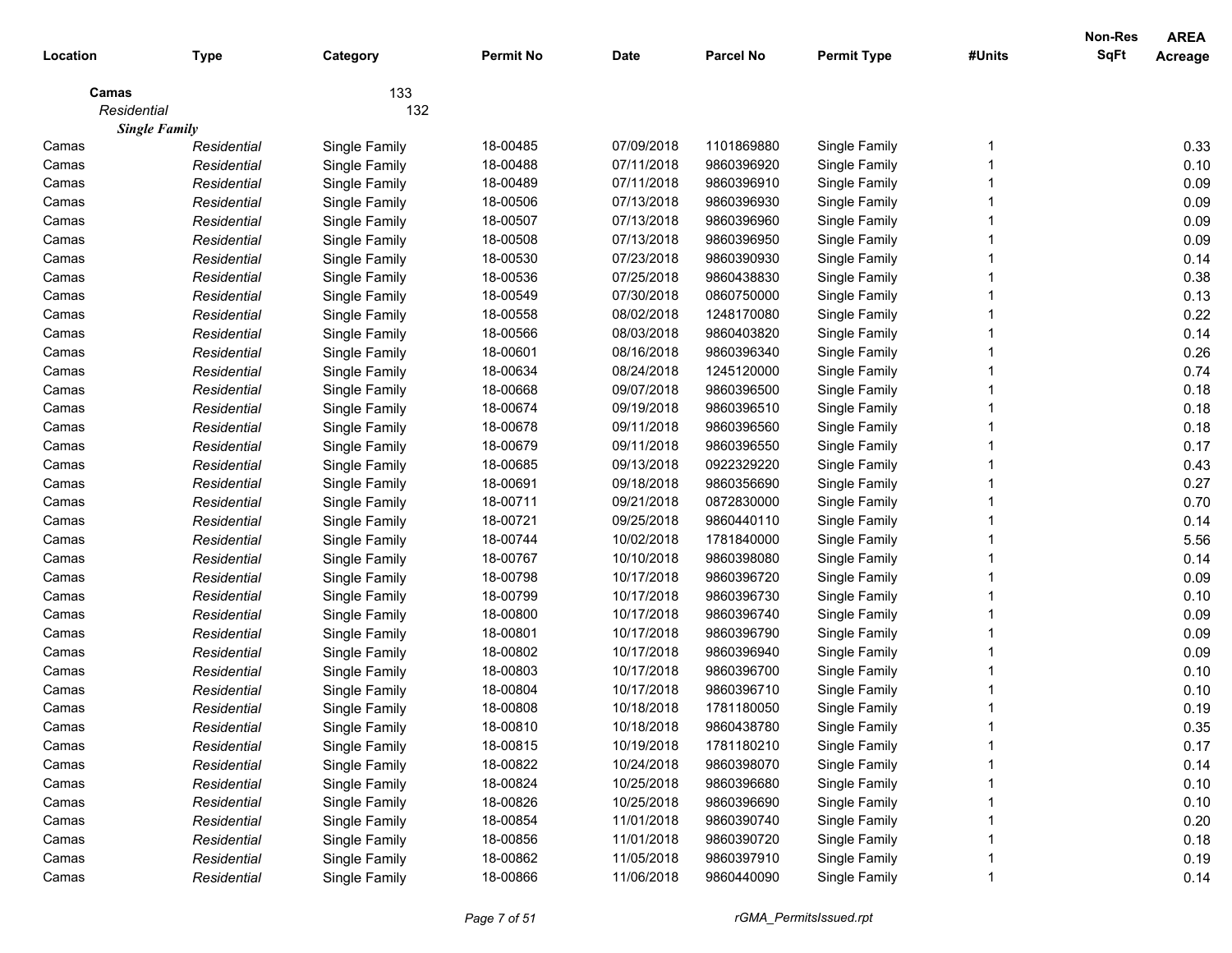| Location    | <b>Type</b>          | Category      | <b>Permit No</b> | <b>Date</b> | <b>Parcel No</b> | <b>Permit Type</b> | #Units | <b>Non-Res</b><br><b>SqFt</b> | <b>AREA</b><br>Acreage |
|-------------|----------------------|---------------|------------------|-------------|------------------|--------------------|--------|-------------------------------|------------------------|
| Camas       |                      | 133           |                  |             |                  |                    |        |                               |                        |
| Residential |                      | 132           |                  |             |                  |                    |        |                               |                        |
|             | <b>Single Family</b> |               |                  |             |                  |                    |        |                               |                        |
| Camas       | Residential          | Single Family | 18-00879         | 11/08/2018  | 9860390730       | Single Family      |        |                               | 0.24                   |
| Camas       | Residential          | Single Family | 18-00886         | 11/09/2018  | 9860396780       | Single Family      |        |                               | 0.09                   |
| Camas       | Residential          | Single Family | 18-00897         | 11/14/2018  | 9860396770       | Single Family      |        |                               | 0.09                   |
| Camas       | Residential          | Single Family | 18-00898         | 11/14/2018  | 9860396760       | Single Family      |        |                               | 0.10                   |
| Camas       | Residential          | Single Family | 18-00900         | 11/15/2018  | 9860396750       | Single Family      |        |                               | 0.10                   |
| Camas       | Residential          | Single Family | 18-00916         | 11/20/2018  | 9860440130       | Single Family      |        |                               | 0.15                   |
| Camas       | Residential          | Single Family | 18-00917         | 11/20/2018  | 9860440040       | Single Family      |        |                               | 0.12                   |
| Camas       | Residential          | Single Family | 18-00918         | 11/20/2018  | 9860440140       | Single Family      |        |                               | 0.15                   |
| Camas       | Residential          | Single Family | 18-00926         | 11/26/2018  | 0899140100       | Single Family      |        |                               | 0.24                   |
| Camas       | Residential          | Single Family | 18-00955         | 12/07/2018  | 9860396440       | Single Family      |        |                               | 0.27                   |
| Camas       | Residential          | Single Family | 18-00963         | 12/11/2018  | 9860440180       | Single Family      |        |                               | 0.14                   |
| Camas       | Residential          | Single Family | 18-00971         | 12/13/2018  | 9860440190       | Single Family      |        |                               | 0.14                   |
| Camas       | Residential          | Single Family | 18-00978         | 12/20/2018  | 9860440070       | Single Family      |        |                               | 0.15                   |
| Camas       | Residential          | Single Family | 18-00981         | 12/20/2018  | 9860440330       | Single Family      |        |                               | 0.13                   |
| Camas       | Residential          | Single Family | 18-00984         | 12/20/2018  | 9860397820       | Single Family      |        |                               | 0.18                   |
| Camas       | Residential          | Single Family | 18-00985         | 12/20/2018  | 9860397940       | Single Family      |        |                               | 0.27                   |
| Camas       | Residential          | Single Family | 18-00988         | 12/21/2018  | 9860440150       | Single Family      |        |                               | 0.15                   |
|             |                      |               |                  |             |                  |                    | 125    | Total Single Family           |                        |
|             |                      |               |                  |             | Camas Sub Total  |                    | 135    | 15,962                        |                        |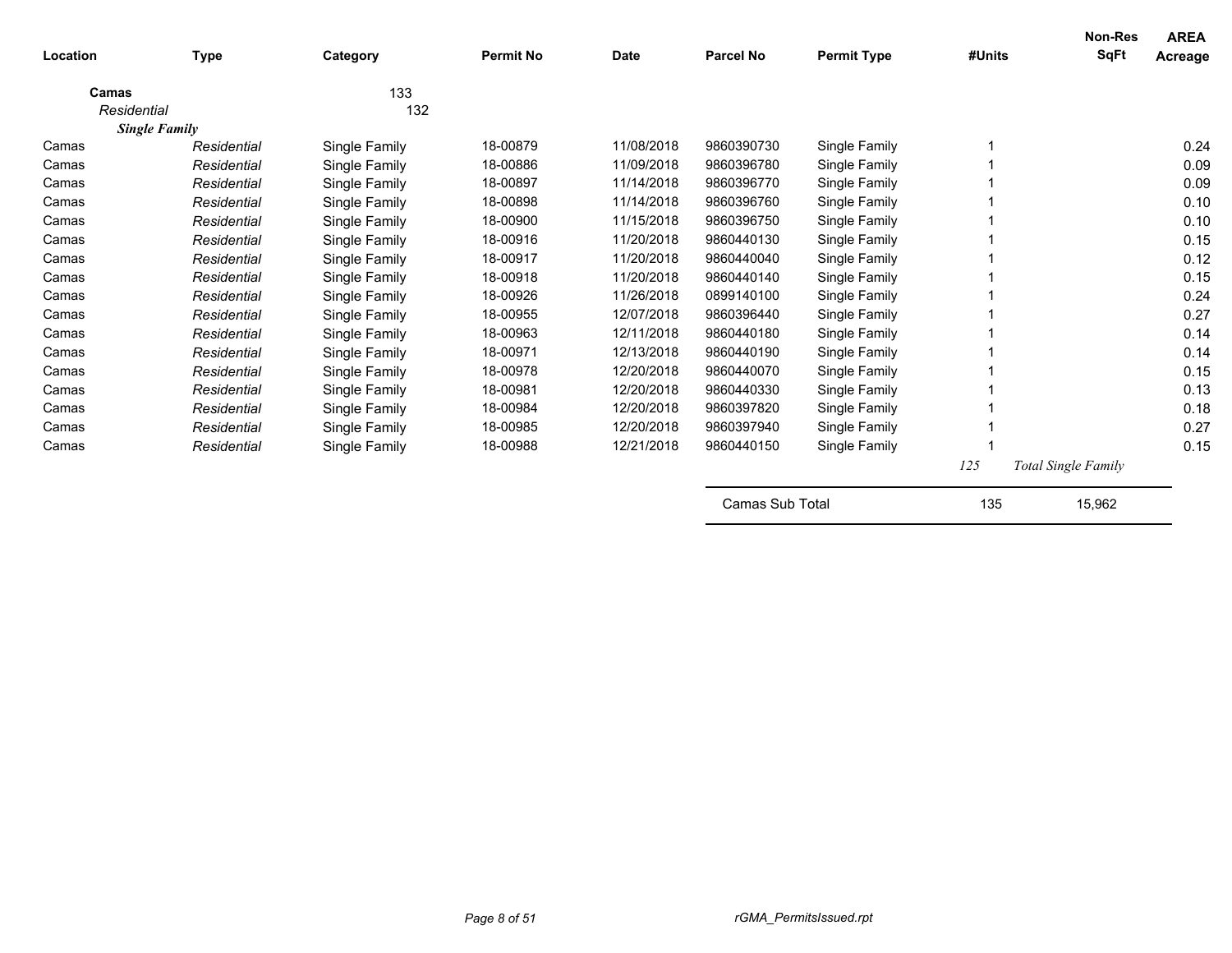| Location         | <b>Type</b>          | Category      | <b>Permit No</b> | Date       | <b>Parcel No</b>    | <b>Permit Type</b> | #Units | <b>Non-Res</b><br><b>SqFt</b> | <b>AREA</b><br>Acreage |
|------------------|----------------------|---------------|------------------|------------|---------------------|--------------------|--------|-------------------------------|------------------------|
| <b>La Center</b> |                      |               |                  |            |                     |                    |        |                               |                        |
| Residential      |                      |               |                  |            |                     |                    |        |                               |                        |
|                  | <b>Single Family</b> |               |                  |            |                     |                    |        |                               |                        |
| La Center        | Residential          | Single Family | RN18-0028        | 08/02/2018 | 2588940540          | Single Family      |        |                               | 0.17                   |
| La Center        | Residential          | Single Family | RN18-0034        | 08/07/2018 | 2588940720          | Single Family      |        |                               | 0.20                   |
| La Center        | Residential          | Single Family | RN18-0035        | 08/31/2018 | 2588941160          | Single Family      |        |                               | 0.17                   |
| La Center        | Residential          | Single Family | RN18-0036        | 09/12/2018 | 2588940560          | Single Family      |        |                               | 0.18                   |
| La Center        | Residential          | Single Family | RN18-0045        | 09/11/2018 | 2588940580          | Single Family      |        |                               | 0.19                   |
| La Center        | Residential          | Single Family | RN18-0046        | 10/24/2018 | 2588941200          | Single Family      |        |                               | 0.16                   |
| La Center        | Residential          | Single Family | RN18-0050        | 11/05/2018 | 2588941180          | Single Family      |        |                               | 0.16                   |
|                  |                      |               |                  |            |                     |                    |        | Total Single Family           |                        |
|                  |                      |               |                  |            | La Center Sub Total |                    |        | 0                             |                        |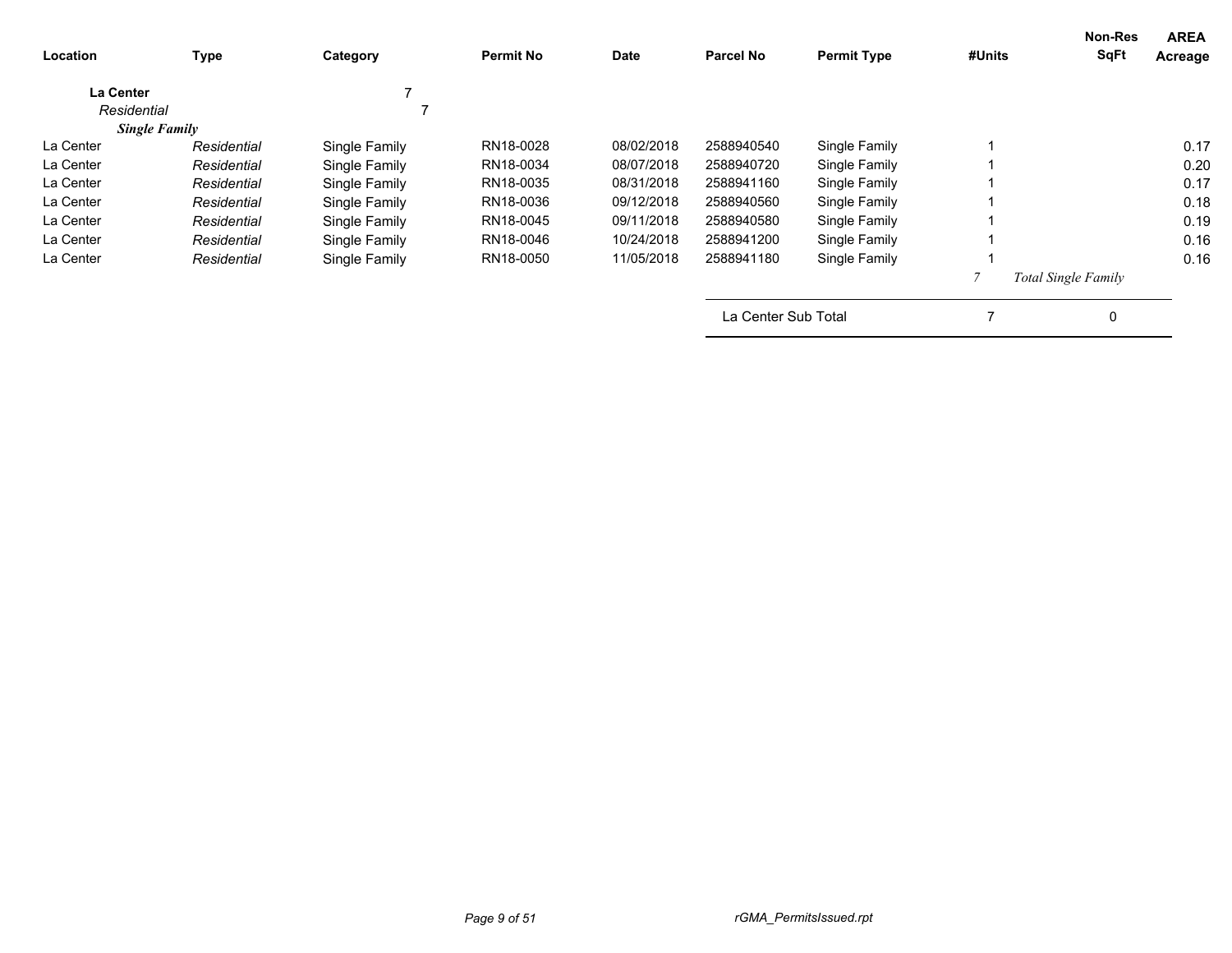|            |                                    |                         |                  |             |                  |                         |        | <b>Non-Res</b>     | <b>AREA</b> |
|------------|------------------------------------|-------------------------|------------------|-------------|------------------|-------------------------|--------|--------------------|-------------|
| Location   | <b>Type</b>                        | Category                | <b>Permit No</b> | <b>Date</b> | <b>Parcel No</b> | <b>Permit Type</b>      | #Units | <b>SqFt</b>        | Acreage     |
|            | Ridgefield                         | 97                      |                  |             |                  |                         |        |                    |             |
|            | Non-Residential                    | 7                       |                  |             |                  |                         |        |                    |             |
| Ridgefield | Non-Residential                    | Institutional           | COM-18-0007      | 06/05/2018  | 2158080000       | Institutional           |        | 5,134              | 42.51       |
| Ridgefield | Non-Residential                    | Institutional           | COM-18-0021      | 07/05/2018  | 2158120000       | Institutional           |        | 40,995             | 32.10       |
| Ridgefield | Non-Residential                    | Office                  | COM-18-0026      | 07/06/2018  | 2140700000       | Office                  |        | 15,410             | 2.48        |
| Ridgefield | Non-Residential                    | <b>Other Commercial</b> | COM-17-0061      | 02/20/2018  | 2140620000       | <b>Other Commercial</b> |        | 1,020              | 6.22        |
| Ridgefield | Non-Residential                    | <b>Other Commercial</b> | COM-18-0013      | 09/10/2018  | 2153840000       | Other Commercial        |        | 26,187             | 6.44        |
| Ridgefield | Non-Residential                    | <b>Other Commercial</b> | COM-18-0051      | 11/07/2018  | 2154440160       | <b>Other Commercial</b> |        | 577,042            | 42.05       |
| Ridgefield | Non-Residential                    | <b>Other Commercial</b> | COM-18-0070      | 11/02/2018  | 2125440000       | Other Commercial        |        | 58,959             | 38.10       |
|            |                                    |                         |                  |             |                  |                         |        | 724,747.00         |             |
|            | Residential                        | 90                      |                  |             |                  |                         |        |                    |             |
| Ridgefield | <b>Multi-Family</b><br>Residential | Multi-Family            | BLD-18-0162      | 07/25/2018  | 9860456720       | Multi-Family            | 1      |                    | 0.05        |
| Ridgefield | Residential                        | Multi-Family            | BLD-18-0163      | 07/25/2018  | 9860456690       | Multi-Family            |        |                    | 0.05        |
| Ridgefield | Residential                        | Multi-Family            | BLD-18-0164      | 07/25/2018  | 9860456710       | Multi-Family            |        |                    | 0.03        |
| Ridgefield | Residential                        | Multi-Family            | BLD-18-0165      | 07/25/2018  | 9860456700       | Multi-Family            |        |                    | 0.03        |
| Ridgefield | Residential                        | Multi-Family            | BLD-18-0166      | 07/25/2018  | 9860456790       | Multi-Family            |        |                    | 0.09        |
| Ridgefield | Residential                        | Multi-Family            | BLD-18-0182      | 08/01/2018  | 9860456770       | Multi-Family            |        |                    | 0.05        |
| Ridgefield | Residential                        | Multi-Family            | BLD-18-0183      | 08/01/2018  | 9860456780       | Multi-Family            |        |                    | 0.05        |
| Ridgefield | Residential                        | Multi-Family            | BLD-18-0235      | 09/07/2018  | 9860456730       | Multi-Family            |        |                    | 0.05        |
| Ridgefield | Residential                        | Multi-Family            | BLD-18-0236      | 09/07/2018  | 9860456740       | Multi-Family            |        |                    | 0.03        |
| Ridgefield | Residential                        | Multi-Family            | BLD-18-0237      | 09/07/2018  | 9860456750       | Multi-Family            |        |                    | 0.03        |
| Ridgefield | Residential                        | Multi-Family            | BLD-18-0238      | 09/07/2018  | 9860456760       | Multi-Family            |        |                    | 0.05        |
| Ridgefield | Residential                        | Multi-Family            | BLD-18-0239      | 10/04/2018  | 9860456800       | Multi-Family            |        |                    | 0.05        |
| Ridgefield | Residential                        | Multi-Family            | BLD-18-0240      | 10/04/2018  | 9860456810       | Multi-Family            |        |                    | 0.04        |
| Ridgefield | Residential                        | Multi-Family            | BLD-18-0241      | 10/04/2018  | 9860456820       | Multi-Family            |        |                    | 0.03        |
| Ridgefield | Residential                        | Multi-Family            | BLD-18-0242      | 10/04/2018  | 9860456830       | Multi-Family            |        |                    | 0.05        |
| Ridgefield | Residential                        | Multi-Family            | BLD-18-0244      | 10/05/2018  | 9860456840       | Multi-Family            |        |                    | 0.05        |
| Ridgefield | Residential                        | Multi-Family            | BLD-18-0245      | 10/05/2018  | 9860456850       | Multi-Family            |        |                    | 0.03        |
| Ridgefield | Residential                        | Multi-Family            | BLD-18-0246      | 10/05/2018  | 9860456860       | Multi-Family            |        |                    | 0.03        |
| Ridgefield | Residential                        | Multi-Family            | BLD-18-0247      | 10/05/2018  | 9860456870       | Multi-Family            |        |                    | 0.05        |
| Ridgefield | Residential                        | Multi-Family            | BLD-18-0248      | 10/24/2018  | 9860456880       | Multi-Family            |        |                    | 0.05        |
| Ridgefield | Residential                        | Multi-Family            | BLD-18-0249      | 10/24/2018  | 9860456890       | Multi-Family            |        |                    | 0.03        |
| Ridgefield | Residential                        | Multi-Family            | BLD-18-0250      | 10/24/2018  | 9860456900       | Multi-Family            |        |                    | 0.03        |
| Ridgefield | Residential                        | Multi-Family            | BLD-18-0251      | 10/24/2018  | 9860456910       | Multi-Family            |        |                    | 0.05        |
|            |                                    |                         |                  |             |                  |                         | 23     | Total Multi-Family |             |
|            | <b>Single Family</b>               |                         |                  |             |                  |                         |        |                    |             |
| Ridgefield | Residential                        | Single Family           | BLD-17-0077      | 01/24/2018  | 9860413590       | Single Family           | 1      |                    | 0.14        |
| Ridgefield | Residential                        | Single Family           | BLD-17-0080      | 01/24/2018  | 9860413580       | Single Family           |        |                    | 0.14        |
| Ridgefield | Residential                        | Single Family           | BLD-17-0081      | 01/24/2018  | 9860413570       | Single Family           |        |                    | 0.14        |
| Ridgefield | Residential                        | Single Family           | BLD-17-0092      | 01/24/2018  | 9860413610       | Single Family           |        |                    | 0.14        |
| Ridgefield | Residential                        | Single Family           | BLD-17-0093      | 01/24/2018  | 9860413620       | Single Family           |        |                    | 0.14        |
| Ridgefield | Residential                        | Single Family           | BLD-17-0094      | 01/24/2018  | 9860413600       | Single Family           | 1      |                    | 0.14        |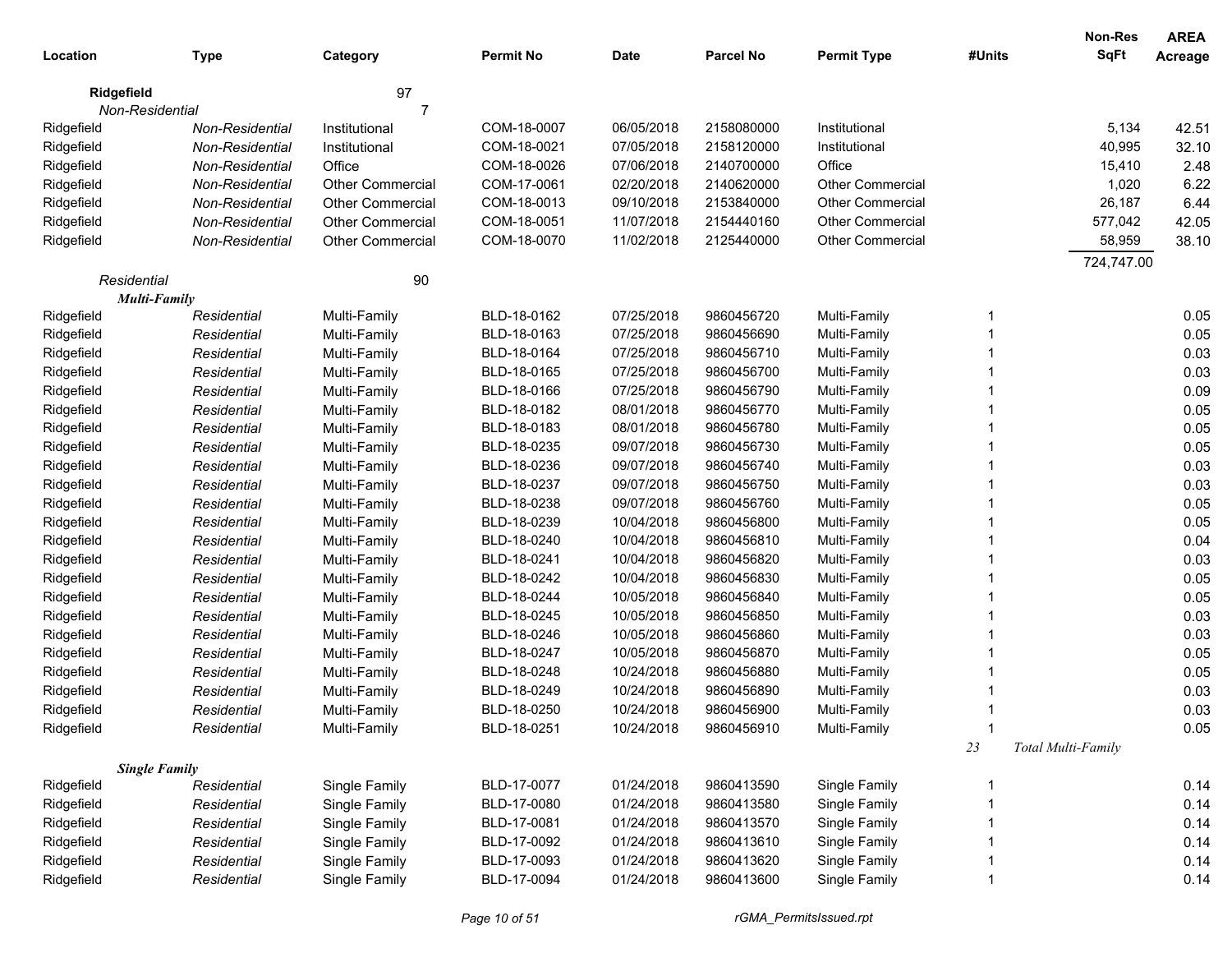| Location    | <b>Type</b>          | Category      | <b>Permit No</b> | <b>Date</b> | <b>Parcel No</b> | <b>Permit Type</b> | #Units | Non-Res<br><b>SqFt</b> | <b>AREA</b><br><b>Acreage</b> |
|-------------|----------------------|---------------|------------------|-------------|------------------|--------------------|--------|------------------------|-------------------------------|
|             |                      |               |                  |             |                  |                    |        |                        |                               |
| Ridgefield  |                      | 97            |                  |             |                  |                    |        |                        |                               |
| Residential |                      | 90            |                  |             |                  |                    |        |                        |                               |
|             | <b>Single Family</b> |               |                  |             |                  |                    |        |                        |                               |
| Ridgefield  | Residential          | Single Family | BLD-17-0140      | 01/19/2018  | 9860438080       | Single Family      |        |                        | 0.24                          |
| Ridgefield  | Residential          | Single Family | BLD-17-0141      | 02/02/2018  | 9860437910       | Single Family      |        |                        | 0.20                          |
| Ridgefield  | Residential          | Single Family | BLD-18-0001      | 01/19/2018  | 9860438070       | Single Family      |        |                        | 0.21                          |
| Ridgefield  | Residential          | Single Family | BLD-18-0010      | 02/08/2018  | 2158170000       | Single Family      |        |                        | 30.86                         |
| Ridgefield  | Residential          | Single Family | BLD-18-0011      | 02/02/2018  | 9860437900       | Single Family      |        |                        | 0.23                          |
| Ridgefield  | Residential          | Single Family | BLD-18-0014      | 04/18/2018  | 9860429040       | Single Family      |        |                        | 0.16                          |
| Ridgefield  | Residential          | Single Family | BLD-18-0015      | 05/30/2018  | 9860429060       | Single Family      |        |                        | 0.15                          |
| Ridgefield  | Residential          | Single Family | BLD-18-0016      | 02/09/2018  | 9860438040       | Single Family      |        |                        | 0.20                          |
| Ridgefield  | Residential          | Single Family | BLD-18-0017      | 02/09/2018  | 9860438060       | Single Family      |        |                        | 0.20                          |
| Ridgefield  | Residential          | Single Family | BLD-18-0023      | 03/16/2018  | 9860429000       | Single Family      |        |                        | 0.17                          |
| Ridgefield  | Residential          | Single Family | BLD-18-0029      | 02/28/2018  | 9860438400       | Single Family      |        |                        | 0.25                          |
| Ridgefield  | Residential          | Single Family | BLD-18-0030      | 02/28/2018  | 9860438430       | Single Family      |        |                        | 0.24                          |
| Ridgefield  | Residential          | Single Family | BLD-18-0031      | 02/28/2018  | 9860438410       | Single Family      |        |                        | 0.24                          |
| Ridgefield  | Residential          | Single Family | BLD-18-0032      | 02/28/2018  | 9860438420       | Single Family      |        |                        | 0.24                          |
| Ridgefield  | Residential          | Single Family | BLD-18-0033      | 03/23/2018  | 0683181480       | Single Family      |        |                        | 0.28                          |
| Ridgefield  | Residential          | Single Family | BLD-18-0034      | 03/13/2018  | 0683182460       | Single Family      |        |                        | 0.21                          |
| Ridgefield  | Residential          | Single Family | BLD-18-0039      | 03/16/2018  | 9860429010       | Single Family      |        |                        | 0.17                          |
| Ridgefield  | Residential          | Single Family | BLD-18-0041      | 03/28/2018  | 9860438150       | Single Family      |        |                        | 0.20                          |
| Ridgefield  | Residential          | Single Family | BLD-18-0042      | 03/28/2018  | 9860438140       | Single Family      |        |                        | 0.19                          |
| Ridgefield  | Residential          | Single Family | BLD-18-0047      | 03/29/2018  | 9860443100       | Single Family      |        |                        | 0.16                          |
| Ridgefield  | Residential          | Single Family | BLD-18-0048      | 04/11/2018  | 9860450030       | Single Family      |        |                        | 0.17                          |
| Ridgefield  | Residential          | Single Family | BLD-18-0051      | 05/31/2018  | 0683182160       | Single Family      |        |                        | 0.16                          |
| Ridgefield  | Residential          | Single Family | BLD-18-0055      | 04/25/2018  | 9860438180       | Single Family      |        |                        | 0.21                          |
| Ridgefield  | Residential          | Single Family | BLD-18-0058      | 04/25/2018  | 9860450280       | Single Family      |        |                        | 0.17                          |
| Ridgefield  | Residential          | Single Family | BLD-18-0061      | 04/18/2018  | 9860429250       | Single Family      |        |                        | 0.16                          |
| Ridgefield  | Residential          | Single Family | BLD-18-0062      | 04/16/2018  | 9860429120       | Single Family      |        |                        | 0.16                          |
| Ridgefield  | Residential          | Single Family | BLD-18-0064      | 04/18/2018  | 9860429110       | Single Family      |        |                        | 0.15                          |
| Ridgefield  | Residential          | Single Family | BLD-18-0072      | 05/14/2018  | 0673691540       | Single Family      |        |                        | 0.29                          |
| Ridgefield  | Residential          | Single Family | BLD-18-0075      | 06/05/2018  | 9860438360       | Single Family      |        |                        | 0.29                          |
| Ridgefield  | Residential          | Single Family | BLD-18-0120      | 07/24/2018  | 2135350000       | Single Family      |        |                        | 1.15                          |
| Ridgefield  | Residential          | Single Family | BLD-18-0132      | 07/16/2018  | 9860438370       | Single Family      |        |                        | 0.26                          |
| Ridgefield  | Residential          | Single Family | BLD-18-0137      | 06/29/2018  | 9860438340       | Single Family      |        |                        | 0.25                          |
| Ridgefield  | Residential          | Single Family | BLD-18-0138      | 07/25/2018  | 9860438130       | Single Family      |        |                        | 0.19                          |
| Ridgefield  | Residential          | Single Family | BLD-18-0145      | 07/25/2018  | 9860438110       | Single Family      |        |                        | 0.25                          |
| Ridgefield  | Residential          | Single Family | BLD-18-0158      | 07/31/2018  | 9860442860       | Single Family      |        |                        | 0.15                          |
| Ridgefield  | Residential          | Single Family | BLD-18-0174      | 08/10/2018  | 9860438330       | Single Family      |        |                        | 0.24                          |
| Ridgefield  | Residential          | Single Family | BLD-18-0181      | 08/07/2018  | 0692920000       | Single Family      |        |                        | 0.23                          |
| Ridgefield  | Residential          | Single Family | BLD-18-0201      | 08/20/2018  | 9860438350       | Single Family      |        |                        | 0.29                          |
| Ridgefield  | Residential          | Single Family | BLD-18-0217      | 10/22/2018  | 9860438020       | Single Family      |        |                        | 0.25                          |
| Ridgefield  | Residential          | Single Family | BLD-18-0218      | 10/22/2018  | 9860438200       | Single Family      |        |                        | 0.26                          |
|             |                      |               |                  |             |                  |                    |        |                        |                               |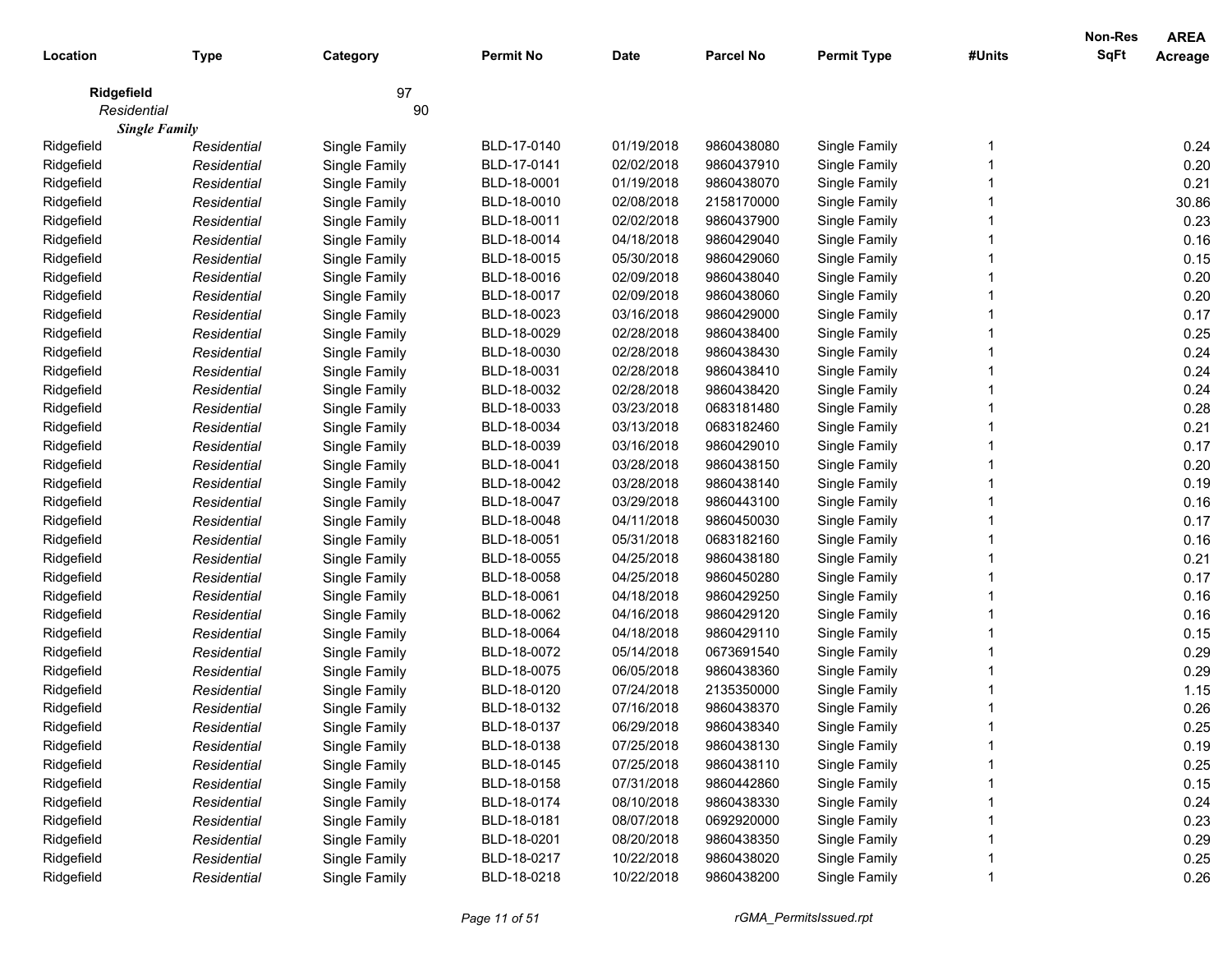| Location                             | <b>Type</b>                         | Category                           | <b>Permit No</b> | <b>Date</b> | <b>Parcel No</b>     | <b>Permit Type</b>       | #Units         | <b>Non-Res</b><br><b>SqFt</b> | <b>AREA</b><br>Acreage |
|--------------------------------------|-------------------------------------|------------------------------------|------------------|-------------|----------------------|--------------------------|----------------|-------------------------------|------------------------|
| Ridgefield                           |                                     | 97                                 |                  |             |                      |                          |                |                               |                        |
| Residential                          |                                     | 90                                 |                  |             |                      |                          |                |                               |                        |
| Ridgefield                           | <b>Single Family</b><br>Residential | Single Family                      | BLD-18-0223      | 10/30/2018  | 9860476350           | Single Family            | 1              |                               | 0.11                   |
| Ridgefield                           | Residential                         | Single Family                      | BLD-18-0227      | 10/30/2018  | 9860476370           | Single Family            |                |                               | 0.11                   |
| Ridgefield                           | Residential                         | Single Family                      | BLD-18-0228      | 10/30/2018  | 9860476360           | Single Family            |                |                               | 0.11                   |
| Ridgefield                           | Residential                         | Single Family                      | BLD-18-0229      | 09/07/2018  | 9860438290           | Single Family            |                |                               | 0.33                   |
| Ridgefield                           | Residential                         | Single Family                      | BLD-18-0234      | 09/06/2018  | 0693500000           | Single Family            |                |                               | 0.11                   |
| Ridgefield                           | Residential                         | Single Family                      | BLD-18-0265      | 10/04/2018  | 9860438160           | Single Family            |                |                               | 0.20                   |
| Ridgefield                           | Residential                         | Single Family                      | BLD-18-0266      | 10/04/2018  | 9860438320           | Single Family            |                |                               | 0.29                   |
| Ridgefield                           | Residential                         | Single Family                      | BLD-18-0273      | 10/10/2018  | 9860429030           | Single Family            |                |                               | 0.15                   |
| Ridgefield                           | Residential                         | Single Family                      | BLD-18-0279      | 11/21/2018  | 9860476490           | Single Family            |                |                               | 0.17                   |
| Ridgefield                           | Residential                         | Single Family                      | BLD-18-0280      | 11/21/2018  | 9860476380           | Single Family            |                |                               | 0.11                   |
| Ridgefield                           | Residential                         | Single Family                      | BLD-18-0281      | 11/29/2018  | 9860476390           | Single Family            |                |                               | 0.10                   |
| Ridgefield                           | Residential                         | Single Family                      | BLD-18-0282      | 11/29/2018  | 9860476480           | Single Family            |                |                               | 0.14                   |
| Ridgefield                           | Residential                         | Single Family                      | BLD-18-0283      | 12/18/2018  | 9860476460           | Single Family            | 1              |                               | 0.13                   |
| Ridgefield                           | Residential                         | Single Family                      | BLD-18-0284      | 12/18/2018  | 9860476470           | Single Family            | 1              |                               | 0.14                   |
| Ridgefield                           | Residential                         | Single Family                      | BLD-18-0285      | 12/07/2018  | 9860476440           | Single Family            | -1             |                               | 0.12                   |
| Ridgefield                           | Residential                         | Single Family                      | BLD-18-0286      | 12/28/2018  | 9860476410           | Single Family            |                |                               | 0.10                   |
| Ridgefield                           | Residential                         | Single Family                      | BLD-18-0288      | 12/07/2018  | 9860476450           | Single Family            |                |                               | 0.12                   |
| Ridgefield                           | Residential                         | Single Family                      | BLD-18-0314      | 11/28/2018  | 9860437920           | Single Family            |                |                               | 0.24                   |
| Ridgefield                           | Residential                         | Single Family                      | BLD-18-0315      | 11/28/2018  | 9860438250           | Single Family            |                |                               | 0.23                   |
| Ridgefield                           | Residential                         | Single Family                      | BLD-18-0349      | 12/27/2018  | 9860437950           | Single Family            | -1             |                               | 0.28                   |
| Ridgefield                           | Residential                         | Single Family                      | BLD-18-0353      | 12/27/2018  | 9860437930           | Single Family            | -1             |                               | 0.29                   |
|                                      |                                     |                                    |                  |             |                      |                          | 67             | Total Single Family           |                        |
|                                      |                                     |                                    |                  |             | Ridgefield Sub Total |                          | 90             | 724,747                       |                        |
| <b>Ridgefield UGA</b><br>Residential |                                     | $\boldsymbol{2}$<br>$\overline{2}$ |                  |             |                      |                          |                |                               |                        |
|                                      | <b>Single Family</b>                |                                    |                  |             |                      |                          |                |                               |                        |
| Ridgefield UGA                       | Residential                         | Single Family                      | NHC-2017-03906   | 02/07/2018  | 2158530000           | Single Family            | -1             |                               | 2.50                   |
| Ridgefield UGA                       | Residential                         | Single Family                      | NHC-2017-05452   | 05/09/2018  | 9860295490           | Single Family            | $\overline{1}$ |                               | 4.95                   |
|                                      |                                     |                                    |                  |             |                      |                          | $\overline{c}$ | Total Single Family           |                        |
|                                      |                                     |                                    |                  |             |                      | Ridgefield UGA Sub Total | $\overline{2}$ | 0                             |                        |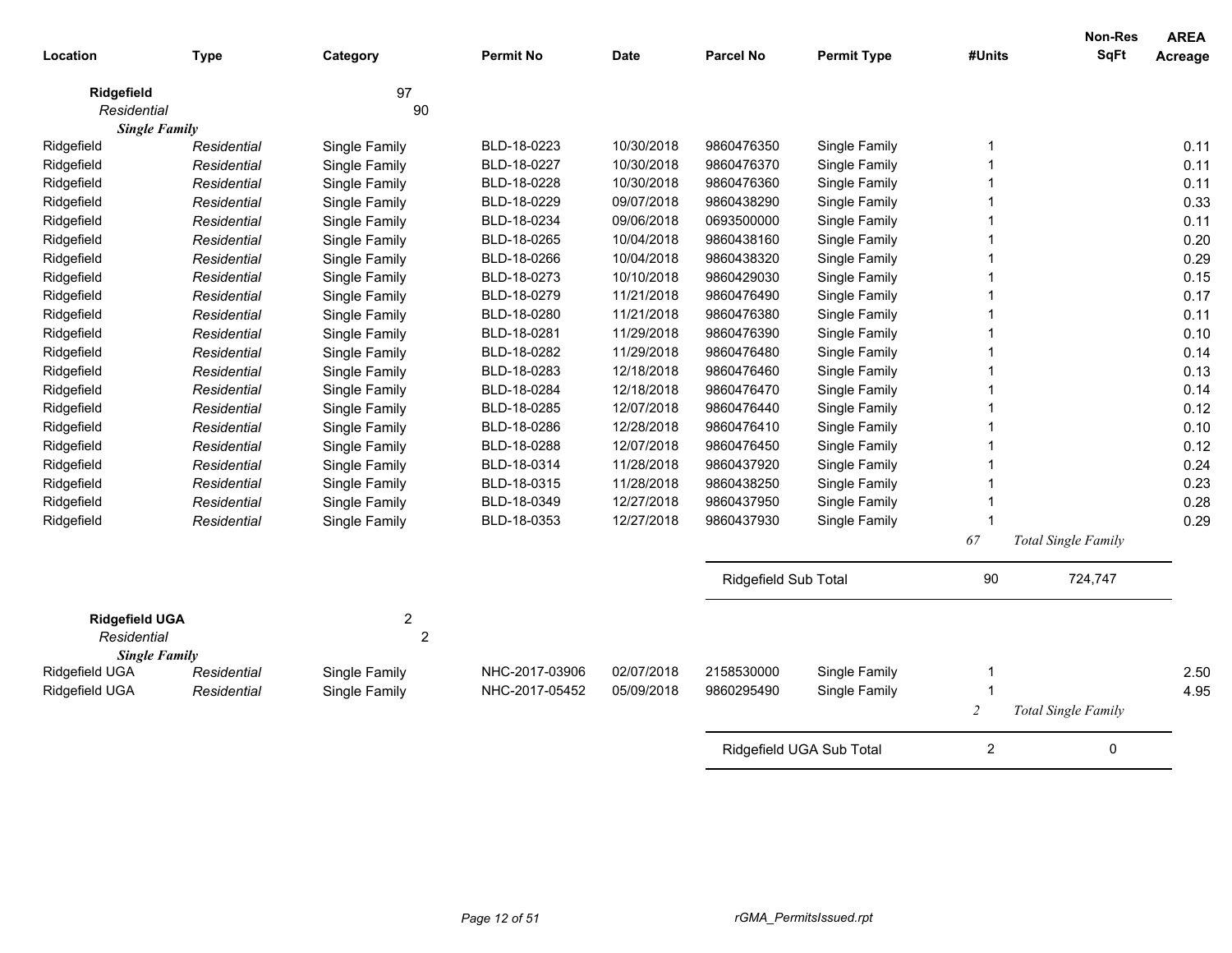|                  |                 |                         |                  |            |                  |                         |        | Non-Res     | <b>AREA</b>    |
|------------------|-----------------|-------------------------|------------------|------------|------------------|-------------------------|--------|-------------|----------------|
| Location         | <b>Type</b>     | Category                | <b>Permit No</b> | Date       | <b>Parcel No</b> | <b>Permit Type</b>      | #Units | <b>SqFt</b> | <b>Acreage</b> |
| <b>Vancouver</b> |                 | 255                     |                  |            |                  |                         |        |             |                |
|                  | Non-Residential | 57                      |                  |            |                  |                         |        |             |                |
| Vancouver        | Non-Residential | Other Commercial        | CMI-218331       | 02/14/2018 | 1591100000       | <b>Other Commercial</b> |        | 7,040       | 10.25          |
| Vancouver        | Non-Residential | <b>Other Commercial</b> | CMI-230500       | 01/29/2018 | 1605070050       | <b>Other Commercial</b> |        | 9,200       | 1.07           |
| Vancouver        | Non-Residential | <b>Other Commercial</b> | CMI-232351       | 04/18/2018 | 1081401620       | <b>Other Commercial</b> |        | 8,345       | 0.92           |
| Vancouver        | Non-Residential | <b>Other Commercial</b> | CMI-233951       | 11/06/2018 | 1110190850       | <b>Other Commercial</b> |        | 1,112       | 0.47           |
| Vancouver        | Non-Residential | <b>Other Commercial</b> | CMI-234357       | 05/23/2018 | 1575250340       | <b>Other Commercial</b> |        | 800         | 0.47           |
| Vancouver        | Non-Residential | <b>Other Commercial</b> | CMI-234773       | 07/24/2018 | 1077000000       | <b>Other Commercial</b> |        | 75,900      | 5.27           |
| Vancouver        | Non-Residential | Other Commercial        | CMI-234799       | 09/26/2018 | 9860354280       | <b>Other Commercial</b> |        | 80,108      | 4.87           |
| Vancouver        | Non-Residential | <b>Other Commercial</b> | CMI-235124       | 04/02/2018 | 1647570000       | <b>Other Commercial</b> |        | 46,452      | 4.19           |
| Vancouver        | Non-Residential | <b>Other Commercial</b> | CMI-235248       | 07/12/2018 | 1583450000       | Other Commercial        |        | 9,000       | 3.71           |
| Vancouver        | Non-Residential | <b>Other Commercial</b> | CMI-235249       | 05/31/2018 | 1583450000       | <b>Other Commercial</b> |        | 6,720       | 3.71           |
| Vancouver        | Non-Residential | <b>Other Commercial</b> | CMI-235250       | 05/31/2018 | 1583450000       | <b>Other Commercial</b> |        | 6,720       | 3.71           |
| Vancouver        | Non-Residential | <b>Other Commercial</b> | CMI-235251       | 06/05/2018 | 1583450000       | <b>Other Commercial</b> |        | 6,500       | 3.71           |
| Vancouver        | Non-Residential | <b>Other Commercial</b> | CMI-235252       | 05/31/2018 | 1583450000       | <b>Other Commercial</b> |        | 6,720       | 3.71           |
| Vancouver        | Non-Residential | <b>Other Commercial</b> | CMI-235253       | 05/31/2018 | 1583450000       | <b>Other Commercial</b> |        | 6,720       | 3.71           |
| Vancouver        | Non-Residential | <b>Other Commercial</b> | CMI-235254       | 04/30/2018 | 1583450000       | <b>Other Commercial</b> |        | 5,600       | 3.71           |
| Vancouver        | Non-Residential | <b>Other Commercial</b> | CMI-235256       | 07/10/2018 | 1583450000       | <b>Other Commercial</b> |        | 9,000       | 3.71           |
| Vancouver        | Non-Residential | <b>Other Commercial</b> | CMI-235257       | 06/05/2018 | 1583450000       | <b>Other Commercial</b> |        | 5,600       | 3.71           |
| Vancouver        | Non-Residential | <b>Other Commercial</b> | CMI-235258       | 06/05/2018 | 1583450000       | Other Commercial        |        | 5,600       | 3.71           |
| Vancouver        | Non-Residential | <b>Other Commercial</b> | CMI-235275       | 04/30/2018 | 1583450000       | <b>Other Commercial</b> |        | 5,600       | 3.71           |
| Vancouver        | Non-Residential | <b>Other Commercial</b> | CMI-235276       | 05/31/2018 | 1583450000       | <b>Other Commercial</b> |        | 2,912       | 3.71           |
| Vancouver        | Non-Residential | <b>Other Commercial</b> | CMI-235277       | 04/23/2018 | 1583450000       | <b>Other Commercial</b> |        | 7,800       | 3.71           |
| Vancouver        | Non-Residential | <b>Other Commercial</b> | CMI-235278       | 05/03/2018 | 1583450000       | <b>Other Commercial</b> |        | 10,100      | 3.71           |
| Vancouver        | Non-Residential | <b>Other Commercial</b> | CMI-235279       | 07/06/2018 | 1583450000       | <b>Other Commercial</b> |        | 8,360       | 3.71           |
| Vancouver        | Non-Residential | <b>Other Commercial</b> | CMI-235395       | 04/25/2018 | 1591460050       | <b>Other Commercial</b> |        | 6,875       | 0.83           |
| Vancouver        | Non-Residential | <b>Other Commercial</b> | CMI-235443       | 02/13/2018 | 0379169650       | <b>Other Commercial</b> |        | 294         | 5.00           |
| Vancouver        | Non-Residential | <b>Other Commercial</b> | CMI-235727       | 07/05/2018 | 0379098010       | <b>Other Commercial</b> |        | 672         | 0.96           |
| Vancouver        | Non-Residential | <b>Other Commercial</b> | CMI-235745       | 07/06/2018 | 0379098010       | Other Commercial        |        | 1,360       | 0.96           |
| Vancouver        | Non-Residential | <b>Other Commercial</b> | CMI-237102       | 09/11/2018 | 9860329800       | Other Commercial        |        | 17,150      | 2.38           |
| Vancouver        | Non-Residential | <b>Other Commercial</b> | CMI-237198       | 07/24/2018 | 1607460000       | Other Commercial        |        | 1,350       | 2.51           |
| Vancouver        | Non-Residential | <b>Other Commercial</b> | CMI-238105       | 06/19/2018 | 0591180300       | <b>Other Commercial</b> |        | 160         | 10.27          |
| Vancouver        | Non-Residential | <b>Other Commercial</b> | CMI-238107       | 07/31/2018 | 1605090000       | <b>Other Commercial</b> |        | 2,500       | 1.61           |
| Vancouver        | Non-Residential | <b>Other Commercial</b> | CMI-238119       | 08/31/2018 | 1150100000       | <b>Other Commercial</b> |        | 5,621       | 7.62           |
| Vancouver        | Non-Residential | <b>Other Commercial</b> | CMI-238647       | 07/12/2018 | 1098010000       | Other Commercial        |        | 84,972      | 0.77           |
| Vancouver        | Non-Residential | <b>Other Commercial</b> | CMI-239382       | 10/16/2018 | 1765940000       | <b>Other Commercial</b> |        | 1,632       | 5.77           |
| Vancouver        | Non-Residential | Other Commercial        | CMI-241233C      | 08/03/2018 | 1633580000       | <b>Other Commercial</b> |        | 19,000      | 2.47           |
| Vancouver        | Non-Residential | Other Commercial        | CMI-241366C      | 10/24/2018 | 1607410000       | <b>Other Commercial</b> |        | 19,428      | 2.97           |
| Vancouver        | Non-Residential | <b>Other Commercial</b> | CMI-241367C      | 11/01/2018 | 1607840000       | Other Commercial        |        | 26,256      | 0.44           |
| Vancouver        | Non-Residential | <b>Other Commercial</b> | CMI-241386C      | 11/01/2018 | 1607410000       | Other Commercial        |        | 26,256      | 2.97           |
| Vancouver        | Non-Residential | <b>Other Commercial</b> | CMI-241388C      | 11/01/2018 | 1607410000       | <b>Other Commercial</b> |        | 26,256      | 2.97           |
| Vancouver        | Non-Residential | <b>Other Commercial</b> | CMI-242193C      | 08/27/2018 | 1633580000       | <b>Other Commercial</b> |        | 13,404      | 2.47           |
| Vancouver        | Non-Residential | Other Commercial        | CMI-242244       | 08/28/2018 | 0379102700       | <b>Other Commercial</b> |        | 80,094      | 8.12           |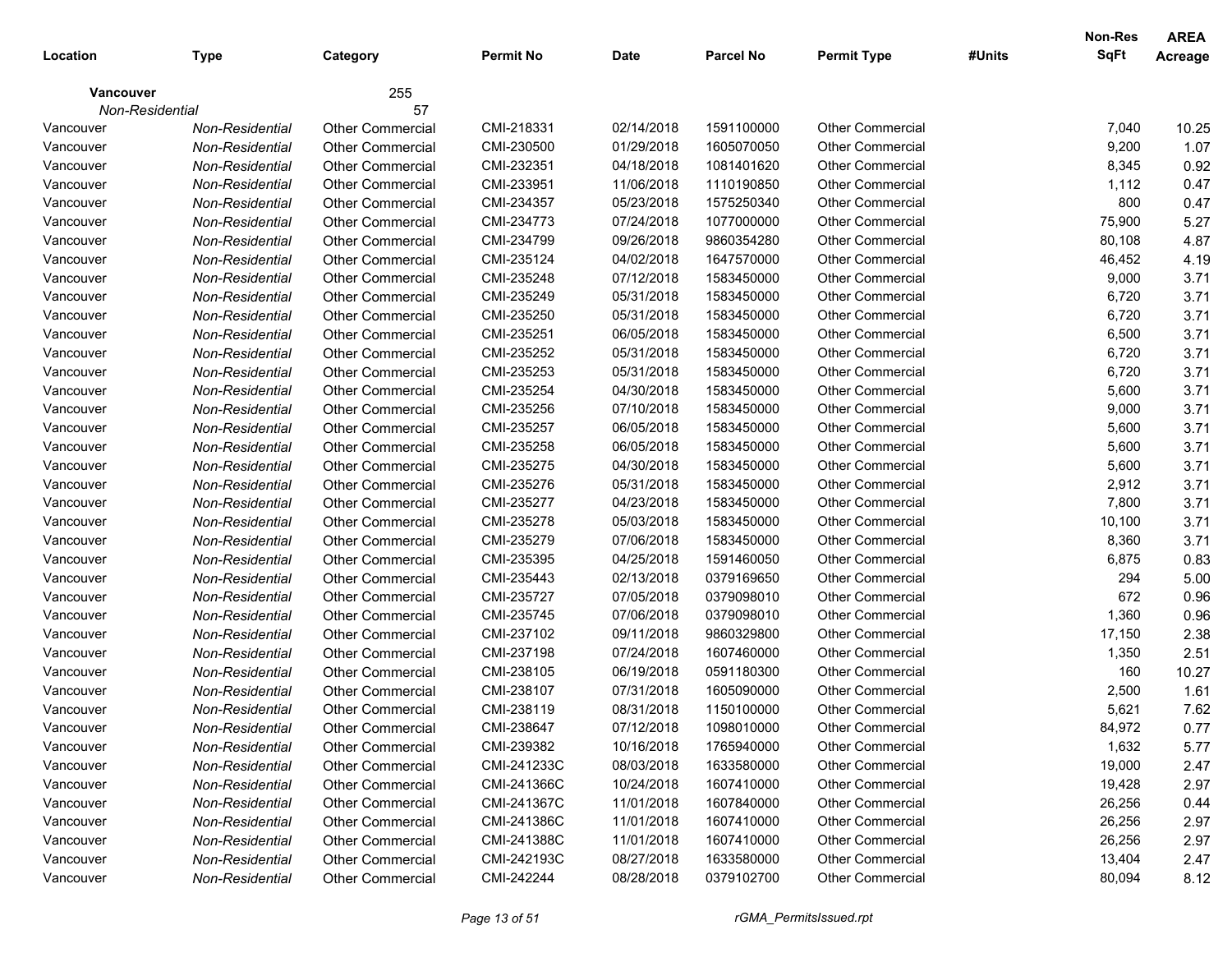|             |                        |                         |                  |             |                  |                         |        | Non-Res     | <b>AREA</b> |
|-------------|------------------------|-------------------------|------------------|-------------|------------------|-------------------------|--------|-------------|-------------|
| Location    | <b>Type</b>            | Category                | <b>Permit No</b> | <b>Date</b> | <b>Parcel No</b> | <b>Permit Type</b>      | #Units | <b>SqFt</b> | Acreage     |
| Vancouver   |                        | 255                     |                  |             |                  |                         |        |             |             |
|             | Non-Residential        | 57                      |                  |             |                  |                         |        |             |             |
| Vancouver   | <b>Non-Residential</b> | <b>Other Commercial</b> | CMI-242246       | 08/28/2018  | 0379102670       | <b>Other Commercial</b> |        | 98,135      | 30.18       |
| Vancouver   | Non-Residential        | <b>Other Commercial</b> | CMI-242247       | 10/30/2018  | 0379102670       | <b>Other Commercial</b> |        | 24,396      | 30.18       |
| Vancouver   | <b>Non-Residential</b> | <b>Other Commercial</b> | CMI-242532C      | 10/22/2018  | 0616800000       | <b>Other Commercial</b> |        | 20,400      | 0.44        |
| Vancouver   | <b>Non-Residential</b> | <b>Other Commercial</b> | CMI-242638C      | 08/07/2018  | 1633580000       | <b>Other Commercial</b> |        | 11,102      | 2.47        |
| Vancouver   | <b>Non-Residential</b> | <b>Other Commercial</b> | CMI-242764       | 09/21/2018  | 1077400000       | <b>Other Commercial</b> |        | 10,760      | 2.90        |
| Vancouver   | <b>Non-Residential</b> | <b>Other Commercial</b> | CMI-243033C      | 08/24/2018  | 1633580000       | <b>Other Commercial</b> |        | 12,501      | 2.47        |
| Vancouver   | <b>Non-Residential</b> | <b>Other Commercial</b> | CMI-243646       | 08/01/2018  | 1633580000       | <b>Other Commercial</b> |        | 2,851       | 2.47        |
| Vancouver   | Non-Residential        | <b>Other Commercial</b> | CMI-245327       | 10/16/2018  | 1597760000       | <b>Other Commercial</b> |        | 15,050      | 2.16        |
| Vancouver   | Non-Residential        | <b>Other Commercial</b> | CMI-245354       | 10/15/2018  | 1597760000       | <b>Other Commercial</b> |        | 900         | 2.16        |
| Vancouver   | Non-Residential        | <b>Other Commercial</b> | CMI-245357       | 10/16/2018  | 1597760000       | <b>Other Commercial</b> |        | 6,000       | 2.16        |
| Vancouver   | Non-Residential        | <b>Other Commercial</b> | CMI-245372       | 10/16/2018  | 1597760000       | <b>Other Commercial</b> |        | 5,460       | 2.16        |
| Vancouver   | Non-Residential        | <b>Other Commercial</b> | CMI-245373       | 10/16/2018  | 1597760000       | <b>Other Commercial</b> |        | 4,597       | 2.16        |
| Vancouver   | Non-Residential        | <b>Other Commercial</b> | CMI-245375       | 10/16/2018  | 1597760000       | <b>Other Commercial</b> |        | 2,912       | 2.16        |
| Vancouver   | Non-Residential        | <b>Other Commercial</b> | CMI-245440       | 11/13/2018  | 1269360000       | <b>Other Commercial</b> |        | 110         | 83.90       |
| Vancouver   | <b>Non-Residential</b> | <b>Other Commercial</b> | CMI-245535       | 12/14/2018  | 0484400000       | <b>Other Commercial</b> |        | 46,348      | 0.24        |
| Vancouver   | <b>Non-Residential</b> | <b>Other Commercial</b> | CMI-248716       | 10/16/2018  | 1597760000       | Other Commercial        |        | 2,550       | 2.16        |
|             |                        |                         |                  |             |                  |                         |        | 929,261.00  |             |
| Residential |                        | 198                     |                  |             |                  |                         |        |             |             |
|             | Multi-Family           |                         |                  |             |                  |                         |        |             |             |
| Vancouver   | Residential            | Duplex                  | RES-217907       | 08/06/2018  | 0336400000       | Duplex                  | -1     |             | 0.11        |
| Vancouver   | Residential            | Duplex                  | RES-222259       | 02/16/2018  | 0379180300       | Duplex                  |        |             | 0.20        |
| Vancouver   | Residential            | Duplex                  | RES-222260       | 02/16/2018  | 0379180280       | Duplex                  |        |             | 0.20        |
| Vancouver   | Residential            | Duplex                  | RES-227517       | 02/14/2018  | 0373033100       | Duplex                  |        |             | 0.17        |
| Vancouver   | Residential            | Duplex                  | RES-227662       | 03/15/2018  | 0010990000       | Duplex                  |        |             | 0.22        |
| Vancouver   | Residential            | Duplex                  | RES-231596       | 04/06/2018  | 0231900000       | Duplex                  |        |             | 0.12        |
| Vancouver   | Residential            | Duplex                  | RES-231598       | 04/09/2018  | 1096090000       | Duplex                  |        |             | 0.36        |
| Vancouver   | Residential            | Duplex                  | RES-234015       | 02/12/2018  | 1586640000       | Duplex                  |        |             | 0.11        |
| Vancouver   | Residential            | Duplex                  | RES-240343       | 08/03/2018  | 1659580000       | Duplex                  |        |             | 0.13        |
| Vancouver   | Residential            | Duplex                  | RES-241946       | 12/05/2018  | 0270150000       | Duplex                  |        |             | 0.12        |
| Vancouver   | Residential            | Duplex                  | RES-252183       | 12/26/2018  | 0370052010       | Duplex                  | -1     |             | 0.14        |
| Vancouver   | Residential            | Multi-Family            | CMI-223620       | 07/25/2018  | 0414100000       | Multi-Family            | 20     |             | 0.20        |
| Vancouver   | Residential            | Multi-Family            | CMI-224859       | 08/14/2018  | 1264660000       | Multi-Family            | 27     |             | 3.14        |
| Vancouver   | Residential            | Multi-Family            | CMI-225490       | 09/10/2018  | 0351930000       | Multi-Family            | 6      |             | 0.22        |
| Vancouver   | Residential            | Multi-Family            | CMI-229284       | 01/16/2018  | 0294670770       | Multi-Family            | 24     |             | 0.28        |
| Vancouver   | Residential            | Multi-Family            | CMI-233426       | 11/13/2018  | 0427300000       | Multi-Family            | 14     |             | 0.10        |
| Vancouver   | Residential            | Multi-Family            | CMI-233949       | 11/21/2018  | 1110190850       | Multi-Family            |        |             | 0.47        |
| Vancouver   | Residential            | Multi-Family            | CMI-234539       | 08/17/2018  | 9860373170       | Multi-Family            | 49     |             | 1.64        |
| Vancouver   | Residential            | Multi-Family            | CMI-235724       | 06/13/2018  | 0379098010       | Multi-Family            | 28     |             | 0.96        |
| Vancouver   | Residential            | Multi-Family            | CMI-236040       | 06/06/2018  | 1607460000       | Multi-Family            | 3      |             | 2.51        |
| Vancouver   | Residential            | Multi-Family            | CMI-238104       | 09/11/2018  | 1605090000       | Multi-Family            | 24     |             | 1.61        |
| Vancouver   | Residential            | Multi-Family            | CMI-238106       | 08/31/2018  | 1605090000       | Multi-Family            | 24     |             | 1.61        |
|             |                        |                         |                  |             |                  |                         |        |             |             |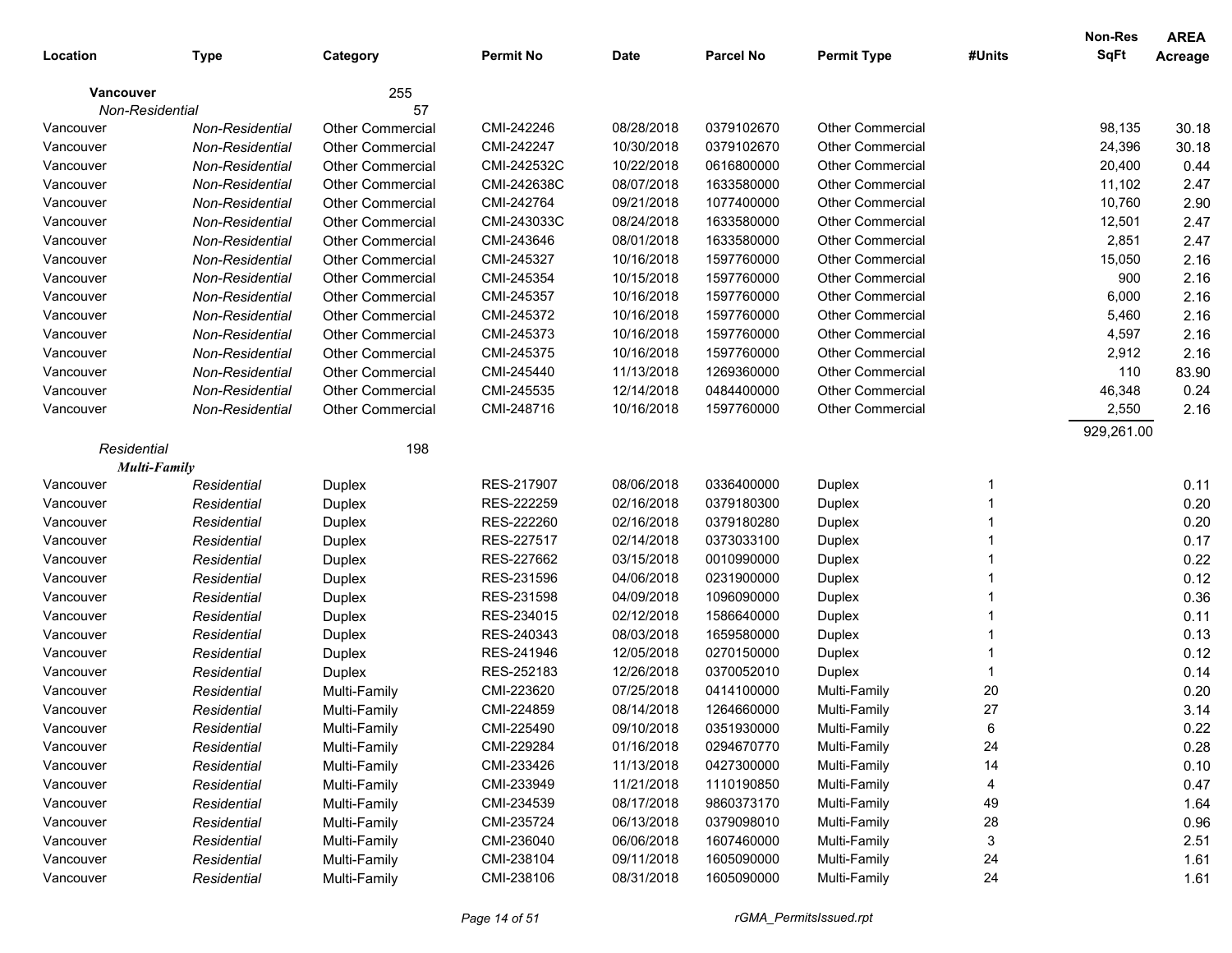|             |                      |               |                  |             |                  |                    |        | Non-Res            | <b>AREA</b>    |
|-------------|----------------------|---------------|------------------|-------------|------------------|--------------------|--------|--------------------|----------------|
| Location    | <b>Type</b>          | Category      | <b>Permit No</b> | <b>Date</b> | <b>Parcel No</b> | <b>Permit Type</b> | #Units | <b>SqFt</b>        | <b>Acreage</b> |
| Vancouver   |                      | 255           |                  |             |                  |                    |        |                    |                |
| Residential |                      | 198           |                  |             |                  |                    |        |                    |                |
|             | Multi-Family         |               |                  |             |                  |                    |        |                    |                |
| Vancouver   | Residential          | Multi-Family  | CMI-238116       | 08/31/2018  | 1150100000       | Multi-Family       | -1     |                    | 7.62           |
| Vancouver   | Residential          | Multi-Family  | CMI-238120       | 08/31/2018  | 1150100000       | Multi-Family       | 24     |                    | 7.62           |
| Vancouver   | Residential          | Multi-Family  | CMI-239430       | 07/31/2018  | 1765940000       | Multi-Family       | 12     |                    | 5.77           |
| Vancouver   | Residential          | Multi-Family  | CMI-241233M      | 08/03/2018  | 1633580000       | Multi-Family       | 17     |                    | 2.47           |
| Vancouver   | Residential          | Multi-Family  | CMI-241366M      | 10/24/2018  | 1607410000       | Multi-Family       | 16     |                    | 2.97           |
| Vancouver   | Residential          | Multi-Family  | CMI-241367M      | 11/01/2018  | 1607840000       | Multi-Family       | 24     |                    | 0.44           |
| Vancouver   | Residential          | Multi-Family  | CMI-241386M      | 11/01/2018  | 1607410000       | Multi-Family       | 24     |                    | 2.97           |
| Vancouver   | Residential          | Multi-Family  | CMI-241388M      | 11/01/2018  | 1607410000       | Multi-Family       | 24     |                    | 2.97           |
| Vancouver   | Residential          | Multi-Family  | CMI-242193M      | 08/27/2018  | 1633580000       | Multi-Family       | 12     |                    | 2.47           |
| Vancouver   | Residential          | Multi-Family  | CMI-242532M      | 10/22/2018  | 0616800000       | Multi-Family       | 21     |                    | 0.44           |
| Vancouver   | Residential          | Multi-Family  | CMI-242638M      | 08/07/2018  | 1633580000       | Multi-Family       | 12     |                    | 2.47           |
| Vancouver   | Residential          | Multi-Family  | CMI-243033M      | 08/24/2018  | 1633580000       | Multi-Family       | 12     |                    | 2.47           |
|             |                      |               |                  |             |                  |                    | 433    | Total Multi-Family |                |
|             | <b>Single Family</b> |               |                  |             |                  |                    |        |                    |                |
| Vancouver   | Residential          | Additions     | RES-241053       | 07/24/2018  | 1018200000       | Additions          |        |                    | 0.51           |
| Vancouver   | Residential          | Additions     | RES-244156       | 08/21/2018  | 0009950000       | Additions          |        |                    | 0.14           |
| Vancouver   | Residential          | Mobile Home   | RES-230266       | 01/11/2018  | 1004240000       | Mobile Home        |        |                    | 0.21           |
| Vancouver   | Residential          | Mobile Home   | RES-232727       | 02/08/2018  | 0293380000       | Mobile Home        |        |                    | 0.09           |
| Vancouver   | Residential          | Mobile Home   | RES-233200       | 02/23/2018  | 1063617620       | Mobile Home        |        |                    | 0.21           |
| Vancouver   | Residential          | Mobile Home   | RES-234851       | 02/05/2018  | 6114000000       | Mobile Home        |        |                    | 0.00           |
| Vancouver   | Residential          | Mobile Home   | RES-248237       | 09/04/2018  | 6036370000       | Mobile Home        |        |                    | 0.00           |
| Vancouver   | Residential          | Single Family | RES-216748       | 05/04/2018  | 1637630780       | Single Family      |        |                    | 0.05           |
| Vancouver   | Residential          | Single Family | RES-216749       | 05/04/2018  | 1637630820       | Single Family      |        |                    | 0.09           |
| Vancouver   | Residential          | Single Family | RES-216750       | 05/04/2018  | 1637630760       | Single Family      |        |                    | 0.05           |
| Vancouver   | Residential          | Single Family | RES-216761       | 05/04/2018  | 1637630840       | Single Family      |        |                    | 0.13           |
| Vancouver   | Residential          | Single Family | RES-226850       | 01/24/2018  | 1647860360       | Single Family      |        |                    | 0.23           |
| Vancouver   | Residential          | Single Family | RES-227979       | 03/01/2018  | 1049670290       | Single Family      |        |                    | 0.06           |
| Vancouver   | Residential          | Single Family | RES-229331       | 06/04/2018  | 1668620020       | Single Family      |        |                    | 0.25           |
| Vancouver   | Residential          | Single Family | RES-229706       | 01/22/2018  | 9860430970       | Single Family      |        |                    | 0.10           |
| Vancouver   | Residential          | Single Family | RES-230030       | 01/10/2018  | 0569900000       | Single Family      |        |                    | 0.05           |
| Vancouver   | Residential          | Single Family | RES-230189       | 08/01/2018  | 9860353760       | Single Family      |        |                    | 0.13           |
| Vancouver   | Residential          | Single Family | RES-230263       | 01/18/2018  | 0379106250       | Single Family      |        |                    | 0.23           |
| Vancouver   | Residential          | Single Family | RES-230464       | 01/09/2018  | 9860432970       | Single Family      |        |                    | 0.16           |
| Vancouver   | Residential          | Single Family | RES-231005       | 02/02/2018  | 1640430150       | Single Family      |        |                    | 0.18           |
| Vancouver   | Residential          | Single Family | RES-231199       | 01/09/2018  | 9860432850       | Single Family      |        |                    | 0.14           |
| Vancouver   | Residential          | Single Family | RES-231200       | 03/02/2018  | 9860432960       | Single Family      |        |                    | 0.14           |
| Vancouver   | Residential          | Single Family | RES-231262       | 01/09/2018  | 9860432800       | Single Family      |        |                    | 0.12           |
| Vancouver   | Residential          | Single Family | RES-231267       | 03/02/2018  | 9860433010       | Single Family      |        |                    | 0.15           |
| Vancouver   | Residential          | Single Family | RES-231284       | 02/07/2018  | 9860432820       | Single Family      |        |                    | 0.14           |
| Vancouver   | Residential          | Single Family | RES-231636       | 02/07/2018  | 9860432810       | Single Family      |        |                    | 0.13           |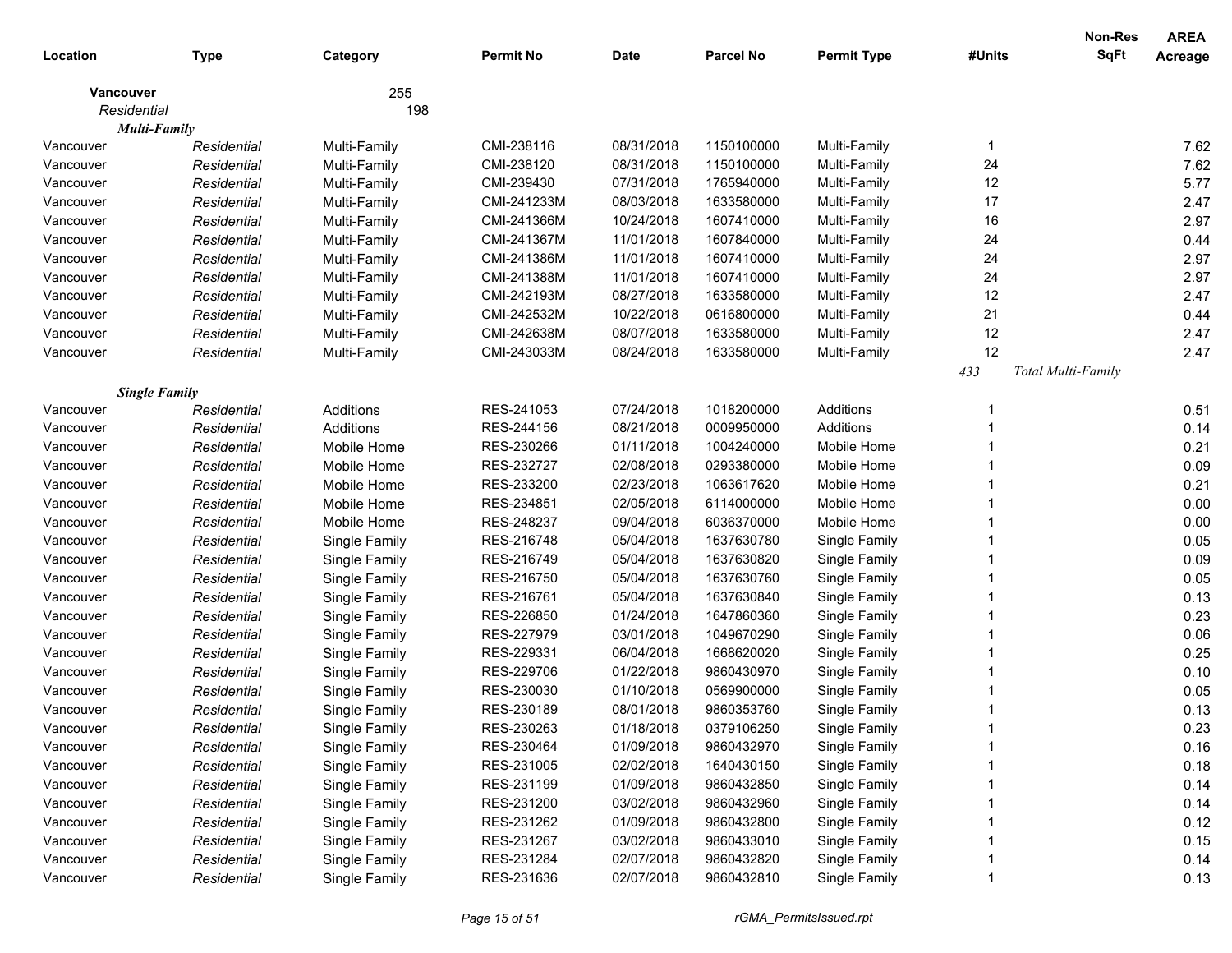|             |                      |               |                  |             |                  |                    |        | <b>Non-Res</b><br><b>SqFt</b> | <b>AREA</b>    |
|-------------|----------------------|---------------|------------------|-------------|------------------|--------------------|--------|-------------------------------|----------------|
| Location    | <b>Type</b>          | Category      | <b>Permit No</b> | <b>Date</b> | <b>Parcel No</b> | <b>Permit Type</b> | #Units |                               | <b>Acreage</b> |
| Vancouver   |                      | 255           |                  |             |                  |                    |        |                               |                |
| Residential |                      | 198           |                  |             |                  |                    |        |                               |                |
|             | <b>Single Family</b> |               |                  |             |                  |                    |        |                               |                |
| Vancouver   | Residential          | Single Family | RES-231664       | 03/02/2018  | 9860432980       | Single Family      |        |                               | 0.16           |
| Vancouver   | Residential          | Single Family | RES-231679       | 03/08/2018  | 1105621380       | Single Family      |        |                               | 0.23           |
| Vancouver   | Residential          | Single Family | RES-231713       | 03/22/2018  | 0379188180       | Single Family      |        |                               | 0.17           |
| Vancouver   | Residential          | Single Family | RES-231850       | 01/12/2018  | 9860334490       | Single Family      |        |                               | 0.16           |
| Vancouver   | Residential          | Single Family | RES-232186       | 01/09/2018  | 9860422590       | Single Family      |        |                               | 0.08           |
| Vancouver   | Residential          | Single Family | RES-232216       | 02/02/2018  | 9860422580       | Single Family      |        |                               | 0.07           |
| Vancouver   | Residential          | Single Family | RES-232290       | 03/02/2018  | 9860433020       | Single Family      |        |                               | 0.14           |
| Vancouver   | Residential          | Single Family | RES-232291       | 03/02/2018  | 9860432570       | Single Family      |        |                               | 0.14           |
| Vancouver   | Residential          | Single Family | RES-232850       | 01/18/2018  | 9860422470       | Single Family      |        |                               | 0.08           |
| Vancouver   | Residential          | Single Family | RES-232876       | 01/18/2018  | 9860422480       | Single Family      |        |                               | 0.07           |
| Vancouver   | Residential          | Single Family | RES-233024       | 04/26/2018  | 9860402470       | Single Family      |        |                               | 0.12           |
| Vancouver   | Residential          | Single Family | RES-233025       | 04/17/2018  | 9860402460       | Single Family      |        |                               | 0.12           |
| Vancouver   | Residential          | Single Family | RES-233317       | 01/23/2018  | 9860432560       | Single Family      |        |                               | 0.14           |
| Vancouver   | Residential          | Single Family | RES-233597       | 02/13/2018  | 9860432950       | Single Family      |        |                               | 0.14           |
| Vancouver   | Residential          | Single Family | RES-233638       | 05/23/2018  | 9860433040       | Single Family      |        |                               | 0.14           |
| Vancouver   | Residential          | Single Family | RES-233677       | 02/26/2018  | 9860292750       | Single Family      |        |                               | 0.07           |
| Vancouver   | Residential          | Single Family | RES-233701       | 02/26/2018  | 9860292770       | Single Family      |        |                               | 0.02           |
| Vancouver   | Residential          | Single Family | RES-233707       | 04/26/2018  | 1670810000       | Single Family      |        |                               | 0.21           |
| Vancouver   | Residential          | Single Family | RES-233720       | 02/26/2018  | 9860292760       | Single Family      |        |                               | 0.04           |
| Vancouver   | Residential          | Single Family | RES-233736       | 03/13/2018  | 9860441390       | Single Family      |        |                               | 0.04           |
| Vancouver   | Residential          | Single Family | RES-233737       | 03/14/2018  | 9860441380       | Single Family      |        |                               | 0.04           |
| Vancouver   | Residential          | Single Family | RES-233767       | 03/12/2018  | 9860441400       | Single Family      |        |                               | 0.05           |
| Vancouver   | Residential          | Single Family | RES-233768       | 04/16/2018  | 9860441350       | Single Family      |        |                               | 0.04           |
| Vancouver   | Residential          | Single Family | RES-233769       | 03/01/2018  | 9860441410       | Single Family      |        |                               | 0.06           |
| Vancouver   | Residential          | Single Family | RES-233778       | 03/13/2018  | 9860441370       | Single Family      |        |                               | 0.09           |
| Vancouver   | Residential          | Single Family | RES-233779       | 04/16/2018  | 9860441360       | Single Family      |        |                               | 0.05           |
| Vancouver   | Residential          | Single Family | RES-233780       | 03/01/2018  | 9860441430       | Single Family      |        |                               | 0.09           |
| Vancouver   | Residential          | Single Family | RES-233781       | 03/01/2018  | 9860441420       | Single Family      |        |                               | 0.05           |
| Vancouver   | Residential          | Single Family | RES-234026       | 03/14/2018  | 0379108310       | Single Family      |        |                               | 0.15           |
| Vancouver   | Residential          | Single Family | RES-234233       | 03/08/2018  | 9860422850       | Single Family      |        |                               | 0.05           |
| Vancouver   | Residential          | Single Family | RES-234255       | 02/02/2018  | 9860422840       | Single Family      |        |                               | 0.07           |
| Vancouver   | Residential          | Single Family | RES-234256       | 03/12/2018  | 9860422860       | Single Family      |        |                               | 0.05           |
| Vancouver   | Residential          | Single Family | RES-234257       | 02/08/2018  | 9860422870       | Single Family      |        |                               | 0.10           |
| Vancouver   | Residential          | Single Family | RES-234298       | 05/09/2018  | 9860411640       | Single Family      |        |                               | 0.44           |
| Vancouver   | Residential          | Single Family | RES-234610       | 08/20/2018  | 9860353770       | Single Family      |        |                               | 0.09           |
| Vancouver   | Residential          | Single Family | RES-234689       | 03/26/2018  | 9860422810       | Single Family      |        |                               | 0.06           |
| Vancouver   | Residential          | Single Family | RES-234708       | 03/14/2018  | 9860422780       | Single Family      |        |                               | 0.08           |
| Vancouver   | Residential          | Single Family | RES-234709       | 04/05/2018  | 9860422790       | Single Family      |        |                               | 0.06           |
| Vancouver   | Residential          | Single Family | RES-234710       | 04/05/2018  | 9860422800       | Single Family      |        |                               | 0.06           |
| Vancouver   | Residential          | Single Family | RES-234711       | 03/14/2018  | 9860422820       | Single Family      |        |                               | 0.05           |
|             |                      |               |                  |             |                  |                    |        |                               |                |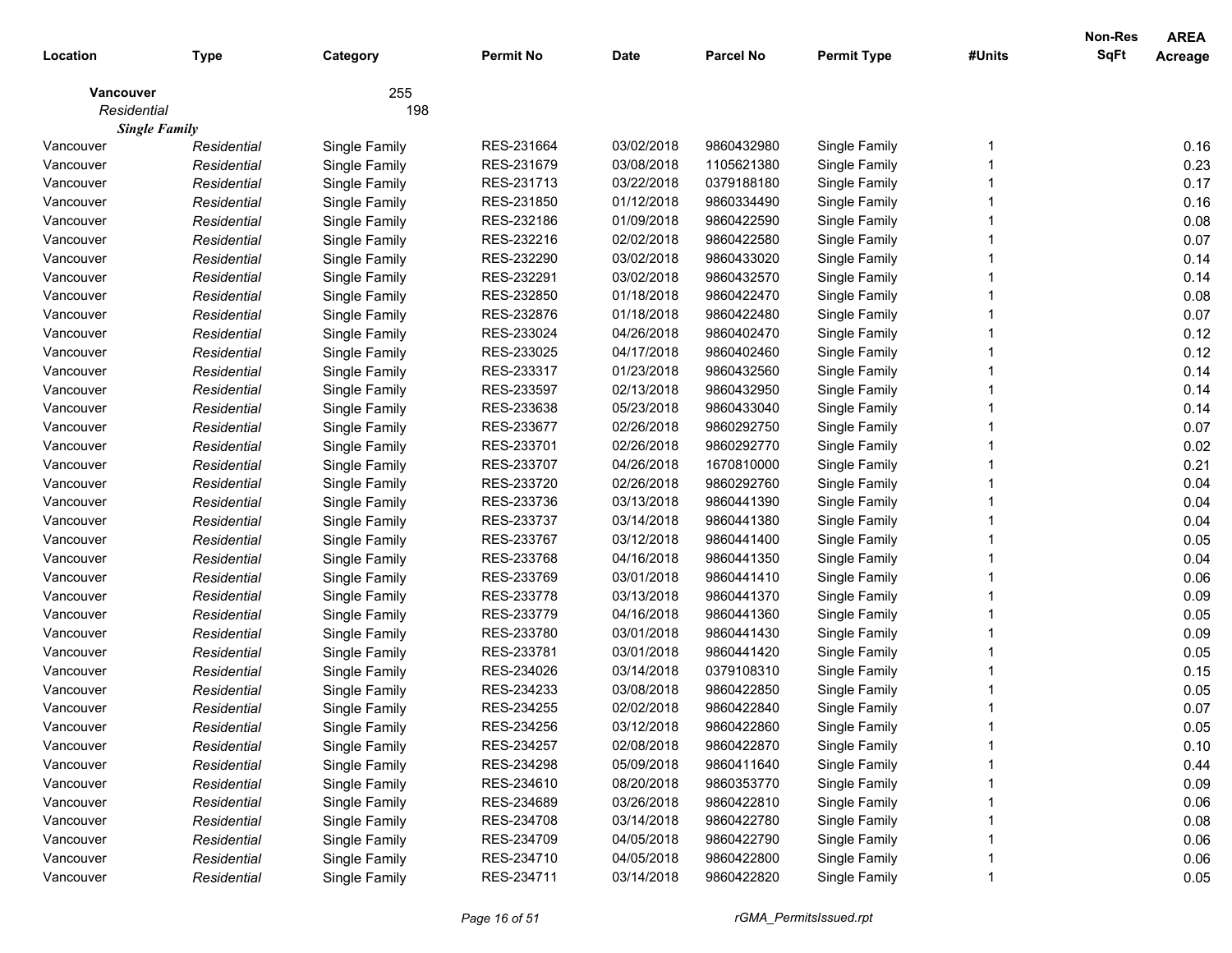|             |                      |               |                  |             |                  |                    |        | Non-Res     | <b>AREA</b> |
|-------------|----------------------|---------------|------------------|-------------|------------------|--------------------|--------|-------------|-------------|
| Location    | <b>Type</b>          | Category      | <b>Permit No</b> | <b>Date</b> | <b>Parcel No</b> | <b>Permit Type</b> | #Units | <b>SqFt</b> | Acreage     |
| Vancouver   |                      | 255           |                  |             |                  |                    |        |             |             |
| Residential |                      | 198           |                  |             |                  |                    |        |             |             |
|             | <b>Single Family</b> |               |                  |             |                  |                    |        |             |             |
| Vancouver   | Residential          | Single Family | RES-234712       | 03/12/2018  | 9860422830       | Single Family      |        |             | 0.08        |
| Vancouver   | Residential          | Single Family | RES-234783       | 03/01/2018  | 9860433030       | Single Family      |        |             | 0.14        |
| Vancouver   | Residential          | Single Family | RES-234786       | 03/15/2018  | 9860433100       | Single Family      |        |             | 0.16        |
| Vancouver   | Residential          | Single Family | RES-234946       | 03/01/2018  | 1049670280       | Single Family      |        |             | 0.06        |
| Vancouver   | Residential          | Single Family | RES-235069       | 03/05/2018  | 9860444400       | Single Family      |        |             | 0.09        |
| Vancouver   | Residential          | Single Family | RES-235294       | 04/04/2018  | 1667170000       | Single Family      |        |             | 0.27        |
| Vancouver   | Residential          | Single Family | RES-235461       | 03/02/2018  | 9860433080       | Single Family      |        |             | 0.14        |
| Vancouver   | Residential          | Single Family | RES-235632       | 06/04/2018  | 1647860480       | Single Family      |        |             | 0.23        |
| Vancouver   | Residential          | Single Family | RES-235674       | 07/20/2018  | 1124240300       | Single Family      |        |             | 0.46        |
| Vancouver   | Residential          | Single Family | RES-235701       | 10/30/2018  | 1221330000       | Single Family      |        |             | 0.60        |
| Vancouver   | Residential          | Single Family | RES-235916       | 03/09/2018  | 0379185120       | Single Family      |        |             | 0.42        |
| Vancouver   | Residential          | Single Family | RES-235924       | 03/21/2018  | 9860433000       | Single Family      |        |             | 0.14        |
| Vancouver   | Residential          | Single Family | RES-235956       | 03/21/2018  | 9860432770       | Single Family      |        |             | 0.14        |
| Vancouver   | Residential          | Single Family | RES-235984       | 09/17/2018  | 9860422740       | Single Family      |        |             | 0.06        |
| Vancouver   | Residential          | Single Family | RES-236019       | 04/05/2018  | 9860422750       | Single Family      |        |             | 0.06        |
| Vancouver   | Residential          | Single Family | RES-236021       | 04/09/2018  | 9860422760       | Single Family      |        |             | 0.07        |
| Vancouver   | Residential          | Single Family | RES-236022       | 04/12/2018  | 9860422770       | Single Family      |        |             | 0.08        |
| Vancouver   | Residential          | Single Family | RES-236030       | 04/10/2018  | 9860454210       | Single Family      |        |             | 0.07        |
| Vancouver   | Residential          | Single Family | RES-236194       | 03/21/2018  | 9860432680       | Single Family      |        |             | 0.15        |
| Vancouver   | Residential          | Single Family | RES-236213       | 03/22/2018  | 9860432580       | Single Family      |        |             | 0.12        |
| Vancouver   | Residential          | Single Family | RES-236435       | 03/22/2018  | 9860432910       | Single Family      |        |             | 0.12        |
| Vancouver   | Residential          | Single Family | RES-236506       | 04/04/2018  | 1627170000       | Single Family      |        |             | 0.12        |
| Vancouver   | Residential          | Single Family | RES-236529       | 03/29/2018  | 0362572300       | Single Family      |        |             | 0.15        |
| Vancouver   | Residential          | Single Family | RES-236748       | 05/30/2018  | 9860441280       | Single Family      |        |             | 0.03        |
| Vancouver   | Residential          | Single Family | RES-236750       | 04/27/2018  | 9860441310       | Single Family      |        |             | 0.06        |
| Vancouver   | Residential          | Single Family | RES-236751       | 04/16/2018  | 9860441330       | Single Family      |        |             | 0.05        |
| Vancouver   | Residential          | Single Family | RES-236752       | 04/27/2018  | 9860441320       | Single Family      |        |             | 0.05        |
| Vancouver   | Residential          | Single Family | RES-236771       | 05/30/2018  | 9860441270       | Single Family      |        |             | 0.07        |
| Vancouver   | Residential          | Single Family | RES-236773       | 06/04/2018  | 9860441300       | Single Family      |        |             | 0.07        |
| Vancouver   | Residential          | Single Family | RES-236775       | 07/25/2018  | 9860441210       | Single Family      |        |             | 0.04        |
| Vancouver   | Residential          | Single Family | RES-236777       | 06/04/2018  | 9860441290       | Single Family      |        |             | 0.05        |
| Vancouver   | Residential          | Single Family | RES-236779       | 04/16/2018  | 9860441340       | Single Family      |        |             | 0.05        |
| Vancouver   | Residential          | Single Family | RES-236781       | 06/25/2018  | 9860441250       | Single Family      |        |             | 0.05        |
| Vancouver   | Residential          | Single Family | RES-236803       | 07/06/2018  | 9860441240       | Single Family      |        |             | 0.05        |
| Vancouver   | Residential          | Single Family | RES-236804       | 06/18/2018  | 9860441260       | Single Family      |        |             | 0.05        |
| Vancouver   | Residential          | Single Family | RES-236805       | 07/02/2018  | 9860441230       | Single Family      |        |             | 0.05        |
| Vancouver   | Residential          | Single Family | RES-236815       | 08/01/2018  | 9860441220       | Single Family      |        |             | 0.05        |
| Vancouver   | Residential          | Single Family | RES-236816       | 07/25/2018  | 9860441200       | Single Family      |        |             | 0.05        |
| Vancouver   | Residential          | Single Family | RES-237108       | 08/13/2018  | 1225920000       | Single Family      |        |             | 1.35        |
| Vancouver   | Residential          | Single Family | RES-237187       | 03/30/2018  | 9860432860       | Single Family      |        |             | 0.14        |
|             |                      |               |                  |             |                  |                    |        |             |             |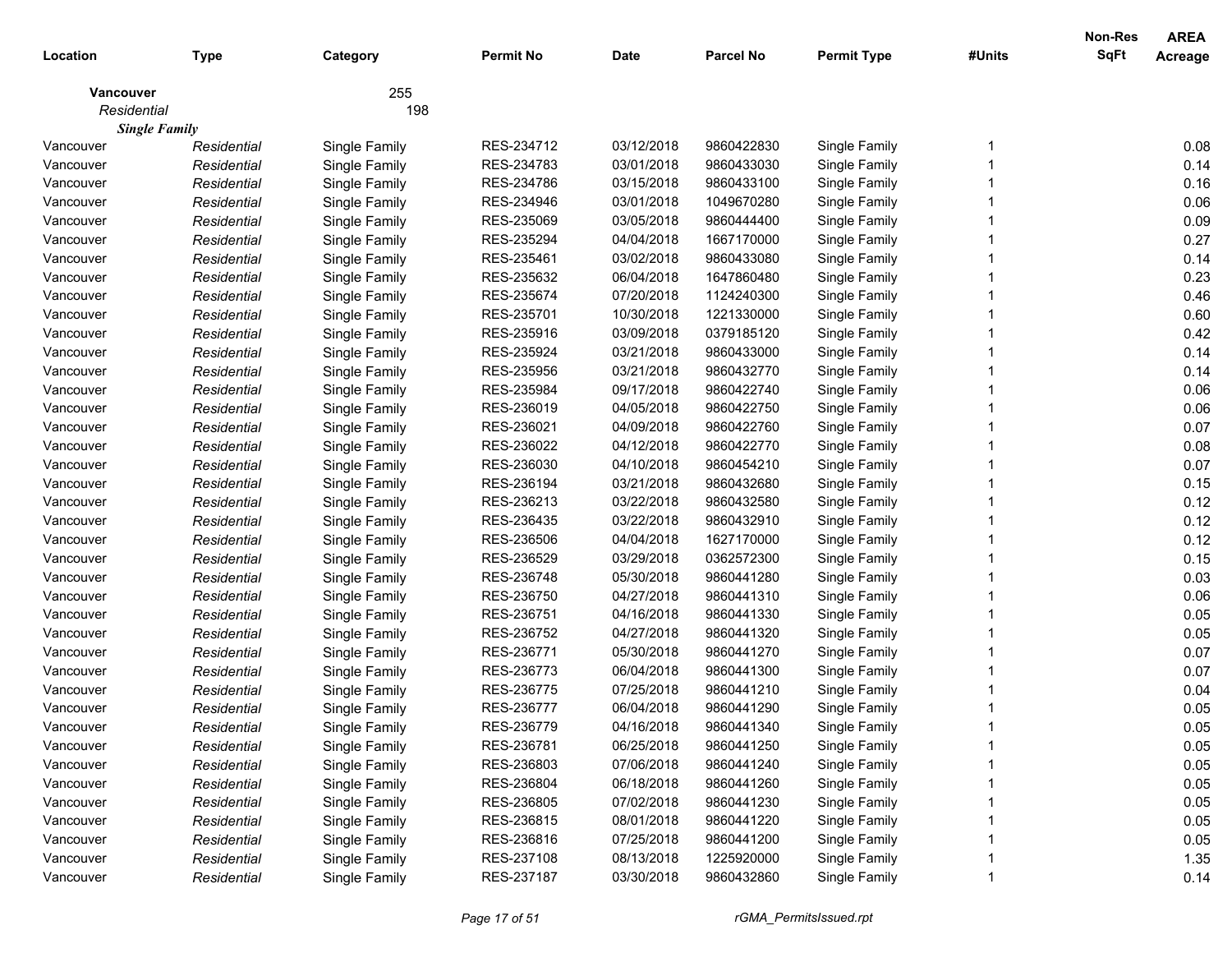|                  |                      |               |                  |             |                  |                    |        | Non-Res<br><b>SqFt</b> | <b>AREA</b> |
|------------------|----------------------|---------------|------------------|-------------|------------------|--------------------|--------|------------------------|-------------|
| Location         | <b>Type</b>          | Category      | <b>Permit No</b> | <b>Date</b> | <b>Parcel No</b> | <b>Permit Type</b> | #Units |                        | Acreage     |
| <b>Vancouver</b> |                      | 255           |                  |             |                  |                    |        |                        |             |
| Residential      |                      | 198           |                  |             |                  |                    |        |                        |             |
|                  | <b>Single Family</b> |               |                  |             |                  |                    |        |                        |             |
| Vancouver        | Residential          | Single Family | RES-237580       | 05/24/2018  | 1138930060       | Single Family      |        |                        | 0.25        |
| Vancouver        | Residential          | Single Family | RES-237749       | 04/24/2018  | 9860432690       | Single Family      |        |                        | 0.14        |
| Vancouver        | Residential          | Single Family | RES-237870       | 05/01/2018  | 1626780000       | Single Family      |        |                        | 0.12        |
| Vancouver        | Residential          | Single Family | RES-238207       | 04/24/2018  | 9860433060       | Single Family      |        |                        | 0.14        |
| Vancouver        | Residential          | Single Family | RES-238276       | 04/26/2018  | 9860433050       | Single Family      |        |                        | 0.14        |
| Vancouver        | Residential          | Single Family | RES-238344       | 09/21/2018  | 1110226200       | Single Family      |        |                        | 0.49        |
| Vancouver        | Residential          | Single Family | RES-238406       | 05/24/2018  | 0323400000       | Single Family      |        |                        | 0.14        |
| Vancouver        | Residential          | Single Family | RES-238431       | 05/24/2018  | 0323500000       | Single Family      |        |                        | 0.11        |
| Vancouver        | Residential          | Single Family | RES-238678       | 05/29/2018  | 1668200200       | Single Family      |        |                        | 0.36        |
| Vancouver        | Residential          | Single Family | RES-238915       | 10/11/2018  | 1669310000       | Single Family      |        |                        | 0.51        |
| Vancouver        | Residential          | Single Family | RES-239085       | 06/19/2018  | 9860432900       | Single Family      |        |                        | 0.11        |
| Vancouver        | Residential          | Single Family | RES-239086       | 06/05/2018  | 9860432780       | Single Family      |        |                        | 0.14        |
| Vancouver        | Residential          | Single Family | RES-239150       | 05/11/2018  | 9860454110       | Single Family      |        |                        | 0.07        |
| Vancouver        | Residential          | Single Family | RES-239284       | 05/11/2018  | 9860432740       | Single Family      |        |                        | 0.14        |
| Vancouver        | Residential          | Single Family | RES-239455       | 05/25/2018  | 9860431100       | Single Family      |        |                        | 0.12        |
| Vancouver        | Residential          | Single Family | RES-239456       | 05/25/2018  | 9860431110       | Single Family      |        |                        | 0.12        |
| Vancouver        | Residential          | Single Family | RES-239870       | 06/20/2018  | 1147810300       | Single Family      |        |                        | 4.09        |
| Vancouver        | Residential          | Single Family | RES-239883       | 06/19/2018  | 9860433070       | Single Family      |        |                        | 0.14        |
| Vancouver        | Residential          | Single Family | RES-239885       | 07/03/2018  | 9860432940       | Single Family      |        |                        | 0.15        |
| Vancouver        | Residential          | Single Family | RES-240375       | 05/25/2018  | 9860431030       | Single Family      |        |                        | 0.10        |
| Vancouver        | Residential          | Single Family | RES-240376       | 05/25/2018  | 9860431080       | Single Family      |        |                        | 0.10        |
| Vancouver        | Residential          | Single Family | RES-240396       | 07/10/2018  | 9860431090       | Single Family      |        |                        | 0.10        |
| Vancouver        | Residential          | Single Family | RES-240580       | 05/23/2018  | 9860432700       | Single Family      |        |                        | 0.14        |
| Vancouver        | Residential          | Single Family | RES-240631       | 05/31/2018  | 9860432990       | Single Family      |        |                        | 0.15        |
| Vancouver        | Residential          | Single Family | RES-240753       | 08/27/2018  | 0379152180       | Single Family      |        |                        | 0.27        |
| Vancouver        | Residential          | Single Family | RES-241055       | 07/20/2018  | 1018200000       | Single Family      |        |                        | 0.51        |
| Vancouver        | Residential          | Single Family | RES-241237       | 05/31/2018  | 9860432750       | Single Family      |        |                        | 0.14        |
| Vancouver        | Residential          | Single Family | RES-241506       | 06/19/2018  | 9860432730       | Single Family      |        |                        | 0.14        |
| Vancouver        | Residential          | Single Family | RES-241967       | 07/23/2018  | 1049670270       | Single Family      |        |                        | 0.08        |
| Vancouver        | Residential          | Single Family | RES-242185       | 10/04/2018  | 9860453940       | Single Family      |        |                        | 0.07        |
| Vancouver        | Residential          | Single Family | RES-242424       | 06/28/2018  | 9860449460       | Single Family      |        |                        | 0.06        |
| Vancouver        | Residential          | Single Family | RES-242603       | 08/17/2018  | 0379106510       | Single Family      |        |                        | 0.44        |
| Vancouver        | Residential          | Single Family | RES-242706       | 07/06/2018  | 1626780000       | Single Family      |        |                        | 0.12        |
| Vancouver        | Residential          | Single Family | RES-242872       | 07/10/2018  | 9860431070       | Single Family      |        |                        | 0.10        |
| Vancouver        | Residential          | Single Family | RES-243540       | 07/23/2018  | 9860432870       | Single Family      |        |                        | 0.14        |
| Vancouver        | Residential          | Single Family | RES-244019       | 08/09/2018  | 9860432920       | Single Family      |        |                        | 0.11        |
| Vancouver        | Residential          | Single Family | RES-244021       | 07/23/2018  | 9860432710       | Single Family      |        |                        | 0.15        |
| Vancouver        | Residential          | Single Family | RES-244022       | 08/09/2018  | 9860432890       | Single Family      |        |                        | 0.13        |
| Vancouver        | Residential          | Single Family | RES-244059       | 08/06/2018  | 9860432880       | Single Family      |        |                        | 0.14        |
| Vancouver        | Residential          | Single Family | RES-244538       | 07/30/2018  | 9860432760       | Single Family      |        |                        | 0.14        |
|                  |                      |               |                  |             |                  |                    |        |                        |             |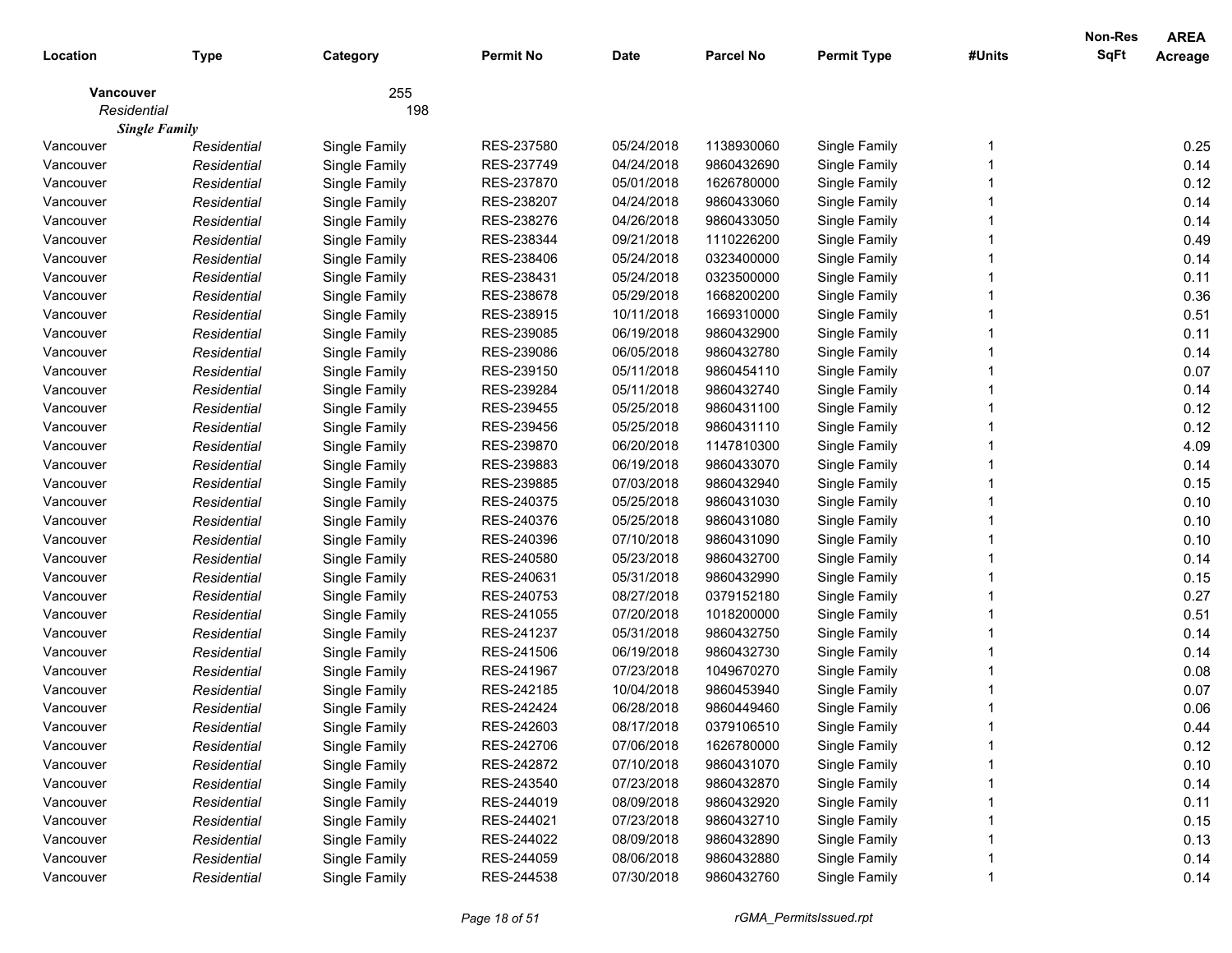|                      |                 |                          |                  |             |                     |                          |        | <b>Non-Res</b>             | <b>AREA</b> |
|----------------------|-----------------|--------------------------|------------------|-------------|---------------------|--------------------------|--------|----------------------------|-------------|
| Location             | <b>Type</b>     | Category                 | <b>Permit No</b> | <b>Date</b> | <b>Parcel No</b>    | <b>Permit Type</b>       | #Units | <b>SqFt</b>                | Acreage     |
| <b>Vancouver</b>     |                 | 255                      |                  |             |                     |                          |        |                            |             |
| Residential          |                 | 198                      |                  |             |                     |                          |        |                            |             |
| <b>Single Family</b> |                 |                          |                  |             |                     |                          |        |                            |             |
| Vancouver            | Residential     | Single Family            | RES-244636       | 09/17/2018  | 9860422410          | Single Family            |        |                            | 0.07        |
| Vancouver            | Residential     | Single Family            | RES-244649       | 10/16/2018  | 9860422730          | Single Family            |        |                            | 0.06        |
| Vancouver            | Residential     | Single Family            | RES-245005       | 08/09/2018  | 9860432620          | Single Family            |        |                            | 0.14        |
| Vancouver            | Residential     | Single Family            | RES-246047       | 09/19/2018  | 1049670260          | Single Family            |        |                            | 0.08        |
| Vancouver            | Residential     | Single Family            | RES-246505       | 10/31/2018  | 0379188160          | Single Family            |        |                            | 0.24        |
| Vancouver            | Residential     | Single Family            | RES-246794       | 09/20/2018  | 9860404130          | Single Family            |        |                            | 0.10        |
| Vancouver            | Residential     | Single Family            | RES-248366       | 09/14/2018  | 9860432790          | Single Family            |        |                            | 0.14        |
| Vancouver            | Residential     | Single Family            | RES-249722       | 12/31/2018  | 9860402420          | Single Family            |        |                            | 0.09        |
| Vancouver            | Residential     | Single Family            | RES-250308       | 12/11/2018  | 0279100000          | Single Family            |        |                            | 0.19        |
| Vancouver            | Residential     | Single Family            | RES-250584       | 10/09/2018  | 9860279580          | Single Family            |        |                            | 0.14        |
| Vancouver            | Residential     | Single Family            | RES-250824       | 12/20/2018  | 9860370490          | Single Family            |        |                            | 0.11        |
| Vancouver            | Residential     | Single Family            | RES-251407       | 12/12/2018  | 9860353900          | Single Family            |        |                            | 0.11        |
| Vancouver            | Residential     | Single Family            | RES-251977       | 12/05/2018  | 9860432670          | Single Family            |        |                            | 0.13        |
| Vancouver            | Residential     | Single Family            | RES-252680       | 12/21/2018  | 9860432630          | Single Family            |        |                            | 0.14        |
| Vancouver            | Residential     | Single Family            | RES-252978       | 12/07/2018  | 9860432930          | Single Family            |        |                            | 0.14        |
| Vancouver            | Residential     | Single Family            | RES-253283       | 12/17/2018  | 9860432640          | Single Family            |        |                            | 0.14        |
| Vancouver            | Residential     | Single Family            | RES-253565       | 12/20/2018  | 9860431040          | Single Family            |        |                            | 0.10        |
| Vancouver            | Residential     | Single Family            | RES-253580       | 12/20/2018  | 9860430980          | Single Family            |        |                            | 0.10        |
|                      |                 |                          |                  |             |                     |                          | 164    | <b>Total Single Family</b> |             |
|                      |                 |                          |                  |             | Vancouver Sub Total |                          | 597    | 929,261                    |             |
| <b>Vancouver UGA</b> |                 | 807                      |                  |             |                     |                          |        |                            |             |
| Non-Residential      |                 | 10                       |                  |             |                     |                          |        |                            |             |
| Vancouver UGA        | Non-Residential | <b>Commercial Retail</b> | COM2017-00250    | 06/05/2018  | 1584350000          | <b>Commercial Retail</b> |        | 7,730                      | 8.99        |
| Vancouver UGA        | Non-Residential | <b>Commercial Retail</b> | COM2017-00251    | 06/05/2018  | 1584350000          | <b>Commercial Retail</b> |        | 557                        | 8.99        |
| Vancouver UGA        | Non-Residential | <b>Commercial Retail</b> | COM2017-00358    | 06/14/2018  | 9860432450          | <b>Commercial Retail</b> |        | 4,612                      | 1.02        |
| Vancouver UGA        | Non-Residential | <b>Commercial Retail</b> | COM2017-00359    | 06/14/2018  | 9860432450          | <b>Commercial Retail</b> |        | 4,627                      | 1.02        |
| Vancouver UGA        | Non-Residential | Industrial               | COM2016-00302    | 10/17/2018  | 1981080000          | Industrial               |        | 13,584                     | 1.55        |
| Vancouver UGA        | Non-Residential | Industrial               | COM2016-00303    | 10/17/2018  | 1981080000          | Industrial               |        | 7,000                      | 1.55        |
| Vancouver UGA        | Non-Residential | Industrial               | COM2017-00322    | 02/01/2018  | 1195350000          | Industrial               |        | 6,750                      | 1.96        |
| Vancouver UGA        | Non-Residential | Office                   | COM2017-00394    | 01/10/2018  | 9860352390          | Office                   |        | 3,630                      | 0.40        |
| Vancouver UGA        | Non-Residential | Other Commercial         | COM2017-00169    | 01/02/2018  | 1178950300          | <b>Other Commercial</b>  |        | 3,580                      | 5.19        |
| Vancouver UGA        | Non-Residential | <b>Other Commercial</b>  | COM2017-00260    | 01/16/2018  | 1549200000          | <b>Other Commercial</b>  |        | 2,500                      | 1.03        |
|                      |                 |                          |                  |             |                     |                          |        | 54,570.00                  |             |
| Residential          |                 | 797                      |                  |             |                     |                          |        |                            |             |
| <b>Multi-Family</b>  |                 |                          |                  |             |                     |                          |        |                            |             |
| Vancouver UGA        | Residential     | Duplex                   | NHC-2017-04565   | 03/13/2018  | 9860422180          | Duplex                   | 2      |                            | 0.14        |
| Vancouver UGA        | Residential     | Multi-Family             | MFR2016-00052    | 02/13/2018  | 1449640000          | Multi-Family             | 24     |                            | 11.52       |
| Vancouver UGA        | Residential     | Multi-Family             | MFR2016-00053    | 02/13/2018  | 1449640000          | Multi-Family             | 24     |                            | 11.52       |
|                      |                 |                          |                  |             |                     |                          |        |                            |             |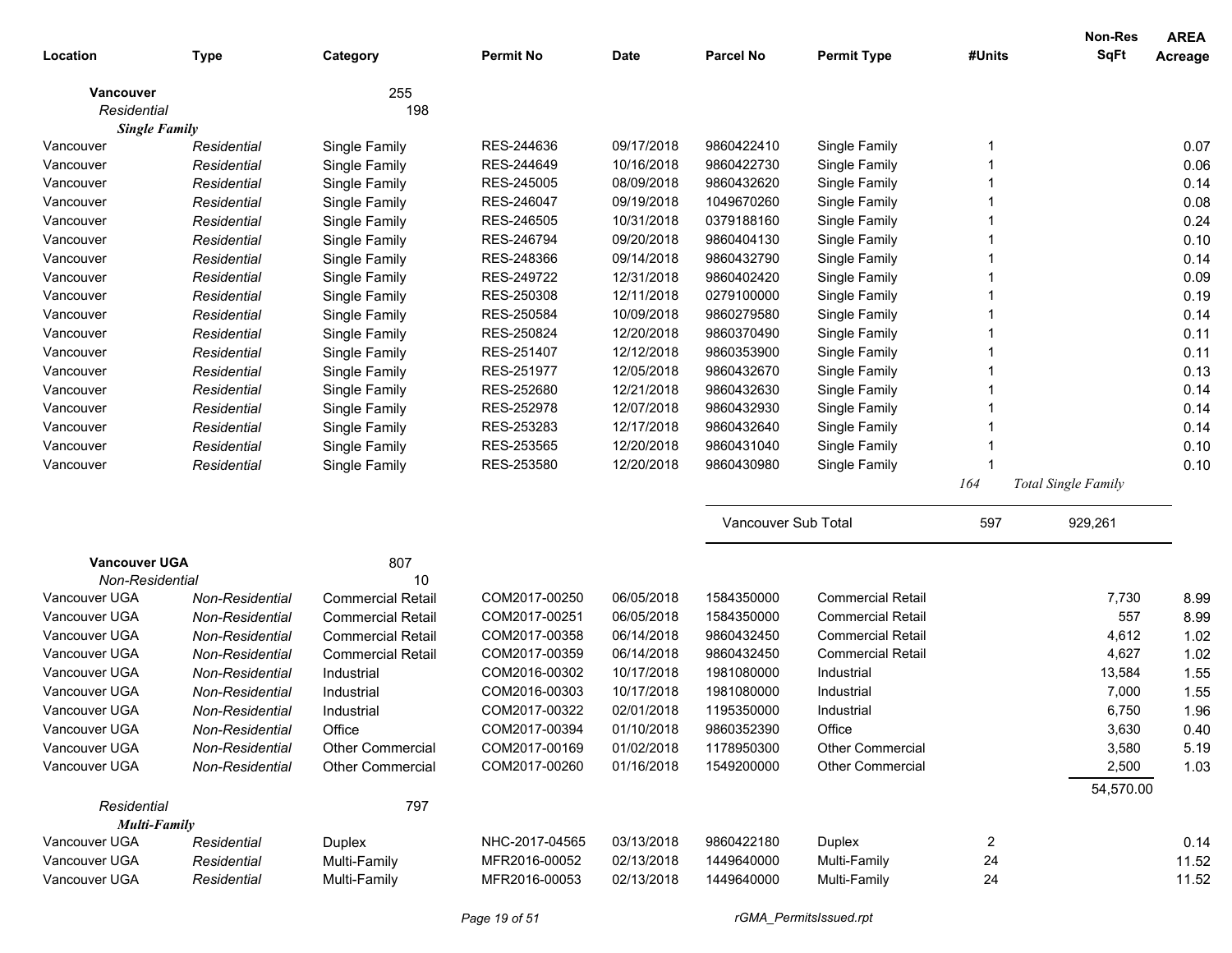|                      |             |               |                  |             |                  |                    |        | Non-Res            | <b>AREA</b> |
|----------------------|-------------|---------------|------------------|-------------|------------------|--------------------|--------|--------------------|-------------|
| Location             | Type        | Category      | <b>Permit No</b> | <b>Date</b> | <b>Parcel No</b> | <b>Permit Type</b> | #Units | <b>SqFt</b>        | Acreage     |
| <b>Vancouver UGA</b> |             | 807           |                  |             |                  |                    |        |                    |             |
| Residential          |             | 797           |                  |             |                  |                    |        |                    |             |
| <b>Multi-Family</b>  |             |               |                  |             |                  |                    |        |                    |             |
| Vancouver UGA        | Residential | Multi-Family  | MFR2017-00005    | 06/21/2018  | 1178950300       | Multi-Family       | 25     |                    | 5.19        |
|                      |             |               |                  |             |                  |                    | 75     | Total Multi-Family |             |
| <b>Single Family</b> |             |               |                  |             |                  |                    |        |                    |             |
| Vancouver UGA        | Residential | Additions     | RES2017-00619    | 03/05/2018  | 1055283220       | Additions          |        |                    | 0.21        |
| Vancouver UGA        | Residential | Additions     | RES2017-00670    | 04/26/2018  | 1510540000       | Additions          |        |                    | 0.23        |
| Vancouver UGA        | Residential | Mobile Home   | MBH-2018-00062   | 06/12/2018  | 1057600340       | Mobile Home        |        |                    | 0.35        |
| Vancouver UGA        | Residential | Mobile Home   | MBH-2018-00063   | 05/03/2018  | 1990800000       | Mobile Home        |        |                    | 7.16        |
| Vancouver UGA        | Residential | Mobile Home   | MBH-2018-00064   | 06/12/2018  | 1821880000       | Mobile Home        |        |                    | 1.93        |
| Vancouver UGA        | Residential | Mobile Home   | MBH-2018-00115   | 08/09/2018  | 1500910000       | Mobile Home        |        |                    | 1.00        |
| Vancouver UGA        | Residential | Mobile Home   | MBH-2018-00119   | 07/06/2018  | 6020330000       | Mobile Home        |        |                    | 0.00        |
| Vancouver UGA        | Residential | Mobile Home   | MBH-2018-00143   | 08/23/2018  | 1457810000       | Mobile Home        |        |                    | 11.93       |
| Vancouver UGA        | Residential | Mobile Home   | MBH-2018-00154   | 07/18/2018  | 1169300000       | Mobile Home        |        |                    | 2.50        |
| Vancouver UGA        | Residential | Mobile Home   | MBH-2018-00169   | 08/23/2018  | 1457810000       | Mobile Home        |        |                    | 11.93       |
| Vancouver UGA        | Residential | Mobile Home   | MBH-2018-00170   | 08/23/2018  | 1457810000       | Mobile Home        |        |                    | 11.93       |
| Vancouver UGA        | Residential | Mobile Home   | MBH-2018-00171   | 08/23/2018  | 1457810000       | Mobile Home        |        |                    | 11.93       |
| Vancouver UGA        | Residential | Mobile Home   | MBH-2018-00173   | 08/23/2018  | 1457810000       | Mobile Home        |        |                    | 11.93       |
| Vancouver UGA        | Residential | Mobile Home   | MBH-2018-00174   | 08/23/2018  | 1457810000       | Mobile Home        |        |                    | 11.93       |
| Vancouver UGA        | Residential | Single Family | ADS-2017-00009   | 03/13/2018  | 9860422250       | Single Family      |        |                    | 0.13        |
| Vancouver UGA        | Residential | Single Family | ADS-2017-00066   | 04/27/2018  | 1066200000       | Single Family      |        |                    | 0.52        |
| Vancouver UGA        | Residential | Single Family | ADS-2018-00038   | 05/25/2018  | 1544590120       | Single Family      |        |                    | 0.20        |
| Vancouver UGA        | Residential | Single Family | ADS-2018-00079   | 03/08/2018  | 1178955240       | Single Family      |        |                    | 0.19        |
| Vancouver UGA        | Residential | Single Family | ADS-2018-00099   | 05/10/2018  | 1181390500       | Single Family      |        |                    | 0.26        |
| Vancouver UGA        | Residential | Single Family | ADS-2018-00136   | 06/05/2018  | 0987010040       | Single Family      |        |                    | 0.24        |
| Vancouver UGA        | Residential | Single Family | ADS-2018-00212   | 07/18/2018  | 1178905180       | Single Family      |        |                    | 0.27        |
| Vancouver UGA        | Residential | Single Family | ADS-2018-00228   | 08/13/2018  | 2002212900       | Single Family      |        |                    | 0.12        |
| Vancouver UGA        | Residential | Single Family | ADS-2018-00263   | 07/19/2018  | 1178911020       | Single Family      |        |                    | 0.43        |
| Vancouver UGA        | Residential | Single Family | ADS-2018-00265   | 08/09/2018  | 1868120000       | Single Family      |        |                    | 0.50        |
| Vancouver UGA        | Residential | Single Family | ADS-2018-00270   | 07/12/2018  | 0999920000       | Single Family      |        |                    | 0.35        |
| Vancouver UGA        | Residential | Single Family | ADS-2018-00294   | 06/29/2018  | 1989480000       | Single Family      |        |                    | 1.24        |
| Vancouver UGA        | Residential | Single Family | ADS-2018-00321   | 07/24/2018  | 1076694560       | Single Family      |        |                    | 0.16        |
| Vancouver UGA        | Residential | Single Family | ADS-2018-00350   | 10/05/2018  | 1086640750       | Single Family      |        |                    | 0.34        |
| Vancouver UGA        | Residential | Single Family | ADS-2018-00354   | 07/20/2018  | 1181060440       | Single Family      |        |                    | 0.21        |
| Vancouver UGA        | Residential | Single Family | ADS-2018-00559   | 12/05/2018  | 1041887620       | Single Family      |        |                    | 0.14        |
| Vancouver UGA        | Residential | Single Family | ADS-2018-00570   | 11/06/2018  | 1879190000       | Single Family      |        |                    | 1.05        |
| Vancouver UGA        | Residential | Single Family | ADS-2018-00665   | 11/30/2018  | 1198810260       | Single Family      |        |                    | 1.00        |
| Vancouver UGA        | Residential | Single Family | ADS-2018-00668   | 11/05/2018  | 1993470000       | Single Family      |        |                    | 1.14        |
| Vancouver UGA        | Residential | Single Family | ADS-2018-00685   | 12/04/2018  | 0986770520       | Single Family      |        |                    | 0.20        |
| Vancouver UGA        | Residential | Single Family | ADS-2018-00734   | 12/14/2018  | 1890530000       | Single Family      |        |                    | 0.28        |
| Vancouver UGA        | Residential | Single Family | NHC-2016-01033   | 04/19/2018  | 9860399180       | Single Family      |        |                    | 0.05        |
| Vancouver UGA        | Residential | Single Family | NHC-2016-01034   | 04/19/2018  | 9860399190       | Single Family      |        |                    | 0.05        |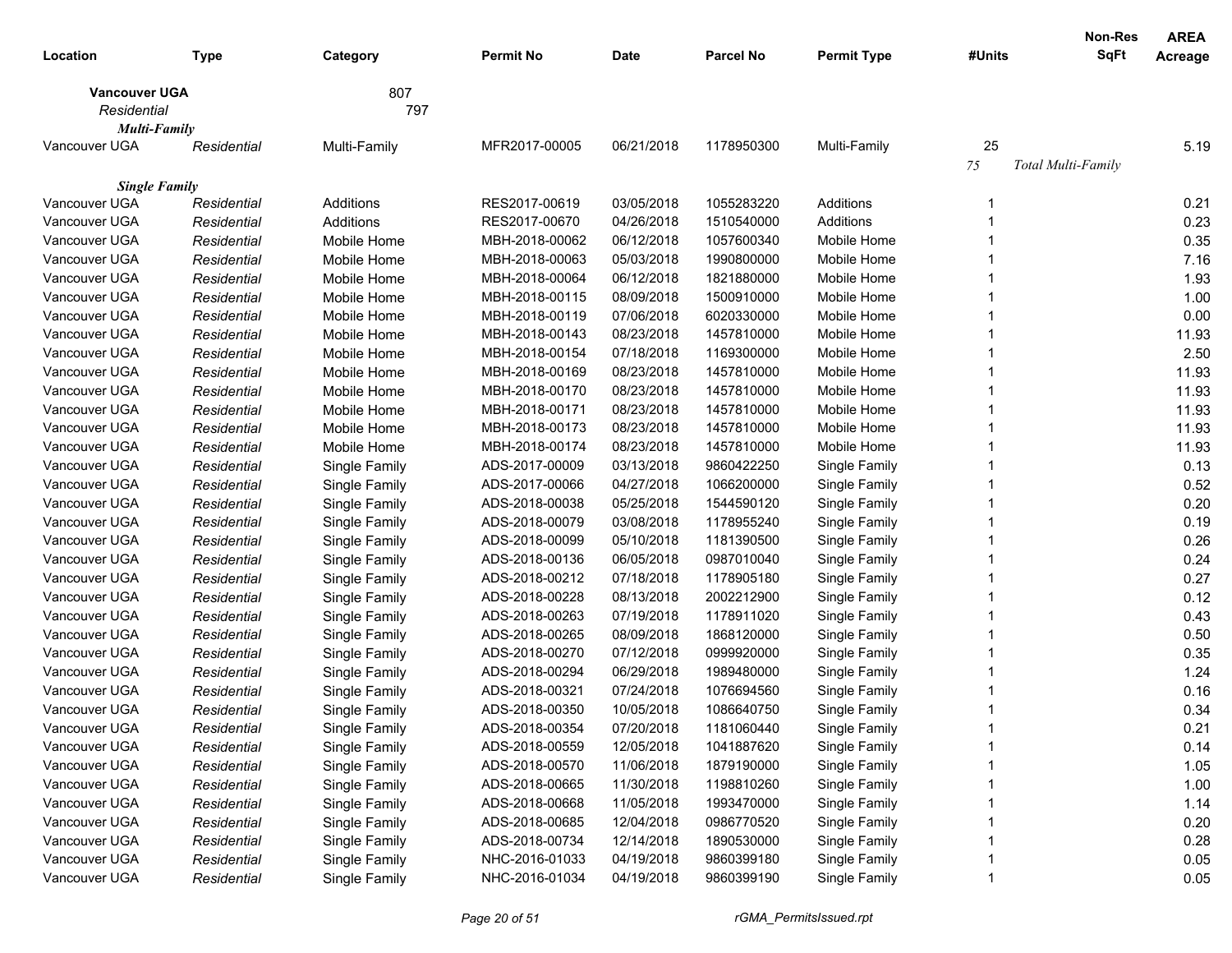|                      |             |               |                  |             |                  |                    |        | Non-Res     | <b>AREA</b> |
|----------------------|-------------|---------------|------------------|-------------|------------------|--------------------|--------|-------------|-------------|
| Location             | Type        | Category      | <b>Permit No</b> | <b>Date</b> | <b>Parcel No</b> | <b>Permit Type</b> | #Units | <b>SqFt</b> | Acreage     |
| <b>Vancouver UGA</b> |             | 807           |                  |             |                  |                    |        |             |             |
| Residential          |             | 797           |                  |             |                  |                    |        |             |             |
| <b>Single Family</b> |             |               |                  |             |                  |                    |        |             |             |
| Vancouver UGA        | Residential | Single Family | NHC-2016-01035   | 04/19/2018  | 9860398960       | Single Family      |        |             | 0.05        |
| Vancouver UGA        | Residential | Single Family | NHC-2016-01036   | 04/19/2018  | 9860398970       | Single Family      |        |             | 0.05        |
| Vancouver UGA        | Residential | Single Family | NHC-2016-01037   | 04/19/2018  | 9860398840       | Single Family      |        |             | 0.05        |
| Vancouver UGA        | Residential | Single Family | NHC-2016-01038   | 04/19/2018  | 9860398850       | Single Family      |        |             | 0.05        |
| Vancouver UGA        | Residential | Single Family | NHC-2016-01039   | 04/19/2018  | 9860398860       | Single Family      |        |             | 0.05        |
| Vancouver UGA        | Residential | Single Family | NHC-2016-01040   | 04/19/2018  | 9860398870       | Single Family      |        |             | 0.05        |
| Vancouver UGA        | Residential | Single Family | NHC-2016-01041   | 04/19/2018  | 9860398940       | Single Family      |        |             | 0.05        |
| Vancouver UGA        | Residential | Single Family | NHC-2016-01042   | 04/19/2018  | 9860398950       | Single Family      |        |             | 0.05        |
| Vancouver UGA        | Residential | Single Family | NHC-2016-01043   | 07/27/2018  | 9860399200       | Single Family      |        |             | 0.05        |
| Vancouver UGA        | Residential | Single Family | NHC-2016-01044   | 07/27/2018  | 9860399210       | Single Family      |        |             | 0.05        |
| Vancouver UGA        | Residential | Single Family | NHC-2016-01046   | 07/27/2018  | 9860399220       | Single Family      |        |             | 0.05        |
| Vancouver UGA        | Residential | Single Family | NHC-2016-01047   | 07/27/2018  | 9860399230       | Single Family      |        |             | 0.05        |
| Vancouver UGA        | Residential | Single Family | NHC-2016-01048   | 08/07/2018  | 9860398900       | Single Family      |        |             | 0.06        |
| Vancouver UGA        | Residential | Single Family | NHC-2016-01049   | 08/07/2018  | 9860398910       | Single Family      |        |             | 0.05        |
| Vancouver UGA        | Residential | Single Family | NHC-2016-01050   | 08/07/2018  | 9860398920       | Single Family      |        |             | 0.05        |
| Vancouver UGA        | Residential | Single Family | NHC-2016-01051   | 08/08/2018  | 9860398930       | Single Family      |        |             | 0.05        |
| Vancouver UGA        | Residential | Single Family | NHC-2016-01052   | 07/27/2018  | 9860399240       | Single Family      |        |             | 0.05        |
| Vancouver UGA        | Residential | Single Family | NHC-2016-01053   | 07/27/2018  | 9860399250       | Single Family      |        |             | 0.06        |
| Vancouver UGA        | Residential | Single Family | NHC-2016-01058   | 08/08/2018  | 9860398690       | Single Family      |        |             | 0.10        |
| Vancouver UGA        | Residential | Single Family | NHC-2016-01059   | 08/08/2018  | 9860398700       | Single Family      |        |             | 0.05        |
| Vancouver UGA        | Residential | Single Family | NHC-2016-01060   | 08/08/2018  | 9860398710       | Single Family      |        |             | 0.06        |
| Vancouver UGA        | Residential | Single Family | NHC-2016-01061   | 08/08/2018  | 9860398880       | Single Family      |        |             | 0.05        |
| Vancouver UGA        | Residential | Single Family | NHC-2016-01062   | 08/08/2018  | 9860398890       | Single Family      |        |             | 0.08        |
| Vancouver UGA        | Residential | Single Family | NHC-2017-01731   | 01/10/2018  | 9860388270       | Single Family      |        |             | 0.17        |
| Vancouver UGA        | Residential | Single Family | NHC-2017-02368   | 02/13/2018  | 9860406700       | Single Family      |        |             | 0.17        |
| Vancouver UGA        | Residential | Single Family | NHC-2017-02578   | 06/01/2018  | 9860416250       | Single Family      |        |             | 0.08        |
| Vancouver UGA        | Residential | Single Family | NHC-2017-02898   | 10/18/2018  | 9860369890       | Single Family      |        |             | 0.14        |
| Vancouver UGA        | Residential | Single Family | NHC-2017-02910   | 01/19/2018  | 1570990000       | Single Family      |        |             | 0.50        |
| Vancouver UGA        | Residential | Single Family | NHC-2017-03197   | 04/16/2018  | 9860382930       | Single Family      |        |             | 0.06        |
| Vancouver UGA        | Residential | Single Family | NHC-2017-03198   | 04/16/2018  | 9860382940       | Single Family      |        |             | 0.07        |
| Vancouver UGA        | Residential | Single Family | NHC-2017-03358   | 01/17/2018  | 9860417410       | Single Family      |        |             | 0.24        |
| Vancouver UGA        | Residential | Single Family | NHC-2017-03386   | 02/15/2018  | 9860382970       | Single Family      |        |             | 0.06        |
| Vancouver UGA        | Residential | Single Family | NHC-2017-03389   | 02/15/2018  | 9860382980       | Single Family      |        |             | 0.04        |
| Vancouver UGA        | Residential | Single Family | NHC-2017-03392   | 02/15/2018  | 9860382990       | Single Family      |        |             | 0.04        |
| Vancouver UGA        | Residential | Single Family | NHC-2017-03393   | 02/15/2018  | 9860383000       | Single Family      |        |             | 0.06        |
| Vancouver UGA        | Residential | Single Family | NHC-2017-03416   | 03/14/2018  | 9860383060       | Single Family      |        |             | 0.06        |
| Vancouver UGA        | Residential | Single Family | NHC-2017-03420   | 03/14/2018  | 9860383070       | Single Family      |        |             | 0.05        |
| Vancouver UGA        | Residential | Single Family | NHC-2017-03421   | 03/14/2018  | 9860383080       | Single Family      |        |             | 0.06        |
| Vancouver UGA        | Residential | Single Family | NHC-2017-03464   | 02/05/2018  | 9860376490       | Single Family      |        |             | 0.17        |
| Vancouver UGA        | Residential | Single Family | NHC-2017-03507   | 02/13/2018  | 9860419630       | Single Family      |        |             | 0.17        |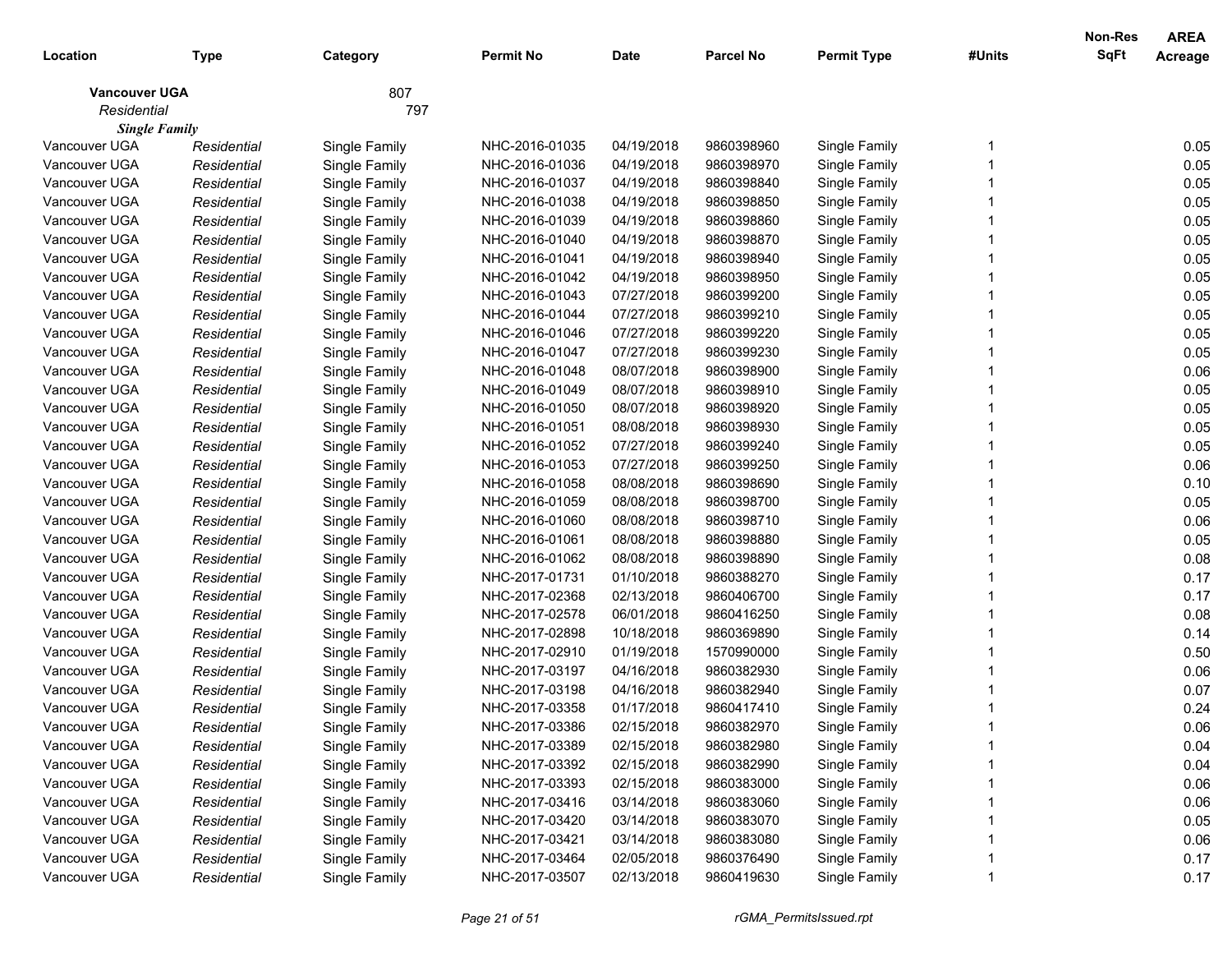|                      |             |               |                  |             |                  |                    |        | Non-Res     | <b>AREA</b> |
|----------------------|-------------|---------------|------------------|-------------|------------------|--------------------|--------|-------------|-------------|
| Location             | Type        | Category      | <b>Permit No</b> | <b>Date</b> | <b>Parcel No</b> | <b>Permit Type</b> | #Units | <b>SqFt</b> | Acreage     |
| <b>Vancouver UGA</b> |             | 807           |                  |             |                  |                    |        |             |             |
| Residential          |             | 797           |                  |             |                  |                    |        |             |             |
| <b>Single Family</b> |             |               |                  |             |                  |                    |        |             |             |
| Vancouver UGA        | Residential | Single Family | NHC-2017-03550   | 04/12/2018  | 9860416480       | Single Family      |        |             | 0.06        |
| Vancouver UGA        | Residential | Single Family | NHC-2017-03568   | 04/23/2018  | 9860413430       | Single Family      |        |             | 0.22        |
| Vancouver UGA        | Residential | Single Family | NHC-2017-03777   | 03/14/2018  | 9860383010       | Single Family      |        |             | 0.06        |
| Vancouver UGA        | Residential | Single Family | NHC-2017-03778   | 03/14/2018  | 9860383020       | Single Family      |        |             | 0.05        |
| Vancouver UGA        | Residential | Single Family | NHC-2017-03780   | 03/14/2018  | 9860383030       | Single Family      |        |             | 0.06        |
| Vancouver UGA        | Residential | Single Family | NHC-2017-03940   | 01/23/2018  | 9860383040       | Single Family      |        |             | 0.06        |
| Vancouver UGA        | Residential | Single Family | NHC-2017-03941   | 01/23/2018  | 9860383050       | Single Family      |        |             | 0.06        |
| Vancouver UGA        | Residential | Single Family | NHC-2017-03949   | 04/12/2018  | 9860416470       | Single Family      |        |             | 0.06        |
| Vancouver UGA        | Residential | Single Family | NHC-2017-03953   | 06/12/2018  | 9860340740       | Single Family      |        |             | 0.08        |
| Vancouver UGA        | Residential | Single Family | NHC-2017-04139   | 03/05/2018  | 9860416490       | Single Family      |        |             | 0.07        |
| Vancouver UGA        | Residential | Single Family | NHC-2017-04312   | 04/30/2018  | 9860416600       | Single Family      |        |             | 0.08        |
| Vancouver UGA        | Residential | Single Family | NHC-2017-04341   | 03/13/2018  | 9860283050       | Single Family      |        |             | 0.11        |
| Vancouver UGA        | Residential | Single Family | NHC-2017-04401   | 04/26/2018  | 9860383560       | Single Family      |        |             | 0.06        |
| Vancouver UGA        | Residential | Single Family | NHC-2017-04402   | 04/26/2018  | 9860383570       | Single Family      |        |             | 0.04        |
| Vancouver UGA        | Residential | Single Family | NHC-2017-04403   | 04/26/2018  | 9860383580       | Single Family      |        |             | 0.06        |
| Vancouver UGA        | Residential | Single Family | NHC-2017-04404   | 06/27/2018  | 9860383590       | Single Family      |        |             | 0.06        |
| Vancouver UGA        | Residential | Single Family | NHC-2017-04405   | 06/27/2018  | 9860383600       | Single Family      |        |             | 0.06        |
| Vancouver UGA        | Residential | Single Family | NHC-2017-04414   | 02/02/2018  | 9860416610       | Single Family      |        |             | 0.10        |
| Vancouver UGA        | Residential | Single Family | NHC-2017-04443   | 02/02/2018  | 9860416630       | Single Family      |        |             | 0.06        |
| Vancouver UGA        | Residential | Single Family | NHC-2017-04446   | 02/09/2018  | 9860416620       | Single Family      |        |             | 0.06        |
| Vancouver UGA        | Residential | Single Family | NHC-2017-04508   | 01/16/2018  | 1882340000       | Single Family      |        |             | 3.66        |
| Vancouver UGA        | Residential | Single Family | NHC-2017-04612   | 06/27/2018  | 9860383610       | Single Family      |        |             | 0.06        |
| Vancouver UGA        | Residential | Single Family | NHC-2017-04613   | 06/27/2018  | 9860383620       | Single Family      |        |             | 0.05        |
| Vancouver UGA        | Residential | Single Family | NHC-2017-04614   | 06/27/2018  | 9860383630       | Single Family      |        |             | 0.06        |
| Vancouver UGA        | Residential | Single Family | NHC-2017-04646   | 01/22/2018  | 1889370000       | Single Family      |        |             | 1.90        |
| Vancouver UGA        | Residential | Single Family | NHC-2017-04727   | 02/20/2018  | 9860412610       | Single Family      |        |             | 0.15        |
| Vancouver UGA        | Residential | Single Family | NHC-2017-04809   | 02/05/2018  | 9860376460       | Single Family      |        |             | 0.13        |
| Vancouver UGA        | Residential | Single Family | NHC-2017-04863   | 01/16/2018  | 1450080000       | Single Family      |        |             | 0.15        |
| Vancouver UGA        | Residential | Single Family | NHC-2017-04959   | 03/20/2018  | 9860317240       | Single Family      |        |             | 0.10        |
| Vancouver UGA        | Residential | Single Family | NHC-2017-05010   | 03/01/2018  | 9860406770       | Single Family      |        |             | 0.17        |
| Vancouver UGA        | Residential | Single Family | NHC-2017-05096   | 04/16/2018  | 9860383940       | Single Family      |        |             | 0.05        |
| Vancouver UGA        | Residential | Single Family | NHC-2017-05097   | 04/16/2018  | 9860383950       | Single Family      |        |             | 0.04        |
| Vancouver UGA        | Residential | Single Family | NHC-2017-05099   | 04/16/2018  | 9860383960       | Single Family      |        |             | 0.04        |
| Vancouver UGA        | Residential | Single Family | NHC-2017-05100   | 04/16/2018  | 9860383970       | Single Family      |        |             | 0.05        |
| Vancouver UGA        | Residential | Single Family | NHC-2017-05202   | 02/28/2018  | 9860412730       | Single Family      |        |             | 0.18        |
| Vancouver UGA        | Residential | Single Family | NHC-2017-05209   | 04/09/2018  | 9860412740       | Single Family      |        |             | 0.26        |
| Vancouver UGA        | Residential | Single Family | NHC-2017-05230   | 01/02/2018  | 9860403170       | Single Family      |        |             | 0.17        |
| Vancouver UGA        | Residential | Single Family | NHC-2017-05242   | 05/16/2018  | 9860383340       | Single Family      |        |             | 0.07        |
| Vancouver UGA        | Residential | Single Family | NHC-2017-05243   | 05/16/2018  | 9860383350       | Single Family      |        |             | 0.05        |
| Vancouver UGA        | Residential | Single Family | NHC-2017-05244   | 05/16/2018  | 9860383360       | Single Family      |        |             | 0.06        |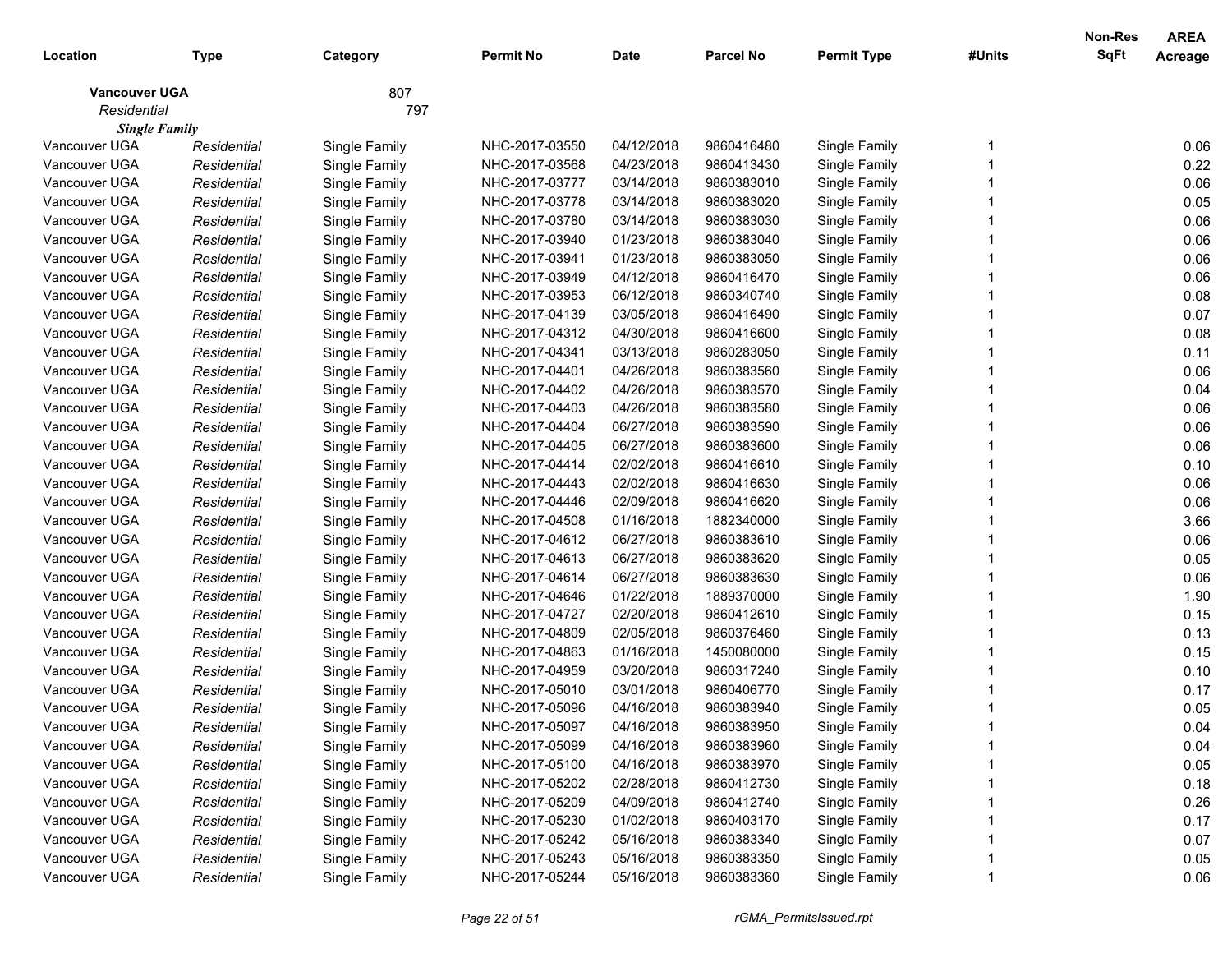| Location                            | <b>Type</b> | Category      | <b>Permit No</b> | <b>Date</b> | <b>Parcel No</b> | <b>Permit Type</b> | #Units | Non-Res<br>SqFt | <b>AREA</b><br>Acreage |
|-------------------------------------|-------------|---------------|------------------|-------------|------------------|--------------------|--------|-----------------|------------------------|
| <b>Vancouver UGA</b><br>Residential |             | 807<br>797    |                  |             |                  |                    |        |                 |                        |
| <b>Single Family</b>                |             |               |                  |             |                  |                    |        |                 |                        |
| Vancouver UGA                       | Residential | Single Family | NHC-2017-05277   | 01/02/2018  | 9860335520       | Single Family      |        |                 | 0.15                   |
| Vancouver UGA                       | Residential | Single Family | NHC-2017-05311   | 01/25/2018  | 0979960000       | Single Family      |        |                 | 0.50                   |
| Vancouver UGA                       | Residential | Single Family | NHC-2017-05368   | 03/19/2018  | 9860412180       | Single Family      |        |                 | 0.16                   |
| Vancouver UGA                       | Residential | Single Family | NHC-2017-05430   | 01/24/2018  | 9860401330       | Single Family      |        |                 | 0.10                   |
| Vancouver UGA                       | Residential | Single Family | NHC-2017-05451   | 01/31/2018  | 9860385530       | Single Family      |        |                 | 0.17                   |
| Vancouver UGA                       | Residential | Single Family | NHC-2017-05454   | 07/17/2018  | 9860412190       | Single Family      |        |                 | 0.16                   |
| Vancouver UGA                       | Residential | Single Family | NHC-2017-05494   | 01/10/2018  | 9860433780       | Single Family      |        |                 | 0.13                   |
| Vancouver UGA                       | Residential | Single Family | NHC-2017-05528   | 02/02/2018  | 9860327510       | Single Family      |        |                 | 0.17                   |
| Vancouver UGA                       | Residential | Single Family | NHC-2017-05533   | 02/01/2018  | 9860327520       | Single Family      |        |                 | 0.17                   |
| Vancouver UGA                       | Residential | Single Family | NHC-2017-05570   | 01/25/2018  | 1450450000       | Single Family      |        |                 | 0.24                   |
| Vancouver UGA                       | Residential | Single Family | NHC-2017-05572   | 01/24/2018  | 9860401440       | Single Family      |        |                 | 0.10                   |
| Vancouver UGA                       | Residential | Single Family | NHC-2017-05589   | 02/06/2018  | 9860434020       | Single Family      |        |                 | 0.15                   |
| Vancouver UGA                       | Residential | Single Family | NHC-2017-05605   | 02/01/2018  | 1480740000       | Single Family      |        |                 | 0.23                   |
| Vancouver UGA                       | Residential | Single Family | NHC-2017-05607   | 01/08/2018  | 9860392000       | Single Family      |        |                 | 0.16                   |
| Vancouver UGA                       | Residential | Single Family | NHC-2017-05621   | 03/08/2018  | 1181410480       | Single Family      |        |                 | 0.08                   |
| Vancouver UGA                       | Residential | Single Family | NHC-2017-05624   | 05/24/2018  | 9860412750       | Single Family      |        |                 | 0.14                   |
| Vancouver UGA                       | Residential | Single Family | NHC-2017-05632   | 09/26/2018  | 9860392080       | Single Family      |        |                 | 0.12                   |
| Vancouver UGA                       | Residential | Single Family | NHC-2017-05648   | 01/16/2018  | 9860427520       | Single Family      |        |                 | 0.19                   |
| Vancouver UGA                       | Residential | Single Family | NHC-2017-05670   | 03/13/2018  | 9860422250       | Single Family      |        |                 | 0.13                   |
| Vancouver UGA                       | Residential | Single Family | NHC-2017-05698   | 01/31/2018  | 9860378040       | Single Family      |        |                 | 0.07                   |
| Vancouver UGA                       | Residential | Single Family | NHC-2017-05711   | 01/22/2018  | 9860413140       | Single Family      |        |                 | 0.21                   |
| Vancouver UGA                       | Residential | Single Family | NHC-2017-05741   | 01/08/2018  | 9860378160       | Single Family      |        |                 | 0.07                   |
| Vancouver UGA                       | Residential | Single Family | NHC-2017-05765   | 01/26/2018  | 9860421740       | Single Family      |        |                 | 0.37                   |
| Vancouver UGA                       | Residential | Single Family | NHC-2017-05768   | 05/23/2018  | 9860413040       | Single Family      |        |                 | 0.18                   |
| Vancouver UGA                       | Residential | Single Family | NHC-2017-05773   | 01/24/2018  | 9860401220       | Single Family      |        |                 | 0.10                   |
| Vancouver UGA                       | Residential | Single Family | NHC-2017-05816   | 01/19/2018  | 9860440930       | Single Family      |        |                 | 0.10                   |
| Vancouver UGA                       | Residential | Single Family | NHC-2017-05822   | 04/05/2018  | 9860412230       | Single Family      |        |                 | 0.14                   |
| Vancouver UGA                       | Residential | Single Family | NHC-2017-05840   | 01/03/2018  | 9860434040       | Single Family      |        |                 | 0.11                   |
| Vancouver UGA                       | Residential | Single Family | NHC-2017-05862   | 03/30/2018  | 9860401620       | Single Family      |        |                 | 0.09                   |
| Vancouver UGA                       | Residential | Single Family | NHC-2017-05946   | 04/05/2018  | 9860412220       | Single Family      |        |                 | 0.15                   |
| Vancouver UGA                       | Residential | Single Family | NHC-2017-05949   | 02/05/2018  | 9860413320       | Single Family      |        |                 | 0.23                   |
| Vancouver UGA                       | Residential | Single Family | NHC-2017-05969   | 04/27/2018  | 9860412250       | Single Family      |        |                 | 0.14                   |
| Vancouver UGA                       | Residential | Single Family | NHC-2017-06010   | 01/04/2018  | 9860437480       | Single Family      |        |                 | 0.13                   |
| Vancouver UGA                       | Residential | Single Family | NHC-2017-06040   | 03/05/2018  | 9860412260       | Single Family      |        |                 | 0.14                   |
| Vancouver UGA                       | Residential | Single Family | NHC-2017-06067   | 03/16/2018  | 9860408440       | Single Family      |        |                 | 0.13                   |
| Vancouver UGA                       | Residential | Single Family | NHC-2017-06071   | 01/04/2018  | 9860437070       | Single Family      |        |                 | 0.12                   |
| Vancouver UGA                       | Residential | Single Family | NHC-2017-06073   | 01/03/2018  | 9860408330       | Single Family      |        |                 | 0.13                   |
| Vancouver UGA                       | Residential | Single Family | NHC-2017-06088   | 05/07/2018  | 9860412270       | Single Family      |        |                 | 0.14                   |
| Vancouver UGA                       | Residential | Single Family | NHC-2017-06089   | 04/03/2018  | 9860408430       | Single Family      |        |                 | 0.13                   |
| Vancouver UGA                       | Residential | Single Family | NHC-2017-06111   | 05/07/2018  | 9860412300       | Single Family      |        |                 | 0.14                   |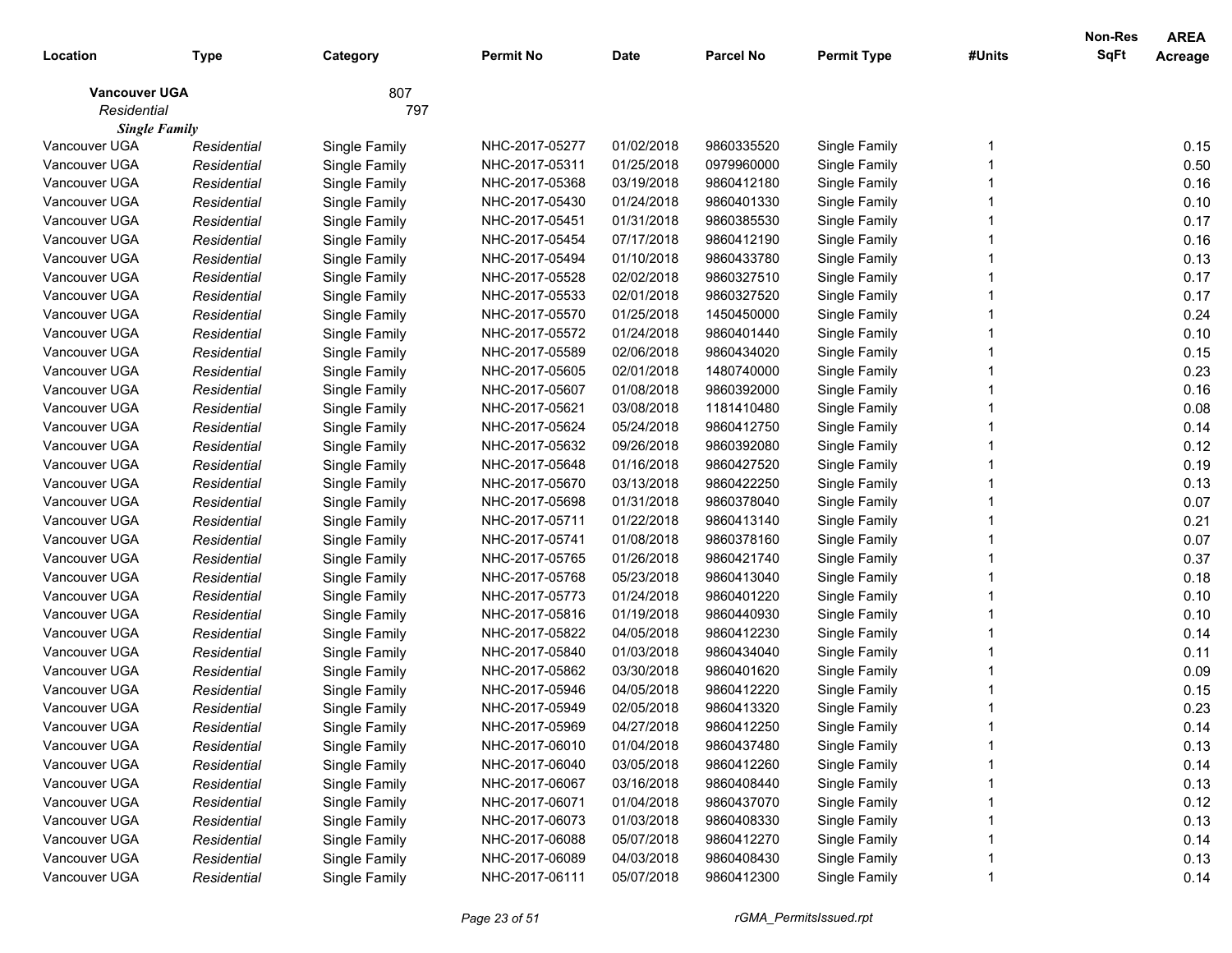|                      |             |               |                  |             |                  |                    |        | Non-Res     | <b>AREA</b> |
|----------------------|-------------|---------------|------------------|-------------|------------------|--------------------|--------|-------------|-------------|
| Location             | Type        | Category      | <b>Permit No</b> | <b>Date</b> | <b>Parcel No</b> | <b>Permit Type</b> | #Units | <b>SqFt</b> | Acreage     |
| <b>Vancouver UGA</b> |             | 807           |                  |             |                  |                    |        |             |             |
| Residential          |             | 797           |                  |             |                  |                    |        |             |             |
| <b>Single Family</b> |             |               |                  |             |                  |                    |        |             |             |
| Vancouver UGA        | Residential | Single Family | NHC-2017-06131   | 01/19/2018  | 9860440950       | Single Family      |        |             | 0.13        |
| Vancouver UGA        | Residential | Single Family | NHC-2017-06132   | 01/22/2018  | 9860440940       | Single Family      |        |             | 0.10        |
| Vancouver UGA        | Residential | Single Family | NHC-2017-06135   | 02/13/2018  | 9860359680       | Single Family      |        |             | 0.24        |
| Vancouver UGA        | Residential | Single Family | NHC-2017-06137   | 02/23/2018  | 9860412900       | Single Family      |        |             | 0.29        |
| Vancouver UGA        | Residential | Single Family | NHC-2017-06138   | 01/22/2018  | 9860440920       | Single Family      |        |             | 0.09        |
| Vancouver UGA        | Residential | Single Family | NHC-2017-06142   | 01/05/2018  | 9860433930       | Single Family      |        |             | 0.19        |
| Vancouver UGA        | Residential | Single Family | NHC-2017-06145   | 01/05/2018  | 9860433970       | Single Family      |        |             | 0.12        |
| Vancouver UGA        | Residential | Single Family | NHC-2017-06162   | 01/08/2018  | 9860435600       | Single Family      |        |             | 0.07        |
| Vancouver UGA        | Residential | Single Family | NHC-2017-06165   | 01/02/2018  | 9860435620       | Single Family      |        |             | 0.07        |
| Vancouver UGA        | Residential | Single Family | NHC-2017-06166   | 01/02/2018  | 9860401660       | Single Family      |        |             | 0.10        |
| Vancouver UGA        | Residential | Single Family | NHC-2017-06168   | 01/08/2018  | 9860435630       | Single Family      |        |             | 0.07        |
| Vancouver UGA        | Residential | Single Family | NHC-2017-06170   | 01/19/2018  | 9860435610       | Single Family      |        |             | 0.07        |
| Vancouver UGA        | Residential | Single Family | NHC-2017-06172   | 01/03/2018  | 9860435550       | Single Family      |        |             | 0.08        |
| Vancouver UGA        | Residential | Single Family | NHC-2017-06174   | 01/08/2018  | 9860435560       | Single Family      |        |             | 0.08        |
| Vancouver UGA        | Residential | Single Family | NHC-2017-06178   | 02/02/2018  | 9860435580       | Single Family      |        |             | 0.08        |
| Vancouver UGA        | Residential | Single Family | NHC-2017-06180   | 04/11/2018  | 9860435590       | Single Family      |        |             | 0.07        |
| Vancouver UGA        | Residential | Single Family | NHC-2017-06193   | 01/05/2018  | 9860434050       | Single Family      |        |             | 0.12        |
| Vancouver UGA        | Residential | Single Family | NHC-2017-06194   | 01/05/2018  | 9860433940       | Single Family      |        |             | 0.19        |
| Vancouver UGA        | Residential | Single Family | NHC-2017-06219   | 01/05/2018  | 9860433760       | Single Family      |        |             | 0.13        |
| Vancouver UGA        | Residential | Single Family | NHC-2017-06220   | 01/05/2018  | 9860433820       | Single Family      |        |             | 0.12        |
| Vancouver UGA        | Residential | Single Family | NHC-2017-06225   | 02/05/2018  | 9860433380       | Single Family      |        |             | 0.13        |
| Vancouver UGA        | Residential | Single Family | NHC-2017-06228   | 01/02/2018  | 9860401370       | Single Family      |        |             | 0.11        |
| Vancouver UGA        | Residential | Single Family | NHC-2017-06238   | 04/27/2018  | 9860412240       | Single Family      |        |             | 0.14        |
| Vancouver UGA        | Residential | Single Family | NHC-2017-06251   | 01/08/2018  | 9860421530       | Single Family      |        |             | 0.24        |
| Vancouver UGA        | Residential | Single Family | NHC-2017-06254   | 01/11/2018  | 9860421540       | Single Family      |        |             | 0.24        |
| Vancouver UGA        | Residential | Single Family | NHC-2017-06255   | 02/06/2018  | 1541650000       | Single Family      |        |             | 0.24        |
| Vancouver UGA        | Residential | Single Family | NHC-2017-06258   | 01/05/2018  | 9860406910       | Single Family      |        |             | 0.18        |
| Vancouver UGA        | Residential | Single Family | NHC-2017-06260   | 02/13/2018  | 9860413440       | Single Family      |        |             | 0.24        |
| Vancouver UGA        | Residential | Single Family | NHC-2017-06268   | 02/28/2018  | 9860412360       | Single Family      |        |             | 0.13        |
| Vancouver UGA        | Residential | Single Family | NHC-2017-06270   | 02/28/2018  | 9860412350       | Single Family      |        |             | 0.14        |
| Vancouver UGA        | Residential | Single Family | NHC-2017-06277   | 04/27/2018  | 9860412330       | Single Family      |        |             | 0.13        |
| Vancouver UGA        | Residential | Single Family | NHC-2017-06278   | 04/27/2018  | 9860412340       | Single Family      |        |             | 0.14        |
| Vancouver UGA        | Residential | Single Family | NHC-2017-06291   | 01/29/2018  | 9860401790       | Single Family      |        |             | 0.11        |
| Vancouver UGA        | Residential | Single Family | NHC-2017-06303   | 01/30/2018  | 9860421560       | Single Family      |        |             | 0.24        |
| Vancouver UGA        | Residential | Single Family | NHC-2017-06305   | 02/20/2018  | 9860377980       | Single Family      |        |             | 0.07        |
| Vancouver UGA        | Residential | Single Family | NHC-2017-06306   | 01/03/2018  | 9860421550       | Single Family      |        |             | 0.26        |
| Vancouver UGA        | Residential | Single Family | NHC-2017-06324   | 01/08/2018  | 9860418980       | Single Family      |        |             | 0.11        |
| Vancouver UGA        | Residential | Single Family | NHC-2017-06332   | 01/19/2018  | 9860433950       | Single Family      |        |             | 0.16        |
| Vancouver UGA        | Residential | Single Family | NHC-2017-06335   | 01/11/2018  | 9860433960       | Single Family      |        |             | 0.13        |
| Vancouver UGA        | Residential | Single Family | NHC-2017-06341   | 08/03/2018  | 1467150000       | Single Family      |        |             | 1.50        |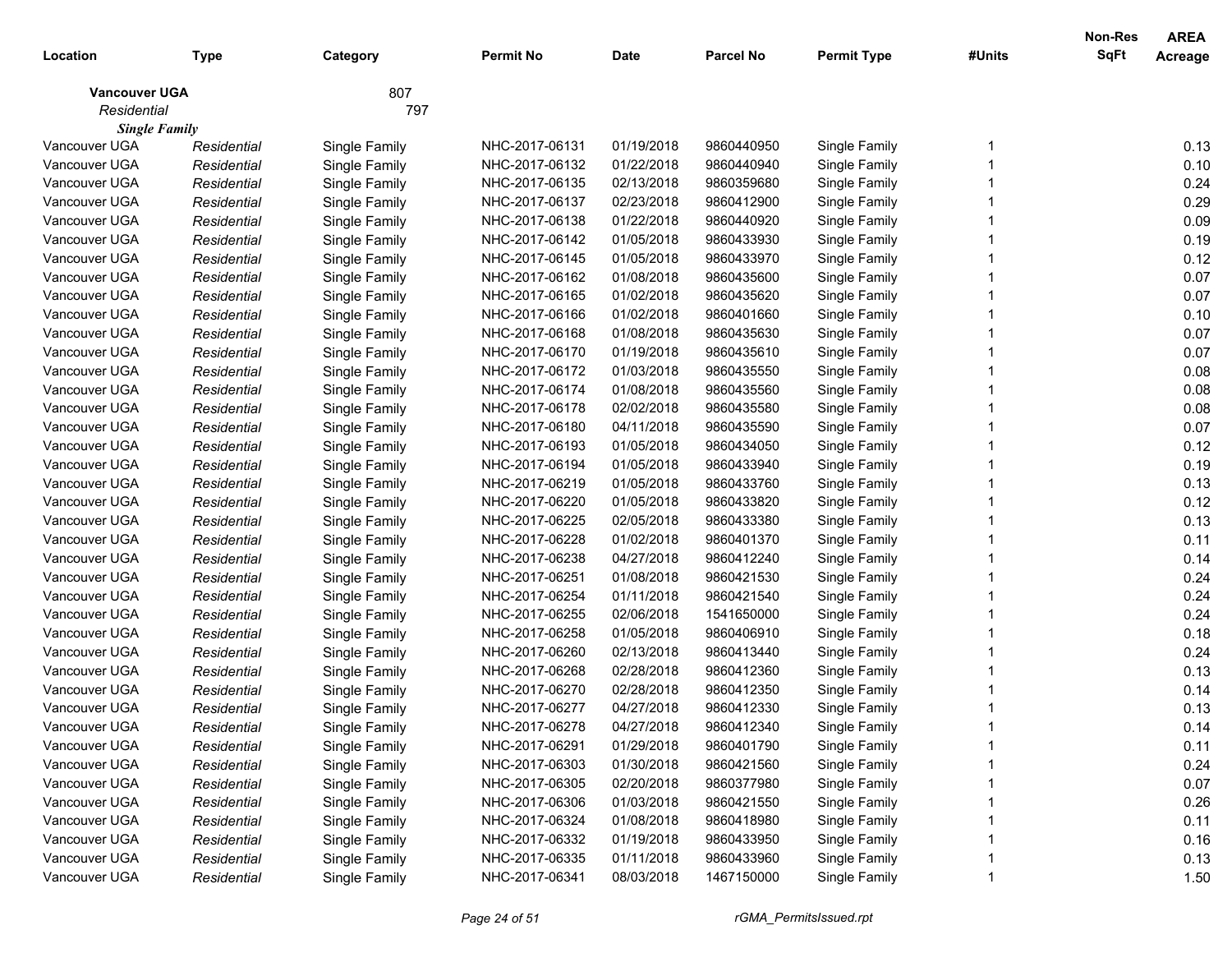|                      |             |               |                |             |                  |                    |        | Non-Res     | <b>AREA</b> |
|----------------------|-------------|---------------|----------------|-------------|------------------|--------------------|--------|-------------|-------------|
| Location             | Type        | Category      | Permit No      | <b>Date</b> | <b>Parcel No</b> | <b>Permit Type</b> | #Units | <b>SqFt</b> | Acreage     |
| <b>Vancouver UGA</b> |             | 807           |                |             |                  |                    |        |             |             |
| Residential          |             | 797           |                |             |                  |                    |        |             |             |
| <b>Single Family</b> |             |               |                |             |                  |                    |        |             |             |
| Vancouver UGA        | Residential | Single Family | NHC-2018-00005 | 02/02/2018  | 9860400220       | Single Family      |        |             | 0.12        |
| Vancouver UGA        | Residential | Single Family | NHC-2018-00009 | 01/08/2018  | 9860408180       | Single Family      |        |             | 0.14        |
| Vancouver UGA        | Residential | Single Family | NHC-2018-00010 | 01/19/2018  | 9860434070       | Single Family      |        |             | 0.12        |
| Vancouver UGA        | Residential | Single Family | NHC-2018-00012 | 03/02/2018  | 9860434030       | Single Family      |        |             | 0.13        |
| Vancouver UGA        | Residential | Single Family | NHC-2018-00018 | 01/17/2018  | 9860437470       | Single Family      |        |             | 0.13        |
| Vancouver UGA        | Residential | Single Family | NHC-2018-00019 | 03/01/2018  | 9860409510       | Single Family      |        |             | 0.13        |
| Vancouver UGA        | Residential | Single Family | NHC-2018-00020 | 01/08/2018  | 9860401590       | Single Family      |        |             | 0.09        |
| Vancouver UGA        | Residential | Single Family | NHC-2018-00024 | 01/12/2018  | 9860421270       | Single Family      |        |             | 0.25        |
| Vancouver UGA        | Residential | Single Family | NHC-2018-00026 | 01/18/2018  | 9860399910       | Single Family      |        |             | 0.13        |
| Vancouver UGA        | Residential | Single Family | NHC-2018-00027 | 01/18/2018  | 9860399920       | Single Family      |        |             | 0.13        |
| Vancouver UGA        | Residential | Single Family | NHC-2018-00033 | 05/17/2018  | 9860396120       | Single Family      |        |             | 0.26        |
| Vancouver UGA        | Residential | Single Family | NHC-2018-00034 | 04/06/2018  | 9860432160       | Single Family      |        |             | 0.06        |
| Vancouver UGA        | Residential | Single Family | NHC-2018-00035 | 04/06/2018  | 9860432170       | Single Family      |        |             | 0.05        |
| Vancouver UGA        | Residential | Single Family | NHC-2018-00037 | 02/02/2018  | 9860435540       | Single Family      |        |             | 0.12        |
| Vancouver UGA        | Residential | Single Family | NHC-2018-00038 | 04/06/2018  | 9860432180       | Single Family      |        |             | 0.05        |
| Vancouver UGA        | Residential | Single Family | NHC-2018-00039 | 04/06/2018  | 9860432190       | Single Family      |        |             | 0.05        |
| Vancouver UGA        | Residential | Single Family | NHC-2018-00041 | 02/20/2018  | 9860377730       | Single Family      |        |             | 0.07        |
| Vancouver UGA        | Residential | Single Family | NHC-2018-00042 | 03/14/2018  | 9860378000       | Single Family      |        |             | 0.07        |
| Vancouver UGA        | Residential | Single Family | NHC-2018-00043 | 04/17/2018  | 9860377100       | Single Family      |        |             | 0.12        |
| Vancouver UGA        | Residential | Single Family | NHC-2018-00044 | 02/02/2018  | 9860392800       | Single Family      |        |             | 0.14        |
| Vancouver UGA        | Residential | Single Family | NHC-2018-00063 | 01/23/2018  | 9860437460       | Single Family      |        |             | 0.12        |
| Vancouver UGA        | Residential | Single Family | NHC-2018-00064 | 01/23/2018  | 9860433520       | Single Family      |        |             | 0.11        |
| Vancouver UGA        | Residential | Single Family | NHC-2018-00065 | 01/24/2018  | 9860419130       | Single Family      |        |             | 0.12        |
| Vancouver UGA        | Residential | Single Family | NHC-2018-00066 | 03/23/2018  | 9860383980       | Single Family      |        |             | 0.05        |
| Vancouver UGA        | Residential | Single Family | NHC-2018-00067 | 03/23/2018  | 9860383990       | Single Family      |        |             | 0.04        |
| Vancouver UGA        | Residential | Single Family | NHC-2018-00068 | 03/23/2018  | 9860384000       | Single Family      |        |             | 0.05        |
| Vancouver UGA        | Residential | Single Family | NHC-2018-00076 | 05/08/2018  | 9860430150       | Single Family      |        |             | 0.37        |
| Vancouver UGA        | Residential | Single Family | NHC-2018-00078 | 01/24/2018  | 9860433340       | Single Family      |        |             | 0.13        |
| Vancouver UGA        | Residential | Single Family | NHC-2018-00080 | 01/30/2018  | 9860440910       | Single Family      |        |             | 0.09        |
| Vancouver UGA        | Residential | Single Family | NHC-2018-00081 | 01/30/2018  | 9860440900       | Single Family      |        |             | 0.09        |
| Vancouver UGA        | Residential | Single Family | NHC-2018-00082 | 02/16/2018  | 9860409060       | Single Family      |        |             | 0.14        |
| Vancouver UGA        | Residential | Single Family | NHC-2018-00085 | 02/09/2018  | 9860441490       | Single Family      |        |             | 0.37        |
| Vancouver UGA        | Residential | Single Family | NHC-2018-00086 | 02/09/2018  | 9860441480       | Single Family      |        |             | 0.31        |
| Vancouver UGA        | Residential | Single Family | NHC-2018-00087 | 04/05/2018  | 9860408420       | Single Family      |        |             | 0.13        |
| Vancouver UGA        | Residential | Single Family | NHC-2018-00092 | 01/24/2018  | 9860433360       | Single Family      |        |             | 0.13        |
| Vancouver UGA        | Residential | Single Family | NHC-2018-00093 | 01/23/2018  | 9860409130       | Single Family      |        |             | 0.19        |
| Vancouver UGA        | Residential | Single Family | NHC-2018-00104 | 02/09/2018  | 9860441470       | Single Family      |        |             | 0.28        |
| Vancouver UGA        | Residential | Single Family | NHC-2018-00105 | 04/19/2018  | 9860436620       | Single Family      |        |             | 0.08        |
| Vancouver UGA        | Residential | Single Family | NHC-2018-00108 | 01/29/2018  | 9860437060       | Single Family      |        |             | 0.14        |
| Vancouver UGA        | Residential | Single Family | NHC-2018-00110 | 04/11/2018  | 9860436610       | Single Family      |        |             | 0.08        |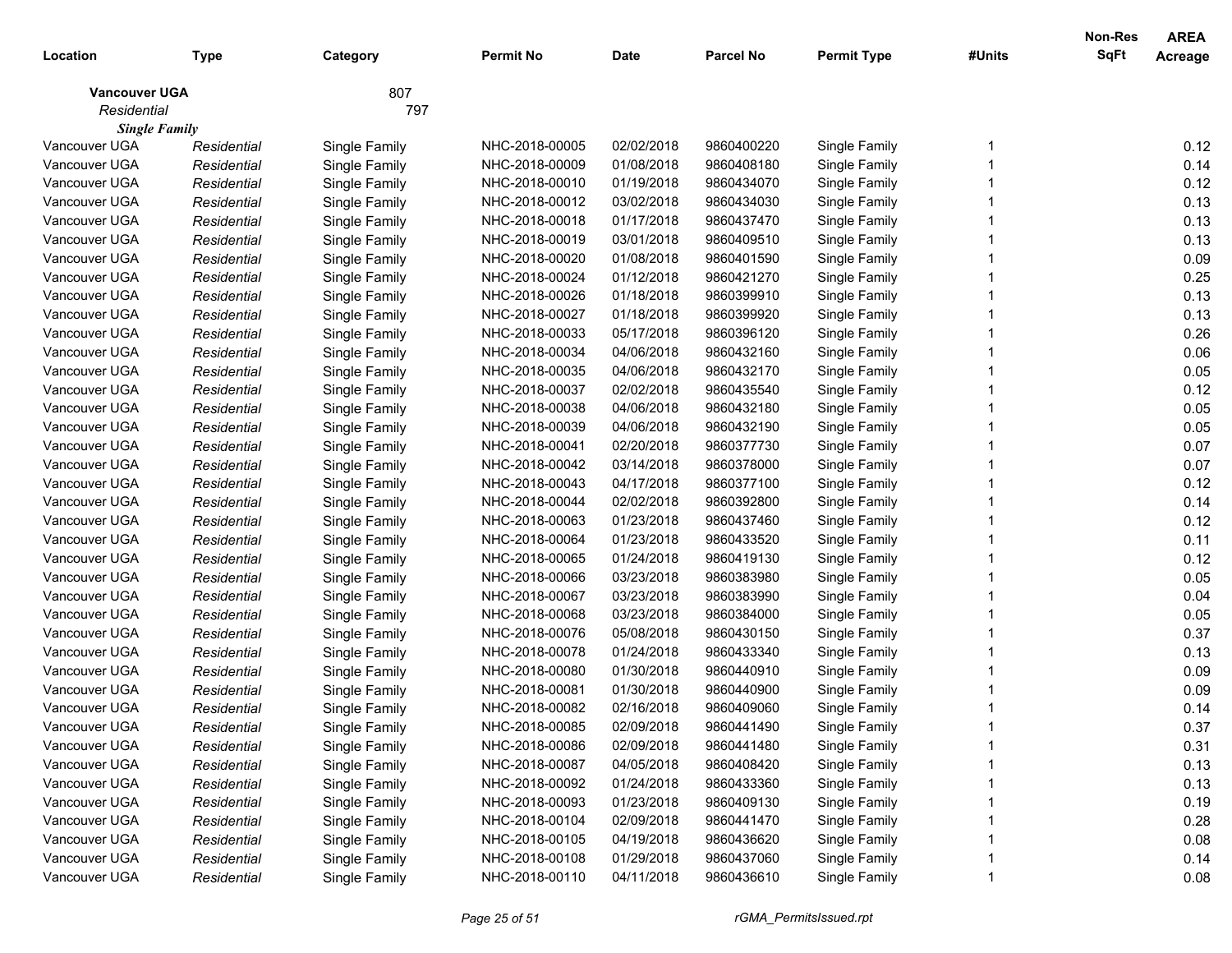| Location                            | <b>Type</b> | Category      | <b>Permit No</b> | <b>Date</b> | <b>Parcel No</b> | <b>Permit Type</b> | #Units | <b>Non-Res</b><br>SqFt | <b>AREA</b><br>Acreage |
|-------------------------------------|-------------|---------------|------------------|-------------|------------------|--------------------|--------|------------------------|------------------------|
| <b>Vancouver UGA</b><br>Residential |             | 807<br>797    |                  |             |                  |                    |        |                        |                        |
| <b>Single Family</b>                |             |               |                  |             |                  |                    |        |                        |                        |
| Vancouver UGA                       | Residential | Single Family | NHC-2018-00113   | 02/06/2018  | 9860436590       | Single Family      |        |                        | 0.07                   |
| Vancouver UGA                       | Residential | Single Family | NHC-2018-00116   | 02/02/2018  | 9860421570       | Single Family      |        |                        | 0.25                   |
| Vancouver UGA                       | Residential | Single Family | NHC-2018-00117   | 02/02/2018  | 9860421580       | Single Family      |        |                        | 0.27                   |
| Vancouver UGA                       | Residential | Single Family | NHC-2018-00118   | 01/25/2018  | 9860409170       | Single Family      |        |                        | 0.17                   |
| Vancouver UGA                       | Residential | Single Family | NHC-2018-00119   | 02/05/2018  | 9860408020       | Single Family      |        |                        | 0.13                   |
| Vancouver UGA                       | Residential | Single Family | NHC-2018-00120   | 01/29/2018  | 9860437080       | Single Family      |        |                        | 0.12                   |
| Vancouver UGA                       | Residential | Single Family | NHC-2018-00126   | 02/02/2018  | 9860421600       | Single Family      |        |                        | 0.37                   |
| Vancouver UGA                       | Residential | Single Family | NHC-2018-00130   | 02/01/2018  | 1054692200       | Single Family      |        |                        | 0.11                   |
| Vancouver UGA                       | Residential | Single Family | NHC-2018-00132   | 02/02/2018  | 9860421590       | Single Family      |        |                        | 0.27                   |
| Vancouver UGA                       | Residential | Single Family | NHC-2018-00153   | 02/01/2018  | 9860437180       | Single Family      |        |                        | 0.14                   |
| Vancouver UGA                       | Residential | Single Family | NHC-2018-00166   | 02/08/2018  | 9860437190       | Single Family      |        |                        | 0.13                   |
| Vancouver UGA                       | Residential | Single Family | NHC-2018-00167   | 02/06/2018  | 9860408450       | Single Family      |        |                        | 0.13                   |
| Vancouver UGA                       | Residential | Single Family | NHC-2018-00170   | 03/19/2018  | 9860412980       | Single Family      |        |                        | 0.21                   |
| Vancouver UGA                       | Residential | Single Family | NHC-2018-00172   | 02/06/2018  | 9860433320       | Single Family      |        |                        | 0.13                   |
| Vancouver UGA                       | Residential | Single Family | NHC-2018-00176   | 03/02/2018  | 9860436630       | Single Family      |        |                        | 0.11                   |
| Vancouver UGA                       | Residential | Single Family | NHC-2018-00179   | 03/02/2018  | 9860436560       | Single Family      |        |                        | 0.08                   |
| Vancouver UGA                       | Residential | Single Family | NHC-2018-00181   | 03/02/2018  | 9860436570       | Single Family      |        |                        | 0.08                   |
| Vancouver UGA                       | Residential | Single Family | NHC-2018-00183   | 03/02/2018  | 9860436580       | Single Family      |        |                        | 0.07                   |
| Vancouver UGA                       | Residential | Single Family | NHC-2018-00192   | 02/14/2018  | 9860413400       | Single Family      |        |                        | 0.21                   |
| Vancouver UGA                       | Residential | Single Family | NHC-2018-00200   | 08/01/2018  | 9860432340       | Single Family      |        |                        | 0.05                   |
| Vancouver UGA                       | Residential | Single Family | NHC-2018-00203   | 08/01/2018  | 9860432350       | Single Family      |        |                        | 0.05                   |
| Vancouver UGA                       | Residential | Single Family | NHC-2018-00204   | 08/01/2018  | 9860432360       | Single Family      |        |                        | 0.05                   |
| Vancouver UGA                       | Residential | Single Family | NHC-2018-00205   | 08/01/2018  | 9860432370       | Single Family      |        |                        | 0.06                   |
| Vancouver UGA                       | Residential | Single Family | NHC-2018-00211   | 02/23/2018  | 9860406110       | Single Family      |        |                        | 0.15                   |
| Vancouver UGA                       | Residential | Single Family | NHC-2018-00212   | 02/13/2018  | 9860437010       | Single Family      |        |                        | 0.11                   |
| Vancouver UGA                       | Residential | Single Family | NHC-2018-00214   | 02/07/2018  | 9860419180       | Single Family      |        |                        | 0.12                   |
| Vancouver UGA                       | Residential | Single Family | NHC-2018-00219   | 02/07/2018  | 9860406500       | Single Family      |        |                        | 0.18                   |
| Vancouver UGA                       | Residential | Single Family | NHC-2018-00220   | 02/07/2018  | 9860406870       | Single Family      |        |                        | 0.18                   |
| Vancouver UGA                       | Residential | Single Family | NHC-2018-00225   | 02/21/2018  | 9860440890       | Single Family      |        |                        | 0.09                   |
| Vancouver UGA                       | Residential | Single Family | NHC-2018-00226   | 02/21/2018  | 9860440860       | Single Family      |        |                        | 0.25                   |
| Vancouver UGA                       | Residential | Single Family | NHC-2018-00232   | 03/12/2018  | 9860437370       | Single Family      |        |                        | 0.11                   |
| Vancouver UGA                       | Residential | Single Family | NHC-2018-00233   | 03/19/2018  | 9860437170       | Single Family      |        |                        | 0.12                   |
| Vancouver UGA                       | Residential | Single Family | NHC-2018-00249   | 02/14/2018  | 9860437030       | Single Family      |        |                        | 0.11                   |
| Vancouver UGA                       | Residential | Single Family | NHC-2018-00253   | 03/02/2018  | 9860421770       | Single Family      |        |                        | 0.40                   |
| Vancouver UGA                       | Residential | Single Family | NHC-2018-00263   | 02/23/2018  | 9860428920       | Single Family      |        |                        | 0.19                   |
| Vancouver UGA                       | Residential | Single Family | NHC-2018-00264   | 02/23/2018  | 9860428930       | Single Family      |        |                        | 0.20                   |
| Vancouver UGA                       | Residential | Single Family | NHC-2018-00265   | 02/23/2018  | 9860408680       | Single Family      |        |                        | 0.15                   |
| Vancouver UGA                       | Residential | Single Family | NHC-2018-00269   | 02/15/2018  | 9860418950       | Single Family      |        |                        | 0.11                   |
| Vancouver UGA                       | Residential | Single Family | NHC-2018-00277   | 04/11/2018  | 9860435570       | Single Family      |        |                        | 0.07                   |
| Vancouver UGA                       | Residential | Single Family | NHC-2018-00284   | 03/01/2018  | 9860428820       | Single Family      |        |                        | 0.17                   |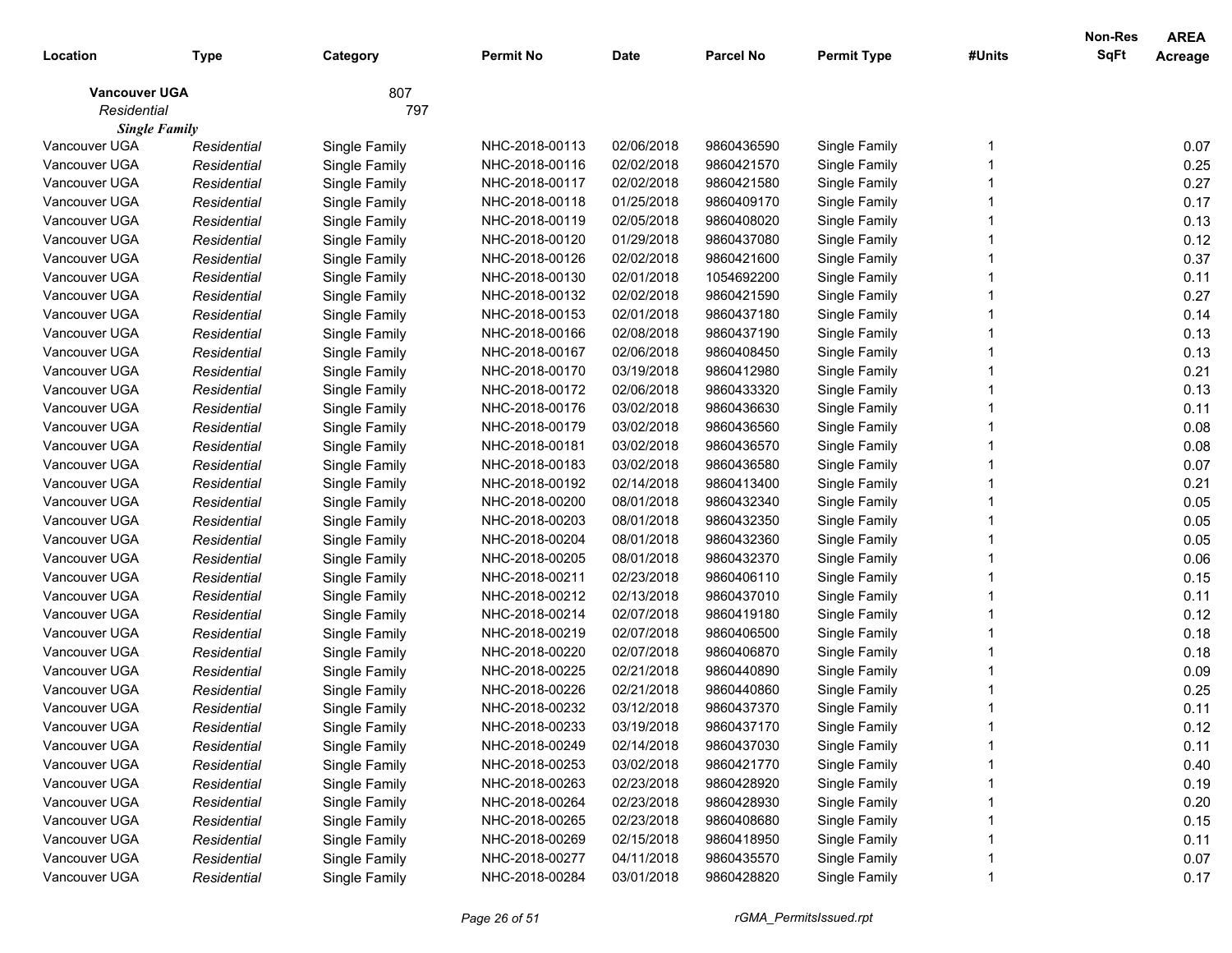|                      |             |               |                  |             |                  |                    |        | Non-Res     | <b>AREA</b> |
|----------------------|-------------|---------------|------------------|-------------|------------------|--------------------|--------|-------------|-------------|
| Location             | Type        | Category      | <b>Permit No</b> | <b>Date</b> | <b>Parcel No</b> | <b>Permit Type</b> | #Units | <b>SqFt</b> | Acreage     |
| <b>Vancouver UGA</b> |             | 807           |                  |             |                  |                    |        |             |             |
| Residential          |             | 797           |                  |             |                  |                    |        |             |             |
| <b>Single Family</b> |             |               |                  |             |                  |                    |        |             |             |
| Vancouver UGA        | Residential | Single Family | NHC-2018-00285   | 03/01/2018  | 9860428830       | Single Family      |        |             | 0.17        |
| Vancouver UGA        | Residential | Single Family | NHC-2018-00289   | 02/16/2018  | 9860406390       | Single Family      |        |             | 0.19        |
| Vancouver UGA        | Residential | Single Family | NHC-2018-00290   | 02/20/2018  | 9860419380       | Single Family      |        |             | 0.13        |
| Vancouver UGA        | Residential | Single Family | NHC-2018-00292   | 05/31/2018  | 1821550050       | Single Family      |        |             | 16.96       |
| Vancouver UGA        | Residential | Single Family | NHC-2018-00295   | 02/21/2018  | 9860421970       | Single Family      |        |             | 0.24        |
| Vancouver UGA        | Residential | Single Family | NHC-2018-00304   | 05/02/2018  | 9860436390       | Single Family      |        |             | 0.15        |
| Vancouver UGA        | Residential | Single Family | NHC-2018-00305   | 04/25/2018  | 9860436400       | Single Family      |        |             | 0.16        |
| Vancouver UGA        | Residential | Single Family | NHC-2018-00307   | 02/23/2018  | 9860354040       | Single Family      |        |             | 0.10        |
| Vancouver UGA        | Residential | Single Family | NHC-2018-00323   | 03/06/2018  | 9860422000       | Single Family      |        |             | 0.30        |
| Vancouver UGA        | Residential | Single Family | NHC-2018-00324   | 04/09/2018  | 9860412280       | Single Family      |        |             | 0.11        |
| Vancouver UGA        | Residential | Single Family | NHC-2018-00332   | 04/05/2018  | 9860412290       | Single Family      |        |             | 0.14        |
| Vancouver UGA        | Residential | Single Family | NHC-2018-00333   | 02/23/2018  | 9860354030       | Single Family      |        |             | 0.10        |
| Vancouver UGA        | Residential | Single Family | NHC-2018-00334   | 06/25/2018  | 9860432280       | Single Family      |        |             | 0.07        |
| Vancouver UGA        | Residential | Single Family | NHC-2018-00337   | 02/20/2018  | 9860422010       | Single Family      |        |             | 0.24        |
| Vancouver UGA        | Residential | Single Family | NHC-2018-00339   | 02/20/2018  | 9860419050       | Single Family      |        |             | 0.11        |
| Vancouver UGA        | Residential | Single Family | NHC-2018-00340   | 05/11/2018  | 9860377260       | Single Family      |        |             | 0.09        |
| Vancouver UGA        | Residential | Single Family | NHC-2018-00342   | 06/06/2018  | 9860432200       | Single Family      |        |             | 0.05        |
| Vancouver UGA        | Residential | Single Family | NHC-2018-00348   | 03/08/2018  | 9860436650       | Single Family      |        |             | 0.10        |
| Vancouver UGA        | Residential | Single Family | NHC-2018-00351   | 06/06/2018  | 9860432210       | Single Family      |        |             | 0.05        |
| Vancouver UGA        | Residential | Single Family | NHC-2018-00352   | 03/13/2018  | 9860436670       | Single Family      |        |             | 0.08        |
| Vancouver UGA        | Residential | Single Family | NHC-2018-00358   | 03/13/2018  | 9860436660       | Single Family      |        |             | 0.13        |
| Vancouver UGA        | Residential | Single Family | NHC-2018-00359   | 06/06/2018  | 9860432220       | Single Family      |        |             | 0.09        |
| Vancouver UGA        | Residential | Single Family | NHC-2018-00362   | 03/08/2018  | 9860436680       | Single Family      |        |             | 0.09        |
| Vancouver UGA        | Residential | Single Family | NHC-2018-00364   | 06/14/2018  | 9860436640       | Single Family      |        |             | 0.10        |
| Vancouver UGA        | Residential | Single Family | NHC-2018-00371   | 04/13/2018  | 9860395900       | Single Family      |        |             | 0.17        |
| Vancouver UGA        | Residential | Single Family | NHC-2018-00372   | 04/13/2018  | 9860395950       | Single Family      |        |             | 0.11        |
| Vancouver UGA        | Residential | Single Family | NHC-2018-00376   | 04/19/2018  | 9860381580       | Single Family      |        |             | 0.14        |
| Vancouver UGA        | Residential | Single Family | NHC-2018-00380   | 03/06/2018  | 9860446710       | Single Family      |        |             | 0.11        |
| Vancouver UGA        | Residential | Single Family | NHC-2018-00384   | 04/10/2018  | 9860401240       | Single Family      |        |             | 0.10        |
| Vancouver UGA        | Residential | Single Family | NHC-2018-00385   | 03/27/2018  | 9860413060       | Single Family      |        |             | 0.21        |
| Vancouver UGA        | Residential | Single Family | NHC-2018-00386   | 03/15/2018  | 9860400290       | Single Family      |        |             | 0.11        |
| Vancouver UGA        | Residential | Single Family | NHC-2018-00417   | 03/19/2018  | 9860412310       | Single Family      |        |             | 0.14        |
| Vancouver UGA        | Residential | Single Family | NHC-2018-00418   | 03/19/2018  | 9860412320       | Single Family      |        |             | 0.12        |
| Vancouver UGA        | Residential | Single Family | NHC-2018-00427   | 04/16/2018  | 9860401700       | Single Family      |        |             | 0.11        |
| Vancouver UGA        | Residential | Single Family | NHC-2018-00429   | 06/25/2018  | 9860432290       | Single Family      |        |             | 0.07        |
| Vancouver UGA        | Residential | Single Family | NHC-2018-00431   | 05/02/2018  | 9860413340       | Single Family      |        |             | 0.23        |
| Vancouver UGA        | Residential | Single Family | NHC-2018-00435   | 04/13/2018  | 9860382850       | Single Family      |        |             | 0.06        |
| Vancouver UGA        | Residential | Single Family | NHC-2018-00436   | 04/13/2018  | 9860382860       | Single Family      |        |             | 0.04        |
| Vancouver UGA        | Residential | Single Family | NHC-2018-00437   | 04/13/2018  | 9860382870       | Single Family      |        |             | 0.04        |
| Vancouver UGA        | Residential | Single Family | NHC-2018-00438   | 04/13/2018  | 9860382880       | Single Family      |        |             | 0.06        |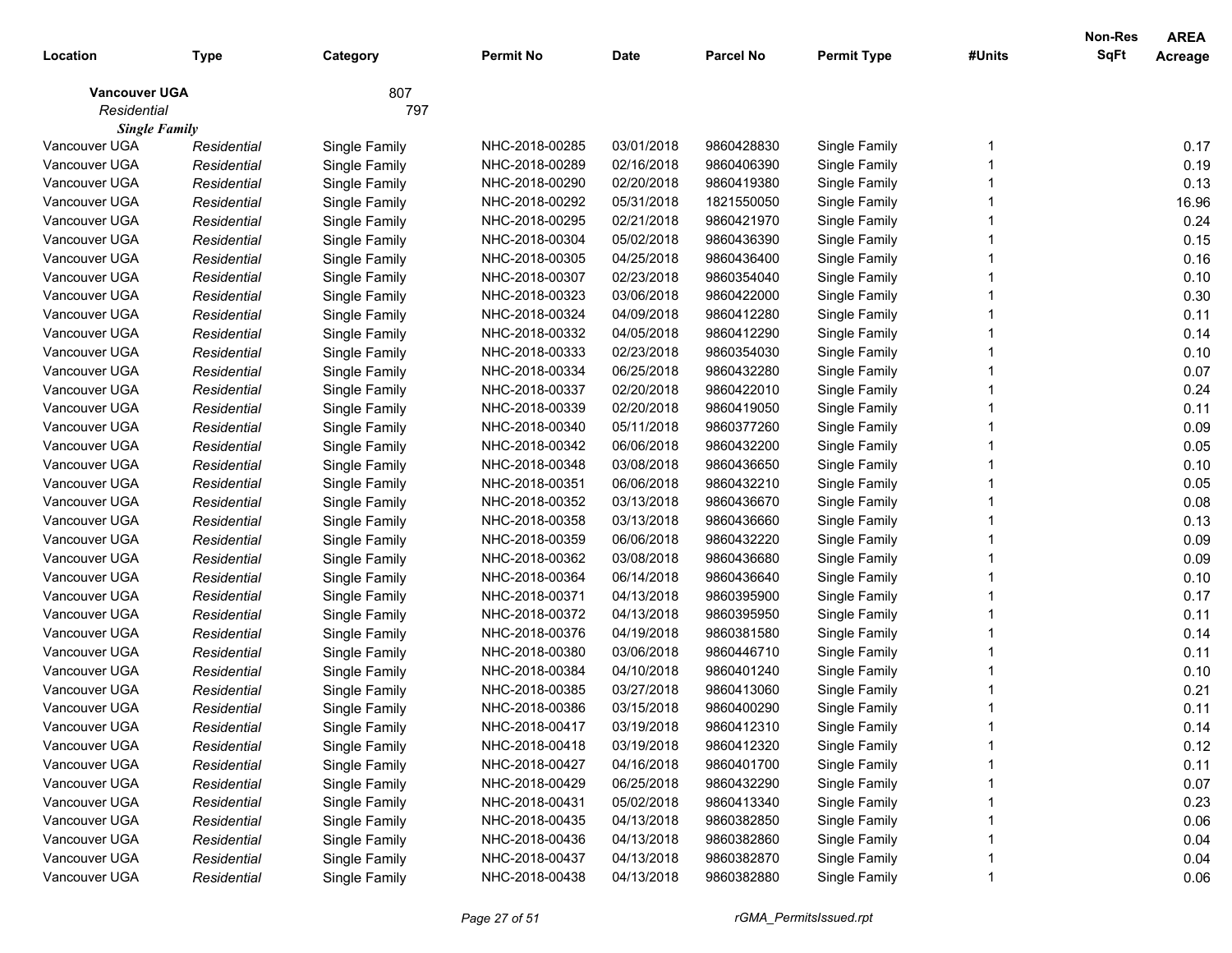|                      |             |               |                  |             |                  |                    |        | Non-Res     | <b>AREA</b> |
|----------------------|-------------|---------------|------------------|-------------|------------------|--------------------|--------|-------------|-------------|
| Location             | Type        | Category      | <b>Permit No</b> | <b>Date</b> | <b>Parcel No</b> | <b>Permit Type</b> | #Units | <b>SqFt</b> | Acreage     |
| <b>Vancouver UGA</b> |             | 807           |                  |             |                  |                    |        |             |             |
| Residential          |             | 797           |                  |             |                  |                    |        |             |             |
| <b>Single Family</b> |             |               |                  |             |                  |                    |        |             |             |
| Vancouver UGA        | Residential | Single Family | NHC-2018-00441   | 03/09/2018  | 9860419440       | Single Family      |        |             | 0.17        |
| Vancouver UGA        | Residential | Single Family | NHC-2018-00442   | 03/01/2018  | 9860406900       | Single Family      |        |             | 0.17        |
| Vancouver UGA        | Residential | Single Family | NHC-2018-00452   | 03/16/2018  | 9860409420       | Single Family      |        |             | 0.14        |
| Vancouver UGA        | Residential | Single Family | NHC-2018-00454   | 03/01/2018  | 9860409400       | Single Family      |        |             | 0.18        |
| Vancouver UGA        | Residential | Single Family | NHC-2018-00456   | 03/16/2018  | 9860425370       | Single Family      |        |             | 0.10        |
| Vancouver UGA        | Residential | Single Family | NHC-2018-00459   | 11/08/2018  | 9860432300       | Single Family      |        |             | 0.07        |
| Vancouver UGA        | Residential | Single Family | NHC-2018-00460   | 11/08/2018  | 9860432310       | Single Family      |        |             | 0.06        |
| Vancouver UGA        | Residential | Single Family | NHC-2018-00461   | 11/08/2018  | 9860432320       | Single Family      |        |             | 0.05        |
| Vancouver UGA        | Residential | Single Family | NHC-2018-00462   | 11/08/2018  | 9860432330       | Single Family      |        |             | 0.06        |
| Vancouver UGA        | Residential | Single Family | NHC-2018-00465   | 04/17/2018  | 9860395960       | Single Family      |        |             | 0.11        |
| Vancouver UGA        | Residential | Single Family | NHC-2018-00472   | 06/22/2018  | 9860381850       | Single Family      |        |             | 0.28        |
| Vancouver UGA        | Residential | Single Family | NHC-2018-00483   | 03/07/2018  | 9860408980       | Single Family      |        |             | 0.14        |
| Vancouver UGA        | Residential | Single Family | NHC-2018-00485   | 05/08/2018  | 9860403730       | Single Family      |        |             | 0.18        |
| Vancouver UGA        | Residential | Single Family | NHC-2018-00486   | 03/12/2018  | 9860440770       | Single Family      |        |             | 0.09        |
| Vancouver UGA        | Residential | Single Family | NHC-2018-00487   | 03/12/2018  | 9860440760       | Single Family      |        |             | 0.07        |
| Vancouver UGA        | Residential | Single Family | NHC-2018-00488   | 03/12/2018  | 9860440750       | Single Family      |        |             | 0.06        |
| Vancouver UGA        | Residential | Single Family | NHC-2018-00489   | 05/08/2018  | 9860403740       | Single Family      |        |             | 0.21        |
| Vancouver UGA        | Residential | Single Family | NHC-2018-00501   | 03/15/2018  | 9860413270       | Single Family      |        |             | 0.24        |
| Vancouver UGA        | Residential | Single Family | NHC-2018-00505   | 03/14/2018  | 9860421620       | Single Family      |        |             | 0.28        |
| Vancouver UGA        | Residential | Single Family | NHC-2018-00506   | 04/09/2018  | 9860413300       | Single Family      |        |             | 0.28        |
| Vancouver UGA        | Residential | Single Family | NHC-2018-00517   | 05/15/2018  | 9860401970       | Single Family      |        |             | 0.20        |
| Vancouver UGA        | Residential | Single Family | NHC-2018-00518   | 03/14/2018  | 9860399900       | Single Family      |        |             | 0.13        |
| Vancouver UGA        | Residential | Single Family | NHC-2018-00522   | 03/19/2018  | 9860359670       | Single Family      |        |             | 0.24        |
| Vancouver UGA        | Residential | Single Family | NHC-2018-00524   | 05/21/2018  | 9860428760       | Single Family      |        |             | 0.23        |
| Vancouver UGA        | Residential | Single Family | NHC-2018-00527   | 03/09/2018  | 9860433180       | Single Family      |        |             | 0.13        |
| Vancouver UGA        | Residential | Single Family | NHC-2018-00532   | 07/20/2018  | 9860402210       | Single Family      |        |             | 0.09        |
| Vancouver UGA        | Residential | Single Family | NHC-2018-00533   | 07/20/2018  | 9860402220       | Single Family      |        |             | 0.08        |
| Vancouver UGA        | Residential | Single Family | NHC-2018-00535   | 07/20/2018  | 9860402230       | Single Family      |        |             | 0.08        |
| Vancouver UGA        | Residential | Single Family | NHC-2018-00546   | 04/30/2018  | 9860409300       | Single Family      |        |             | 0.18        |
| Vancouver UGA        | Residential | Single Family | NHC-2018-00547   | 03/30/2018  | 9860419640       | Single Family      |        |             | 0.17        |
| Vancouver UGA        | Residential | Single Family | NHC-2018-00548   | 03/20/2018  | 9860419490       | Single Family      |        |             | 0.17        |
| Vancouver UGA        | Residential | Single Family | NHC-2018-00549   | 03/23/2018  | 9860416500       | Single Family      |        |             | 0.08        |
| Vancouver UGA        | Residential | Single Family | NHC-2018-00551   | 04/16/2018  | 1863280000       | Single Family      |        |             | 0.30        |
| Vancouver UGA        | Residential | Single Family | NHC-2018-00552   | 04/02/2018  | 9860406570       | Single Family      |        |             | 0.18        |
| Vancouver UGA        | Residential | Single Family | NHC-2018-00565   | 05/07/2018  | 9860377650       | Single Family      |        |             | 0.07        |
| Vancouver UGA        | Residential | Single Family | NHC-2018-00566   | 03/23/2018  | 9860392720       | Single Family      |        |             | 0.14        |
| Vancouver UGA        | Residential | Single Family | NHC-2018-00569   | 03/27/2018  | 9860440780       | Single Family      |        |             | 0.12        |
| Vancouver UGA        | Residential | Single Family | NHC-2018-00570   | 03/27/2018  | 9860440800       | Single Family      |        |             | 0.09        |
| Vancouver UGA        | Residential | Single Family | NHC-2018-00571   | 03/27/2018  | 9860440840       | Single Family      |        |             | 0.10        |
| Vancouver UGA        | Residential | Single Family | NHC-2018-00582   | 03/15/2018  | 9860433310       | Single Family      |        |             | 0.11        |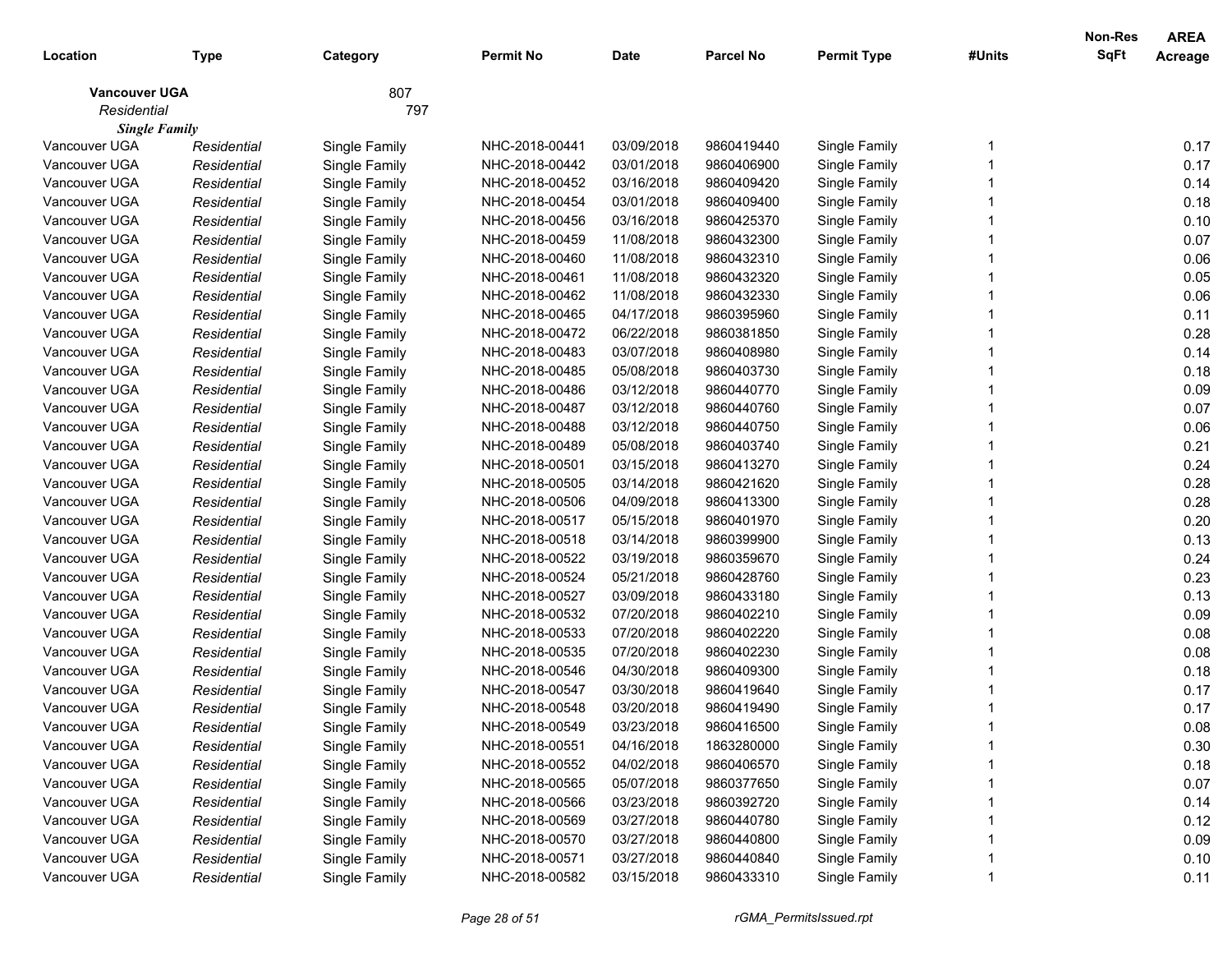|                      |             |               |                  |             |                  |                    |        | Non-Res     | <b>AREA</b> |
|----------------------|-------------|---------------|------------------|-------------|------------------|--------------------|--------|-------------|-------------|
| Location             | Type        | Category      | <b>Permit No</b> | <b>Date</b> | <b>Parcel No</b> | <b>Permit Type</b> | #Units | <b>SqFt</b> | Acreage     |
| <b>Vancouver UGA</b> |             | 807           |                  |             |                  |                    |        |             |             |
| Residential          |             | 797           |                  |             |                  |                    |        |             |             |
| <b>Single Family</b> |             |               |                  |             |                  |                    |        |             |             |
| Vancouver UGA        | Residential | Single Family | NHC-2018-00583   | 03/15/2018  | 9860433220       | Single Family      |        |             | 0.12        |
| Vancouver UGA        | Residential | Single Family | NHC-2018-00591   | 05/17/2018  | 1568680150       | Single Family      |        |             | 0.54        |
| Vancouver UGA        | Residential | Single Family | NHC-2018-00597   | 03/29/2018  | 9860381880       | Single Family      |        |             | 0.23        |
| Vancouver UGA        | Residential | Single Family | NHC-2018-00600   | 06/20/2018  | 9860432230       | Single Family      |        |             | 0.09        |
| Vancouver UGA        | Residential | Single Family | NHC-2018-00601   | 06/20/2018  | 9860432240       | Single Family      |        |             | 0.05        |
| Vancouver UGA        | Residential | Single Family | NHC-2018-00602   | 06/20/2018  | 9860432250       | Single Family      |        |             | 0.05        |
| Vancouver UGA        | Residential | Single Family | NHC-2018-00603   | 06/20/2018  | 9860432260       | Single Family      |        |             | 0.05        |
| Vancouver UGA        | Residential | Single Family | NHC-2018-00604   | 06/20/2018  | 9860432270       | Single Family      |        |             | 0.06        |
| Vancouver UGA        | Residential | Single Family | NHC-2018-00605   | 03/19/2018  | 9860421990       | Single Family      |        |             | 0.21        |
| Vancouver UGA        | Residential | Single Family | NHC-2018-00606   | 03/19/2018  | 9860421980       | Single Family      |        |             | 0.21        |
| Vancouver UGA        | Residential | Single Family | NHC-2018-00610   | 04/26/2018  | 9860400240       | Single Family      |        |             | 0.13        |
| Vancouver UGA        | Residential | Single Family | NHC-2018-00615   | 03/23/2018  | 9860395970       | Single Family      |        |             | 0.12        |
| Vancouver UGA        | Residential | Single Family | NHC-2018-00623   | 03/30/2018  | 9860401630       | Single Family      |        |             | 0.09        |
| Vancouver UGA        | Residential | Single Family | NHC-2018-00628   | 03/27/2018  | 9860437110       | Single Family      |        |             | 0.12        |
| Vancouver UGA        | Residential | Single Family | NHC-2018-00632   | 08/30/2018  | 9860376930       | Single Family      |        |             | 0.14        |
| Vancouver UGA        | Residential | Single Family | NHC-2018-00634   | 03/21/2018  | 9860418940       | Single Family      |        |             | 0.13        |
| Vancouver UGA        | Residential | Single Family | NHC-2018-00636   | 05/10/2018  | 9860377390       | Single Family      |        |             | 0.14        |
| Vancouver UGA        | Residential | Single Family | NHC-2018-00637   | 03/20/2018  | 9860419530       | Single Family      |        |             | 0.17        |
| Vancouver UGA        | Residential | Single Family | NHC-2018-00648   | 05/18/2018  | 9860401530       | Single Family      |        |             | 0.12        |
| Vancouver UGA        | Residential | Single Family | NHC-2018-00650   | 05/11/2018  | 9860413030       | Single Family      |        |             | 0.24        |
| Vancouver UGA        | Residential | Single Family | NHC-2018-00651   | 04/09/2018  | 9860428840       | Single Family      |        |             | 0.17        |
| Vancouver UGA        | Residential | Single Family | NHC-2018-00662   | 04/11/2018  | 9860436600       | Single Family      |        |             | 0.12        |
| Vancouver UGA        | Residential | Single Family | NHC-2018-00664   | 03/30/2018  | 9860416510       | Single Family      |        |             | 0.08        |
| Vancouver UGA        | Residential | Single Family | NHC-2018-00665   | 05/16/2018  | 9860416580       | Single Family      |        |             | 0.07        |
| Vancouver UGA        | Residential | Single Family | NHC-2018-00666   | 03/26/2018  | 9860421610       | Single Family      |        |             | 0.31        |
| Vancouver UGA        | Residential | Single Family | NHC-2018-00667   | 05/16/2018  | 9860416570       | Single Family      |        |             | 0.08        |
| Vancouver UGA        | Residential | Single Family | NHC-2018-00668   | 04/06/2018  | 9860421630       | Single Family      |        |             | 0.28        |
| Vancouver UGA        | Residential | Single Family | NHC-2018-00670   | 03/29/2018  | 9860421900       | Single Family      |        |             | 0.23        |
| Vancouver UGA        | Residential | Single Family | NHC-2018-00671   | 06/27/2018  | 9860412760       | Single Family      |        |             | 0.16        |
| Vancouver UGA        | Residential | Single Family | NHC-2018-00672   | 07/06/2018  | 9860412770       | Single Family      |        |             | 0.13        |
| Vancouver UGA        | Residential | Single Family | NHC-2018-00673   | 07/12/2018  | 9860412780       | Single Family      |        |             | 0.15        |
| Vancouver UGA        | Residential | Single Family | NHC-2018-00674   | 04/23/2018  | 9860412700       | Single Family      |        |             | 0.15        |
| Vancouver UGA        | Residential | Single Family | NHC-2018-00675   | 04/23/2018  | 9860412690       | Single Family      |        |             | 0.15        |
| Vancouver UGA        | Residential | Single Family | NHC-2018-00677   | 04/03/2018  | 9860421910       | Single Family      |        |             | 0.23        |
| Vancouver UGA        | Residential | Single Family | NHC-2018-00681   | 06/01/2018  | 9860416560       | Single Family      |        |             | 0.07        |
| Vancouver UGA        | Residential | Single Family | NHC-2018-00682   | 03/30/2018  | 9860408000       | Single Family      |        |             | 0.14        |
| Vancouver UGA        | Residential | Single Family | NHC-2018-00684   | 04/02/2018  | 9860419450       | Single Family      |        |             | 0.17        |
| Vancouver UGA        | Residential | Single Family | NHC-2018-00687   | 03/30/2018  | 9860416550       | Single Family      |        |             | 0.08        |
| Vancouver UGA        | Residential | Single Family | NHC-2018-00688   | 03/30/2018  | 9860416540       | Single Family      |        |             | 0.07        |
| Vancouver UGA        | Residential | Single Family | NHC-2018-00689   | 04/11/2018  | 9860416530       | Single Family      |        |             | 0.08        |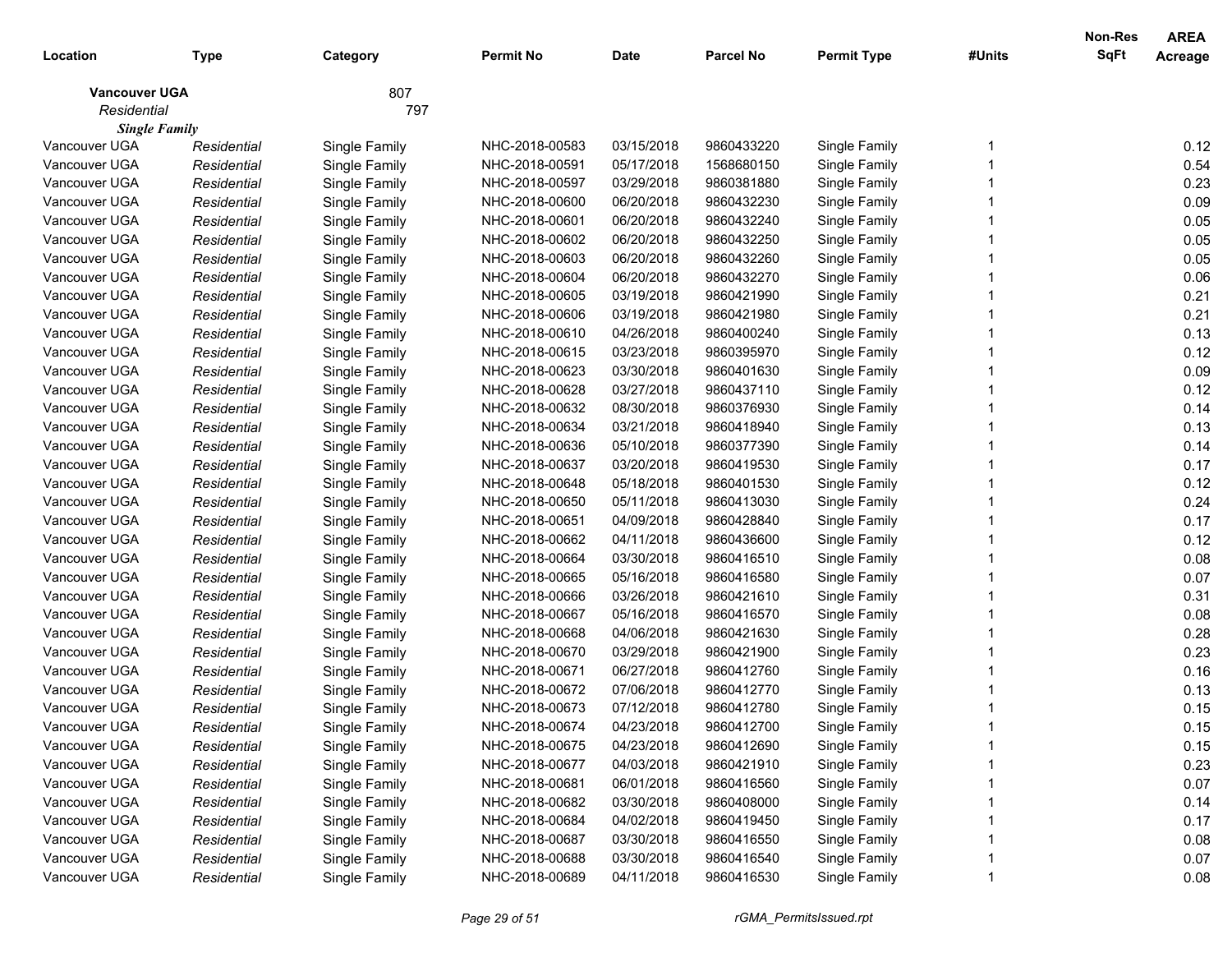| Location                            | <b>Type</b> | Category      | <b>Permit No</b> | <b>Date</b> | <b>Parcel No</b> | <b>Permit Type</b> | #Units | <b>Non-Res</b><br>SqFt | <b>AREA</b><br>Acreage |
|-------------------------------------|-------------|---------------|------------------|-------------|------------------|--------------------|--------|------------------------|------------------------|
| <b>Vancouver UGA</b><br>Residential |             | 807<br>797    |                  |             |                  |                    |        |                        |                        |
| <b>Single Family</b>                |             |               |                  |             |                  |                    |        |                        |                        |
| Vancouver UGA                       | Residential | Single Family | NHC-2018-00692   | 04/11/2018  | 9860448770       | Single Family      |        |                        | 0.34                   |
| Vancouver UGA                       | Residential | Single Family | NHC-2018-00694   | 04/16/2018  | 9860416520       | Single Family      |        |                        | 0.07                   |
| Vancouver UGA                       | Residential | Single Family | NHC-2018-00696   | 05/21/2018  | 9860401550       | Single Family      |        |                        | 0.13                   |
| Vancouver UGA                       | Residential | Single Family | NHC-2018-00698   | 03/27/2018  | 9860377940       | Single Family      |        |                        | 0.07                   |
| Vancouver UGA                       | Residential | Single Family | NHC-2018-00710   | 04/12/2018  | 9860440850       | Single Family      |        |                        | 0.23                   |
| Vancouver UGA                       | Residential | Single Family | NHC-2018-00730   | 04/17/2018  | 9860395910       | Single Family      |        |                        | 0.28                   |
| Vancouver UGA                       | Residential | Single Family | NHC-2018-00738   | 04/12/2018  | 9860419610       | Single Family      |        |                        | 0.17                   |
| Vancouver UGA                       | Residential | Single Family | NHC-2018-00741   | 05/30/2018  | 9860406890       | Single Family      |        |                        | 0.17                   |
| Vancouver UGA                       | Residential | Single Family | NHC-2018-00742   | 04/06/2018  | 9860421640       | Single Family      |        |                        | 0.28                   |
| Vancouver UGA                       | Residential | Single Family | NHC-2018-00748   | 04/18/2018  | 9860395920       | Single Family      |        |                        | 0.11                   |
| Vancouver UGA                       | Residential | Single Family | NHC-2018-00751   | 04/06/2018  | 9860419080       | Single Family      |        |                        | 0.12                   |
| Vancouver UGA                       | Residential | Single Family | NHC-2018-00753   | 04/03/2018  | 9860433410       | Single Family      |        |                        | 0.12                   |
| Vancouver UGA                       | Residential | Single Family | NHC-2018-00756   | 05/09/2018  | 9860377990       | Single Family      |        |                        | 0.06                   |
| Vancouver UGA                       | Residential | Single Family | NHC-2018-00768   | 04/03/2018  | 9860436350       | Single Family      |        |                        | 0.12                   |
| Vancouver UGA                       | Residential | Single Family | NHC-2018-00769   | 05/18/2018  | 9860401510       | Single Family      |        |                        | 0.14                   |
| Vancouver UGA                       | Residential | Single Family | NHC-2018-00782   | 04/02/2018  | 9860400320       | Single Family      |        |                        | 0.11                   |
| Vancouver UGA                       | Residential | Single Family | NHC-2018-00784   | 04/10/2018  | 9860435890       | Single Family      |        |                        | 0.17                   |
| Vancouver UGA                       | Residential | Single Family | NHC-2018-00799   | 07/10/2018  | 9860445980       | Single Family      |        |                        | 0.19                   |
| Vancouver UGA                       | Residential | Single Family | NHC-2018-00800   | 05/18/2018  | 9860373620       | Single Family      |        |                        | 0.33                   |
| Vancouver UGA                       | Residential | Single Family | NHC-2018-00803   | 06/15/2018  | 9860401540       | Single Family      |        |                        | 0.13                   |
| Vancouver UGA                       | Residential | Single Family | NHC-2018-00805   | 05/18/2018  | 9860401460       | Single Family      |        |                        | 0.10                   |
| Vancouver UGA                       | Residential | Single Family | NHC-2018-00807   | 04/18/2018  | 9860440740       | Single Family      |        |                        | 0.08                   |
| Vancouver UGA                       | Residential | Single Family | NHC-2018-00809   | 07/11/2018  | 9860461410       | Single Family      |        |                        | 0.13                   |
| Vancouver UGA                       | Residential | Single Family | NHC-2018-00811   | 05/29/2018  | 9860384810       | Single Family      |        |                        | 0.29                   |
| Vancouver UGA                       | Residential | Single Family | NHC-2018-00820   | 04/18/2018  | 9860436440       | Single Family      |        |                        | 0.12                   |
| Vancouver UGA                       | Residential | Single Family | NHC-2018-00821   | 04/18/2018  | 9860395930       | Single Family      |        |                        | 0.11                   |
| Vancouver UGA                       | Residential | Single Family | NHC-2018-00831   | 05/04/2018  | 9860431140       | Single Family      |        |                        | 0.16                   |
| Vancouver UGA                       | Residential | Single Family | NHC-2018-00834   | 04/30/2018  | 9860408860       | Single Family      |        |                        | 0.16                   |
| Vancouver UGA                       | Residential | Single Family | NHC-2018-00850   | 04/16/2018  | 9860382820       | Single Family      |        |                        | 0.06                   |
| Vancouver UGA                       | Residential | Single Family | NHC-2018-00851   | 04/16/2018  | 9860382830       | Single Family      |        |                        | 0.04                   |
| Vancouver UGA                       | Residential | Single Family | NHC-2018-00852   | 04/16/2018  | 9860382840       | Single Family      |        |                        | 0.06                   |
| Vancouver UGA                       | Residential | Single Family | NHC-2018-00857   | 04/16/2018  | 9860377630       | Single Family      |        |                        | 0.07                   |
| Vancouver UGA                       | Residential | Single Family | NHC-2018-00858   | 04/09/2018  | 9860377930       | Single Family      |        |                        | 0.07                   |
| Vancouver UGA                       | Residential | Single Family | NHC-2018-00859   | 04/16/2018  | 9860392730       | Single Family      |        |                        | 0.14                   |
| Vancouver UGA                       | Residential | Single Family | NHC-2018-00860   | 04/17/2018  | 9860419140       | Single Family      |        |                        | 0.12                   |
| Vancouver UGA                       | Residential | Single Family | NHC-2018-00867   | 05/01/2018  | 9860419510       | Single Family      |        |                        | 0.17                   |
| Vancouver UGA                       | Residential | Single Family | NHC-2018-00874   | 04/18/2018  | 9860431500       | Single Family      |        |                        | 0.19                   |
| Vancouver UGA                       | Residential | Single Family | NHC-2018-00883   | 06/15/2018  | 9860401560       | Single Family      |        |                        | 0.10                   |
| Vancouver UGA                       | Residential | Single Family | NHC-2018-00896   | 04/16/2018  | 9860421930       | Single Family      |        |                        | 0.23                   |
| Vancouver UGA                       | Residential | Single Family | NHC-2018-00897   | 04/20/2018  | 9860421660       | Single Family      |        |                        | 0.36                   |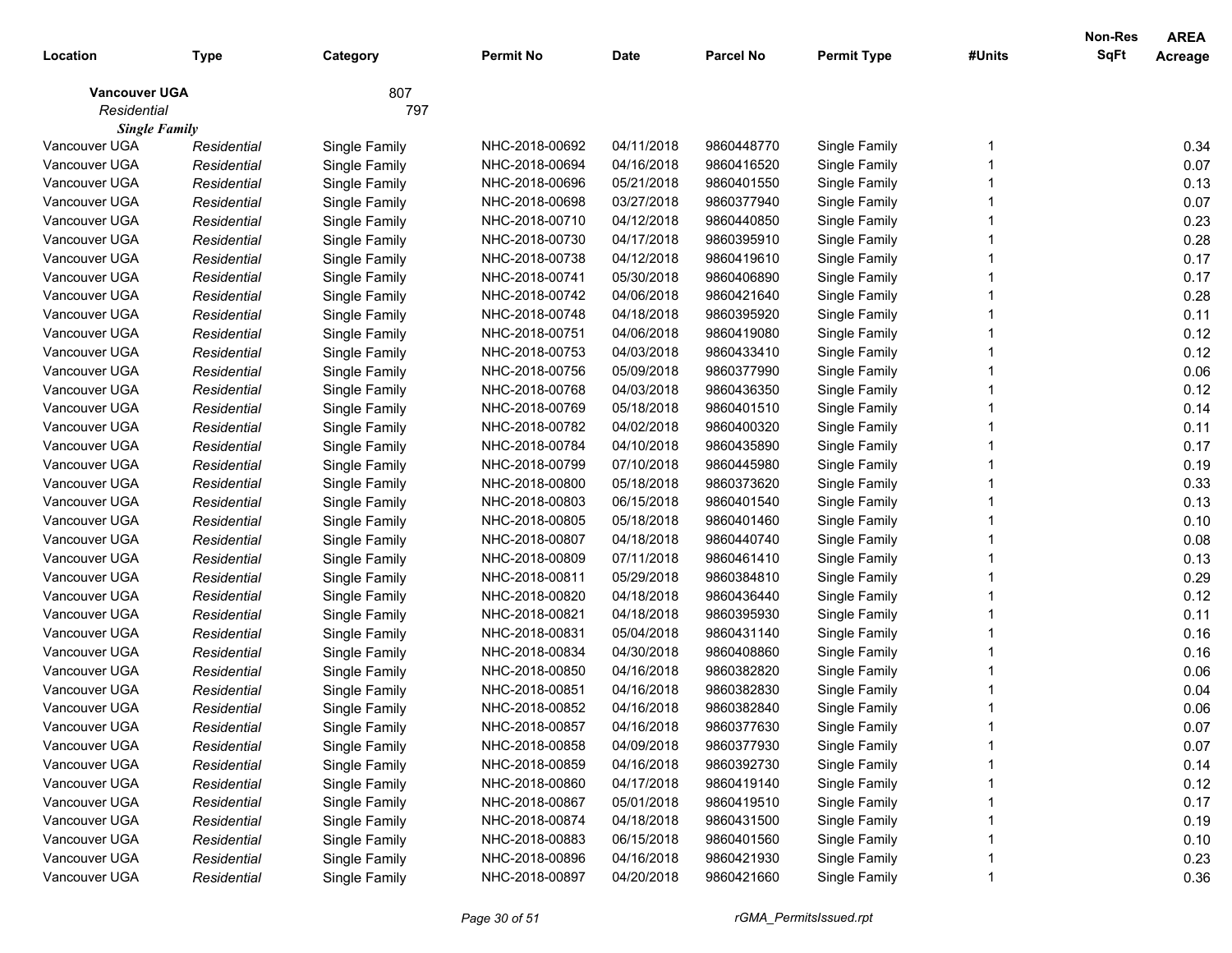|                      |             |               |                  |             |                  |                    |        | Non-Res     | <b>AREA</b> |
|----------------------|-------------|---------------|------------------|-------------|------------------|--------------------|--------|-------------|-------------|
| Location             | Type        | Category      | <b>Permit No</b> | <b>Date</b> | <b>Parcel No</b> | <b>Permit Type</b> | #Units | <b>SqFt</b> | Acreage     |
| <b>Vancouver UGA</b> |             | 807           |                  |             |                  |                    |        |             |             |
| Residential          |             | 797           |                  |             |                  |                    |        |             |             |
| <b>Single Family</b> |             |               |                  |             |                  |                    |        |             |             |
| Vancouver UGA        | Residential | Single Family | NHC-2018-00898   | 05/25/2018  | 9860408410       | Single Family      |        |             | 0.13        |
| Vancouver UGA        | Residential | Single Family | NHC-2018-00899   | 04/11/2018  | 9860421920       | Single Family      |        |             | 0.24        |
| Vancouver UGA        | Residential | Single Family | NHC-2018-00900   | 06/13/2018  | 9860377090       | Single Family      |        |             | 0.11        |
| Vancouver UGA        | Residential | Single Family | NHC-2018-00910   | 04/18/2018  | 9860440870       | Single Family      |        |             | 0.08        |
| Vancouver UGA        | Residential | Single Family | NHC-2018-00911   | 04/18/2018  | 9860440880       | Single Family      |        |             | 0.08        |
| Vancouver UGA        | Residential | Single Family | NHC-2018-00912   | 04/18/2018  | 9860440790       | Single Family      |        |             | 0.09        |
| Vancouver UGA        | Residential | Single Family | NHC-2018-00913   | 04/18/2018  | 9860440810       | Single Family      |        |             | 0.09        |
| Vancouver UGA        | Residential | Single Family | NHC-2018-00915   | 04/20/2018  | 9860421650       | Single Family      |        |             | 0.25        |
| Vancouver UGA        | Residential | Single Family | NHC-2018-00917   | 04/26/2018  | 9860400190       | Single Family      |        |             | 0.11        |
| Vancouver UGA        | Residential | Single Family | NHC-2018-00930   | 05/23/2018  | 9860423700       | Single Family      |        |             | 0.10        |
| Vancouver UGA        | Residential | Single Family | NHC-2018-00934   | 04/30/2018  | 9860421950       | Single Family      |        |             | 0.28        |
| Vancouver UGA        | Residential | Single Family | NHC-2018-00935   | 04/30/2018  | 9860421960       | Single Family      |        |             | 0.26        |
| Vancouver UGA        | Residential | Single Family | NHC-2018-00940   | 06/07/2018  | 9860413190       | Single Family      |        |             | 0.23        |
| Vancouver UGA        | Residential | Single Family | NHC-2018-00941   | 04/25/2018  | 9860406180       | Single Family      |        |             | 0.15        |
| Vancouver UGA        | Residential | Single Family | NHC-2018-00942   | 04/25/2018  | 9860406730       | Single Family      |        |             | 0.18        |
| Vancouver UGA        | Residential | Single Family | NHC-2018-00948   | 06/22/2018  | 9860299950       | Single Family      |        |             | 0.12        |
| Vancouver UGA        | Residential | Single Family | NHC-2018-00950   | 04/20/2018  | 9860433190       | Single Family      |        |             | 0.13        |
| Vancouver UGA        | Residential | Single Family | NHC-2018-00954   | 06/14/2018  | 9860384800       | Single Family      |        |             | 0.28        |
| Vancouver UGA        | Residential | Single Family | NHC-2018-00959   | 04/20/2018  | 9860421870       | Single Family      |        |             | 0.32        |
| Vancouver UGA        | Residential | Single Family | NHC-2018-00960   | 04/20/2018  | 9860421940       | Single Family      |        |             | 0.24        |
| Vancouver UGA        | Residential | Single Family | NHC-2018-00974   | 06/07/2018  | 9860382950       | Single Family      |        |             | 0.07        |
| Vancouver UGA        | Residential | Single Family | NHC-2018-00976   | 06/07/2018  | 9860382960       | Single Family      |        |             | 0.06        |
| Vancouver UGA        | Residential | Single Family | NHC-2018-00977   | 05/04/2018  | 9860421860       | Single Family      |        |             | 0.29        |
| Vancouver UGA        | Residential | Single Family | NHC-2018-00979   | 05/04/2018  | 9860421850       | Single Family      |        |             | 0.24        |
| Vancouver UGA        | Residential | Single Family | NHC-2018-00982   | 05/03/2018  | 9860428850       | Single Family      |        |             | 0.17        |
| Vancouver UGA        | Residential | Single Family | NHC-2018-00983   | 04/20/2018  | 9860433210       | Single Family      |        |             | 0.15        |
| Vancouver UGA        | Residential | Single Family | NHC-2018-00984   | 06/06/2018  | 9860406880       | Single Family      |        |             | 0.17        |
| Vancouver UGA        | Residential | Single Family | NHC-2018-00986   | 06/07/2018  | 9860384010       | Single Family      |        |             | 0.05        |
| Vancouver UGA        | Residential | Single Family | NHC-2018-00987   | 06/07/2018  | 9860384020       | Single Family      |        |             | 0.05        |
| Vancouver UGA        | Residential | Single Family | NHC-2018-00994   | 05/21/2018  | 9860421880       | Single Family      |        |             | 0.34        |
| Vancouver UGA        | Residential | Single Family | NHC-2018-00995   | 04/23/2018  | 9860421890       | Single Family      |        |             | 0.31        |
| Vancouver UGA        | Residential | Single Family | NHC-2018-00999   | 07/26/2018  | 9860401570       | Single Family      |        |             | 0.09        |
| Vancouver UGA        | Residential | Single Family | NHC-2018-01000   | 06/13/2018  | 9860377920       | Single Family      |        |             | 0.07        |
| Vancouver UGA        | Residential | Single Family | NHC-2018-01001   | 04/25/2018  | 9860433200       | Single Family      |        |             | 0.15        |
| Vancouver UGA        | Residential | Single Family | NHC-2018-01004   | 05/10/2018  | 9860408160       | Single Family      |        |             | 0.14        |
| Vancouver UGA        | Residential | Single Family | NHC-2018-01005   | 05/02/2018  | 9860409330       | Single Family      |        |             | 0.19        |
| Vancouver UGA        | Residential | Single Family | NHC-2018-01006   | 05/02/2018  | 9860437150       | Single Family      |        |             | 0.12        |
| Vancouver UGA        | Residential | Single Family | NHC-2018-01050   | 05/03/2018  | 9860409080       | Single Family      |        |             | 0.14        |
| Vancouver UGA        | Residential | Single Family | NHC-2018-01055   | 05/10/2018  | 9860408240       | Single Family      |        |             | 0.13        |
| Vancouver UGA        | Residential | Single Family | NHC-2018-01058   | 05/11/2018  | 9860373550       | Single Family      |        |             | 0.28        |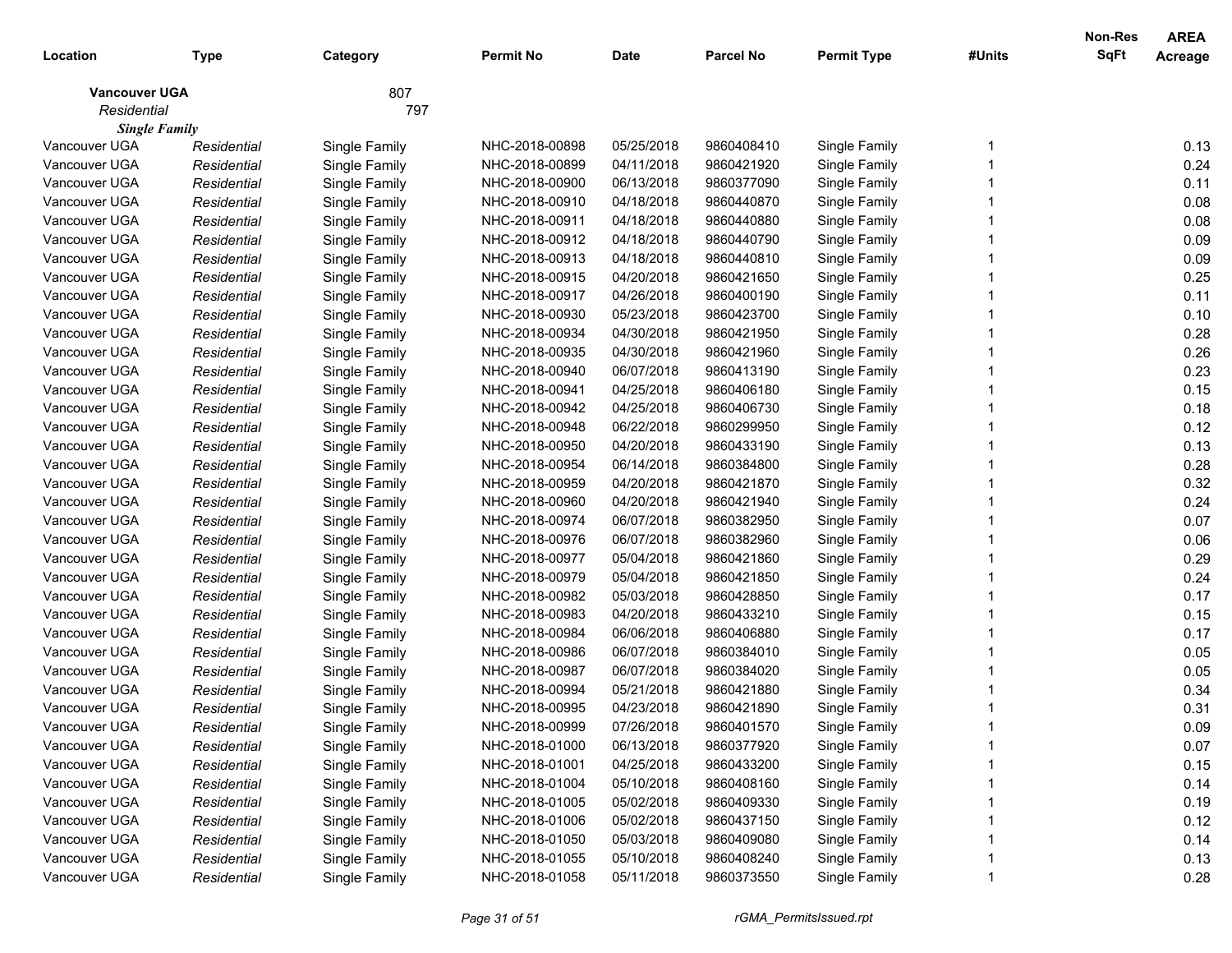|                      |             |               |                  |             |                  |                    |        | Non-Res     | <b>AREA</b> |
|----------------------|-------------|---------------|------------------|-------------|------------------|--------------------|--------|-------------|-------------|
| Location             | Type        | Category      | <b>Permit No</b> | <b>Date</b> | <b>Parcel No</b> | <b>Permit Type</b> | #Units | <b>SqFt</b> | Acreage     |
| <b>Vancouver UGA</b> |             | 807           |                  |             |                  |                    |        |             |             |
| Residential          |             | 797           |                  |             |                  |                    |        |             |             |
| <b>Single Family</b> |             |               |                  |             |                  |                    |        |             |             |
| Vancouver UGA        | Residential | Single Family | NHC-2018-01060   | 07/11/2018  | 1449790000       | Single Family      |        |             | 0.33        |
| Vancouver UGA        | Residential | Single Family | NHC-2018-01061   | 07/20/2018  | 9860300710       | Single Family      |        |             | 0.21        |
| Vancouver UGA        | Residential | Single Family | NHC-2018-01075   | 05/03/2018  | 9860400310       | Single Family      |        |             | 0.11        |
| Vancouver UGA        | Residential | Single Family | NHC-2018-01080   | 07/16/2018  | 9860402100       | Single Family      |        |             | 0.07        |
| Vancouver UGA        | Residential | Single Family | NHC-2018-01081   | 07/16/2018  | 9860402110       | Single Family      |        |             | 0.08        |
| Vancouver UGA        | Residential | Single Family | NHC-2018-01093   | 05/07/2018  | 9860418720       | Single Family      |        |             | 0.13        |
| Vancouver UGA        | Residential | Single Family | NHC-2018-01099   | 06/21/2018  | 9860435950       | Single Family      |        |             | 0.17        |
| Vancouver UGA        | Residential | Single Family | NHC-2018-01110   | 05/11/2018  | 9860427640       | Single Family      |        |             | 0.17        |
| Vancouver UGA        | Residential | Single Family | NHC-2018-01112   | 05/07/2018  | 9860419260       | Single Family      |        |             | 0.10        |
| Vancouver UGA        | Residential | Single Family | NHC-2018-01114   | 05/11/2018  | 9860381870       | Single Family      |        |             | 0.23        |
| Vancouver UGA        | Residential | Single Family | NHC-2018-01129   | 06/08/2018  | 9860436480       | Single Family      |        |             | 0.13        |
| Vancouver UGA        | Residential | Single Family | NHC-2018-01138   | 05/17/2018  | 9860436470       | Single Family      |        |             | 0.12        |
| Vancouver UGA        | Residential | Single Family | NHC-2018-01139   | 05/17/2018  | 9860436460       | Single Family      |        |             | 0.12        |
| Vancouver UGA        | Residential | Single Family | NHC-2018-01140   | 05/30/2018  | 9860440820       | Single Family      |        |             | 0.09        |
| Vancouver UGA        | Residential | Single Family | NHC-2018-01142   | 05/30/2018  | 9860440830       | Single Family      |        |             | 0.09        |
| Vancouver UGA        | Residential | Single Family | NHC-2018-01145   | 06/28/2018  | 9860419480       | Single Family      |        |             | 0.18        |
| Vancouver UGA        | Residential | Single Family | NHC-2018-01154   | 05/30/2018  | 9860440730       | Single Family      |        |             | 0.11        |
| Vancouver UGA        | Residential | Single Family | NHC-2018-01167   | 06/26/2018  | 9860413410       | Single Family      |        |             | 0.21        |
| Vancouver UGA        | Residential | Single Family | NHC-2018-01176   | 05/21/2018  | 9860381890       | Single Family      |        |             | 0.23        |
| Vancouver UGA        | Residential | Single Family | NHC-2018-01178   | 05/16/2018  | 9860436340       | Single Family      |        |             | 0.12        |
| Vancouver UGA        | Residential | Single Family | NHC-2018-01193   | 06/25/2018  | 9860435990       | Single Family      |        |             | 0.17        |
| Vancouver UGA        | Residential | Single Family | NHC-2018-01198   | 05/23/2018  | 9860433230       | Single Family      |        |             | 0.13        |
| Vancouver UGA        | Residential | Single Family | NHC-2018-01200   | 05/18/2018  | 9860437100       | Single Family      |        |             | 0.12        |
| Vancouver UGA        | Residential | Single Family | NHC-2018-01203   | 05/21/2018  | 9860406120       | Single Family      |        |             | 0.15        |
| Vancouver UGA        | Residential | Single Family | NHC-2018-01206   | 05/11/2018  | 9860400270       | Single Family      |        |             | 0.11        |
| Vancouver UGA        | Residential | Single Family | NHC-2018-01208   | 05/11/2018  | 9860408140       | Single Family      |        |             | 0.15        |
| Vancouver UGA        | Residential | Single Family | NHC-2018-01219   | 05/24/2018  | 9860401520       | Single Family      |        |             | 0.14        |
| Vancouver UGA        | Residential | Single Family | NHC-2018-01222   | 05/18/2018  | 9860409450       | Single Family      |        |             | 0.14        |
| Vancouver UGA        | Residential | Single Family | NHC-2018-01229   | 06/06/2018  | 9860378020       | Single Family      |        |             | 0.07        |
| Vancouver UGA        | Residential | Single Family | NHC-2018-01236   | 06/19/2018  | 9860377740       | Single Family      |        |             | 0.07        |
| Vancouver UGA        | Residential | Single Family | NHC-2018-01239   | 07/25/2018  | 9860435900       | Single Family      |        |             | 0.17        |
| Vancouver UGA        | Residential | Single Family | NHC-2018-01241   | 05/24/2018  | 9860421830       | Single Family      |        |             | 0.22        |
| Vancouver UGA        | Residential | Single Family | NHC-2018-01242   | 05/25/2018  | 9860421840       | Single Family      |        |             | 0.21        |
| Vancouver UGA        | Residential | Single Family | NHC-2018-01243   | 05/25/2018  | 9860418960       | Single Family      |        |             | 0.10        |
| Vancouver UGA        | Residential | Single Family | NHC-2018-01244   | 05/21/2018  | 9860421810       | Single Family      |        |             | 0.23        |
| Vancouver UGA        | Residential | Single Family | NHC-2018-01245   | 05/21/2018  | 9860421820       | Single Family      |        |             | 0.26        |
| Vancouver UGA        | Residential | Single Family | NHC-2018-01246   | 05/30/2018  | 9860433860       | Single Family      |        |             | 0.15        |
| Vancouver UGA        | Residential | Single Family | NHC-2018-01248   | 05/25/2018  | 9860433870       | Single Family      |        |             | 0.13        |
| Vancouver UGA        | Residential | Single Family | NHC-2018-01249   | 05/30/2018  | 9860433830       | Single Family      |        |             | 0.13        |
| Vancouver UGA        | Residential | Single Family | NHC-2018-01250   | 06/05/2018  | 1607581980       | Single Family      |        |             | 0.07        |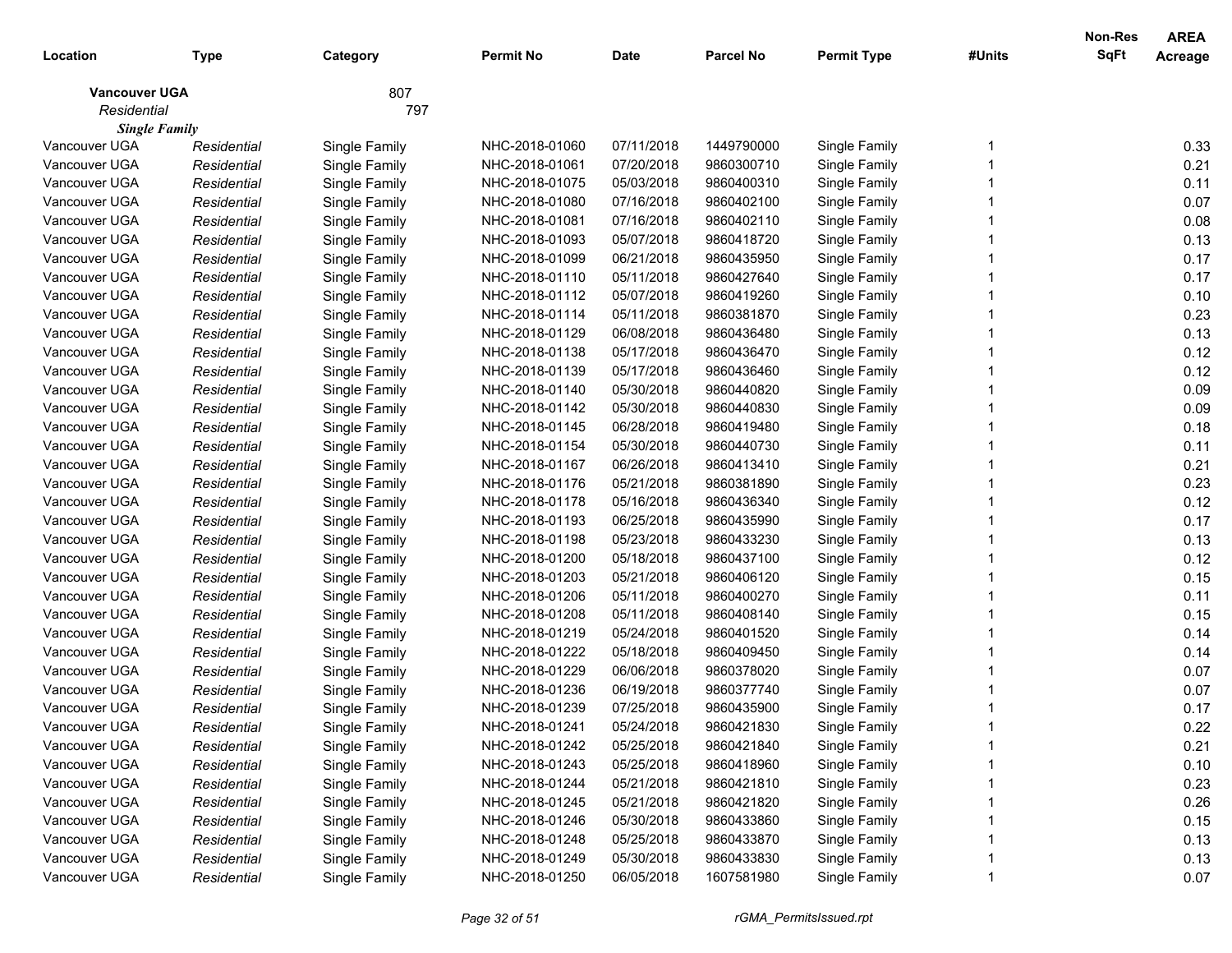|                      |             |               |                |             |                  |                    |        | Non-Res     | <b>AREA</b> |
|----------------------|-------------|---------------|----------------|-------------|------------------|--------------------|--------|-------------|-------------|
| Location             | Type        | Category      | Permit No      | <b>Date</b> | <b>Parcel No</b> | <b>Permit Type</b> | #Units | <b>SqFt</b> | Acreage     |
| <b>Vancouver UGA</b> |             | 807           |                |             |                  |                    |        |             |             |
| Residential          |             | 797           |                |             |                  |                    |        |             |             |
| <b>Single Family</b> |             |               |                |             |                  |                    |        |             |             |
| Vancouver UGA        | Residential | Single Family | NHC-2018-01263 | 05/25/2018  | 9860408210       | Single Family      |        |             | 0.13        |
| Vancouver UGA        | Residential | Single Family | NHC-2018-01265 | 05/23/2018  | 9860419470       | Single Family      |        |             | 0.17        |
| Vancouver UGA        | Residential | Single Family | NHC-2018-01266 | 07/23/2018  | 1854520000       | Single Family      |        |             | 1.00        |
| Vancouver UGA        | Residential | Single Family | NHC-2018-01267 | 06/13/2018  | 9860422020       | Single Family      |        |             | 0.23        |
| Vancouver UGA        | Residential | Single Family | NHC-2018-01283 | 06/18/2018  | 9860421520       | Single Family      |        |             | 0.26        |
| Vancouver UGA        | Residential | Single Family | NHC-2018-01284 | 06/18/2018  | 9860421510       | Single Family      |        |             | 0.24        |
| Vancouver UGA        | Residential | Single Family | NHC-2018-01287 | 05/29/2018  | 9860373600       | Single Family      |        |             | 0.26        |
| Vancouver UGA        | Residential | Single Family | NHC-2018-01290 | 06/01/2018  | 9860421790       | Single Family      |        |             | 0.21        |
| Vancouver UGA        | Residential | Single Family | NHC-2018-01291 | 06/25/2018  | 9860435960       | Single Family      |        |             | 0.17        |
| Vancouver UGA        | Residential | Single Family | NHC-2018-01292 | 05/31/2018  | 9860421800       | Single Family      |        |             | 0.23        |
| Vancouver UGA        | Residential | Single Family | NHC-2018-01295 | 06/18/2018  | 9860421500       | Single Family      |        |             | 0.27        |
| Vancouver UGA        | Residential | Single Family | NHC-2018-01296 | 07/09/2018  | 9860422080       | Single Family      |        |             | 0.32        |
| Vancouver UGA        | Residential | Single Family | NHC-2018-01298 | 07/26/2018  | 1817700000       | Single Family      |        |             | 4.94        |
| Vancouver UGA        | Residential | Single Family | NHC-2018-01299 | 05/30/2018  | 9860418970       | Single Family      |        |             | 0.12        |
| Vancouver UGA        | Residential | Single Family | NHC-2018-01302 | 05/29/2018  | 9860409490       | Single Family      |        |             | 0.13        |
| Vancouver UGA        | Residential | Single Family | NHC-2018-01304 | 05/31/2018  | 9860433810       | Single Family      |        |             | 0.15        |
| Vancouver UGA        | Residential | Single Family | NHC-2018-01305 | 05/30/2018  | 9860419560       | Single Family      |        |             | 0.18        |
| Vancouver UGA        | Residential | Single Family | NHC-2018-01307 | 05/30/2018  | 9860434060       | Single Family      |        |             | 0.12        |
| Vancouver UGA        | Residential | Single Family | NHC-2018-01308 | 05/31/2018  | 9860433750       | Single Family      |        |             | 0.14        |
| Vancouver UGA        | Residential | Single Family | NHC-2018-01310 | 06/14/2018  | 9860422030       | Single Family      |        |             | 0.23        |
| Vancouver UGA        | Residential | Single Family | NHC-2018-01311 | 06/14/2018  | 9860377640       | Single Family      |        |             | 0.07        |
| Vancouver UGA        | Residential | Single Family | NHC-2018-01312 | 06/05/2018  | 9860377770       | Single Family      |        |             | 0.07        |
| Vancouver UGA        | Residential | Single Family | NHC-2018-01314 | 08/08/2018  | 9860436380       | Single Family      |        |             | 0.17        |
| Vancouver UGA        | Residential | Single Family | NHC-2018-01316 | 07/12/2018  | 9860412720       | Single Family      |        |             | 0.22        |
| Vancouver UGA        | Residential | Single Family | NHC-2018-01317 | 05/31/2018  | 9860435980       | Single Family      |        |             | 0.17        |
| Vancouver UGA        | Residential | Single Family | NHC-2018-01318 | 07/09/2018  | 9860436000       | Single Family      |        |             | 0.17        |
| Vancouver UGA        | Residential | Single Family | NHC-2018-01319 | 08/01/2018  | 9860412710       | Single Family      |        |             | 0.27        |
| Vancouver UGA        | Residential | Single Family | NHC-2018-01320 | 06/27/2018  | 9860412860       | Single Family      |        |             | 0.21        |
| Vancouver UGA        | Residential | Single Family | NHC-2018-01323 | 06/27/2018  | 9860412850       | Single Family      |        |             | 0.15        |
| Vancouver UGA        | Residential | Single Family | NHC-2018-01324 | 09/24/2018  | 9860412830       | Single Family      |        |             | 0.15        |
| Vancouver UGA        | Residential | Single Family | NHC-2018-01329 | 07/24/2018  | 9860377780       | Single Family      |        |             | 0.07        |
| Vancouver UGA        | Residential | Single Family | NHC-2018-01342 | 06/14/2018  | 9860433800       | Single Family      |        |             | 0.15        |
| Vancouver UGA        | Residential | Single Family | NHC-2018-01344 | 06/01/2018  | 9860433770       | Single Family      |        |             | 0.12        |
| Vancouver UGA        | Residential | Single Family | NHC-2018-01346 | 06/11/2018  | 9860437420       | Single Family      |        |             | 0.12        |
| Vancouver UGA        | Residential | Single Family | NHC-2018-01348 | 05/31/2018  | 9860433280       | Single Family      |        |             | 0.11        |
| Vancouver UGA        | Residential | Single Family | NHC-2018-01353 | 06/07/2018  | 9860433490       | Single Family      |        |             | 0.17        |
| Vancouver UGA        | Residential | Single Family | NHC-2018-01354 | 06/14/2018  | 9860422040       | Single Family      |        |             | 0.23        |
| Vancouver UGA        | Residential | Single Family | NHC-2018-01355 | 06/18/2018  | 9860422050       | Single Family      |        |             | 0.21        |
| Vancouver UGA        | Residential | Single Family | NHC-2018-01359 | 06/14/2018  | 9860406620       | Single Family      |        |             | 0.16        |
| Vancouver UGA        | Residential | Single Family | NHC-2018-01360 | 06/12/2018  | 9860421780       | Single Family      |        |             | 0.25        |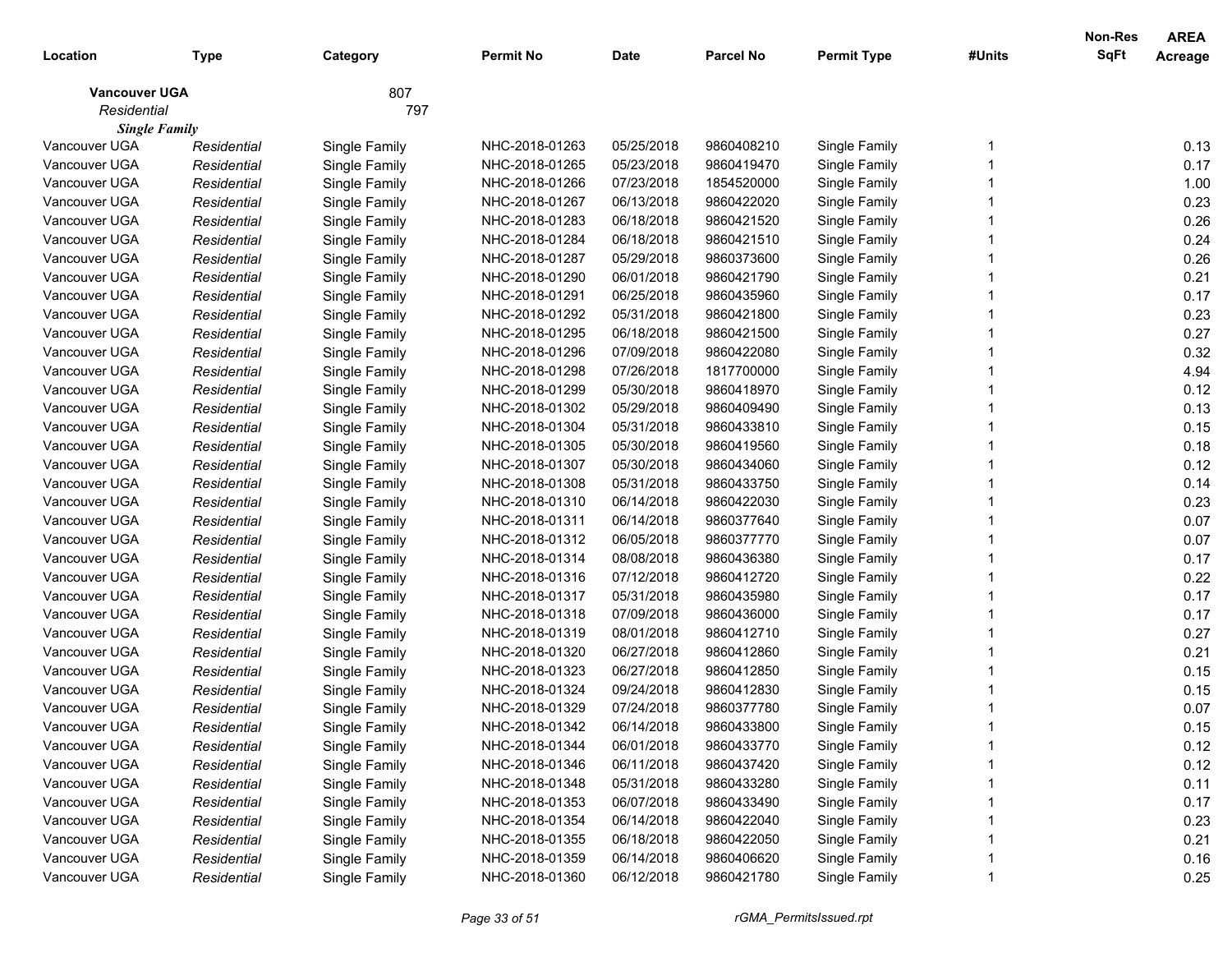| Location                            | <b>Type</b> | Category      | <b>Permit No</b> | <b>Date</b> | <b>Parcel No</b> | <b>Permit Type</b> | #Units | <b>Non-Res</b><br>SqFt | <b>AREA</b><br>Acreage |
|-------------------------------------|-------------|---------------|------------------|-------------|------------------|--------------------|--------|------------------------|------------------------|
| <b>Vancouver UGA</b><br>Residential |             | 807<br>797    |                  |             |                  |                    |        |                        |                        |
| <b>Single Family</b>                |             |               |                  |             |                  |                    |        |                        |                        |
| Vancouver UGA                       | Residential | Single Family | NHC-2018-01361   | 06/29/2018  | 1608550380       | Single Family      |        |                        | 0.09                   |
| Vancouver UGA                       | Residential | Single Family | NHC-2018-01363   | 06/22/2018  | 9860422070       | Single Family      |        |                        | 0.20                   |
| Vancouver UGA                       | Residential | Single Family | NHC-2018-01364   | 06/18/2018  | 9860422060       | Single Family      |        |                        | 0.22                   |
| Vancouver UGA                       | Residential | Single Family | NHC-2018-01366   | 06/08/2018  | 9860395940       | Single Family      |        |                        | 0.11                   |
| Vancouver UGA                       | Residential | Single Family | NHC-2018-01369   | 06/18/2018  | 9860421400       | Single Family      |        |                        | 0.18                   |
| Vancouver UGA                       | Residential | Single Family | NHC-2018-01370   | 06/07/2018  | 9860433500       | Single Family      |        |                        | 0.16                   |
| Vancouver UGA                       | Residential | Single Family | NHC-2018-01371   | 06/25/2018  | 9860421390       | Single Family      |        |                        | 0.19                   |
| Vancouver UGA                       | Residential | Single Family | NHC-2018-01372   | 06/18/2018  | 9860421410       | Single Family      |        |                        | 0.18                   |
| Vancouver UGA                       | Residential | Single Family | NHC-2018-01373   | 08/09/2018  | 9860419580       | Single Family      |        |                        | 0.18                   |
| Vancouver UGA                       | Residential | Single Family | NHC-2018-01380   | 06/05/2018  | 9860392660       | Single Family      |        |                        | 0.15                   |
| Vancouver UGA                       | Residential | Single Family | NHC-2018-01383   | 08/08/2018  | 9860401740       | Single Family      |        |                        | 0.11                   |
| Vancouver UGA                       | Residential | Single Family | NHC-2018-01384   | 06/11/2018  | 9860428860       | Single Family      |        |                        | 0.17                   |
| Vancouver UGA                       | Residential | Single Family | NHC-2018-01385   | 06/22/2018  | 9860421420       | Single Family      |        |                        | 0.20                   |
| Vancouver UGA                       | Residential | Single Family | NHC-2018-01396   | 06/12/2018  | 9860431560       | Single Family      |        |                        | 0.18                   |
| Vancouver UGA                       | Residential | Single Family | NHC-2018-01398   | 06/19/2018  | 9860408300       | Single Family      |        |                        | 0.13                   |
| Vancouver UGA                       | Residential | Single Family | NHC-2018-01399   | 06/19/2018  | 9860409010       | Single Family      |        |                        | 0.14                   |
| Vancouver UGA                       | Residential | Single Family | NHC-2018-01401   | 07/26/2018  | 9860421440       | Single Family      |        |                        | 0.19                   |
| Vancouver UGA                       | Residential | Single Family | NHC-2018-01402   | 06/22/2018  | 9860421430       | Single Family      |        |                        | 0.24                   |
| Vancouver UGA                       | Residential | Single Family | NHC-2018-01403   | 06/12/2018  | 9860413280       | Single Family      |        |                        | 0.27                   |
| Vancouver UGA                       | Residential | Single Family | NHC-2018-01410   | 06/22/2018  | 9860437360       | Single Family      |        |                        | 0.12                   |
| Vancouver UGA                       | Residential | Single Family | NHC-2018-01411   | 06/22/2018  | 9860437130       | Single Family      |        |                        | 0.12                   |
| Vancouver UGA                       | Residential | Single Family | NHC-2018-01414   | 06/29/2018  | 1872340000       | Single Family      |        |                        | 0.19                   |
| Vancouver UGA                       | Residential | Single Family | NHC-2018-01419   | 07/25/2018  | 9860400050       | Single Family      |        |                        | 0.12                   |
| Vancouver UGA                       | Residential | Single Family | NHC-2018-01420   | 07/02/2018  | 9860424780       | Single Family      |        |                        | 0.11                   |
| Vancouver UGA                       | Residential | Single Family | NHC-2018-01428   | 07/02/2018  | 9860437440       | Single Family      |        |                        | 0.12                   |
| Vancouver UGA                       | Residential | Single Family | NHC-2018-01438   | 06/15/2018  | 9860408880       | Single Family      |        |                        | 0.14                   |
| Vancouver UGA                       | Residential | Single Family | NHC-2018-01440   | 06/21/2018  | 9860460820       | Single Family      |        |                        | 0.20                   |
| Vancouver UGA                       | Residential | Single Family | NHC-2018-01451   | 06/18/2018  | 9860419570       | Single Family      |        |                        | 0.18                   |
| Vancouver UGA                       | Residential | Single Family | NHC-2018-01479   | 06/28/2018  | 9860448980       | Single Family      |        |                        | 0.22                   |
| Vancouver UGA                       | Residential | Single Family | NHC-2018-01488   | 06/22/2018  | 9860428870       | Single Family      |        |                        | 0.17                   |
| Vancouver UGA                       | Residential | Single Family | NHC-2018-01494   | 09/13/2018  | 1993570000       | Single Family      |        |                        | 3.07                   |
| Vancouver UGA                       | Residential | Single Family | NHC-2018-01506   | 06/21/2018  | 9860433420       | Single Family      |        |                        | 0.12                   |
| Vancouver UGA                       | Residential | Single Family | NHC-2018-01507   | 07/30/2018  | 9860381780       | Single Family      |        |                        | 0.23                   |
| Vancouver UGA                       | Residential | Single Family | NHC-2018-01508   | 07/02/2018  | 9860437160       | Single Family      |        |                        | 0.12                   |
| Vancouver UGA                       | Residential | Single Family | NHC-2018-01509   | 07/11/2018  | 9860437550       | Single Family      |        |                        | 0.11                   |
| Vancouver UGA                       | Residential | Single Family | NHC-2018-01512   | 06/26/2018  | 9860460830       | Single Family      |        |                        | 0.24                   |
| Vancouver UGA                       | Residential | Single Family | NHC-2018-01519   | 06/29/2018  | 9860377040       | Single Family      |        |                        | 0.15                   |
| Vancouver UGA                       | Residential | Single Family | NHC-2018-01522   | 07/09/2018  | 9860377760       | Single Family      |        |                        | 0.07                   |
| Vancouver UGA                       | Residential | Single Family | NHC-2018-01524   | 06/27/2018  | 9860412940       | Single Family      |        |                        | 0.20                   |
| Vancouver UGA                       | Residential | Single Family | NHC-2018-01540   | 06/28/2018  | 9860428900       | Single Family      |        |                        | 0.30                   |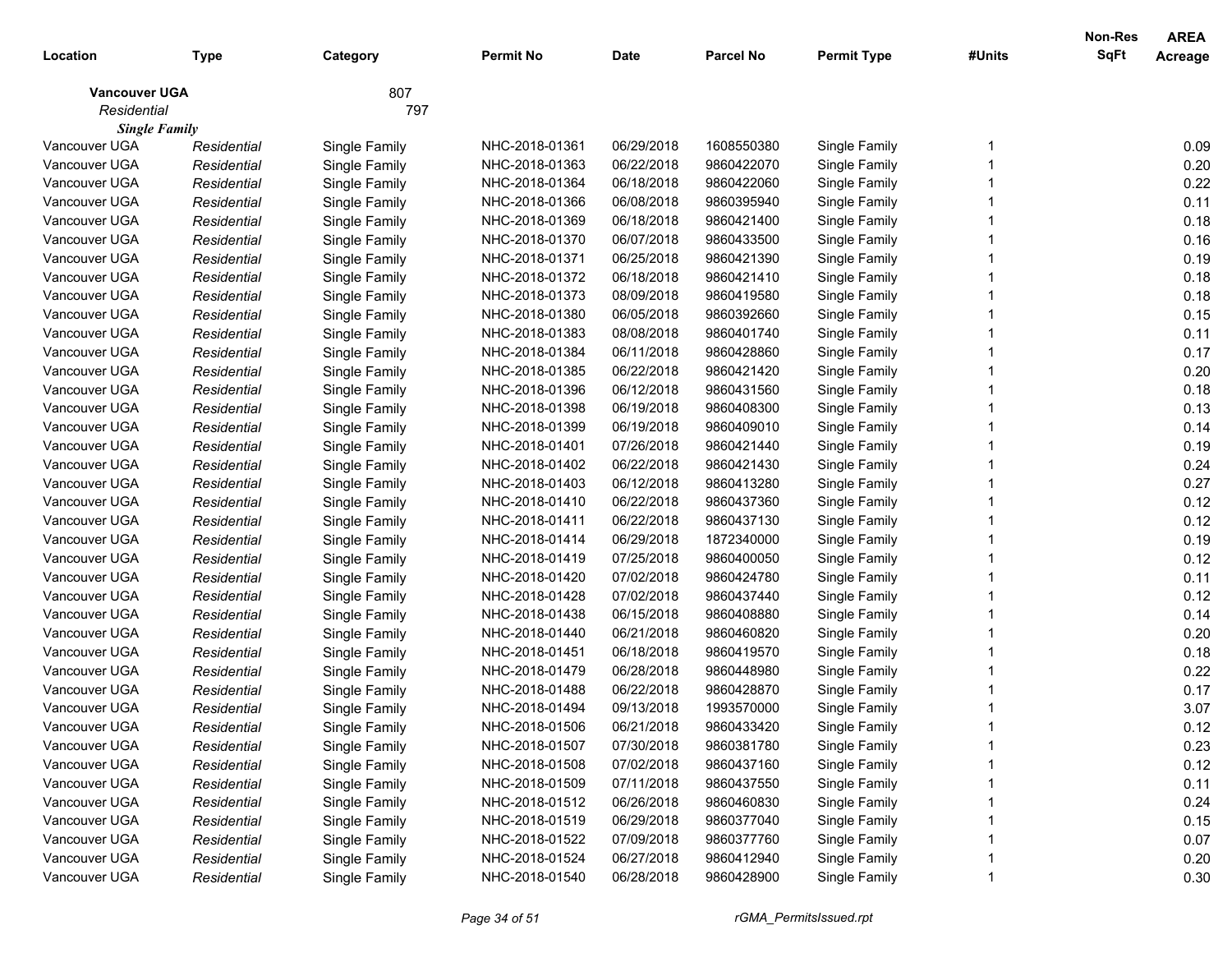|                      |             |               |                |             |                  |                    |        | Non-Res     | <b>AREA</b> |
|----------------------|-------------|---------------|----------------|-------------|------------------|--------------------|--------|-------------|-------------|
| Location             | Type        | Category      | Permit No      | <b>Date</b> | <b>Parcel No</b> | <b>Permit Type</b> | #Units | <b>SqFt</b> | Acreage     |
| <b>Vancouver UGA</b> |             | 807           |                |             |                  |                    |        |             |             |
| Residential          |             | 797           |                |             |                  |                    |        |             |             |
| <b>Single Family</b> |             |               |                |             |                  |                    |        |             |             |
| Vancouver UGA        | Residential | Single Family | NHC-2018-01560 | 06/29/2018  | 9860408460       | Single Family      |        |             | 0.13        |
| Vancouver UGA        | Residential | Single Family | NHC-2018-01561 | 06/29/2018  | 9860408400       | Single Family      |        |             | 0.13        |
| Vancouver UGA        | Residential | Single Family | NHC-2018-01571 | 07/09/2018  | 9860408310       | Single Family      |        |             | 0.13        |
| Vancouver UGA        | Residential | Single Family | NHC-2018-01583 | 07/17/2018  | 9860408390       | Single Family      |        |             | 0.13        |
| Vancouver UGA        | Residential | Single Family | NHC-2018-01591 | 07/05/2018  | 9860435940       | Single Family      |        |             | 0.17        |
| Vancouver UGA        | Residential | Single Family | NHC-2018-01596 | 07/17/2018  | 9860408320       | Single Family      |        |             | 0.13        |
| Vancouver UGA        | Residential | Single Family | NHC-2018-01597 | 07/18/2018  | 9860428880       | Single Family      |        |             | 0.17        |
| Vancouver UGA        | Residential | Single Family | NHC-2018-01598 | 07/18/2018  | 9860428890       | Single Family      |        |             | 0.17        |
| Vancouver UGA        | Residential | Single Family | NHC-2018-01612 | 08/09/2018  | 9860437250       | Single Family      |        |             | 0.12        |
| Vancouver UGA        | Residential | Single Family | NHC-2018-01619 | 09/18/2018  | 9860383300       | Single Family      |        |             | 0.05        |
| Vancouver UGA        | Residential | Single Family | NHC-2018-01620 | 09/18/2018  | 9860383310       | Single Family      |        |             | 0.04        |
| Vancouver UGA        | Residential | Single Family | NHC-2018-01621 | 09/18/2018  | 9860383320       | Single Family      |        |             | 0.04        |
| Vancouver UGA        | Residential | Single Family | NHC-2018-01622 | 09/18/2018  | 9860383330       | Single Family      |        |             | 0.05        |
| Vancouver UGA        | Residential | Single Family | NHC-2018-01627 | 07/10/2018  | 9860377910       | Single Family      |        |             | 0.07        |
| Vancouver UGA        | Residential | Single Family | NHC-2018-01628 | 07/23/2018  | 9860412670       | Single Family      |        |             | 0.14        |
| Vancouver UGA        | Residential | Single Family | NHC-2018-01629 | 07/23/2018  | 9860412680       | Single Family      |        |             | 0.14        |
| Vancouver UGA        | Residential | Single Family | NHC-2018-01630 | 08/29/2018  | 9860461520       | Single Family      |        |             | 0.13        |
| Vancouver UGA        | Residential | Single Family | NHC-2018-01638 | 07/12/2018  | 9860460850       | Single Family      |        |             | 0.45        |
| Vancouver UGA        | Residential | Single Family | NHC-2018-01641 | 07/12/2018  | 9860460870       | Single Family      |        |             | 0.20        |
| Vancouver UGA        | Residential | Single Family | NHC-2018-01643 | 07/25/2018  | 1607582000       | Single Family      |        |             | 0.09        |
| Vancouver UGA        | Residential | Single Family | NHC-2018-01647 | 11/28/2018  | 9860461530       | Single Family      |        |             | 0.17        |
| Vancouver UGA        | Residential | Single Family | NHC-2018-01648 | 08/29/2018  | 9860461510       | Single Family      |        |             | 0.12        |
| Vancouver UGA        | Residential | Single Family | NHC-2018-01649 | 08/29/2018  | 9860461500       | Single Family      |        |             | 0.12        |
| Vancouver UGA        | Residential | Single Family | NHC-2018-01692 | 09/04/2018  | 9860461470       | Single Family      |        |             | 0.14        |
| Vancouver UGA        | Residential | Single Family | NHC-2018-01693 | 08/29/2018  | 9860461480       | Single Family      |        |             | 0.14        |
| Vancouver UGA        | Residential | Single Family | NHC-2018-01696 | 07/18/2018  | 9860400280       | Single Family      |        |             | 0.11        |
| Vancouver UGA        | Residential | Single Family | NHC-2018-01716 | 07/23/2018  | 9860437380       | Single Family      |        |             | 0.12        |
| Vancouver UGA        | Residential | Single Family | NHC-2018-01717 | 07/23/2018  | 9860437410       | Single Family      |        |             | 0.12        |
| Vancouver UGA        | Residential | Single Family | NHC-2018-01723 | 08/03/2018  | 9860383260       | Single Family      |        |             | 0.05        |
| Vancouver UGA        | Residential | Single Family | NHC-2018-01724 | 08/03/2018  | 9860383270       | Single Family      |        |             | 0.04        |
| Vancouver UGA        | Residential | Single Family | NHC-2018-01725 | 08/03/2018  | 9860383280       | Single Family      |        |             | 0.04        |
| Vancouver UGA        | Residential | Single Family | NHC-2018-01727 | 08/03/2018  | 9860383290       | Single Family      |        |             | 0.05        |
| Vancouver UGA        | Residential | Single Family | NHC-2018-01731 | 08/13/2018  | 9860459240       | Single Family      |        |             | 0.16        |
| Vancouver UGA        | Residential | Single Family | NHC-2018-01738 | 07/20/2018  | 9860441460       | Single Family      |        |             | 0.28        |
| Vancouver UGA        | Residential | Single Family | NHC-2018-01744 | 07/25/2018  | 9860413290       | Single Family      |        |             | 0.24        |
| Vancouver UGA        | Residential | Single Family | NHC-2018-01745 | 07/19/2018  | 9860419230       | Single Family      |        |             | 0.09        |
| Vancouver UGA        | Residential | Single Family | NHC-2018-01750 | 07/19/2018  | 9860419240       | Single Family      |        |             | 0.09        |
| Vancouver UGA        | Residential | Single Family | NHC-2018-01752 | 08/15/2018  | 9860437210       | Single Family      |        |             | 0.13        |
| Vancouver UGA        | Residential | Single Family | NHC-2018-01757 | 08/09/2018  | 9860437240       | Single Family      |        |             | 0.13        |
| Vancouver UGA        | Residential | Single Family | NHC-2018-01765 | 09/07/2018  | 9860421730       | Single Family      |        |             | 0.32        |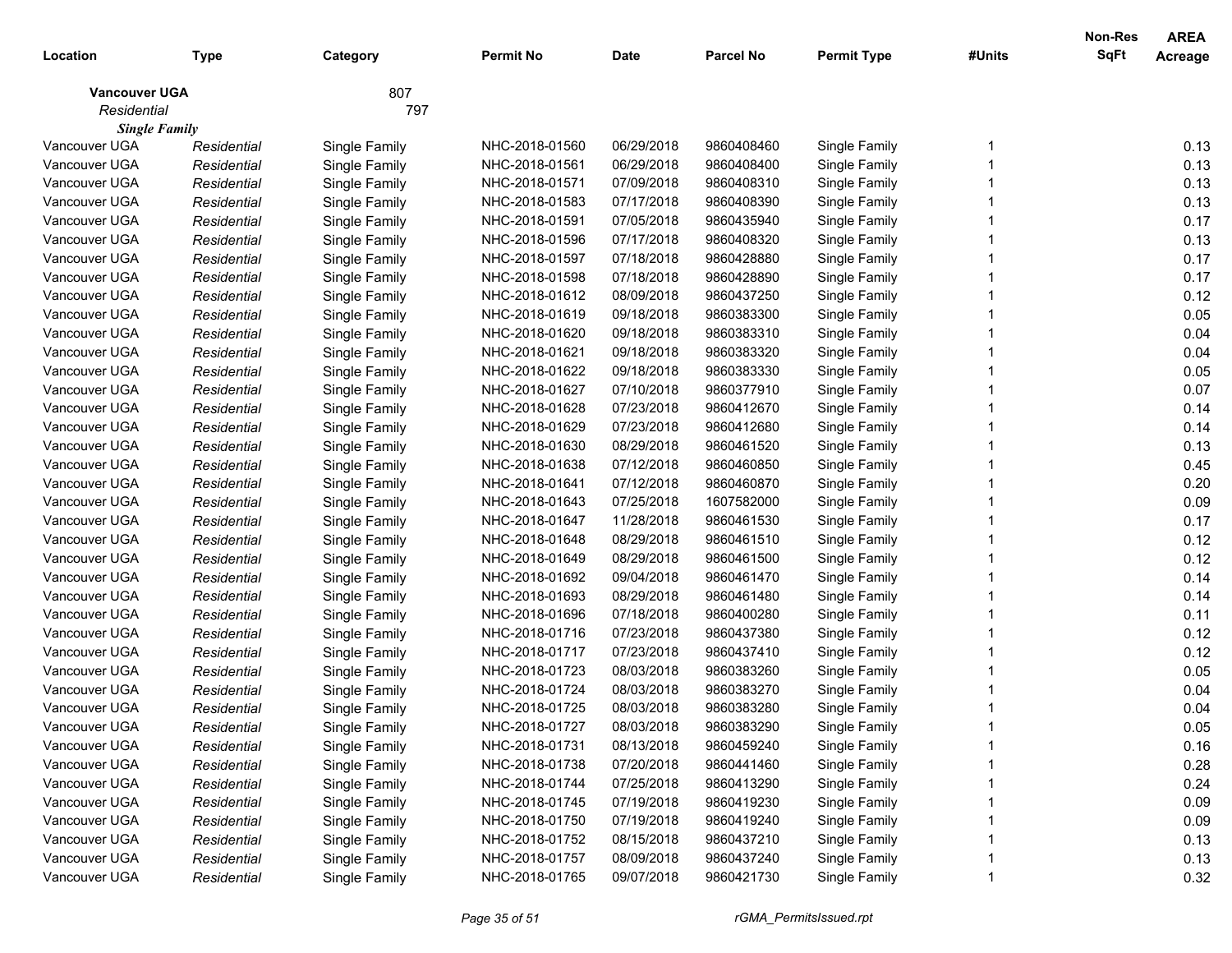|                      |             |               |                  |             |                  |                    |        | <b>Non-Res</b> | <b>AREA</b> |
|----------------------|-------------|---------------|------------------|-------------|------------------|--------------------|--------|----------------|-------------|
| Location             | Type        | Category      | <b>Permit No</b> | <b>Date</b> | <b>Parcel No</b> | <b>Permit Type</b> | #Units | <b>SqFt</b>    | Acreage     |
| <b>Vancouver UGA</b> |             | 807           |                  |             |                  |                    |        |                |             |
| Residential          |             | 797           |                  |             |                  |                    |        |                |             |
| <b>Single Family</b> |             |               |                  |             |                  |                    |        |                |             |
| Vancouver UGA        | Residential | Single Family | NHC-2018-01767   | 08/08/2018  | 9860412370       | Single Family      |        |                | 0.17        |
| Vancouver UGA        | Residential | Single Family | NHC-2018-01768   | 08/08/2018  | 9860412380       | Single Family      |        |                | 0.14        |
| Vancouver UGA        | Residential | Single Family | NHC-2018-01770   | 08/06/2018  | 9860437450       | Single Family      |        |                | 0.12        |
| Vancouver UGA        | Residential | Single Family | NHC-2018-01771   | 08/06/2018  | 9860437490       | Single Family      |        |                | 0.13        |
| Vancouver UGA        | Residential | Single Family | NHC-2018-01782   | 08/16/2018  | 9860437270       | Single Family      |        |                | 0.10        |
| Vancouver UGA        | Residential | Single Family | NHC-2018-01792   | 10/16/2018  | 1181840070       | Single Family      |        |                | 0.88        |
| Vancouver UGA        | Residential | Single Family | NHC-2018-01795   | 08/08/2018  | 9860412660       | Single Family      |        |                | 0.15        |
| Vancouver UGA        | Residential | Single Family | NHC-2018-01796   | 08/01/2018  | 9860412390       | Single Family      |        |                | 0.14        |
| Vancouver UGA        | Residential | Single Family | NHC-2018-01797   | 08/01/2018  | 9860412410       | Single Family      |        |                | 0.13        |
| Vancouver UGA        | Residential | Single Family | NHC-2018-01798   | 08/08/2018  | 9860412800       | Single Family      |        |                | 0.16        |
| Vancouver UGA        | Residential | Single Family | NHC-2018-01799   | 08/22/2018  | 9860437320       | Single Family      |        |                | 0.11        |
| Vancouver UGA        | Residential | Single Family | NHC-2018-01801   | 07/27/2018  | 9860419060       | Single Family      |        |                | 0.11        |
| Vancouver UGA        | Residential | Single Family | NHC-2018-01802   | 08/07/2018  | 9860377600       | Single Family      |        |                | 0.07        |
| Vancouver UGA        | Residential | Single Family | NHC-2018-01817   | 08/07/2018  | 9860377280       | Single Family      |        |                | 0.13        |
| Vancouver UGA        | Residential | Single Family | NHC-2018-01819   | 08/15/2018  | 9860419070       | Single Family      |        |                | 0.12        |
| Vancouver UGA        | Residential | Single Family | NHC-2018-01824   | 07/31/2018  | 9860408890       | Single Family      |        |                | 0.14        |
| Vancouver UGA        | Residential | Single Family | NHC-2018-01838   | 08/20/2018  | 1071980260       | Single Family      |        |                | 0.20        |
| Vancouver UGA        | Residential | Single Family | NHC-2018-01840   | 08/30/2018  | 9860409390       | Single Family      |        |                | 0.18        |
| Vancouver UGA        | Residential | Single Family | NHC-2018-01847   | 12/18/2018  | 9860436420       | Single Family      |        |                | 0.13        |
| Vancouver UGA        | Residential | Single Family | NHC-2018-01864   | 07/30/2018  | 9860418710       | Single Family      |        |                | 0.12        |
| Vancouver UGA        | Residential | Single Family | NHC-2018-01867   | 08/08/2018  | 9860412210       | Single Family      |        |                | 0.16        |
| Vancouver UGA        | Residential | Single Family | NHC-2018-01868   | 08/08/2018  | 9860412200       | Single Family      |        |                | 0.13        |
| Vancouver UGA        | Residential | Single Family | NHC-2018-01869   | 08/02/2018  | 9860460860       | Single Family      |        |                | 0.22        |
| Vancouver UGA        | Residential | Single Family | NHC-2018-01870   | 08/02/2018  | 9860460880       | Single Family      |        |                | 0.21        |
| Vancouver UGA        | Residential | Single Family | NHC-2018-01873   | 08/03/2018  | 9860419500       | Single Family      |        |                | 0.17        |
| Vancouver UGA        | Residential | Single Family | NHC-2018-01878   | 08/15/2018  | 9860437540       | Single Family      |        |                | 0.11        |
| Vancouver UGA        | Residential | Single Family | NHC-2018-01883   | 08/08/2018  | 9860412430       | Single Family      |        |                | 0.13        |
| Vancouver UGA        | Residential | Single Family | NHC-2018-01884   | 08/08/2018  | 9860412440       | Single Family      |        |                | 0.15        |
| Vancouver UGA        | Residential | Single Family | NHC-2018-01885   | 08/22/2018  | 9860437500       | Single Family      |        |                | 0.13        |
| Vancouver UGA        | Residential | Single Family | NHC-2018-01891   | 08/06/2018  | 9860433510       | Single Family      |        |                | 0.12        |
| Vancouver UGA        | Residential | Single Family | NHC-2018-01892   | 08/15/2018  | 9860459310       | Single Family      |        |                | 0.14        |
| Vancouver UGA        | Residential | Single Family | NHC-2018-01895   | 09/27/2018  | 1497890000       | Single Family      |        |                | 0.50        |
| Vancouver UGA        | Residential | Single Family | NHC-2018-01898   | 08/14/2018  | 9860409480       | Single Family      |        |                | 0.15        |
| Vancouver UGA        | Residential | Single Family | NHC-2018-01909   | 08/09/2018  | 9860419210       | Single Family      |        |                | 0.09        |
| Vancouver UGA        | Residential | Single Family | NHC-2018-01911   | 08/09/2018  | 9860419220       | Single Family      |        |                | 0.09        |
| Vancouver UGA        | Residential | Single Family | NHC-2018-01913   | 10/25/2018  | 9860437020       | Single Family      |        |                | 0.11        |
| Vancouver UGA        | Residential | Single Family | NHC-2018-01980   | 12/06/2018  | 1817670000       | Single Family      |        |                | 4.94        |
| Vancouver UGA        | Residential | Single Family | NHC-2018-01997   | 08/13/2018  | 9860433240       | Single Family      |        |                | 0.13        |
| Vancouver UGA        | Residential | Single Family | NHC-2018-01998   | 08/14/2018  | 9860433250       | Single Family      |        |                | 0.13        |
| Vancouver UGA        | Residential | Single Family | NHC-2018-02003   | 09/04/2018  | 9860461490       | Single Family      |        |                | 0.13        |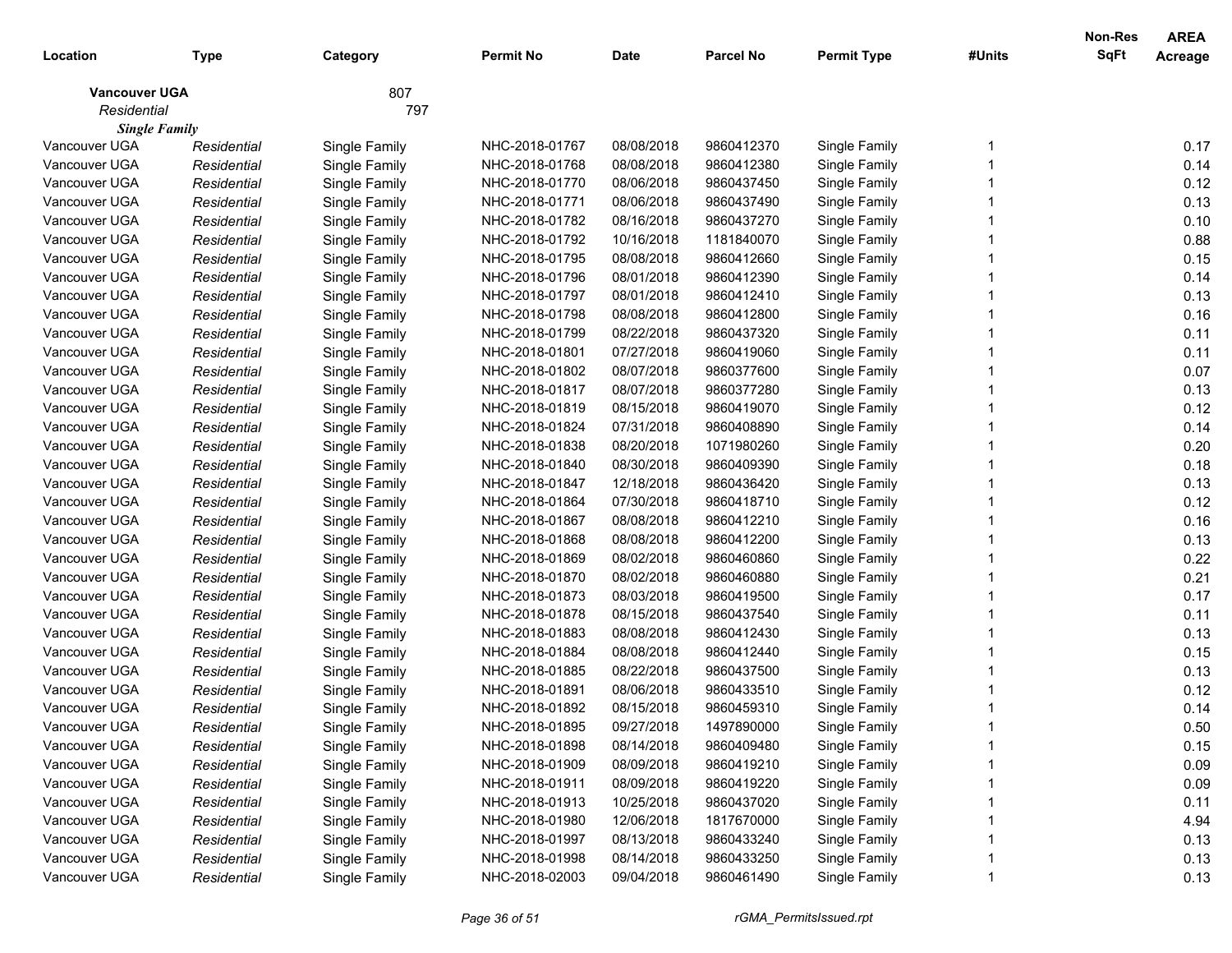| Location                              | <b>Type</b>                | Category                       | <b>Permit No</b>                 | <b>Date</b>              | <b>Parcel No</b>         | <b>Permit Type</b>             | #Units | <b>Non-Res</b><br>SqFt | <b>AREA</b><br>Acreage |
|---------------------------------------|----------------------------|--------------------------------|----------------------------------|--------------------------|--------------------------|--------------------------------|--------|------------------------|------------------------|
| <b>Vancouver UGA</b>                  |                            | 807                            |                                  |                          |                          |                                |        |                        |                        |
| Residential                           |                            | 797                            |                                  |                          |                          |                                |        |                        |                        |
| <b>Single Family</b><br>Vancouver UGA |                            |                                |                                  |                          |                          |                                |        |                        |                        |
| Vancouver UGA                         | Residential                | Single Family                  | NHC-2018-02006<br>NHC-2018-02009 | 08/21/2018<br>09/04/2018 | 9860436360<br>9860441470 | Single Family                  |        |                        | 0.12<br>0.28           |
| Vancouver UGA                         | Residential<br>Residential | Single Family<br>Single Family | NHC-2018-02023                   | 08/29/2018               | 9860412170               | Single Family<br>Single Family |        |                        | 0.15                   |
| Vancouver UGA                         | Residential                |                                | NHC-2018-02024                   | 08/29/2018               | 9860412160               |                                |        |                        | 0.16                   |
| Vancouver UGA                         | Residential                | Single Family                  | NHC-2018-02035                   | 08/29/2018               | 9860412400               | Single Family                  |        |                        | 0.16                   |
| Vancouver UGA                         | Residential                | Single Family<br>Single Family | NHC-2018-02037                   | 09/05/2018               | 9860412420               | Single Family<br>Single Family |        |                        | 0.13                   |
| Vancouver UGA                         | Residential                | Single Family                  | NHC-2018-02038                   | 08/29/2018               | 9860412810               | Single Family                  |        |                        | 0.14                   |
| Vancouver UGA                         | Residential                | Single Family                  | NHC-2018-02039                   | 08/29/2018               | 9860412790               | Single Family                  |        |                        | 0.14                   |
| Vancouver UGA                         | Residential                | Single Family                  | NHC-2018-02053                   | 08/29/2018               | 9860437430               | Single Family                  |        |                        | 0.12                   |
| Vancouver UGA                         | Residential                | Single Family                  | NHC-2018-02054                   | 08/23/2018               | 9860437200               | Single Family                  |        |                        | 0.13                   |
| Vancouver UGA                         | Residential                | Single Family                  | NHC-2018-02068                   | 11/30/2018               | 9860430210               | Single Family                  |        |                        | 0.36                   |
| Vancouver UGA                         | Residential                | Single Family                  | NHC-2018-02070                   | 11/05/2018               | 9860408790               | Single Family                  |        |                        | 0.25                   |
| Vancouver UGA                         | Residential                | Single Family                  | NHC-2018-02081                   | 10/30/2018               | 1177685200               | Single Family                  |        |                        | 3.28                   |
| Vancouver UGA                         | Residential                | Single Family                  | NHC-2018-02088                   | 09/13/2018               | 9860419590               | Single Family                  |        |                        | 0.18                   |
| Vancouver UGA                         | Residential                | Single Family                  | NHC-2018-02108                   | 11/15/2018               | 1062000000               | Single Family                  |        |                        | 0.94                   |
| Vancouver UGA                         | Residential                | Single Family                  | NHC-2018-02109                   | 08/27/2018               | 9860436370               | Single Family                  |        |                        | 0.17                   |
| Vancouver UGA                         | Residential                | Single Family                  | NHC-2018-02111                   | 09/18/2018               | 1181361820               | Single Family                  |        |                        | 0.20                   |
| Vancouver UGA                         | Residential                | Single Family                  | NHC-2018-02112                   | 08/29/2018               | 9860412460               | Single Family                  |        |                        | 0.22                   |
| Vancouver UGA                         | Residential                | Single Family                  | NHC-2018-02113                   | 09/05/2018               | 9860412450               | Single Family                  |        |                        | 0.18                   |
| Vancouver UGA                         | Residential                | Single Family                  | NHC-2018-02128                   | 08/29/2018               | 9860433290               | Single Family                  |        |                        | 0.12                   |
| Vancouver UGA                         | Residential                | Single Family                  | NHC-2018-02129                   | 09/05/2018               | 9860408960               | Single Family                  |        |                        | 0.14                   |
| Vancouver UGA                         | Residential                | Single Family                  | NHC-2018-02173                   | 09/07/2018               | 9860418650               | Single Family                  |        |                        | 0.12                   |
| Vancouver UGA                         | Residential                | Single Family                  | NHC-2018-02174                   | 09/07/2018               | 9860459250               | Single Family                  |        |                        | 0.15                   |
| Vancouver UGA                         | Residential                | Single Family                  | NHC-2018-02175                   | 09/17/2018               | 9860437090               | Single Family                  |        |                        | 0.12                   |
| Vancouver UGA                         | Residential                | Single Family                  | NHC-2018-02177                   | 09/19/2018               | 9860392480               | Single Family                  |        |                        | 0.15                   |
| Vancouver UGA                         | Residential                | Single Family                  | NHC-2018-02183                   | 09/24/2018               | 9860412470               | Single Family                  |        |                        | 0.19                   |
| Vancouver UGA                         | Residential                | Single Family                  | NHC-2018-02184                   | 10/09/2018               | 9860412480               | Single Family                  |        |                        | 0.21                   |
| Vancouver UGA                         | Residential                | Single Family                  | NHC-2018-02202                   | 09/11/2018               | 9860409360               | Single Family                  |        |                        | 0.18                   |
| Vancouver UGA                         | Residential                | Single Family                  | NHC-2018-02222                   | 09/24/2018               | 9860412490               | Single Family                  |        |                        | 0.17                   |
| Vancouver UGA                         | Residential                | Single Family                  | NHC-2018-02223                   | 10/09/2018               | 9860412500               | Single Family                  |        |                        | 0.20                   |
| Vancouver UGA                         | Residential                | Single Family                  | NHC-2018-02234                   | 11/26/2018               | 9860461690               | Single Family                  |        |                        | 0.13                   |
| Vancouver UGA                         | Residential                | Single Family                  | NHC-2018-02235                   | 11/19/2018               | 9860461700               | Single Family                  |        |                        | 0.18                   |
| Vancouver UGA                         | Residential                | Single Family                  | NHC-2018-02242                   | 10/02/2018               | 9860461670               | Single Family                  |        |                        | 0.14                   |
| Vancouver UGA                         | Residential                | Single Family                  | NHC-2018-02271                   | 09/28/2018               | 9860437000               | Single Family                  |        |                        | 0.11                   |
| Vancouver UGA                         | Residential                | Single Family                  | NHC-2018-02272                   | 09/20/2018               | 9860437280               | Single Family                  |        |                        | 0.10                   |
| Vancouver UGA                         | Residential                | Single Family                  | NHC-2018-02283                   | 09/21/2018               | 9860419190               | Single Family                  |        |                        | 0.12                   |
| Vancouver UGA                         | Residential                | Single Family                  | NHC-2018-02284                   | 10/05/2018               | 9860419200               | Single Family                  |        |                        | 0.12                   |
| Vancouver UGA                         | Residential                | Single Family                  | NHC-2018-02297                   | 12/06/2018               | 0995712120               | Single Family                  |        |                        | 0.48                   |
| Vancouver UGA                         | Residential                | Single Family                  | NHC-2018-02298                   | 09/24/2018               | 9860459210               | Single Family                  |        |                        | 0.13                   |
| Vancouver UGA                         | Residential                | Single Family                  | NHC-2018-02306                   | 11/08/2018               | 9860377270               | Single Family                  |        |                        | 0.14                   |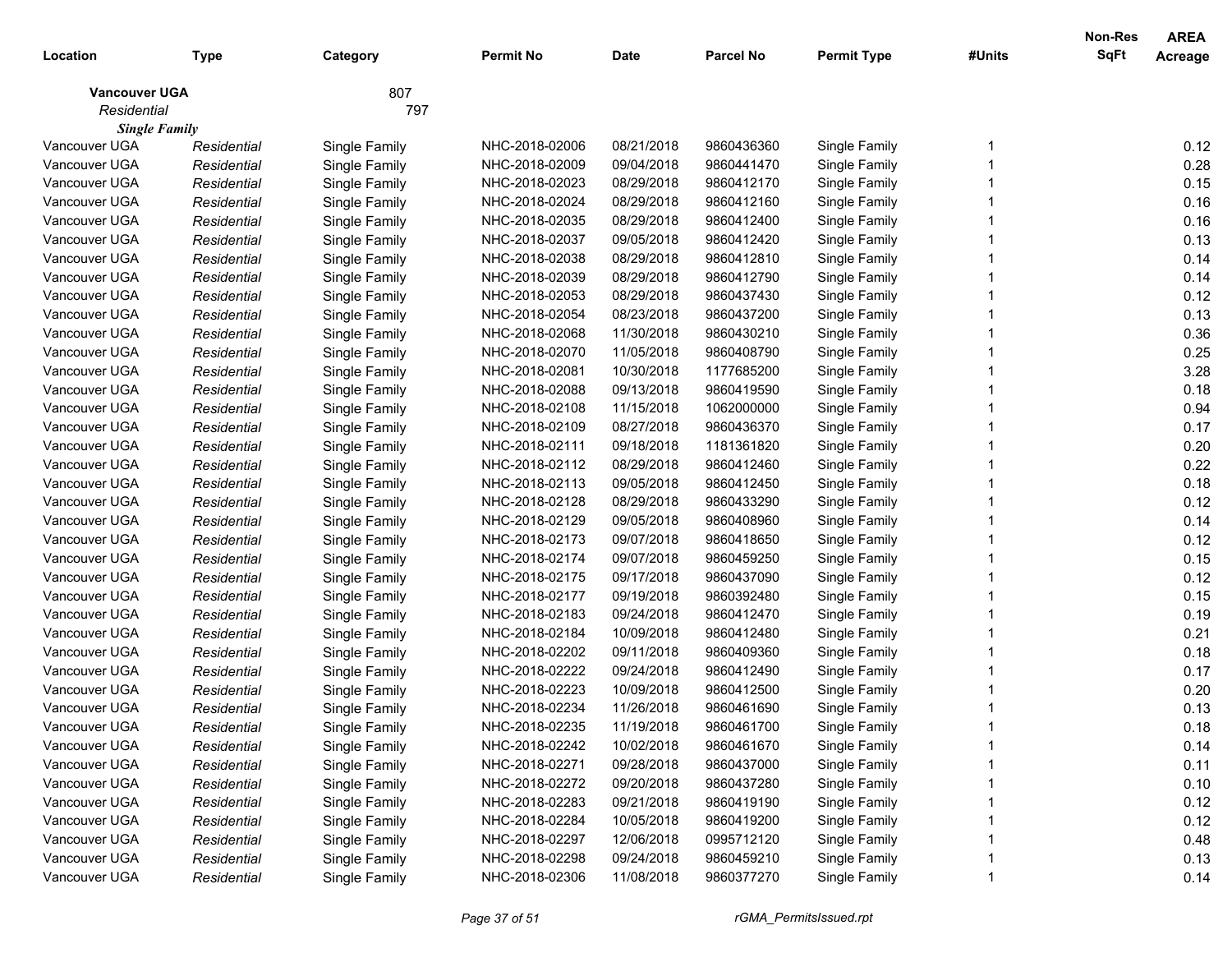| Location                            | <b>Type</b> | Category      | Permit No      | <b>Date</b> | <b>Parcel No</b> | <b>Permit Type</b> | #Units | <b>Non-Res</b><br>SqFt | <b>AREA</b><br>Acreage |
|-------------------------------------|-------------|---------------|----------------|-------------|------------------|--------------------|--------|------------------------|------------------------|
| <b>Vancouver UGA</b><br>Residential |             | 807<br>797    |                |             |                  |                    |        |                        |                        |
| <b>Single Family</b>                |             |               |                |             |                  |                    |        |                        |                        |
| Vancouver UGA                       | Residential | Single Family | NHC-2018-02310 | 10/02/2018  | 9860437400       | Single Family      |        |                        | 0.12                   |
| Vancouver UGA                       | Residential | Single Family | NHC-2018-02311 | 10/02/2018  | 9860437390       | Single Family      |        |                        | 0.12                   |
| Vancouver UGA                       | Residential | Single Family | NHC-2018-02326 | 09/27/2018  | 9860413390       | Single Family      |        |                        | 0.22                   |
| Vancouver UGA                       | Residential | Single Family | NHC-2018-02331 | 10/16/2018  | 9860460840       | Single Family      |        |                        | 0.19                   |
| Vancouver UGA                       | Residential | Single Family | NHC-2018-02332 | 10/09/2018  | 9860412520       | Single Family      |        |                        | 0.15                   |
| Vancouver UGA                       | Residential | Single Family | NHC-2018-02333 | 10/09/2018  | 9860412510       | Single Family      |        |                        | 0.18                   |
| Vancouver UGA                       | Residential | Single Family | NHC-2018-02334 | 09/26/2018  | 9860433260       | Single Family      |        |                        | 0.13                   |
| Vancouver UGA                       | Residential | Single Family | NHC-2018-02335 | 10/01/2018  | 9860419150       | Single Family      |        |                        | 0.12                   |
| Vancouver UGA                       | Residential | Single Family | NHC-2018-02341 | 10/29/2018  | 9860383220       | Single Family      |        |                        | 0.07                   |
| Vancouver UGA                       | Residential | Single Family | NHC-2018-02342 | 10/02/2018  | 9860461640       | Single Family      |        |                        | 0.15                   |
| Vancouver UGA                       | Residential | Single Family | NHC-2018-02343 | 10/29/2018  | 9860383230       | Single Family      |        |                        | 0.05                   |
| Vancouver UGA                       | Residential | Single Family | NHC-2018-02344 | 10/29/2018  | 9860383240       | Single Family      |        |                        | 0.05                   |
| Vancouver UGA                       | Residential | Single Family | NHC-2018-02345 | 10/29/2018  | 9860383250       | Single Family      |        |                        | 0.06                   |
| Vancouver UGA                       | Residential | Single Family | NHC-2018-02349 | 10/09/2018  | 9860412570       | Single Family      |        |                        | 0.13                   |
| Vancouver UGA                       | Residential | Single Family | NHC-2018-02350 | 10/09/2018  | 9860412640       | Single Family      |        |                        | 0.15                   |
| Vancouver UGA                       | Residential | Single Family | NHC-2018-02369 | 10/10/2018  | 9860408990       | Single Family      |        |                        | 0.14                   |
| Vancouver UGA                       | Residential | Single Family | NHC-2018-02376 | 11/27/2018  | 9860421240       | Single Family      |        |                        | 0.28                   |
| Vancouver UGA                       | Residential | Single Family | NHC-2018-02388 | 10/17/2018  | 9860412560       | Single Family      |        |                        | 0.17                   |
| Vancouver UGA                       | Residential | Single Family | NHC-2018-02389 | 10/17/2018  | 9860412550       | Single Family      |        |                        | 0.18                   |
| Vancouver UGA                       | Residential | Single Family | NHC-2018-02400 | 10/17/2018  | 9860412540       | Single Family      |        |                        | 0.15                   |
| Vancouver UGA                       | Residential | Single Family | NHC-2018-02401 | 10/17/2018  | 9860412530       | Single Family      |        |                        | 0.15                   |
| Vancouver UGA                       | Residential | Single Family | NHC-2018-02410 | 10/17/2018  | 9860412580       | Single Family      |        |                        | 0.20                   |
| Vancouver UGA                       | Residential | Single Family | NHC-2018-02411 | 10/17/2018  | 9860412590       | Single Family      |        |                        | 0.20                   |
| Vancouver UGA                       | Residential | Single Family | NHC-2018-02425 | 10/17/2018  | 9860461600       | Single Family      |        |                        | 0.16                   |
| Vancouver UGA                       | Residential | Single Family | NHC-2018-02427 | 11/16/2018  | 9860441530       | Single Family      |        |                        | 0.14                   |
| Vancouver UGA                       | Residential | Single Family | NHC-2018-02428 | 10/17/2018  | 9860412630       | Single Family      |        |                        | 0.14                   |
| Vancouver UGA                       | Residential | Single Family | NHC-2018-02434 | 10/11/2018  | 9860419540       | Single Family      |        |                        | 0.17                   |
| Vancouver UGA                       | Residential | Single Family | NHC-2018-02440 | 10/25/2018  | 1609920000       | Single Family      |        |                        | 0.99                   |
| Vancouver UGA                       | Residential | Single Family | NHC-2018-02466 | 11/16/2018  | 9860441540       | Single Family      |        |                        | 0.14                   |
| Vancouver UGA                       | Residential | Single Family | NHC-2018-02467 | 11/16/2018  | 9860441550       | Single Family      |        |                        | 0.14                   |
| Vancouver UGA                       | Residential | Single Family | NHC-2018-02472 | 11/16/2018  | 9860441560       | Single Family      |        |                        | 0.14                   |
| Vancouver UGA                       | Residential | Single Family | NHC-2018-02473 | 11/16/2018  | 9860441570       | Single Family      |        |                        | 0.15                   |
| Vancouver UGA                       | Residential | Single Family | NHC-2018-02474 | 12/21/2018  | 9860461660       | Single Family      |        |                        | 0.15                   |
| Vancouver UGA                       | Residential | Single Family | NHC-2018-02501 | 10/25/2018  | 9860408470       | Single Family      |        |                        | 0.13                   |
| Vancouver UGA                       | Residential | Single Family | NHC-2018-02505 | 12/18/2018  | 9860436430       | Single Family      |        |                        | 0.12                   |
| Vancouver UGA                       | Residential | Single Family | NHC-2018-02517 | 12/26/2018  | 9860435740       | Single Family      |        |                        | 0.16                   |
| Vancouver UGA                       | Residential | Single Family | NHC-2018-02518 | 12/19/2018  | 9860475460       | Single Family      |        |                        | 0.07                   |
| Vancouver UGA                       | Residential | Single Family | NHC-2018-02519 | 12/19/2018  | 9860475470       | Single Family      |        |                        | 0.05                   |
| Vancouver UGA                       | Residential | Single Family | NHC-2018-02520 | 12/19/2018  | 9860475480       | Single Family      |        |                        | 0.05                   |
| Vancouver UGA                       | Residential | Single Family | NHC-2018-02521 | 12/19/2018  | 9860475490       | Single Family      |        |                        | 0.05                   |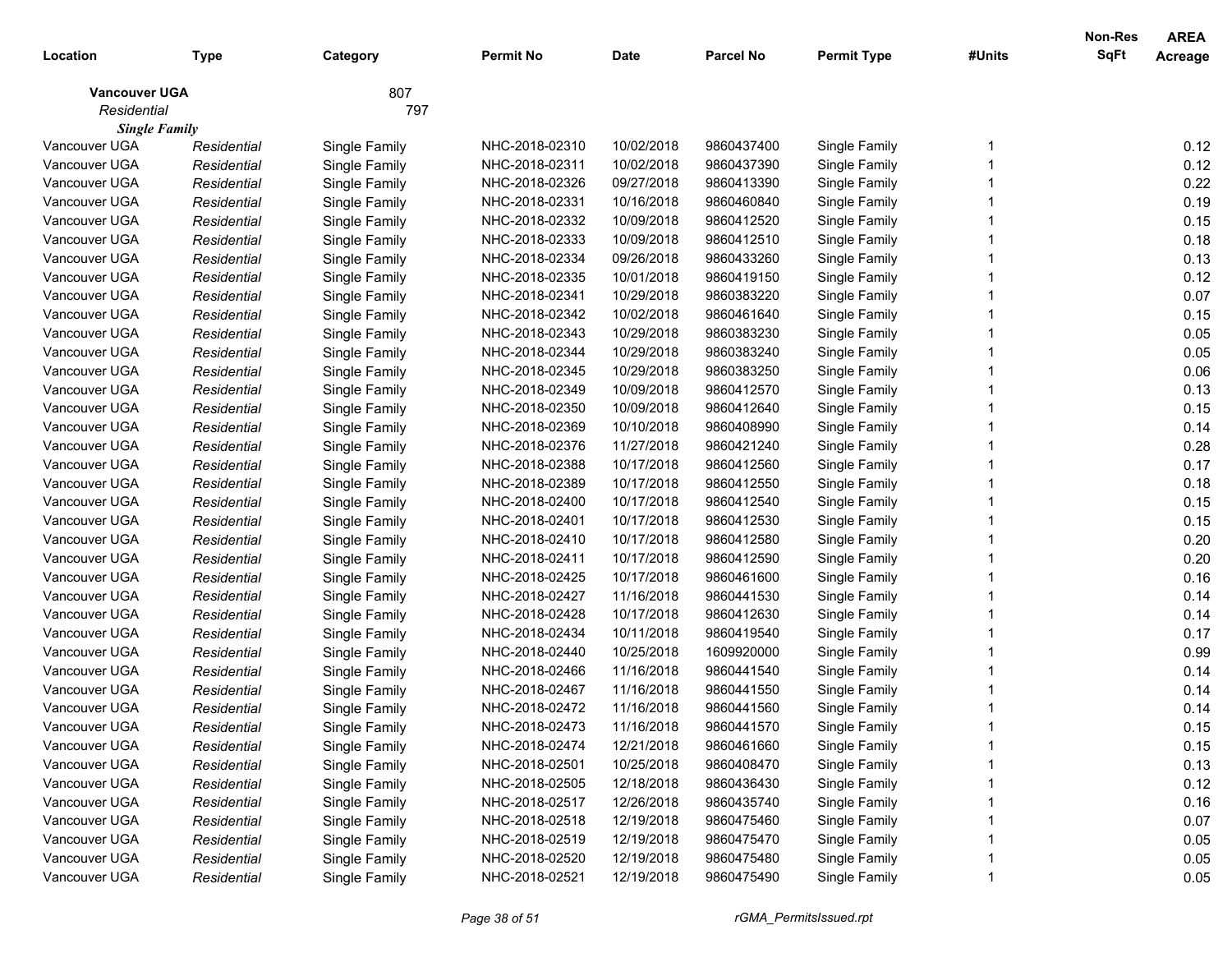| Location                            | Type        | Category      | <b>Permit No</b> | <b>Date</b> | <b>Parcel No</b> | <b>Permit Type</b> | #Units       | <b>Non-Res</b><br><b>SqFt</b> | <b>AREA</b><br>Acreage |
|-------------------------------------|-------------|---------------|------------------|-------------|------------------|--------------------|--------------|-------------------------------|------------------------|
| <b>Vancouver UGA</b><br>Residential |             | 807<br>797    |                  |             |                  |                    |              |                               |                        |
| <b>Single Family</b>                |             |               |                  |             |                  |                    |              |                               |                        |
| Vancouver UGA                       | Residential | Single Family | NHC-2018-02522   | 12/19/2018  | 9860475500       | Single Family      | 1            |                               | 0.05                   |
| Vancouver UGA                       | Residential | Single Family | NHC-2018-02523   | 12/07/2018  | 9860475510       | Single Family      | 1            |                               | 0.05                   |
| Vancouver UGA                       | Residential | Single Family | NHC-2018-02524   | 12/07/2018  | 9860475520       | Single Family      | $\mathbf{1}$ |                               | 0.05                   |
| Vancouver UGA                       | Residential | Single Family | NHC-2018-02525   | 12/07/2018  | 9860475530       | Single Family      | 1            |                               | 0.05                   |
| Vancouver UGA                       | Residential | Single Family | NHC-2018-02526   | 12/07/2018  | 9860475540       | Single Family      | 1            |                               | 0.06                   |
| Vancouver UGA                       | Residential | Single Family | NHC-2018-02527   | 12/03/2018  | 9860475550       | Single Family      | 1            |                               | 0.08                   |
| Vancouver UGA                       | Residential | Single Family | NHC-2018-02528   | 12/03/2018  | 9860475560       | Single Family      | $\mathbf{1}$ |                               | 0.07                   |
| Vancouver UGA                       | Residential | Single Family | NHC-2018-02529   | 12/03/2018  | 9860475570       | Single Family      | 1            |                               | 0.07                   |
| Vancouver UGA                       | Residential | Single Family | NHC-2018-02530   | 12/03/2018  | 9860475580       | Single Family      | 1            |                               | 0.07                   |
| Vancouver UGA                       | Residential | Single Family | NHC-2018-02531   | 12/03/2018  | 9860475590       | Single Family      | 1            |                               | 0.07                   |
| Vancouver UGA                       | Residential | Single Family | NHC-2018-02532   | 12/03/2018  | 9860475600       | Single Family      | $\mathbf{1}$ |                               | 0.07                   |
| Vancouver UGA                       | Residential | Single Family | NHC-2018-02533   | 12/03/2018  | 9860475610       | Single Family      | 1            |                               | 0.09                   |
| Vancouver UGA                       | Residential | Single Family | NHC-2018-02552   | 12/26/2018  | 9860435780       | Single Family      | 1            |                               | 0.14                   |
| Vancouver UGA                       | Residential | Single Family | NHC-2018-02580   | 11/28/2018  | 9860461560       | Single Family      | 1            |                               | 0.15                   |
| Vancouver UGA                       | Residential | Single Family | NHC-2018-02581   | 11/14/2018  | 9860408870       | Single Family      | $\mathbf{1}$ |                               | 0.17                   |
| Vancouver UGA                       | Residential | Single Family | NHC-2018-02583   | 11/19/2018  | 9860437330       | Single Family      | 1            |                               | 0.10                   |
| Vancouver UGA                       | Residential | Single Family | NHC-2018-02591   | 12/28/2018  | 9860458340       | Single Family      | 1            |                               | 0.12                   |
| Vancouver UGA                       | Residential | Single Family | NHC-2018-02603   | 11/15/2018  | 9860459190       | Single Family      | 1            |                               | 0.13                   |
| Vancouver UGA                       | Residential | Single Family | NHC-2018-02610   | 11/19/2018  | 9860461460       | Single Family      | $\mathbf{1}$ |                               | 0.15                   |
| Vancouver UGA                       | Residential | Single Family | NHC-2018-02621   | 12/13/2018  | 9860474890       | Single Family      | 1            |                               | 0.15                   |
| Vancouver UGA                       | Residential | Single Family | NHC-2018-02641   | 12/05/2018  | 9860413220       | Single Family      | 1            |                               | 0.21                   |
| Vancouver UGA                       | Residential | Single Family | NHC-2018-02659   | 12/07/2018  | 9860435770       | Single Family      | 1            |                               | 0.14                   |
| Vancouver UGA                       | Residential | Single Family | NHC-2018-02663   | 11/15/2018  | 9860459320       | Single Family      | $\mathbf{1}$ |                               | 0.13                   |
| Vancouver UGA                       | Residential | Single Family | NHC-2018-02689   | 11/28/2018  | 9860461720       | Single Family      | 1            |                               | 0.15                   |
| Vancouver UGA                       | Residential | Single Family | NHC-2018-02702   | 12/10/2018  | 9860435720       | Single Family      | 1            |                               | 0.17                   |
| Vancouver UGA                       | Residential | Single Family | NHC-2018-02778   | 12/13/2018  | 1686190000       | Single Family      | 1            |                               | 0.23                   |
| Vancouver UGA                       | Residential | Single Family | NHC-2018-02793   | 12/11/2018  | 9860436980       | Single Family      | 1            |                               | 0.11                   |
| Vancouver UGA                       | Residential | Single Family | NHC-2018-02800   | 12/31/2018  | 9860373580       | Single Family      | 1            |                               | 0.28                   |
| Vancouver UGA                       | Residential | Single Family | NHC-2018-02823   | 12/14/2018  | 9860436970       | Single Family      | 1            |                               | 0.11                   |
| Vancouver UGA                       | Residential | Single Family | NHC-2018-02825   | 12/28/2018  | 9860413260       | Single Family      | 1            |                               | 0.22                   |
| Vancouver UGA                       | Residential | Single Family | NHC-2018-02856   | 12/19/2018  | 9860436960       | Single Family      | $\mathbf 1$  |                               | 0.11                   |
| Vancouver UGA                       | Residential | Single Family | NHC-2018-02880   | 12/19/2018  | 9860459220       | Single Family      | 1            |                               | 0.13                   |
| Vancouver UGA                       | Residential | Single Family | NHC-2018-02930   | 12/27/2018  | 9860408690       | Single Family      | 1            |                               | 0.15                   |
| Vancouver UGA                       | Residential | Single Family | SFR2016-00195    | 03/02/2018  | 9860381380       | Single Family      |              |                               | 0.09                   |
| Vancouver UGA                       | Residential | Single Family | SFR2016-00196    | 03/02/2018  | 9860381370       | Single Family      | 1            |                               | 0.09                   |
| Vancouver UGA                       | Residential | Single Family | SFR2016-00201    | 05/29/2018  | 9860381390       | Single Family      |              |                               | 0.09                   |
|                                     |             |               |                  |             |                  |                    | 793          | Total Single Family           |                        |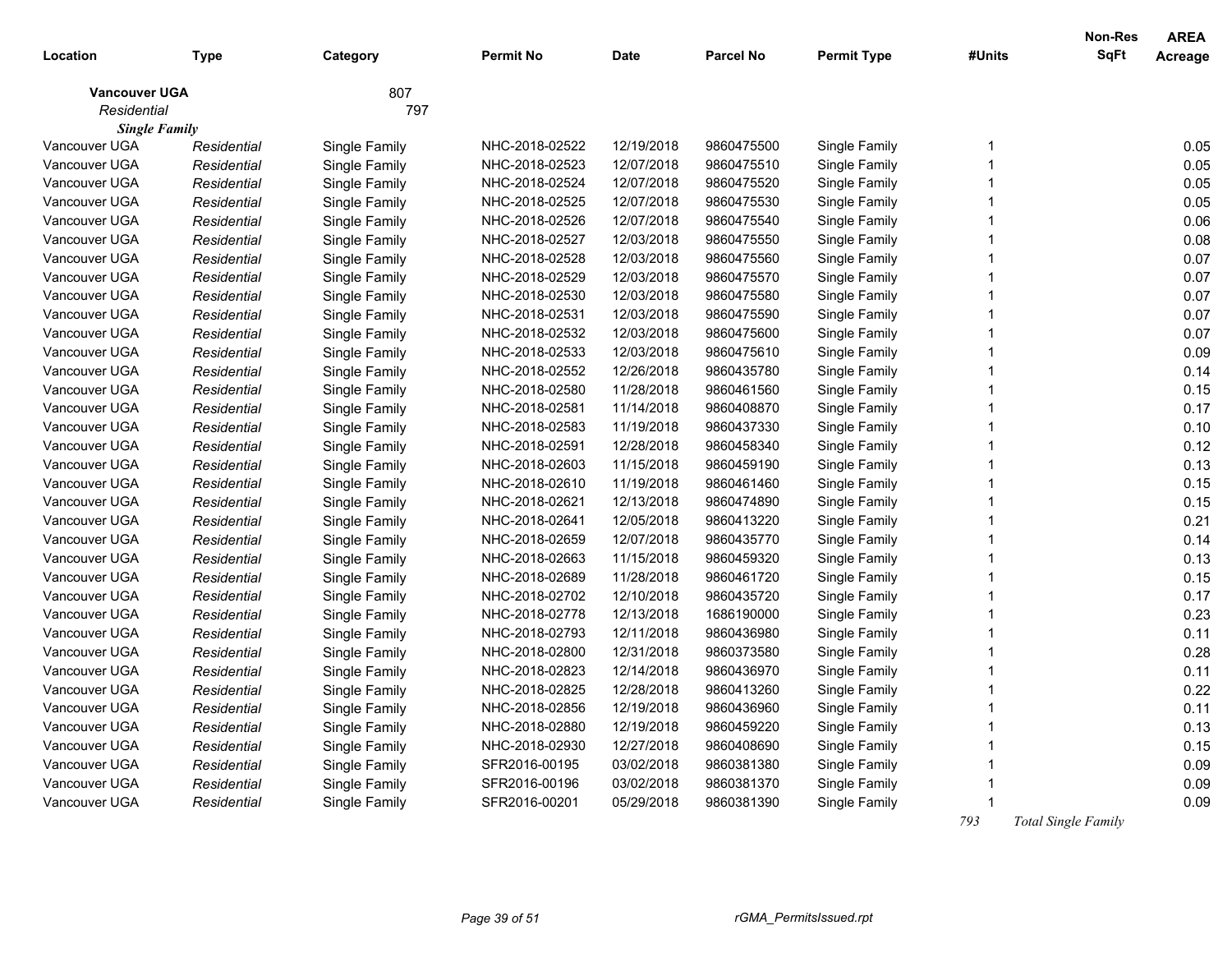| Location | Type | Category | <b>Permit No</b> | Date | <b>Parcel No</b> | <b>Permit Type</b>      | #Units | Non-Res<br><b>SqFt</b> | <b>AREA</b><br>Acreage |
|----------|------|----------|------------------|------|------------------|-------------------------|--------|------------------------|------------------------|
|          |      |          |                  |      |                  | Vancouver UGA Sub Total | 868    | 54,570                 |                        |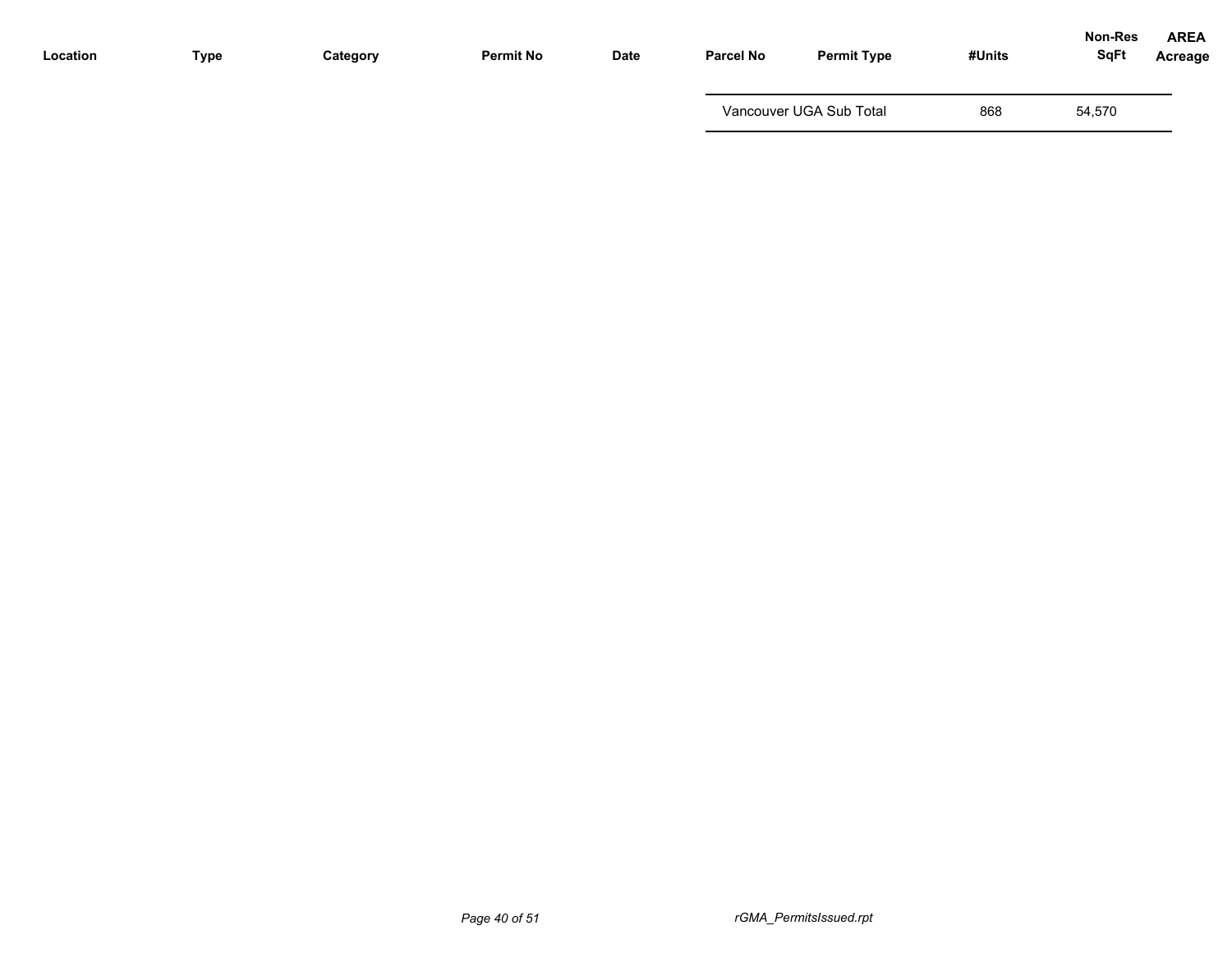| Location        | <b>Type</b>          | Category         | <b>Permit No</b> | <b>Date</b> | <b>Parcel No</b> | <b>Permit Type</b>      | #Units | <b>Non-Res</b><br><b>SqFt</b> | <b>AREA</b><br>Acreage |
|-----------------|----------------------|------------------|------------------|-------------|------------------|-------------------------|--------|-------------------------------|------------------------|
| Washougal       |                      | 35               |                  |             |                  |                         |        |                               |                        |
| Non-Residential |                      | 2                |                  |             |                  |                         |        |                               |                        |
| Washougal       | Non-Residential      | Other Commercial | 17100014         | 02/15/2018  | 0731341110       | <b>Other Commercial</b> |        | 5,400                         | 0.29                   |
| Washougal       | Non-Residential      | Other Commercial | 18050079         | 10/02/2018  | 0731340180       | Other Commercial        |        | 7,350                         | 4.77                   |
| Residential     |                      | 33               |                  |             |                  |                         |        | 12,750.00                     |                        |
|                 | <b>Single Family</b> |                  |                  |             |                  |                         |        |                               |                        |
| Washougal       | Residential          | Single Family    | 16080001         | 03/29/2018  | 0712811130       | Single Family           |        |                               | 0.34                   |
| Washougal       | Residential          | Single Family    | 17030012         | 05/02/2018  | 9860305700       | Single Family           |        |                               | 0.44                   |
| Washougal       | Residential          | Single Family    | 17110027         | 01/19/2018  | 0741700000       | Single Family           |        |                               | 0.11                   |
| Washougal       | Residential          | Single Family    | 17110050         | 04/30/2018  | 1300560300       | Single Family           |        |                               | 0.15                   |
| Washougal       | Residential          | Single Family    | 18-00872         | 11/06/2018  | 1326100000       | Single Family           |        |                               | 0.27                   |
| Washougal       | Residential          | Single Family    | 18020030         | 03/09/2018  | 1325911000       | Single Family           |        |                               | 0.20                   |
| Washougal       | Residential          | Single Family    | 18020035         | 03/09/2018  | 1300560460       | Single Family           |        |                               | 0.14                   |
| Washougal       | Residential          | Single Family    | 18030005         | 12/21/2018  | 0961588480       | Single Family           |        |                               | 0.15                   |
| Washougal       | Residential          | Single Family    | 18030038         | 04/17/2018  | 1229960120       | Single Family           |        |                               | 0.21                   |
| Washougal       | Residential          | Single Family    | 18030055         | 04/12/2018  | 9860372430       | Single Family           |        |                               | 0.18                   |
| Washougal       | Residential          | Single Family    | 18030056         | 04/12/2018  | 9860372440       | Single Family           |        |                               | 0.21                   |
| Washougal       | Residential          | Single Family    | 18040006         | 04/02/2018  | 9860305470       | Single Family           |        |                               | 0.19                   |
| Washougal       | Residential          | Single Family    | 18040025         | 04/10/2018  | 1305490000       | Single Family           |        |                               | 3.04                   |
| Washougal       | Residential          | Single Family    | 18040027         | 04/10/2018  | 1300310540       | Single Family           |        |                               | 0.26                   |
| Washougal       | Residential          | Single Family    | 18040055         | 05/21/2018  | 1323490020       | Single Family           |        |                               | 0.16                   |
| Washougal       | Residential          | Single Family    | 18040068         | 05/29/2018  | 1341650040       | Single Family           |        |                               | 0.20                   |
| Washougal       | Residential          | Single Family    | 18050021         | 05/09/2018  | 1311870500       | Single Family           |        |                               | 0.18                   |
| Washougal       | Residential          | Single Family    | 18050022         | 05/09/2018  | 1311870480       | Single Family           |        |                               | 0.18                   |
| Washougal       | Residential          | Single Family    | 18050030         | 05/11/2018  | 0717900010       | Single Family           |        |                               | 1.52                   |
| Washougal       | Residential          | Single Family    | 18050038         | 05/16/2018  | 0753584480       | Single Family           | 2      |                               | 0.39                   |
| Washougal       | Residential          | Single Family    | 18050060         | 05/22/2018  | 1311870180       | Single Family           |        |                               | 0.40                   |
| Washougal       | Residential          | Single Family    | 18060015         | 06/05/2018  | 9860459110       | Single Family           |        |                               | 0.14                   |
| Washougal       | Residential          | Single Family    | 18060016         | 06/05/2018  | 9860459100       | Single Family           |        |                               | 0.14                   |
| Washougal       | Residential          | Single Family    | 18060091         | 06/26/2018  | 1301150180       | Single Family           |        |                               | 0.16                   |
| Washougal       | Residential          | Single Family    | 18060101         | 10/09/2018  | 1311870320       | Single Family           |        |                               | 0.17                   |
| Washougal       | Residential          | Single Family    | 18060112         | 06/29/2018  | 9860459020       | Single Family           |        |                               | 0.14                   |
| Washougal       | Residential          | Single Family    | 18070051         | 10/25/2018  | 0712700060       | Single Family           |        |                               | 0.16                   |
| Washougal       | Residential          | Single Family    | 18070060         | 09/04/2018  | 9860322200       | Single Family           |        |                               | 0.15                   |
| Washougal       | Residential          | Single Family    | 18080049         | 10/05/2018  | 1324020000       | Single Family           |        |                               | 0.82                   |
| Washougal       | Residential          | Single Family    | 18080063         | 10/19/2018  | 1311870380       | Single Family           |        |                               | 0.20                   |
| Washougal       | Residential          | Single Family    | 18090057         | 10/31/2018  | 1303800000       | Single Family           |        |                               | 0.39                   |
| Washougal       | Residential          | Single Family    | 18100072         | 11/20/2018  | 0733000240       | Single Family           |        |                               | 0.10                   |
| Washougal       | Residential          | Single Family    | 18110018         | 12/11/2018  | 1305610220       | Single Family           |        |                               | 0.11                   |
|                 |                      |                  |                  |             |                  |                         | 34     | Total Single Family           |                        |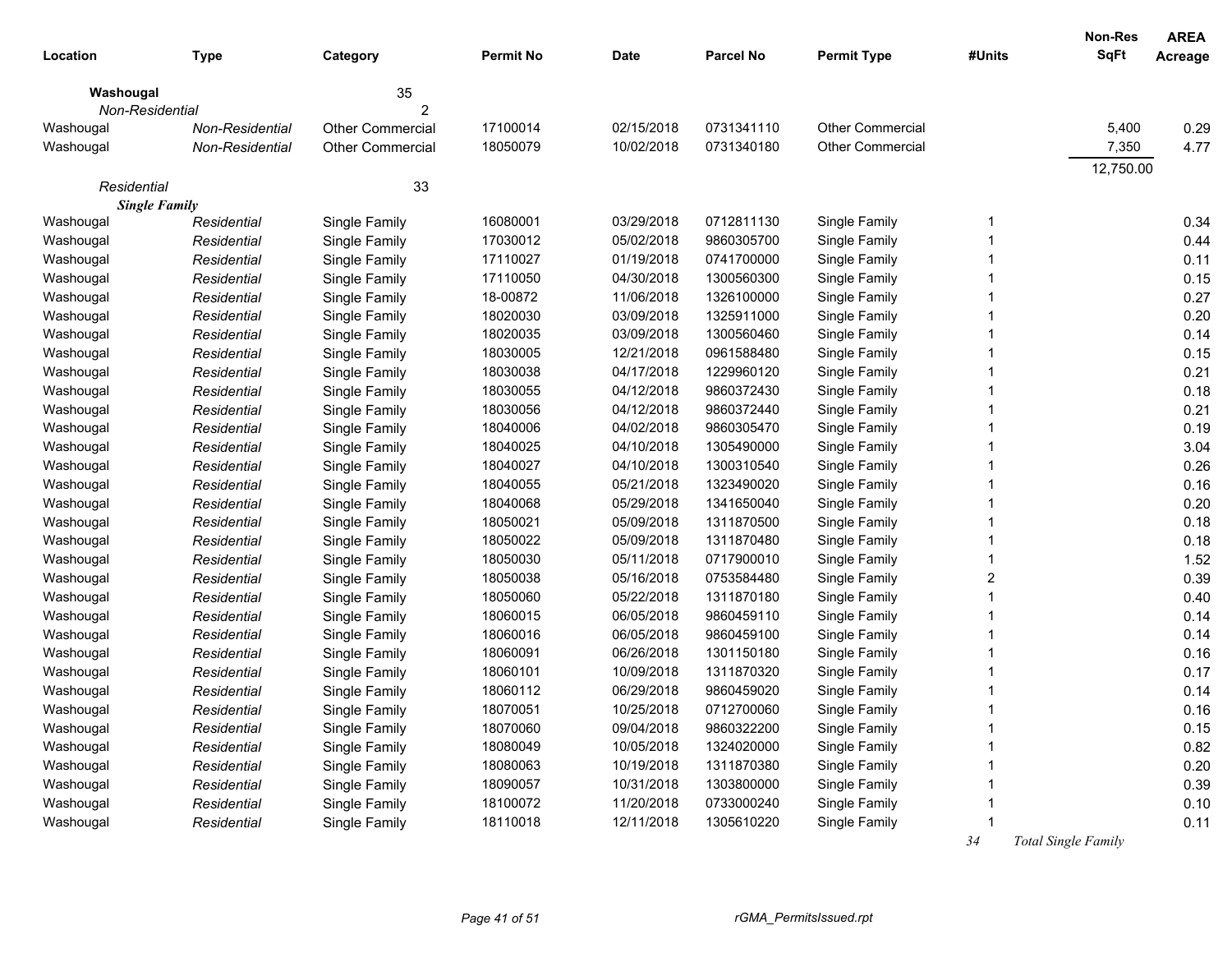| Location                                                    | <b>Type</b> | Category      | <b>Permit No</b> | Date       | <b>Parcel No</b>    | <b>Permit Type</b>      | #Units         | <b>Non-Res</b><br>SqFt     | <b>AREA</b><br>Acreage |
|-------------------------------------------------------------|-------------|---------------|------------------|------------|---------------------|-------------------------|----------------|----------------------------|------------------------|
|                                                             |             |               |                  |            | Washougal Sub Total |                         | 34             | 12,750                     |                        |
| <b>Washougal UGA</b><br>Residential<br><b>Single Family</b> |             | 2<br>2        |                  |            |                     |                         |                |                            |                        |
| Washougal UGA                                               | Residential | Single Family | NHC-2017-01481   | 04/09/2018 | 1300790000          | Single Family           |                |                            | 3.25                   |
| Washougal UGA                                               | Residential | Single Family | NHC-2018-01002   | 12/17/2018 | 1302960000          | Single Family           |                |                            | 2.59                   |
|                                                             |             |               |                  |            |                     |                         | $\overline{c}$ | <b>Total Single Family</b> |                        |
|                                                             |             |               |                  |            |                     | Washougal UGA Sub Total | 2              | 0                          |                        |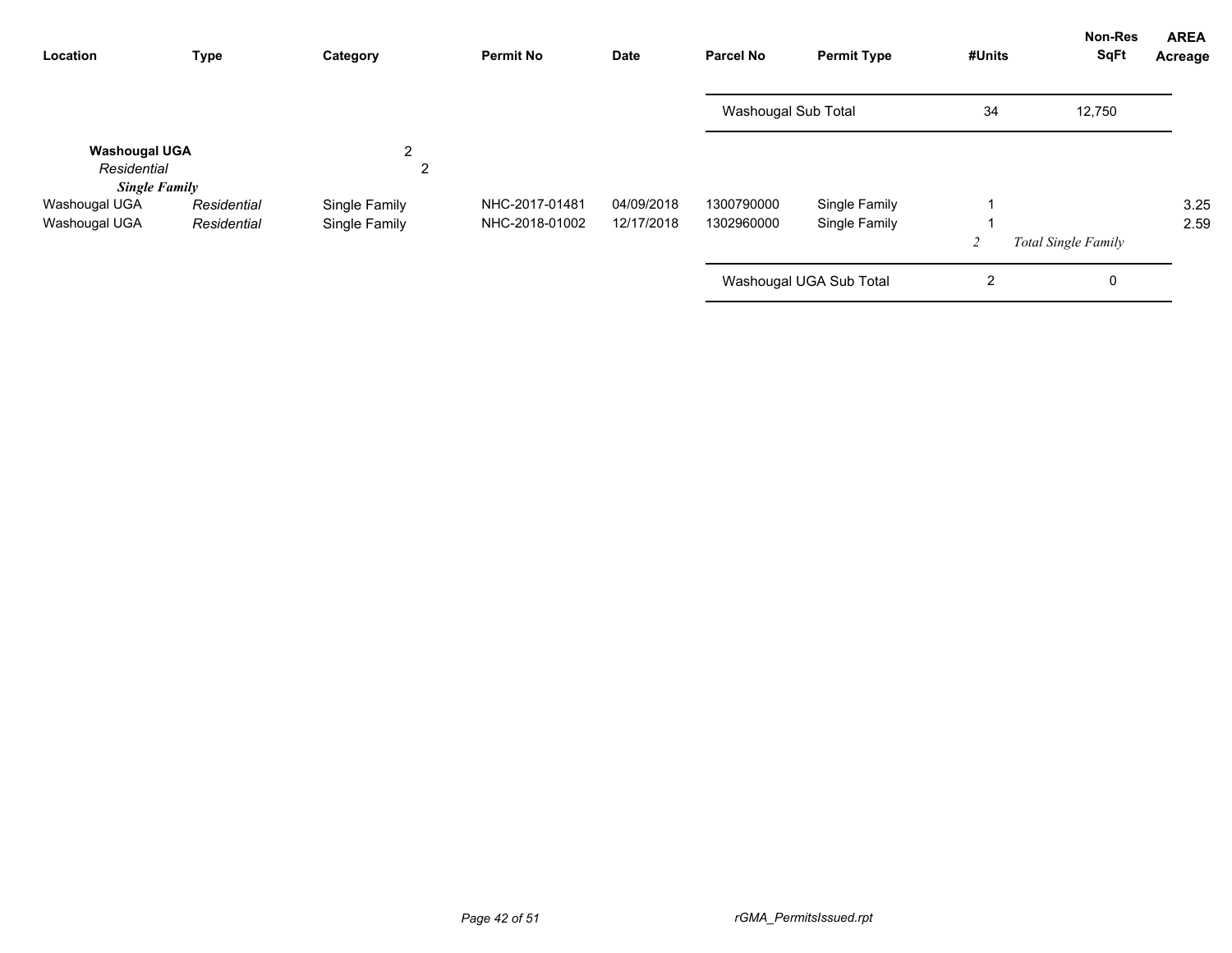|                             |                 |               |                  |             |                  |                    |        | <b>Non-Res</b> | <b>AREA</b> |
|-----------------------------|-----------------|---------------|------------------|-------------|------------------|--------------------|--------|----------------|-------------|
| Location                    | <b>Type</b>     | Category      | <b>Permit No</b> | <b>Date</b> | <b>Parcel No</b> | <b>Permit Type</b> | #Units | SqFt           | Acreage     |
| <b>Clark County (Rural)</b> |                 | 339           |                  |             |                  |                    |        |                |             |
| Non-Residential             |                 | 4             |                  |             |                  |                    |        |                |             |
| Clark County (Rural)        | Non-Residential | Institutional | COM2017-00261    | 02/23/2018  | 1950340000       | Institutional      |        | 3,187          | 4.54        |
| Clark County (Rural)        | Non-Residential | Institutional | COM2017-00262    | 02/23/2018  | 1950340000       | Institutional      |        | 2,856          | 4.54        |
| Clark County (Rural)        | Non-Residential | Institutional | COM2017-00263    | 02/23/2018  | 1950340000       | Institutional      |        | 800            | 4.54        |
| Clark County (Rural)        | Non-Residential | Institutional | COM2017-00276    | 03/08/2018  | 2752590000       | Institutional      |        | 522            | 25.04       |
|                             |                 |               |                  |             |                  |                    |        | 7,365.00       |             |
| Residential                 |                 | 335           |                  |             |                  |                    |        |                |             |
| <b>Single Family</b>        |                 |               |                  |             |                  |                    |        |                |             |
| Clark County (Rural)        | Residential     | Additions     | ADS-2017-00022   | 03/21/2018  | 1375250000       | Additions          |        |                | 5.43        |
| Clark County (Rural)        | Residential     | Additions     | ADS-2018-00011   | 05/21/2018  | 1192051020       | Additions          |        |                | 0.97        |
| Clark County (Rural)        | Residential     | Additions     | ADS-2018-00215   | 06/25/2018  | 2633210000       | Additions          |        |                | 5.31        |
| Clark County (Rural)        | Residential     | Additions     | ADS-2018-00305   | 05/25/2018  | 1740810000       | Additions          |        |                | 1.00        |
| Clark County (Rural)        | Residential     | Mobile Home   | MBH-2017-00007   | 01/29/2018  | 9860435440       | Mobile Home        |        |                | 20.00       |
| Clark County (Rural)        | Residential     | Mobile Home   | MBH-2017-00018   | 03/12/2018  | 9860423480       | Mobile Home        |        |                | 5.58        |
| Clark County (Rural)        | Residential     | Mobile Home   | MBH-2017-00024   | 03/07/2018  | 2659000000       | Mobile Home        | 2      |                | 19.41       |
| Clark County (Rural)        | Residential     | Mobile Home   | MBH-2017-00025   | 01/24/2018  | 1969130000       | Mobile Home        |        |                | 5.00        |
| Clark County (Rural)        | Residential     | Mobile Home   | MBH-2017-00026   | 05/09/2018  | 9860452810       | Mobile Home        |        |                | 5.05        |
| Clark County (Rural)        | Residential     | Mobile Home   | MBH-2018-00001   | 05/04/2018  | 2038780000       | Mobile Home        |        |                | 5.00        |
| Clark County (Rural)        | Residential     | Mobile Home   | MBH-2018-00005   | 01/11/2018  | 2273670000       | Mobile Home        |        |                | 1.60        |
| Clark County (Rural)        | Residential     | Mobile Home   | MBH-2018-00006   | 05/29/2018  | 1964380000       | Mobile Home        |        |                | 6.63        |
| Clark County (Rural)        | Residential     | Mobile Home   | MBH-2018-00010   | 06/28/2018  | 2544290000       | Mobile Home        |        |                | 2.11        |
| Clark County (Rural)        | Residential     | Mobile Home   | MBH-2018-00011   | 04/10/2018  | 2144970000       | Mobile Home        |        |                | 5.00        |
| Clark County (Rural)        | Residential     | Mobile Home   | MBH-2018-00015   | 06/25/2018  | 2073130000       | Mobile Home        |        |                | 20.51       |
| Clark County (Rural)        | Residential     | Mobile Home   | MBH-2018-00016   | 05/08/2018  | 2362980000       | Mobile Home        |        |                | 1.00        |
| Clark County (Rural)        | Residential     | Mobile Home   | MBH-2018-00017   | 03/29/2018  | 9860415480       | Mobile Home        |        |                | 5.00        |
| Clark County (Rural)        | Residential     | Mobile Home   | MBH-2018-00023   | 04/02/2018  | 2014940000       | Mobile Home        |        |                | 5.00        |
| Clark County (Rural)        | Residential     | Mobile Home   | MBH-2018-00029   | 07/20/2018  | 1368990000       | Mobile Home        |        |                | 7.50        |
| Clark County (Rural)        | Residential     | Mobile Home   | MBH-2018-00031   | 05/22/2018  | 2645770000       | Mobile Home        |        |                | 4.50        |
| Clark County (Rural)        | Residential     | Mobile Home   | MBH-2018-00037   | 04/09/2018  | 1951110000       | Mobile Home        |        |                | 5.03        |
| Clark County (Rural)        | Residential     | Mobile Home   | MBH-2018-00045   | 06/26/2018  | 9860268550       | Mobile Home        |        |                | 1.58        |
| Clark County (Rural)        | Residential     | Mobile Home   | MBH-2018-00051   | 03/23/2018  | 1794550000       | Mobile Home        |        |                | 5.00        |
| Clark County (Rural)        | Residential     | Mobile Home   | MBH-2018-00057   | 09/21/2018  | 2569860000       | Mobile Home        |        |                | 5.15        |
| Clark County (Rural)        | Residential     | Mobile Home   | MBH-2018-00060   | 07/03/2018  | 1963250000       | Mobile Home        |        |                | 5.24        |
| Clark County (Rural)        | Residential     | Mobile Home   | MBH-2018-00074   | 10/05/2018  | 2356130000       | Mobile Home        |        |                | 5.01        |
| Clark County (Rural)        | Residential     | Mobile Home   | MBH-2018-00076   | 07/11/2018  | 2151310000       | Mobile Home        |        |                | 10.00       |
| Clark County (Rural)        | Residential     | Mobile Home   | MBH-2018-00082   | 05/21/2018  | 2088390000       | Mobile Home        |        |                | 20.87       |
| Clark County (Rural)        | Residential     | Mobile Home   | MBH-2018-00088   | 06/18/2018  | 1682760000       | Mobile Home        |        |                | 5.00        |
| Clark County (Rural)        | Residential     | Mobile Home   | MBH-2018-00090   | 06/28/2018  | 2227630000       | Mobile Home        |        |                | 18.70       |
| Clark County (Rural)        | Residential     | Mobile Home   | MBH-2018-00107   | 08/09/2018  | 2235140000       | Mobile Home        |        |                | 5.27        |
| Clark County (Rural)        | Residential     | Mobile Home   | MBH-2018-00116   | 08/20/2018  | 2041030000       | Mobile Home        |        |                | 2.33        |
| Clark County (Rural)        | Residential     | Mobile Home   | MBH-2018-00136   | 07/05/2018  | 1978850000       | Mobile Home        |        |                | 1.00        |
| Clark County (Rural)        | Residential     | Mobile Home   | MBH-2018-00137   | 07/03/2018  | 2044800000       | Mobile Home        |        |                | 10.00       |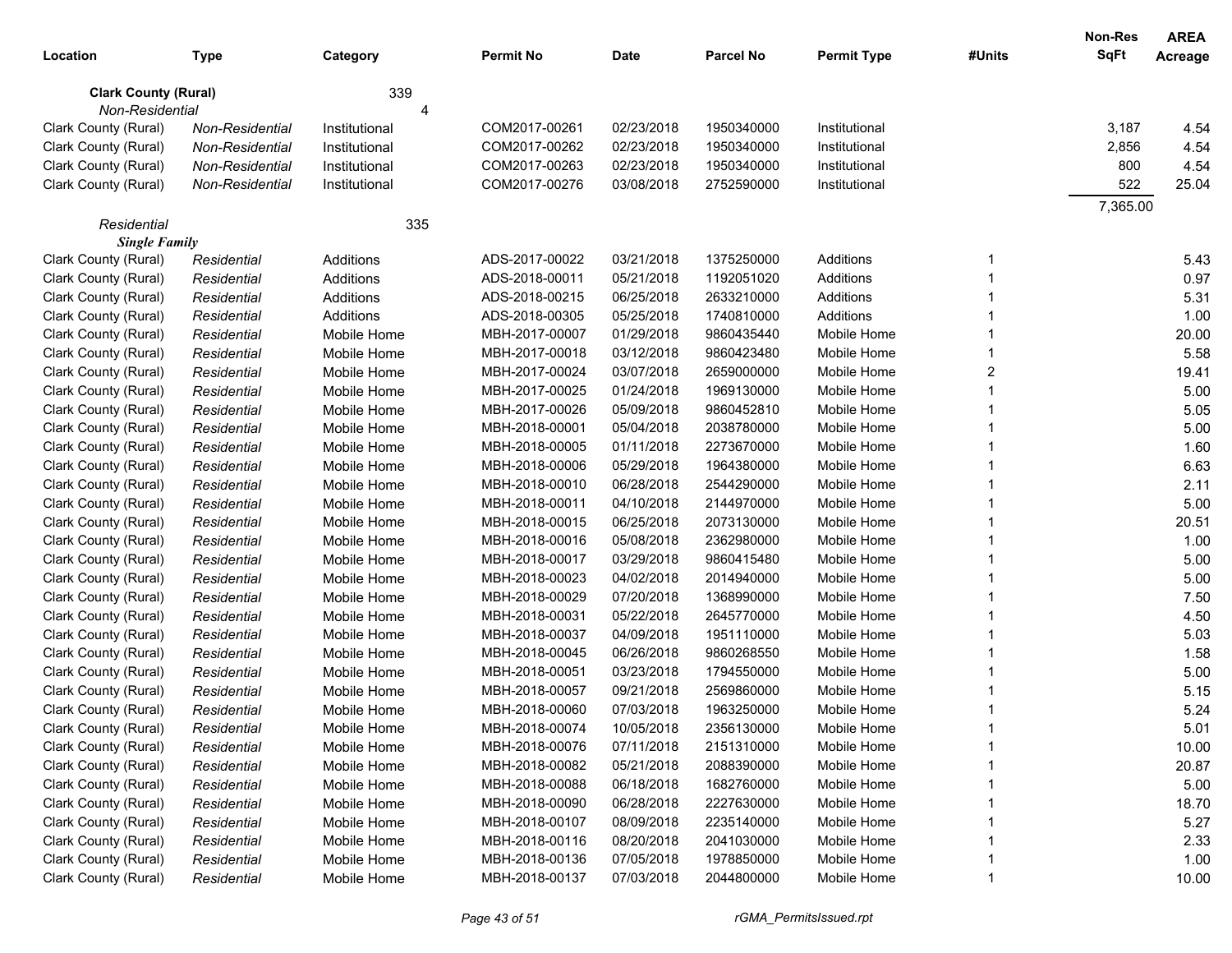|                             |             |               |                  |             |                  |                    |        | <b>Non-Res</b> | <b>AREA</b> |
|-----------------------------|-------------|---------------|------------------|-------------|------------------|--------------------|--------|----------------|-------------|
| Location                    | <b>Type</b> | Category      | <b>Permit No</b> | <b>Date</b> | <b>Parcel No</b> | <b>Permit Type</b> | #Units | SqFt           | Acreage     |
| <b>Clark County (Rural)</b> |             | 339           |                  |             |                  |                    |        |                |             |
| Residential                 |             | 335           |                  |             |                  |                    |        |                |             |
| <b>Single Family</b>        |             |               |                  |             |                  |                    |        |                |             |
| Clark County (Rural)        | Residential | Mobile Home   | MBH-2018-00147   | 07/11/2018  | 2663270000       | Mobile Home        |        |                | 6.99        |
| Clark County (Rural)        | Residential | Mobile Home   | MBH-2018-00149   | 12/28/2018  | 1734690000       | Mobile Home        |        |                | 5.00        |
| Clark County (Rural)        | Residential | Mobile Home   | MBH-2018-00151   | 11/21/2018  | 2624370000       | Mobile Home        |        |                | 2.97        |
| Clark County (Rural)        | Residential | Mobile Home   | MBH-2018-00152   | 08/09/2018  | 2593940000       | Mobile Home        |        |                | 5.15        |
| Clark County (Rural)        | Residential | Mobile Home   | MBH-2018-00155   | 08/14/2018  | 2221980000       | Mobile Home        |        |                | 5.49        |
| Clark County (Rural)        | Residential | Mobile Home   | MBH-2018-00161   | 10/05/2018  | 2254110000       | Mobile Home        |        |                | 2.60        |
| Clark County (Rural)        | Residential | Mobile Home   | MBH-2018-00164   | 10/18/2018  | 2151540000       | Mobile Home        |        |                | 20.00       |
| Clark County (Rural)        | Residential | Mobile Home   | MBH-2018-00168   | 09/07/2018  | 1969890000       | Mobile Home        |        |                | 9.11        |
| Clark County (Rural)        | Residential | Mobile Home   | MBH-2018-00177   | 10/19/2018  | 2665990000       | Mobile Home        |        |                | 20.24       |
| Clark County (Rural)        | Residential | Mobile Home   | MBH-2018-00182   | 11/15/2018  | 1434630010       | Mobile Home        |        |                | 20.00       |
| Clark County (Rural)        | Residential | Mobile Home   | MBH-2018-00188   | 08/20/2018  | 1952970000       | Mobile Home        |        |                | 4.50        |
| Clark County (Rural)        | Residential | Mobile Home   | MBH-2018-00199   | 11/16/2018  | 1420450000       | Mobile Home        |        |                | 5.20        |
| Clark County (Rural)        | Residential | Mobile Home   | MBH-2018-00200   | 10/05/2018  | 2278260090       | Mobile Home        |        |                | 1.42        |
| Clark County (Rural)        | Residential | Mobile Home   | MBH-2018-00201   | 08/29/2018  | 2613280000       | Mobile Home        |        |                | 5.00        |
| Clark County (Rural)        | Residential | Mobile Home   | MBH-2018-00205   | 08/30/2018  | 1959590000       | Mobile Home        |        |                | 2.60        |
| Clark County (Rural)        | Residential | Mobile Home   | MBH-2018-00207   | 10/05/2018  | 2764900000       | Mobile Home        |        |                | 2.01        |
| Clark County (Rural)        | Residential | Mobile Home   | MBH-2018-00212   | 12/04/2018  | 9860415930       | Mobile Home        |        |                | 39.50       |
| Clark County (Rural)        | Residential | Mobile Home   | MBH-2018-00219   | 11/14/2018  | 1740990000       | Mobile Home        |        |                | 1.00        |
| Clark County (Rural)        | Residential | Mobile Home   | MBH-2018-00225   | 10/19/2018  | 2107700000       | Mobile Home        |        |                | 7.50        |
| Clark County (Rural)        | Residential | Mobile Home   | MBH-2018-00226   | 10/08/2018  | 2757600000       | Mobile Home        |        |                | 5.03        |
| Clark County (Rural)        | Residential | Mobile Home   | MBH-2018-00265   | 12/17/2018  | 2587330000       | Mobile Home        |        |                | 7.58        |
| Clark County (Rural)        | Residential | Single Family | 18-054           | 03/05/2018  | 2290270000       | Single Family      |        |                | 28.76       |
| Clark County (Rural)        | Residential | Single Family | ADS-2017-00015   | 02/12/2018  | 2075480000       | Single Family      |        |                | 1.00        |
| Clark County (Rural)        | Residential | Single Family | ADS-2018-00094   | 05/17/2018  | 1711350000       | Single Family      |        |                | 5.10        |
| Clark County (Rural)        | Residential | Single Family | ADS-2018-00120   | 03/27/2018  | 1182541720       | Single Family      |        |                | 0.33        |
| Clark County (Rural)        | Residential | Single Family | ADS-2018-00129   | 08/03/2018  | 2080660000       | Single Family      |        |                | 2.92        |
| Clark County (Rural)        | Residential | Single Family | ADS-2018-00131   | 03/23/2018  | 9860268890       | Single Family      |        |                | 5.00        |
| Clark County (Rural)        | Residential | Single Family | ADS-2018-00203   | 07/10/2018  | 2016280000       | Single Family      |        |                | 10.00       |
| Clark County (Rural)        | Residential | Single Family | ADS-2018-00222   | 06/22/2018  | 2021540360       | Single Family      |        |                | 2.51        |
| Clark County (Rural)        | Residential | Single Family | ADS-2018-00303   | 08/02/2018  | 1799250000       | Single Family      |        |                | 5.00        |
| Clark County (Rural)        | Residential | Single Family | ADS-2018-00327   | 08/07/2018  | 2667990000       | Single Family      |        |                | 5.00        |
| Clark County (Rural)        | Residential | Single Family | ADS-2018-00364   | 10/24/2018  | 1745710100       | Single Family      |        |                | 1.03        |
| Clark County (Rural)        | Residential | Single Family | ADS-2018-00424   | 08/28/2018  | 0979782040       | Single Family      |        |                | 0.22        |
| Clark County (Rural)        | Residential | Single Family | ADS-2018-00439   | 08/27/2018  | 1799040000       | Single Family      |        |                | 5.31        |
| Clark County (Rural)        | Residential | Single Family | ADS-2018-00463   | 08/23/2018  | 1178990140       | Single Family      |        |                | 0.28        |
| Clark County (Rural)        | Residential | Single Family | ADS-2018-00636   | 10/09/2018  | 1849880000       | Single Family      |        |                | 2.05        |
| Clark County (Rural)        | Residential | Single Family | ADS-2018-00737   | 12/05/2018  | 2567240000       | Single Family      |        |                | 4.70        |
| Clark County (Rural)        | Residential | Single Family | NHC-2017-00360   | 09/14/2018  | 2313550000       | Single Family      |        |                | 1.76        |
| Clark County (Rural)        | Residential | Single Family | NHC-2017-01372   | 04/04/2018  | 2552000000       | Single Family      |        |                | 1.68        |
| Clark County (Rural)        | Residential | Single Family | NHC-2017-01849   | 03/14/2018  | 1697410000       | Single Family      |        |                | 3.39        |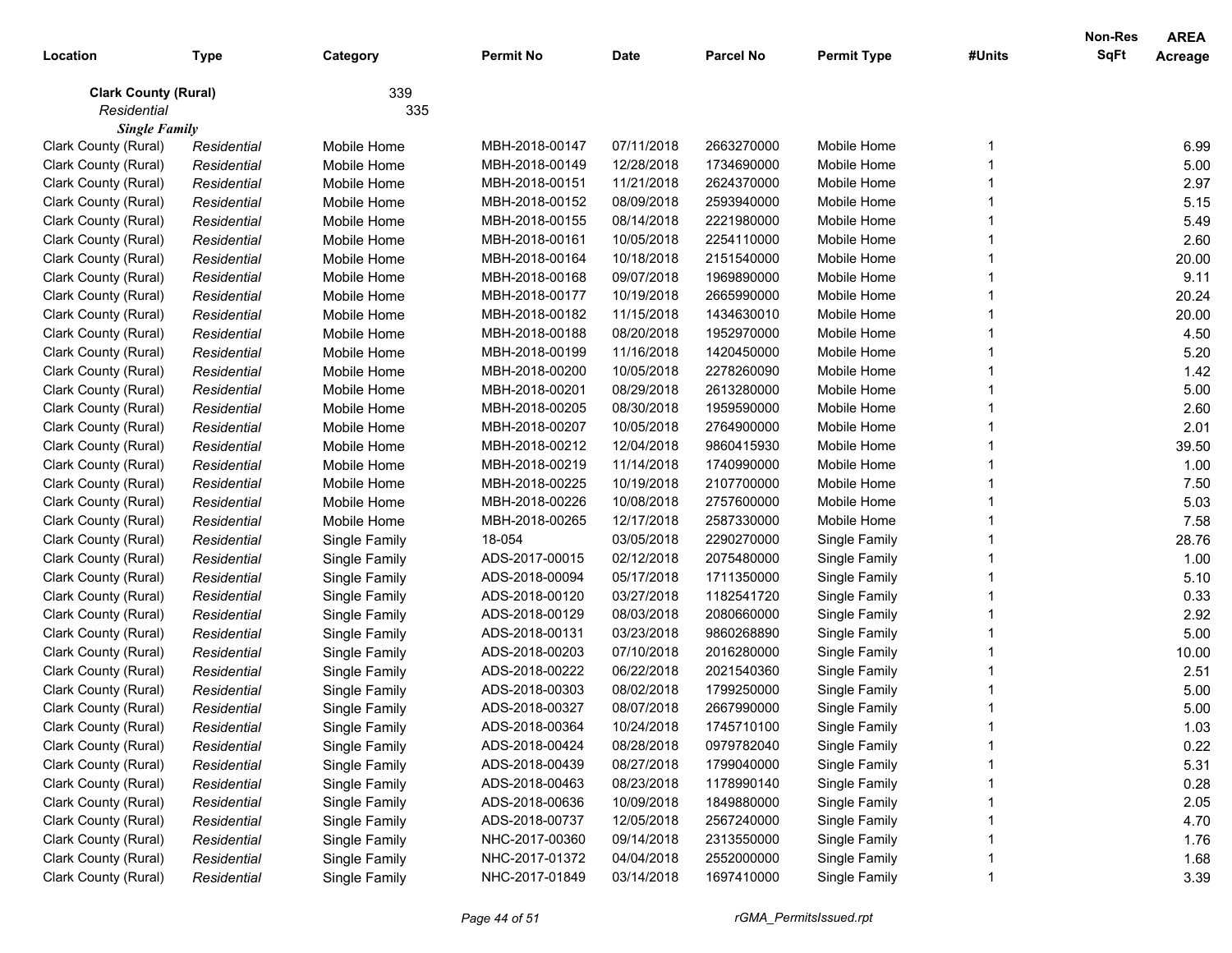| Location                    | <b>Type</b> | Category      | <b>Permit No</b> | <b>Date</b> | <b>Parcel No</b> | <b>Permit Type</b> | #Units | <b>Non-Res</b><br><b>SqFt</b> | <b>AREA</b><br>Acreage |
|-----------------------------|-------------|---------------|------------------|-------------|------------------|--------------------|--------|-------------------------------|------------------------|
| <b>Clark County (Rural)</b> |             | 339           |                  |             |                  |                    |        |                               |                        |
| Residential                 |             | 335           |                  |             |                  |                    |        |                               |                        |
| <b>Single Family</b>        |             |               |                  |             |                  |                    |        |                               |                        |
| Clark County (Rural)        | Residential | Single Family | NHC-2017-02079   | 06/18/2018  | 2101570000       | Single Family      |        |                               | 7.20                   |
| Clark County (Rural)        | Residential | Single Family | NHC-2017-02211   | 01/03/2018  | 2665680000       | Single Family      |        |                               | 15.00                  |
| Clark County (Rural)        | Residential | Single Family | NHC-2017-02355   | 02/26/2018  | 2274700000       | Single Family      |        |                               | 2.62                   |
| Clark County (Rural)        | Residential | Single Family | NHC-2017-02357   | 01/04/2018  | 1200330000       | Single Family      |        |                               | 3.96                   |
| Clark County (Rural)        | Residential | Single Family | NHC-2017-02475   | 02/26/2018  | 1415430000       | Single Family      |        |                               | 2.14                   |
| Clark County (Rural)        | Residential | Single Family | NHC-2017-02548   | 04/06/2018  | 2378430000       | Single Family      |        |                               | 39.75                  |
| Clark County (Rural)        | Residential | Single Family | NHC-2017-02658   | 04/12/2018  | 2757420000       | Single Family      |        |                               | 3.80                   |
| Clark County (Rural)        | Residential | Single Family | NHC-2017-02830   | 05/14/2018  | 9860381540       | Single Family      |        |                               | 5.09                   |
| Clark County (Rural)        | Residential | Single Family | NHC-2017-02957   | 02/12/2018  | 2056190000       | Single Family      |        |                               | 2.22                   |
| Clark County (Rural)        | Residential | Single Family | NHC-2017-03001   | 09/07/2018  | 1341500000       | Single Family      |        |                               | 1.07                   |
| Clark County (Rural)        | Residential | Single Family | NHC-2017-03185   | 02/12/2018  | 2643540000       | Single Family      |        |                               | 22.00                  |
| Clark County (Rural)        | Residential | Single Family | NHC-2017-03265   | 05/21/2018  | 2171760000       | Single Family      |        |                               | 4.18                   |
| Clark County (Rural)        | Residential | Single Family | NHC-2017-03336   | 06/18/2018  | 2528690000       | Single Family      |        |                               | 11.00                  |
| Clark County (Rural)        | Residential | Single Family | NHC-2017-03381   | 03/19/2018  | 1415390000       | Single Family      |        |                               | 5.00                   |
| Clark County (Rural)        | Residential | Single Family | NHC-2017-03441   | 06/14/2018  | 2615730000       | Single Family      |        |                               | 5.00                   |
| Clark County (Rural)        | Residential | Single Family | NHC-2017-03626   | 01/22/2018  | 9860335650       | Single Family      |        |                               | 4.36                   |
| Clark County (Rural)        | Residential | Single Family | NHC-2017-03902   | 02/07/2018  | 2058670000       | Single Family      |        |                               | 2.50                   |
| Clark County (Rural)        | Residential | Single Family | NHC-2017-03961   | 07/31/2018  | 9860379900       | Single Family      |        |                               | 1.72                   |
| Clark County (Rural)        | Residential | Single Family | NHC-2017-04030   | 01/04/2018  | 1682210000       | Single Family      |        |                               | 2.06                   |
| Clark County (Rural)        | Residential | Single Family | NHC-2017-04091   | 09/18/2018  | 1744130000       | Single Family      |        |                               | 2.81                   |
| Clark County (Rural)        | Residential | Single Family | NHC-2017-04110   | 01/12/2018  | 1971700000       | Single Family      |        |                               | 8.00                   |
| Clark County (Rural)        | Residential | Single Family | NHC-2017-04121   | 03/27/2018  | 1170400000       | Single Family      |        |                               | 5.00                   |
| Clark County (Rural)        | Residential | Single Family | NHC-2017-04154   | 04/11/2018  | 2785710000       | Single Family      |        |                               | 6.51                   |
| Clark County (Rural)        | Residential | Single Family | NHC-2017-04163   | 01/16/2018  | 9860368610       | Single Family      |        |                               | 25.00                  |
| Clark County (Rural)        | Residential | Single Family | NHC-2017-04191   | 01/09/2018  | 2277010000       | Single Family      |        |                               | 5.00                   |
| Clark County (Rural)        | Residential | Single Family | NHC-2017-04215   | 01/23/2018  | 9860422910       | Single Family      |        |                               | 4.90                   |
| Clark County (Rural)        | Residential | Single Family | NHC-2017-04230   | 02/08/2018  | 9860379830       | Single Family      |        |                               | 2.31                   |
| Clark County (Rural)        | Residential | Single Family | NHC-2017-04294   | 01/25/2018  | 2526920040       | Single Family      |        |                               | 5.01                   |
| Clark County (Rural)        | Residential | Single Family | NHC-2017-04338   | 01/23/2018  | 9860395170       | Single Family      |        |                               | 5.50                   |
| Clark County (Rural)        | Residential | Single Family | NHC-2017-04376   | 01/11/2018  | 2564910000       | Single Family      |        |                               | 10.00                  |
| Clark County (Rural)        | Residential | Single Family | NHC-2017-04399   | 01/10/2018  | 2743850040       | Single Family      |        |                               | 2.66                   |
| Clark County (Rural)        | Residential | Single Family | NHC-2017-04471   | 04/09/2018  | 2743850050       | Single Family      |        |                               | 2.50                   |
| Clark County (Rural)        | Residential | Single Family | NHC-2017-04546   | 02/07/2018  | 2262780000       | Single Family      |        |                               | 7.31                   |
| Clark County (Rural)        | Residential | Single Family | NHC-2017-04585   | 03/22/2018  | 2077780000       | Single Family      |        |                               | 10.00                  |
| Clark County (Rural)        | Residential | Single Family | NHC-2017-04615   | 01/12/2018  | 9860416890       | Single Family      |        |                               | 10.09                  |
| Clark County (Rural)        | Residential | Single Family | NHC-2017-04677   | 01/18/2018  | 1953010000       | Single Family      |        |                               | 1.65                   |
| Clark County (Rural)        | Residential | Single Family | NHC-2017-04781   | 06/26/2018  | 9860453560       | Single Family      |        |                               | 0.92                   |
| Clark County (Rural)        | Residential | Single Family | NHC-2017-04879   | 03/15/2018  | 1824000000       | Single Family      |        |                               | 2.00                   |
| Clark County (Rural)        | Residential | Single Family | NHC-2017-04883   | 03/12/2018  | 1963240050       | Single Family      |        |                               | 2.52                   |
| Clark County (Rural)        | Residential | Single Family | NHC-2017-04893   | 02/09/2018  | 2630150000       | Single Family      |        |                               | 29.25                  |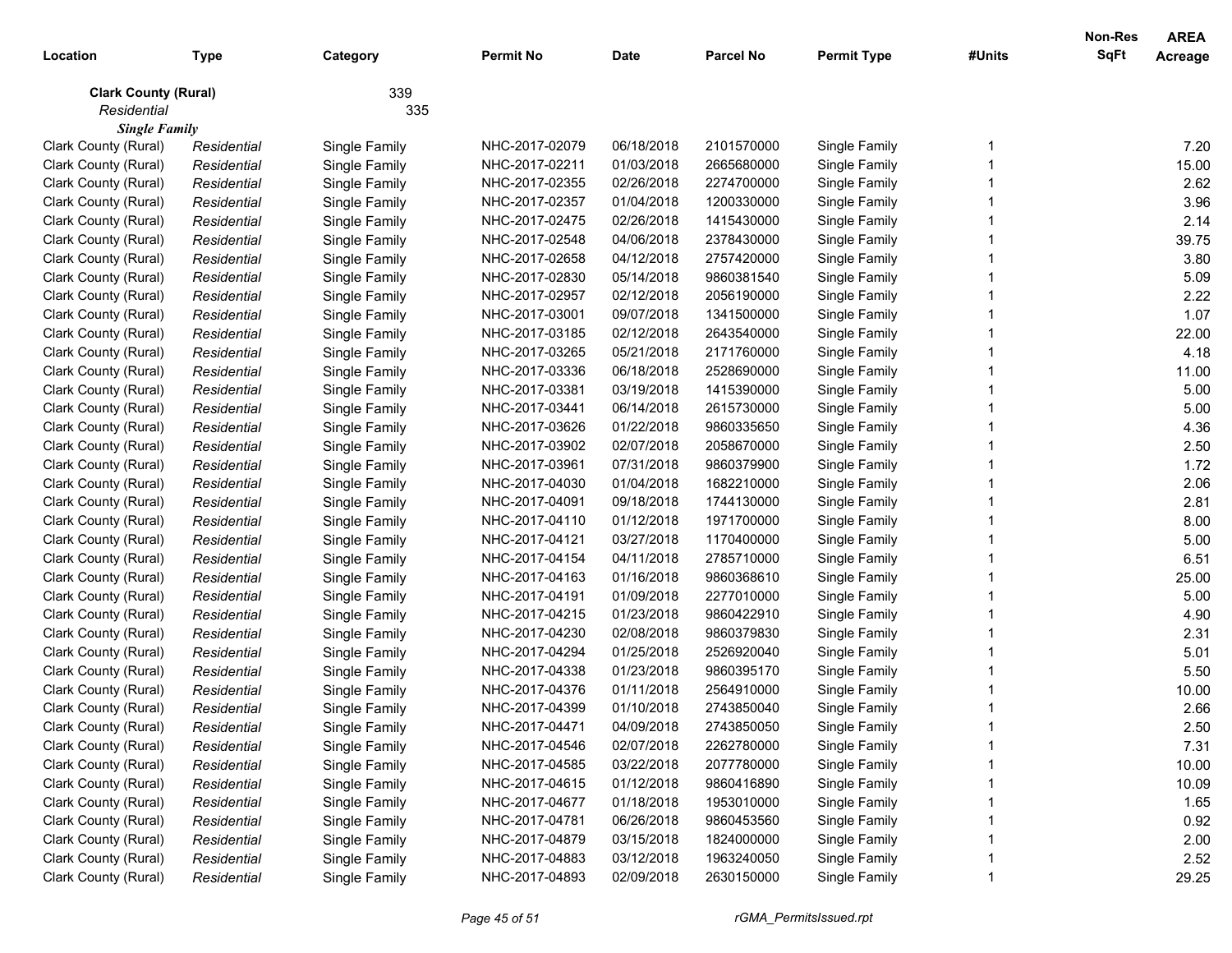| Location                    | <b>Type</b> | Category      | <b>Permit No</b> | <b>Date</b> | <b>Parcel No</b> | <b>Permit Type</b> | #Units | Non-Res<br><b>SqFt</b> | <b>AREA</b><br>Acreage |
|-----------------------------|-------------|---------------|------------------|-------------|------------------|--------------------|--------|------------------------|------------------------|
| <b>Clark County (Rural)</b> |             | 339           |                  |             |                  |                    |        |                        |                        |
| Residential                 |             | 335           |                  |             |                  |                    |        |                        |                        |
| <b>Single Family</b>        |             |               |                  |             |                  |                    |        |                        |                        |
| Clark County (Rural)        | Residential | Single Family | NHC-2017-04994   | 03/22/2018  | 9860402090       | Single Family      |        |                        | 2.47                   |
| Clark County (Rural)        | Residential | Single Family | NHC-2017-05002   | 01/16/2018  | 2370570000       | Single Family      |        |                        | 5.00                   |
| Clark County (Rural)        | Residential | Single Family | NHC-2017-05004   | 07/18/2018  | 2213020000       | Single Family      |        |                        | 5.49                   |
| Clark County (Rural)        | Residential | Single Family | NHC-2017-05027   | 02/07/2018  | 1707060000       | Single Family      |        |                        | 10.00                  |
| Clark County (Rural)        | Residential | Single Family | NHC-2017-05045   | 03/05/2018  | 1713660000       | Single Family      |        |                        | 5.00                   |
| Clark County (Rural)        | Residential | Single Family | NHC-2017-05077   | 03/14/2018  | 2045150050       | Single Family      |        |                        | 1.21                   |
| Clark County (Rural)        | Residential | Single Family | NHC-2017-05083   | 01/11/2018  | 2313970000       | Single Family      |        |                        | 5.00                   |
| Clark County (Rural)        | Residential | Single Family | NHC-2017-05109   | 03/12/2018  | 9860396030       | Single Family      |        |                        | 1.00                   |
| Clark County (Rural)        | Residential | Single Family | NHC-2017-05131   | 08/30/2018  | 1793790000       | Single Family      |        |                        | 2.84                   |
| Clark County (Rural)        | Residential | Single Family | NHC-2017-05136   | 01/16/2018  | 2017290000       | Single Family      |        |                        | 5.00                   |
| Clark County (Rural)        | Residential | Single Family | NHC-2017-05174   | 03/16/2018  | 1794360000       | Single Family      |        |                        | 5.00                   |
| Clark County (Rural)        | Residential | Single Family | NHC-2017-05178   | 02/01/2018  | 2041030000       | Single Family      |        |                        | 2.33                   |
| Clark County (Rural)        | Residential | Single Family | NHC-2017-05252   | 06/11/2018  | 1373150000       | Single Family      |        |                        | 8.36                   |
| Clark County (Rural)        | Residential | Single Family | NHC-2017-05290   | 01/16/2018  | 1986260000       | Single Family      |        |                        | 2.51                   |
| Clark County (Rural)        | Residential | Single Family | NHC-2017-05312   | 02/08/2018  | 2023070060       | Single Family      |        |                        | 2.68                   |
| Clark County (Rural)        | Residential | Single Family | NHC-2017-05322   | 02/09/2018  | 9860434140       | Single Family      |        |                        | 2.14                   |
| Clark County (Rural)        | Residential | Single Family | NHC-2017-05329   | 02/01/2018  | 2510230000       | Single Family      |        |                        | 5.22                   |
| Clark County (Rural)        | Residential | Single Family | NHC-2017-05474   | 03/12/2018  | 2221670000       | Single Family      |        |                        | 5.00                   |
| Clark County (Rural)        | Residential | Single Family | NHC-2017-05502   | 03/13/2018  | 2241620000       | Single Family      |        |                        | 5.10                   |
| Clark County (Rural)        | Residential | Single Family | NHC-2017-05512   | 03/13/2018  | 2241610000       | Single Family      |        |                        | 5.10                   |
| Clark County (Rural)        | Residential | Single Family | NHC-2017-05585   | 04/06/2018  | 2327030000       | Single Family      |        |                        | 2.75                   |
| Clark County (Rural)        | Residential | Single Family | NHC-2017-05592   | 03/13/2018  | 2663540000       | Single Family      |        |                        | 1.22                   |
| Clark County (Rural)        | Residential | Single Family | NHC-2017-05608   | 03/21/2018  | 2182440000       | Single Family      |        |                        | 0.59                   |
| Clark County (Rural)        | Residential | Single Family | NHC-2017-05651   | 02/26/2018  | 2014230120       | Single Family      |        |                        | 2.39                   |
| Clark County (Rural)        | Residential | Single Family | NHC-2017-05663   | 02/02/2018  | 1808510000       | Single Family      |        |                        | 0.49                   |
| Clark County (Rural)        | Residential | Single Family | NHC-2017-05692   | 05/04/2018  | 1930690000       | Single Family      |        |                        | 19.48                  |
| Clark County (Rural)        | Residential | Single Family | NHC-2017-05710   | 05/24/2018  | 1684480000       | Single Family      |        |                        | 1.45                   |
| Clark County (Rural)        | Residential | Single Family | NHC-2017-05717   | 09/05/2018  | 2792480000       | Single Family      |        |                        | 16.61                  |
| Clark County (Rural)        | Residential | Single Family | NHC-2017-05722   | 02/14/2018  | 2117220000       | Single Family      |        |                        | 2.11                   |
| Clark County (Rural)        | Residential | Single Family | NHC-2017-05759   | 03/01/2018  | 2267820050       | Single Family      |        |                        | 2.52                   |
| Clark County (Rural)        | Residential | Single Family | NHC-2017-05811   | 03/22/2018  | 1794340000       | Single Family      |        |                        | 5.03                   |
| Clark County (Rural)        | Residential | Single Family | NHC-2017-05834   | 08/30/2018  | 2354230000       | Single Family      |        |                        | 7.11                   |
| Clark County (Rural)        | Residential | Single Family | NHC-2017-05879   | 04/12/2018  | 2759180000       | Single Family      |        |                        | 4.90                   |
| Clark County (Rural)        | Residential | Single Family | NHC-2017-05884   | 05/24/2018  | 1799250000       | Single Family      |        |                        | 5.00                   |
| Clark County (Rural)        | Residential | Single Family | NHC-2017-05892   | 01/30/2018  | 2667520000       | Single Family      |        |                        | 5.00                   |
| Clark County (Rural)        | Residential | Single Family | NHC-2017-05954   | 06/01/2018  | 2212700000       | Single Family      |        |                        | 5.07                   |
| Clark County (Rural)        | Residential | Single Family | NHC-2017-06022   | 03/02/2018  | 1741470000       | Single Family      |        |                        | 5.00                   |
| Clark County (Rural)        | Residential | Single Family | NHC-2017-06028   | 02/27/2018  | 2624170000       | Single Family      |        |                        | 5.09                   |
| Clark County (Rural)        | Residential | Single Family | NHC-2017-06044   | 02/12/2018  | 2528630040       | Single Family      |        |                        | 5.63                   |
| Clark County (Rural)        | Residential | Single Family | NHC-2017-06105   | 03/23/2018  | 1408860000       | Single Family      |        |                        | 3.79                   |
|                             |             |               |                  |             |                  |                    |        |                        |                        |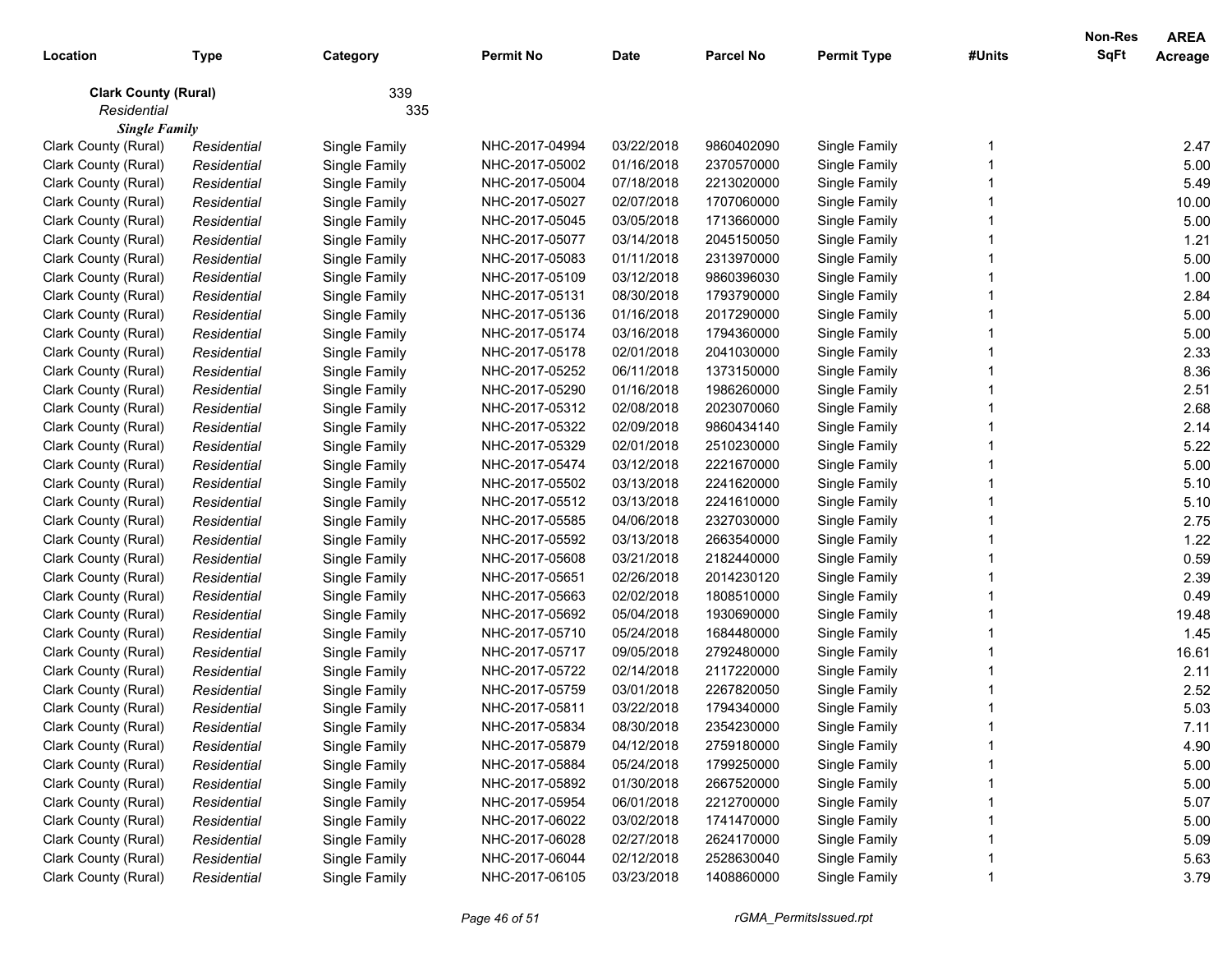| Location                    | <b>Type</b> | Category      | <b>Permit No</b> | <b>Date</b> | <b>Parcel No</b> | <b>Permit Type</b> | #Units | <b>Non-Res</b><br><b>SqFt</b> | <b>AREA</b><br>Acreage |
|-----------------------------|-------------|---------------|------------------|-------------|------------------|--------------------|--------|-------------------------------|------------------------|
| <b>Clark County (Rural)</b> |             | 339           |                  |             |                  |                    |        |                               |                        |
| Residential                 |             | 335           |                  |             |                  |                    |        |                               |                        |
| <b>Single Family</b>        |             |               |                  |             |                  |                    |        |                               |                        |
| Clark County (Rural)        | Residential | Single Family | NHC-2017-06125   | 04/13/2018  | 2280450000       | Single Family      |        |                               | 4.50                   |
| Clark County (Rural)        | Residential | Single Family | NHC-2017-06161   | 04/09/2018  | 2164610000       | Single Family      |        |                               | 20.50                  |
| Clark County (Rural)        | Residential | Single Family | NHC-2017-06229   | 04/26/2018  | 2241170150       | Single Family      |        |                               | 2.70                   |
| Clark County (Rural)        | Residential | Single Family | NHC-2017-06312   | 03/22/2018  | 2219170000       | Single Family      |        |                               | 5.02                   |
| Clark County (Rural)        | Residential | Single Family | NHC-2017-06325   | 07/20/2018  | 9860370480       | Single Family      |        |                               | 30.00                  |
| Clark County (Rural)        | Residential | Single Family | NHC-2018-00006   | 04/13/2018  | 1920100000       | Single Family      |        |                               | 5.00                   |
| Clark County (Rural)        | Residential | Single Family | NHC-2018-00008   | 05/03/2018  | 2250490000       | Single Family      |        |                               | 3.00                   |
| Clark County (Rural)        | Residential | Single Family | NHC-2018-00030   | 03/12/2018  | 2589560000       | Single Family      |        |                               | 2.38                   |
| Clark County (Rural)        | Residential | Single Family | NHC-2018-00040   | 07/19/2018  | 2476460000       | Single Family      |        |                               | 19.60                  |
| Clark County (Rural)        | Residential | Single Family | NHC-2018-00056   | 03/05/2018  | 2334780000       | Single Family      |        |                               | 6.17                   |
| Clark County (Rural)        | Residential | Single Family | NHC-2018-00058   | 08/28/2018  | 1193610000       | Single Family      |        |                               | 0.92                   |
| Clark County (Rural)        | Residential | Single Family | NHC-2018-00059   | 04/09/2018  | 9860443560       | Single Family      |        |                               | 2.50                   |
| Clark County (Rural)        | Residential | Single Family | NHC-2018-00069   | 07/31/2018  | 2611100000       | Single Family      |        |                               | 20.00                  |
| Clark County (Rural)        | Residential | Single Family | NHC-2018-00071   | 05/04/2018  | 1443170060       | Single Family      |        |                               | 0.14                   |
| Clark County (Rural)        | Residential | Single Family | NHC-2018-00075   | 03/27/2018  | 9860441650       | Single Family      |        |                               | 25.80                  |
| Clark County (Rural)        | Residential | Single Family | NHC-2018-00077   | 10/08/2018  | 2335190000       | Single Family      |        |                               | 5.00                   |
| Clark County (Rural)        | Residential | Single Family | NHC-2018-00084   | 08/14/2018  | 2759370000       | Single Family      |        |                               | 4.85                   |
| Clark County (Rural)        | Residential | Single Family | NHC-2018-00090   | 05/18/2018  | 2772630000       | Single Family      |        |                               | 6.67                   |
| Clark County (Rural)        | Residential | Single Family | NHC-2018-00103   | 04/25/2018  | 2669810000       | Single Family      |        |                               | 9.05                   |
| Clark County (Rural)        | Residential | Single Family | NHC-2018-00114   | 04/10/2018  | 9860387970       | Single Family      |        |                               | 5.00                   |
| Clark County (Rural)        | Residential | Single Family | NHC-2018-00122   | 05/01/2018  | 2630380000       | Single Family      |        |                               | 2.51                   |
| Clark County (Rural)        | Residential | Single Family | NHC-2018-00123   | 05/18/2018  | 9860373480       | Single Family      |        |                               | 5.00                   |
| Clark County (Rural)        | Residential | Single Family | NHC-2018-00138   | 03/22/2018  | 9860378880       | Single Family      |        |                               | 3.52                   |
| Clark County (Rural)        | Residential | Single Family | NHC-2018-00139   | 04/10/2018  | 1945460020       | Single Family      |        |                               | 2.50                   |
| Clark County (Rural)        | Residential | Single Family | NHC-2018-00152   | 08/31/2018  | 1539990060       | Single Family      |        |                               | 0.12                   |
| Clark County (Rural)        | Residential | Single Family | NHC-2018-00156   | 05/30/2018  | 1954840000       | Single Family      |        |                               | 40.00                  |
| Clark County (Rural)        | Residential | Single Family | NHC-2018-00158   | 09/18/2018  | 2119130000       | Single Family      |        |                               | 9.67                   |
| Clark County (Rural)        | Residential | Single Family | NHC-2018-00159   | 05/22/2018  | 9860444810       | Single Family      |        |                               | 5.00                   |
| Clark County (Rural)        | Residential | Single Family | NHC-2018-00174   | 07/23/2018  | 2663300000       | Single Family      |        |                               | 1.42                   |
| Clark County (Rural)        | Residential | Single Family | NHC-2018-00187   | 06/05/2018  | 1861930460       | Single Family      |        |                               | 0.24                   |
| Clark County (Rural)        | Residential | Single Family | NHC-2018-00190   | 04/26/2018  | 2782290000       | Single Family      |        |                               | 5.53                   |
| Clark County (Rural)        | Residential | Single Family | NHC-2018-00210   | 05/17/2018  | 2641750000       | Single Family      |        |                               | 20.00                  |
| Clark County (Rural)        | Residential | Single Family | NHC-2018-00213   | 04/02/2018  | 1970160000       | Single Family      |        |                               | 1.00                   |
| Clark County (Rural)        | Residential | Single Family | NHC-2018-00215   | 02/16/2018  | 1957510000       | Single Family      |        |                               | 20.05                  |
| Clark County (Rural)        | Residential | Single Family | NHC-2018-00216   | 07/26/2018  | 1395740000       | Single Family      |        |                               | 5.27                   |
| Clark County (Rural)        | Residential | Single Family | NHC-2018-00255   | 04/12/2018  | 9860405400       | Single Family      |        |                               | 5.00                   |
| Clark County (Rural)        | Residential | Single Family | NHC-2018-00257   | 05/03/2018  | 2638000080       | Single Family      |        |                               | 5.03                   |
| Clark County (Rural)        | Residential | Single Family | NHC-2018-00271   | 08/06/2018  | 2543660000       | Single Family      |        |                               | 0.94                   |
| Clark County (Rural)        | Residential | Single Family | NHC-2018-00272   | 08/27/2018  | 1409090000       | Single Family      |        |                               | 8.27                   |
| Clark County (Rural)        | Residential | Single Family | NHC-2018-00274   | 04/09/2018  | 1193440000       | Single Family      |        |                               | 1.11                   |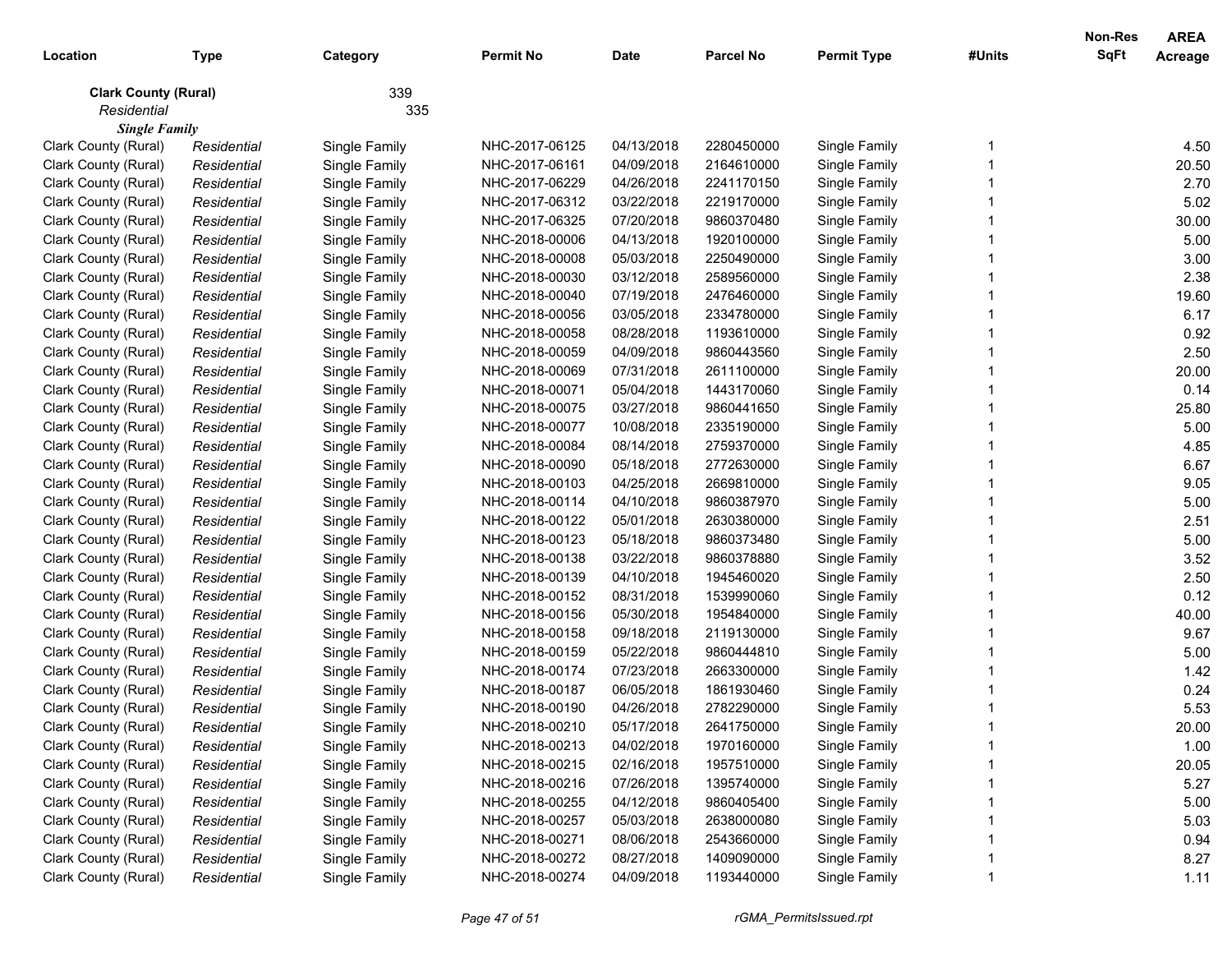| Location                    | <b>Type</b> | Category      | <b>Permit No</b> | <b>Date</b> | <b>Parcel No</b> | <b>Permit Type</b> | #Units | <b>Non-Res</b><br><b>SqFt</b> | <b>AREA</b><br>Acreage |
|-----------------------------|-------------|---------------|------------------|-------------|------------------|--------------------|--------|-------------------------------|------------------------|
| <b>Clark County (Rural)</b> |             | 339           |                  |             |                  |                    |        |                               |                        |
| Residential                 |             | 335           |                  |             |                  |                    |        |                               |                        |
| <b>Single Family</b>        |             |               |                  |             |                  |                    |        |                               |                        |
| Clark County (Rural)        | Residential | Single Family | NHC-2018-00302   | 07/06/2018  | 9860402780       | Single Family      |        |                               | 5.78                   |
| Clark County (Rural)        | Residential | Single Family | NHC-2018-00335   | 05/17/2018  | 2101740000       | Single Family      |        |                               | 5.00                   |
| Clark County (Rural)        | Residential | Single Family | NHC-2018-00341   | 06/11/2018  | 2316170000       | Single Family      |        |                               | 20.11                  |
| Clark County (Rural)        | Residential | Single Family | NHC-2018-00369   | 05/15/2018  | 9860419770       | Single Family      |        |                               | 1.21                   |
| Clark County (Rural)        | Residential | Single Family | NHC-2018-00389   | 05/04/2018  | 1443170040       | Single Family      |        |                               | 0.14                   |
| Clark County (Rural)        | Residential | Single Family | NHC-2018-00399   | 10/03/2018  | 2147550000       | Single Family      |        |                               | 5.00                   |
| Clark County (Rural)        | Residential | Single Family | NHC-2018-00421   | 05/18/2018  | 9860450720       | Single Family      |        |                               | 1.00                   |
| Clark County (Rural)        | Residential | Single Family | NHC-2018-00423   | 05/17/2018  | 1783840000       | Single Family      |        |                               | 2.00                   |
| Clark County (Rural)        | Residential | Single Family | NHC-2018-00428   | 05/23/2018  | 9860419750       | Single Family      |        |                               | 1.11                   |
| Clark County (Rural)        | Residential | Single Family | NHC-2018-00443   | 05/17/2018  | 9860443530       | Single Family      |        |                               | 5.00                   |
| Clark County (Rural)        | Residential | Single Family | NHC-2018-00444   | 07/03/2018  | 1182573060       | Single Family      |        |                               | 0.19                   |
| Clark County (Rural)        | Residential | Single Family | NHC-2018-00457   | 08/30/2018  | 2571470000       | Single Family      |        |                               | 10.00                  |
| Clark County (Rural)        | Residential | Single Family | NHC-2018-00466   | 06/26/2018  | 2774950000       | Single Family      |        |                               | 7.20                   |
| Clark County (Rural)        | Residential | Single Family | NHC-2018-00470   | 05/30/2018  | 9860402080       | Single Family      |        |                               | 1.57                   |
| Clark County (Rural)        | Residential | Single Family | NHC-2018-00473   | 06/26/2018  | 2294020000       | Single Family      |        |                               | 5.00                   |
| Clark County (Rural)        | Residential | Single Family | NHC-2018-00499   | 05/03/2018  | 2307780000       | Single Family      |        |                               | 2.50                   |
| Clark County (Rural)        | Residential | Single Family | NHC-2018-00504   | 04/03/2018  | 9860450730       | Single Family      |        |                               | 1.08                   |
| Clark County (Rural)        | Residential | Single Family | NHC-2018-00531   | 06/04/2018  | 1935480000       | Single Family      |        |                               | 10.03                  |
| Clark County (Rural)        | Residential | Single Family | NHC-2018-00534   | 07/17/2018  | 9860294700       | Single Family      |        |                               | 5.01                   |
| Clark County (Rural)        | Residential | Single Family | NHC-2018-00536   | 05/18/2018  | 2151080000       | Single Family      |        |                               | 9.51                   |
| Clark County (Rural)        | Residential | Single Family | NHC-2018-00537   | 06/13/2018  | 1568490120       | Single Family      |        |                               | 0.19                   |
| Clark County (Rural)        | Residential | Single Family | NHC-2018-00539   | 07/20/2018  | 1417690000       | Single Family      |        |                               | 5.08                   |
| Clark County (Rural)        | Residential | Single Family | NHC-2018-00564   | 10/30/2018  | 2665650000       | Single Family      |        |                               | 5.00                   |
| Clark County (Rural)        | Residential | Single Family | NHC-2018-00574   | 07/31/2018  | 2252390000       | Single Family      |        |                               | 5.09                   |
| Clark County (Rural)        | Residential | Single Family | NHC-2018-00581   | 05/24/2018  | 2250460000       | Single Family      |        |                               | 5.00                   |
| Clark County (Rural)        | Residential | Single Family | NHC-2018-00613   | 06/04/2018  | 9860390320       | Single Family      |        |                               | 1.21                   |
| Clark County (Rural)        | Residential | Single Family | NHC-2018-00629   | 07/05/2018  | 1398150000       | Single Family      |        |                               | 6.65                   |
| Clark County (Rural)        | Residential | Single Family | NHC-2018-00635   | 06/01/2018  | 2169060000       | Single Family      |        |                               | 37.48                  |
| Clark County (Rural)        | Residential | Single Family | NHC-2018-00644   | 07/05/2018  | 2112470000       | Single Family      |        |                               | 5.50                   |
| Clark County (Rural)        | Residential | Single Family | NHC-2018-00647   | 06/04/2018  | 2532990000       | Single Family      |        |                               | 11.00                  |
| Clark County (Rural)        | Residential | Single Family | NHC-2018-00658   | 07/31/2018  | 9860452520       | Single Family      |        |                               | 5.00                   |
| Clark County (Rural)        | Residential | Single Family | NHC-2018-00676   | 05/29/2018  | 9860280960       | Single Family      |        |                               | 19.51                  |
| Clark County (Rural)        | Residential | Single Family | NHC-2018-00697   | 08/14/2018  | 2036280000       | Single Family      |        |                               | 2.52                   |
| Clark County (Rural)        | Residential | Single Family | NHC-2018-00699   | 12/06/2018  | 2562850000       | Single Family      |        |                               | 5.82                   |
| Clark County (Rural)        | Residential | Single Family | NHC-2018-00728   | 08/09/2018  | 2307050000       | Single Family      |        |                               | 5.00                   |
| Clark County (Rural)        | Residential | Single Family | NHC-2018-00736   | 07/12/2018  | 2101300000       | Single Family      |        |                               | 8.15                   |
| Clark County (Rural)        | Residential | Single Family | NHC-2018-00771   | 05/21/2018  | 2049800050       | Single Family      |        |                               | 5.06                   |
| Clark County (Rural)        | Residential | Single Family | NHC-2018-00823   | 07/26/2018  | 2358590000       | Single Family      |        |                               | 5.24                   |
| Clark County (Rural)        | Residential | Single Family | NHC-2018-00824   | 07/19/2018  | 2480780000       | Single Family      |        |                               | 0.56                   |
| Clark County (Rural)        | Residential | Single Family | NHC-2018-00865   | 08/06/2018  | 1333240000       | Single Family      |        |                               | 5.07                   |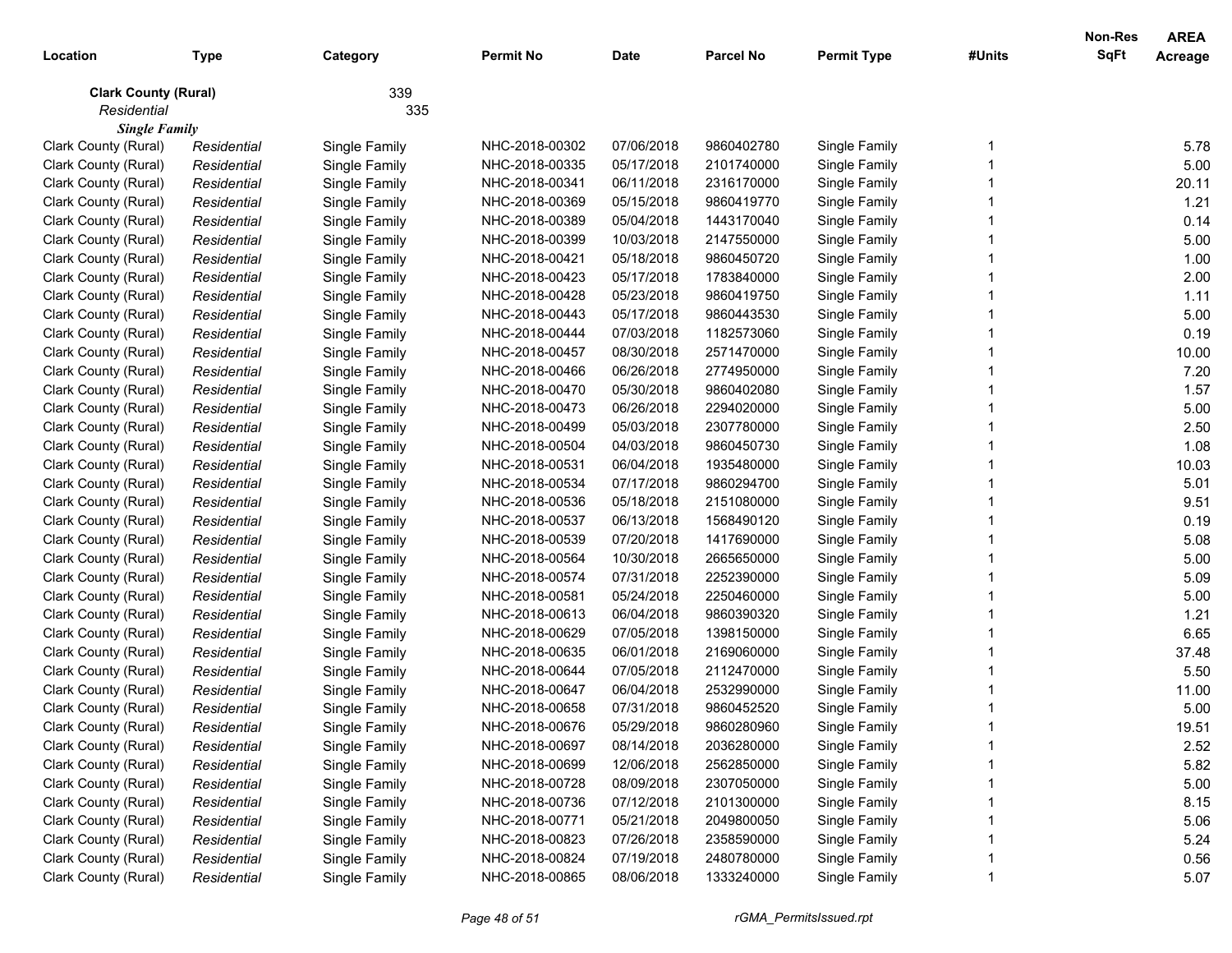|                             |             |               |                  |             |            |                    |        | <b>Non-Res</b> | <b>AREA</b>    |
|-----------------------------|-------------|---------------|------------------|-------------|------------|--------------------|--------|----------------|----------------|
| Location                    | Type        | Category      | <b>Permit No</b> | <b>Date</b> | Parcel No  | <b>Permit Type</b> | #Units | SqFt           | <b>Acreage</b> |
| <b>Clark County (Rural)</b> |             | 339           |                  |             |            |                    |        |                |                |
| Residential                 |             | 335           |                  |             |            |                    |        |                |                |
| <b>Single Family</b>        |             |               |                  |             |            |                    |        |                |                |
| Clark County (Rural)        | Residential | Single Family | NHC-2018-00868   | 05/23/2018  | 1700790000 | Single Family      |        |                | 5.00           |
| Clark County (Rural)        | Residential | Single Family | NHC-2018-00953   | 08/29/2018  | 1713020000 | Single Family      |        |                | 9.38           |
| Clark County (Rural)        | Residential | Single Family | NHC-2018-00971   | 08/03/2018  | 2526740000 | Single Family      |        |                | 0.99           |
| Clark County (Rural)        | Residential | Single Family | NHC-2018-00996   | 12/12/2018  | 1985760000 | Single Family      |        |                | 1.00           |
| Clark County (Rural)        | Residential | Single Family | NHC-2018-01003   | 10/17/2018  | 2578190000 | Single Family      |        |                | 5.00           |
| Clark County (Rural)        | Residential | Single Family | NHC-2018-01039   | 10/30/2018  | 1342180000 | Single Family      |        |                | 7.73           |
| Clark County (Rural)        | Residential | Single Family | NHC-2018-01070   | 08/08/2018  | 9860423510 | Single Family      |        |                | 5.00           |
| Clark County (Rural)        | Residential | Single Family | NHC-2018-01076   | 07/30/2018  | 1889440180 | Single Family      |        |                | 0.16           |
| Clark County (Rural)        | Residential | Single Family | NHC-2018-01077   | 05/29/2018  | 1406960000 | Single Family      |        |                | 6.90           |
| Clark County (Rural)        | Residential | Single Family | NHC-2018-01088   | 07/20/2018  | 1192000150 | Single Family      |        |                | 1.10           |
| Clark County (Rural)        | Residential | Single Family | NHC-2018-01105   | 07/25/2018  | 9860390850 | Single Family      |        |                | 5.00           |
| Clark County (Rural)        | Residential | Single Family | NHC-2018-01108   | 07/16/2018  | 2016580000 | Single Family      |        |                | 1.25           |
| Clark County (Rural)        | Residential | Single Family | NHC-2018-01109   | 12/28/2018  | 1964300000 | Single Family      |        |                | 19.55          |
| Clark County (Rural)        | Residential | Single Family | NHC-2018-01123   | 09/05/2018  | 2671850000 | Single Family      |        |                | 10.00          |
| Clark County (Rural)        | Residential | Single Family | NHC-2018-01135   | 08/27/2018  | 2337140000 | Single Family      |        |                | 2.46           |
| Clark County (Rural)        | Residential | Single Family | NHC-2018-01146   | 08/14/2018  | 1794330000 | Single Family      |        |                | 6.35           |
| Clark County (Rural)        | Residential | Single Family | NHC-2018-01158   | 07/05/2018  | 2172060000 | Single Family      |        |                | 5.00           |
| Clark County (Rural)        | Residential | Single Family | NHC-2018-01160   | 07/18/2018  | 2146850000 | Single Family      |        |                | 10.19          |
| Clark County (Rural)        | Residential | Single Family | NHC-2018-01163   | 08/10/2018  | 1195950120 | Single Family      |        |                | 0.42           |
| Clark County (Rural)        | Residential | Single Family | NHC-2018-01164   | 11/28/2018  | 2630470000 | Single Family      |        |                | 10.32          |
| Clark County (Rural)        | Residential | Single Family | NHC-2018-01172   | 07/24/2018  | 2068610050 | Single Family      |        |                | 1.02           |
| Clark County (Rural)        | Residential | Single Family | NHC-2018-01180   | 07/20/2018  | 9860335340 | Single Family      |        |                | 10.00          |
| Clark County (Rural)        | Residential | Single Family | NHC-2018-01196   | 06/27/2018  | 9860402060 | Single Family      |        |                | 1.00           |
| Clark County (Rural)        | Residential | Single Family | NHC-2018-01209   | 11/20/2018  | 2643620000 | Single Family      |        |                | 6.09           |
| Clark County (Rural)        | Residential | Single Family | NHC-2018-01224   | 07/17/2018  | 2251520000 | Single Family      |        |                | 2.61           |
| Clark County (Rural)        | Residential | Single Family | NHC-2018-01228   | 07/18/2018  | 2045190000 | Single Family      |        |                | 2.50           |
| Clark County (Rural)        | Residential | Single Family | NHC-2018-01233   | 07/27/2018  | 2533120000 | Single Family      |        |                | 8.08           |
| Clark County (Rural)        | Residential | Single Family | NHC-2018-01255   | 10/10/2018  | 2311350000 | Single Family      |        |                | 30.62          |
| Clark County (Rural)        | Residential | Single Family | NHC-2018-01260   | 08/13/2018  | 2628310000 | Single Family      |        |                | 18.94          |
| Clark County (Rural)        | Residential | Single Family | NHC-2018-01269   | 08/09/2018  | 2234540000 | Single Family      |        |                | 0.75           |
| Clark County (Rural)        | Residential | Single Family | NHC-2018-01270   | 06/28/2018  | 9860441590 | Single Family      |        |                | 1.60           |
| Clark County (Rural)        | Residential | Single Family | NHC-2018-01293   | 08/21/2018  | 1794530000 | Single Family      |        |                | 5.75           |
| Clark County (Rural)        | Residential | Single Family | NHC-2018-01297   | 06/27/2018  | 9860434890 | Single Family      |        |                | 2.69           |
| Clark County (Rural)        | Residential | Single Family | NHC-2018-01306   | 11/15/2018  | 2658950000 | Single Family      |        |                | 40.26          |
| Clark County (Rural)        | Residential | Single Family | NHC-2018-01309   | 08/28/2018  | 1421730000 | Single Family      |        |                | 4.64           |
| Clark County (Rural)        | Residential | Single Family | NHC-2018-01322   | 07/30/2018  | 2052750000 | Single Family      |        |                | 5.44           |
| Clark County (Rural)        | Residential | Single Family | NHC-2018-01333   | 12/04/2018  | 2563330000 | Single Family      |        |                | 5.00           |
| Clark County (Rural)        | Residential | Single Family | NHC-2018-01388   | 07/25/2018  | 9860450760 | Single Family      |        |                | 1.01           |
| Clark County (Rural)        |             | Single Family | NHC-2018-01423   | 08/20/2018  | 1428890050 | Single Family      |        |                | 2.29           |
|                             | Residential |               |                  |             |            |                    |        |                |                |
| Clark County (Rural)        | Residential | Single Family | NHC-2018-01431   | 08/14/2018  | 2621820000 | Single Family      |        |                | 5.00           |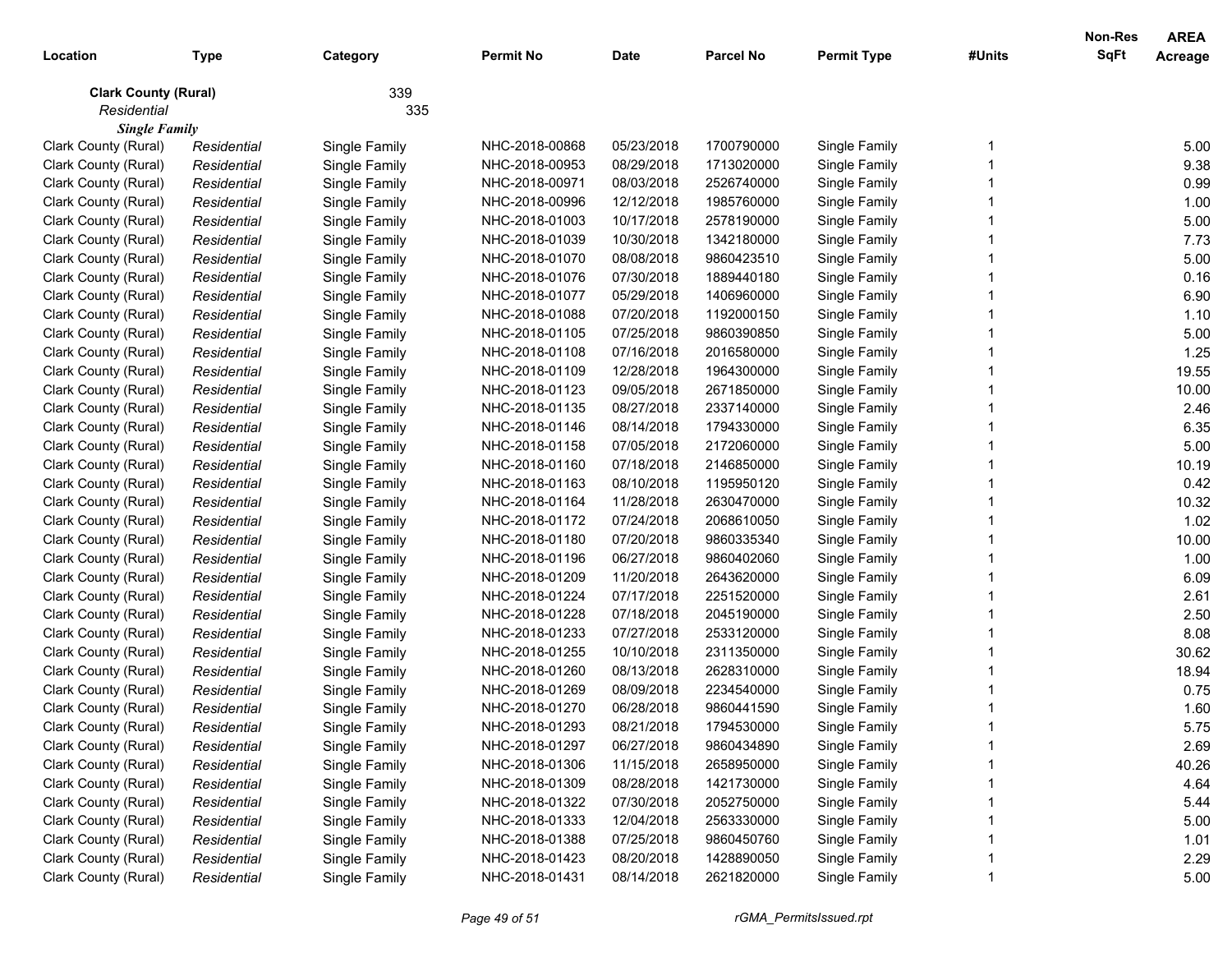|                             |             |               |                  |             |                  |                    |        | Non-Res | <b>AREA</b>    |
|-----------------------------|-------------|---------------|------------------|-------------|------------------|--------------------|--------|---------|----------------|
| Location                    | <b>Type</b> | Category      | <b>Permit No</b> | <b>Date</b> | <b>Parcel No</b> | <b>Permit Type</b> | #Units | SqFt    | <b>Acreage</b> |
| <b>Clark County (Rural)</b> |             | 339           |                  |             |                  |                    |        |         |                |
| Residential                 |             | 335           |                  |             |                  |                    |        |         |                |
| <b>Single Family</b>        |             |               |                  |             |                  |                    |        |         |                |
| Clark County (Rural)        | Residential | Single Family | NHC-2018-01432   | 10/26/2018  | 9860404270       | Single Family      |        |         | 5.00           |
| Clark County (Rural)        | Residential | Single Family | NHC-2018-01436   | 10/25/2018  | 2019200000       | Single Family      |        |         | 5.00           |
| Clark County (Rural)        | Residential | Single Family | NHC-2018-01459   | 08/14/2018  | 2153470000       | Single Family      |        |         | 5.02           |
| Clark County (Rural)        | Residential | Single Family | NHC-2018-01490   | 08/03/2018  | 2256040200       | Single Family      |        |         | 1.34           |
| Clark County (Rural)        | Residential | Single Family | NHC-2018-01504   | 08/27/2018  | 1396250000       | Single Family      |        |         | 5.00           |
| Clark County (Rural)        | Residential | Single Family | NHC-2018-01529   | 11/16/2018  | 1161700000       | Single Family      |        |         | 5.00           |
| Clark County (Rural)        | Residential | Single Family | NHC-2018-01533   | 09/05/2018  | 1409160000       | Single Family      |        |         | 5.00           |
| Clark County (Rural)        | Residential | Single Family | NHC-2018-01541   | 10/23/2018  | 2229780000       | Single Family      |        |         | 10.02          |
| Clark County (Rural)        | Residential | Single Family | NHC-2018-01547   | 09/10/2018  | 2621720000       | Single Family      |        |         | 5.00           |
| Clark County (Rural)        | Residential | Single Family | NHC-2018-01556   | 10/15/2018  | 2252430000       | Single Family      |        |         | 5.09           |
| Clark County (Rural)        | Residential | Single Family | NHC-2018-01566   | 10/30/2018  | 1156860010       | Single Family      |        |         | 3.75           |
| Clark County (Rural)        | Residential | Single Family | NHC-2018-01579   | 08/16/2018  | 9860441600       | Single Family      |        |         | 1.59           |
| Clark County (Rural)        | Residential | Single Family | NHC-2018-01585   | 08/31/2018  | 2023530050       | Single Family      |        |         | 2.54           |
| Clark County (Rural)        | Residential | Single Family | NHC-2018-01593   | 07/03/2018  | 1182573080       | Single Family      |        |         | 0.19           |
| Clark County (Rural)        | Residential | Single Family | NHC-2018-01609   | 09/27/2018  | 9860460930       | Single Family      |        |         | 5.00           |
| Clark County (Rural)        | Residential | Single Family | NHC-2018-01611   | 09/19/2018  | 9860443550       | Single Family      |        |         | 2.50           |
| Clark County (Rural)        | Residential | Single Family | NHC-2018-01626   | 11/13/2018  | 1794310000       | Single Family      |        |         | 7.48           |
| Clark County (Rural)        | Residential | Single Family | NHC-2018-01632   | 10/18/2018  | 9860341750       | Single Family      |        |         | 1.14           |
| Clark County (Rural)        | Residential | Single Family | NHC-2018-01633   | 09/10/2018  | 9860390290       | Single Family      |        |         | 1.25           |
| Clark County (Rural)        | Residential | Single Family | NHC-2018-01646   | 11/05/2018  | 1969850000       | Single Family      |        |         | 0.74           |
| Clark County (Rural)        | Residential | Single Family | NHC-2018-01698   | 11/15/2018  | 1217750060       | Single Family      |        |         | 5.00           |
| Clark County (Rural)        | Residential | Single Family | NHC-2018-01700   | 10/22/2018  | 1418110000       | Single Family      |        |         | 5.00           |
| Clark County (Rural)        | Residential | Single Family | NHC-2018-01701   | 09/28/2018  | 2669820000       | Single Family      |        |         | 2.50           |
| Clark County (Rural)        | Residential | Single Family | NHC-2018-01703   | 08/24/2018  | 9860402370       | Single Family      |        |         | 6.53           |
| Clark County (Rural)        | Residential | Single Family | NHC-2018-01721   | 09/18/2018  | 2016900000       | Single Family      |        |         | 1.48           |
| Clark County (Rural)        | Residential | Single Family | NHC-2018-01776   | 09/19/2018  | 2641740000       | Single Family      |        |         | 20.00          |
| Clark County (Rural)        | Residential | Single Family | NHC-2018-01828   | 10/25/2018  | 1957780000       | Single Family      |        |         | 4.88           |
| Clark County (Rural)        | Residential | Single Family | NHC-2018-01842   | 10/30/2018  | 1084862110       | Single Family      |        |         | 0.18           |
| Clark County (Rural)        | Residential | Single Family | NHC-2018-01871   | 12/24/2018  | 1700850000       | Single Family      |        |         | 4.95           |
| Clark County (Rural)        | Residential | Single Family | NHC-2018-01874   | 10/19/2018  | 2162600020       | Single Family      |        |         | 3.02           |
| Clark County (Rural)        | Residential | Single Family | NHC-2018-01890   | 11/14/2018  | 1608550600       | Single Family      |        |         | 0.07           |
| Clark County (Rural)        | Residential | Single Family | NHC-2018-01921   | 11/09/2018  | 9860400550       | Single Family      |        |         | 20.00          |
| Clark County (Rural)        | Residential | Single Family | NHC-2018-01993   | 10/12/2018  | 9860422920       | Single Family      |        |         | 5.13           |
| Clark County (Rural)        | Residential | Single Family | NHC-2018-02015   | 10/16/2018  | 9860460940       | Single Family      |        |         | 5.00           |
| Clark County (Rural)        | Residential | Single Family | NHC-2018-02043   | 10/18/2018  | 1734270000       | Single Family      |        |         | 2.38           |
| Clark County (Rural)        | Residential | Single Family | NHC-2018-02091   | 10/12/2018  | 2621700000       | Single Family      |        |         | 5.00           |
| Clark County (Rural)        | Residential | Single Family | NHC-2018-02093   | 10/04/2018  | 0984690200       | Single Family      |        |         | 0.21           |
| Clark County (Rural)        | Residential | Single Family | NHC-2018-02127   | 12/18/2018  | 2736930000       | Single Family      |        |         | 5.60           |
| Clark County (Rural)        | Residential | Single Family | NHC-2018-02147   | 12/06/2018  | 1415470000       | Single Family      |        |         | 5.18           |
| Clark County (Rural)        | Residential | Single Family | NHC-2018-02196   | 12/07/2018  | 2317970000       | Single Family      |        |         | 4.87           |